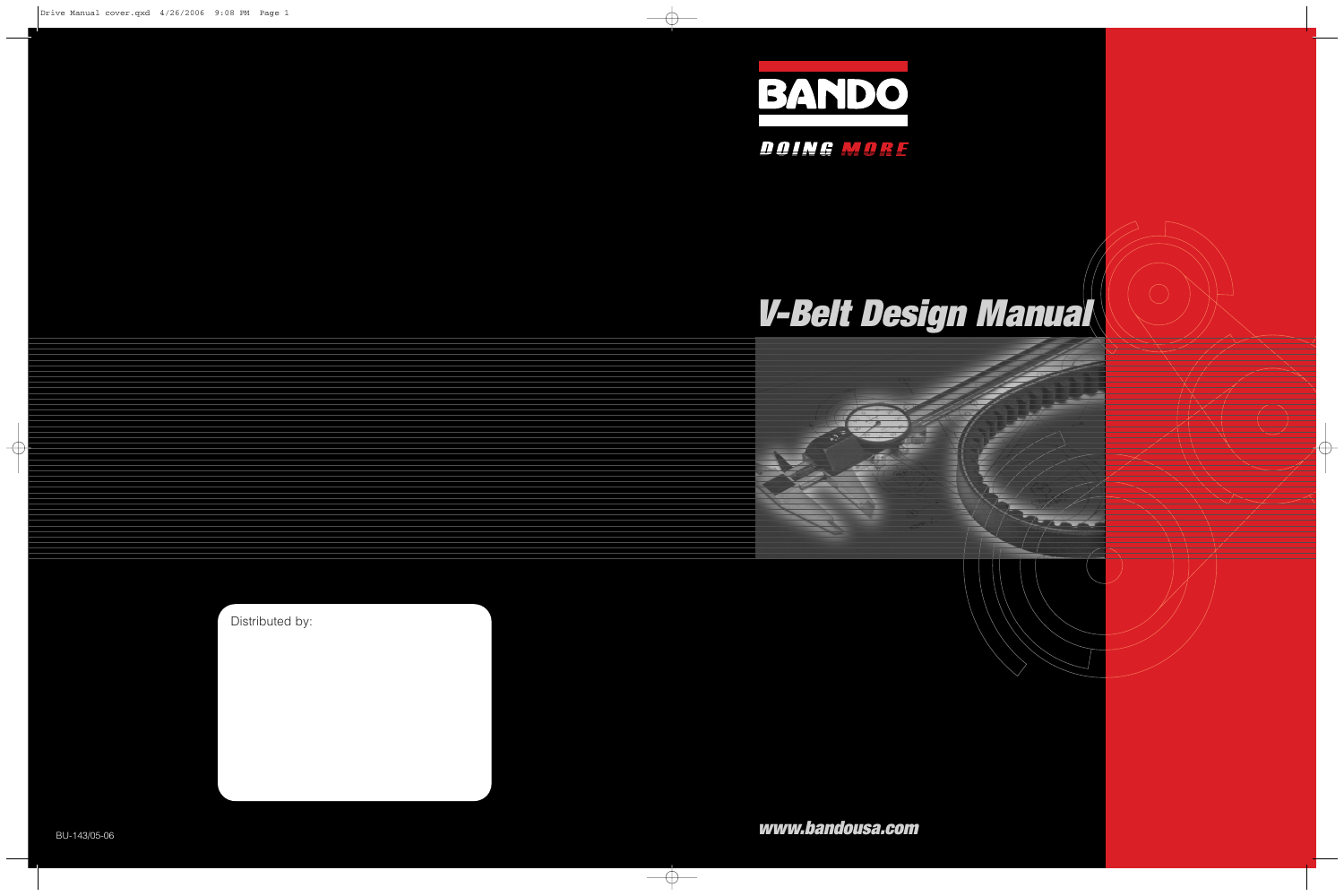# **Table of Contents**

| Power Ace / Power Ace Cog / Power Ace Combo Drive Selection 3<br>Belt Selection Chart (Allergeness Allergeness Allergeness Allergeness Allergeness Allergeness Allergeness All      |  |
|-------------------------------------------------------------------------------------------------------------------------------------------------------------------------------------|--|
| Minimum Center Distance Allowances                                                                                                                                                  |  |
|                                                                                                                                                                                     |  |
|                                                                                                                                                                                     |  |
|                                                                                                                                                                                     |  |
|                                                                                                                                                                                     |  |
| Power King / Power King Cog / Power King Combo Drive Selection  18<br>Belt Selection Chart (Allergeness Allergeness Allergeness Allergeness Allergeness Allergeness Allergeness All |  |
|                                                                                                                                                                                     |  |
|                                                                                                                                                                                     |  |
| Minimum Center Distance Allowances                                                                                                                                                  |  |
|                                                                                                                                                                                     |  |
|                                                                                                                                                                                     |  |
|                                                                                                                                                                                     |  |
|                                                                                                                                                                                     |  |
|                                                                                                                                                                                     |  |
|                                                                                                                                                                                     |  |
|                                                                                                                                                                                     |  |

This manual is intended for standard two sheave applications. For non-standard applications, such as quarter turn drives, drives utilizing idlers, V-flat, etc., contact Bando.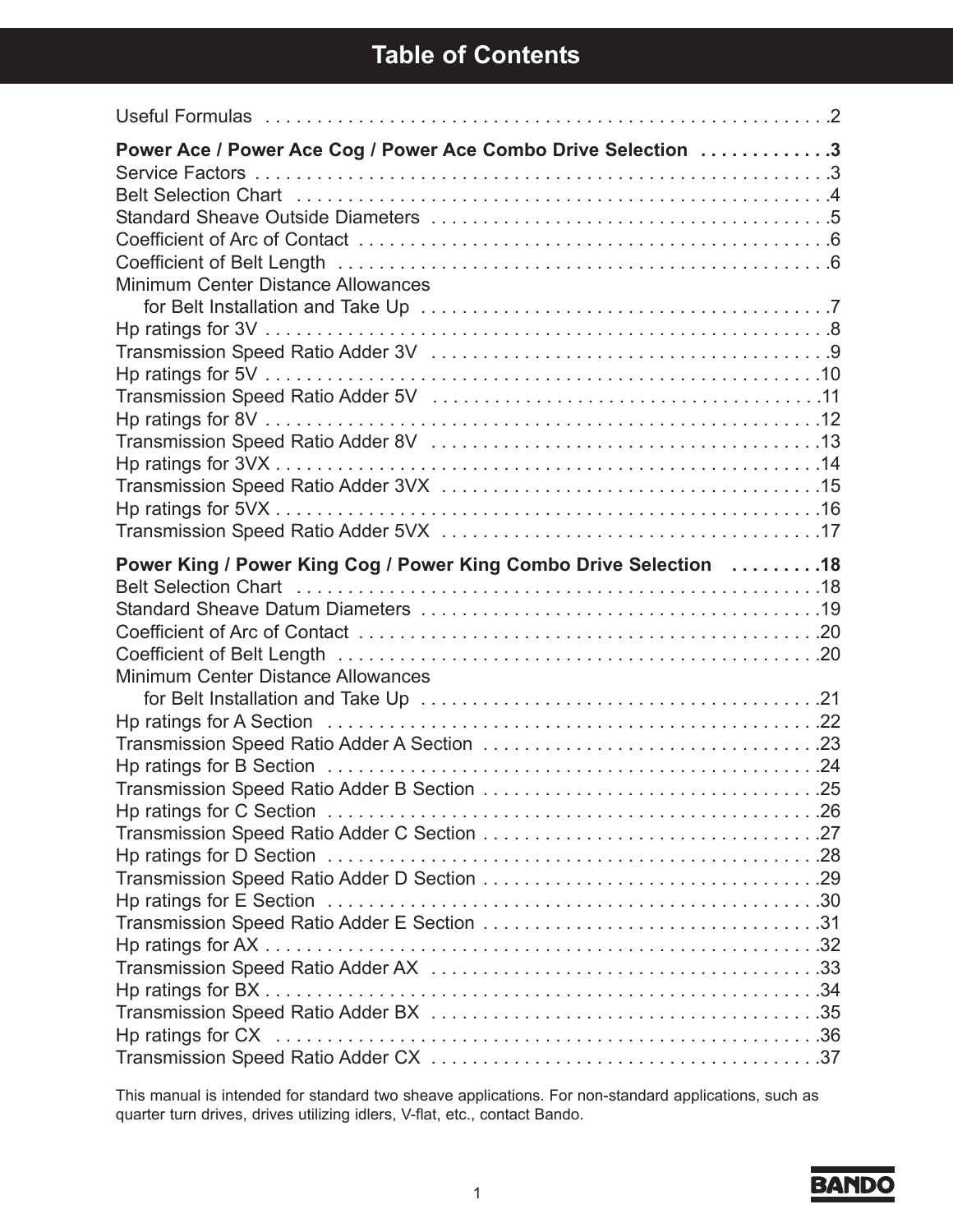# **Useful Formulas**

| <b>Required</b>           | <b>Formula</b>                                                    | <b>Note</b>                                                                                                                                                                                                                                                    |  |  |  |  |
|---------------------------|-------------------------------------------------------------------|----------------------------------------------------------------------------------------------------------------------------------------------------------------------------------------------------------------------------------------------------------------|--|--|--|--|
| Design Power              | $P_D = P_M \times F_S$                                            | Design horsepower (HP)<br>P <sub>D</sub><br>Motor or normal running power (HP)<br>$P_{M}$<br>$F_S$<br>: Service Factor                                                                                                                                         |  |  |  |  |
| <b>Belt Pitch Length</b>  | L = 2C + 1.57 (D + d) + $\frac{(D - d)^2}{4C}$                    | Belt pitch length (inches)<br>L<br>: Center distance (inches)<br>С<br>D<br>: Large sheave pitch diameter (inches)<br>: Small sheave pitch diameter (inches)<br>d                                                                                               |  |  |  |  |
| <b>Center Distance</b>    | $C = b + \sqrt{b^2 - 8 (D - d)^2}$<br>8<br>$b = 2L - \pi (D + d)$ | С<br>: Center distance (inches)<br>: Large sheave pitch diameter (inches)<br>D<br>: Small sheave pitch diameter (inches)<br>d<br>: Belt pitch length (inches)<br>L                                                                                             |  |  |  |  |
| Arc of Contact            | $heta = 180^\circ - \frac{57.3(D - d)}{C}$                        | : Arc of Contact (°)<br>$\theta$<br>: Large sheave pitch diameter (inches)<br>D<br>: Small sheave pitch diameter (inches)<br>d<br>C<br>: Center distance (inches)                                                                                              |  |  |  |  |
| <b>Belt Speed</b>         | $V = \frac{d \times n}{3.82}$                                     | V<br>: Belt speed (feet per minute)<br>Small sheave pitch diameter (inches)<br>d<br>: RPM of small sheave<br>n                                                                                                                                                 |  |  |  |  |
| Power                     | $HP = \frac{Tq \times n}{63,025}$                                 | HP : Horsepower (HP)<br>: Torque (pounds-inches)<br>Τa<br>: RPM of small sheave<br>n                                                                                                                                                                           |  |  |  |  |
| Power                     | $HP = \frac{Pe \times V}{2}$<br>33,000                            | HP : Horsepower (HP)<br>: Effective pull (pounds)<br>Pe<br>V<br>: Belt speed (feet per minute)                                                                                                                                                                 |  |  |  |  |
| Torque                    | Tq = Pe $x \frac{d}{2}$                                           | : Torque (pounds-inches)<br>Tq<br>: Effective pull (pounds)<br>Pe<br>: Small sheave pitch diameter (inches)<br>d                                                                                                                                               |  |  |  |  |
| <b>Effective Pull</b>     | $Pe = \frac{Tq}{d/2}$                                             | : Effective pull (pounds)<br>Pe<br>: Torque (pounds-inches)<br>Τa<br>: Small sheave pitch diameter (inches)<br>d                                                                                                                                               |  |  |  |  |
| <b>Effective Pull</b>     | $Pe = \frac{33,000 \times HP}{T_1 - T_2}$                         | Effective pull (pounds)<br>Pe<br>HP : Horsepower (HP)<br>V<br>Belt speed (feet per minute)<br>Tight side tension (pounds)<br>$\mathbf{1}_{1}$<br>Slack side tension (pounds)<br>То                                                                             |  |  |  |  |
| <b>Tension Ratio</b>      | $T_1/T_2 = \frac{1}{1 - 0.8F_A}$<br>$= e^{k\theta}$               | Tight side tension (pounds)<br>$T_1$<br>: Slack side tension (pounds)<br>$T_{2}$<br>$F_A^-$<br>: Arc of Contact correction factor<br>Base of natural logarithms (2.71828)<br>е<br>k<br>A constant for V-belt design (0.5123)<br>Arc of Contact (°)<br>$\theta$ |  |  |  |  |
| <b>Tight Side Tension</b> | $T_1 = \frac{41,250 \times HP}{F_A \times V}$                     | Tight side tension (pounds)<br>T <sub>1</sub><br>HP<br>: Horsepower (HP)<br>: Arc of Contact correction factor<br>$F_A$<br>Belt speed (feet per minute)<br>v                                                                                                   |  |  |  |  |
| <b>Slack Side Tension</b> | $T_2 = \frac{33,000 (1.25 - F_A) \times HP}{F_A \times V}$        | Slack side tension (pounds)<br>T <sub>2</sub><br>$F_A$<br>: Arc of Contact correction factor<br>HP<br>Horsepower (HP)<br>V<br>Belt speed (feet per minute)                                                                                                     |  |  |  |  |
| Flywheel Effect (Torque)  | Tq = $\frac{\text{WR}^2}{25.59}$ x $\frac{(n_2 - n_1)}{1}$        | Torque (pounds-inches)<br>Τq<br>: Weight of rim (pounds)<br>W<br>: Mean radius of sheave (feet)<br>R<br>: Final revolution (rpm)<br>n2<br>: Intial revolution (rpm)<br>n1<br>: Time required to effect speed change (seconds)                                  |  |  |  |  |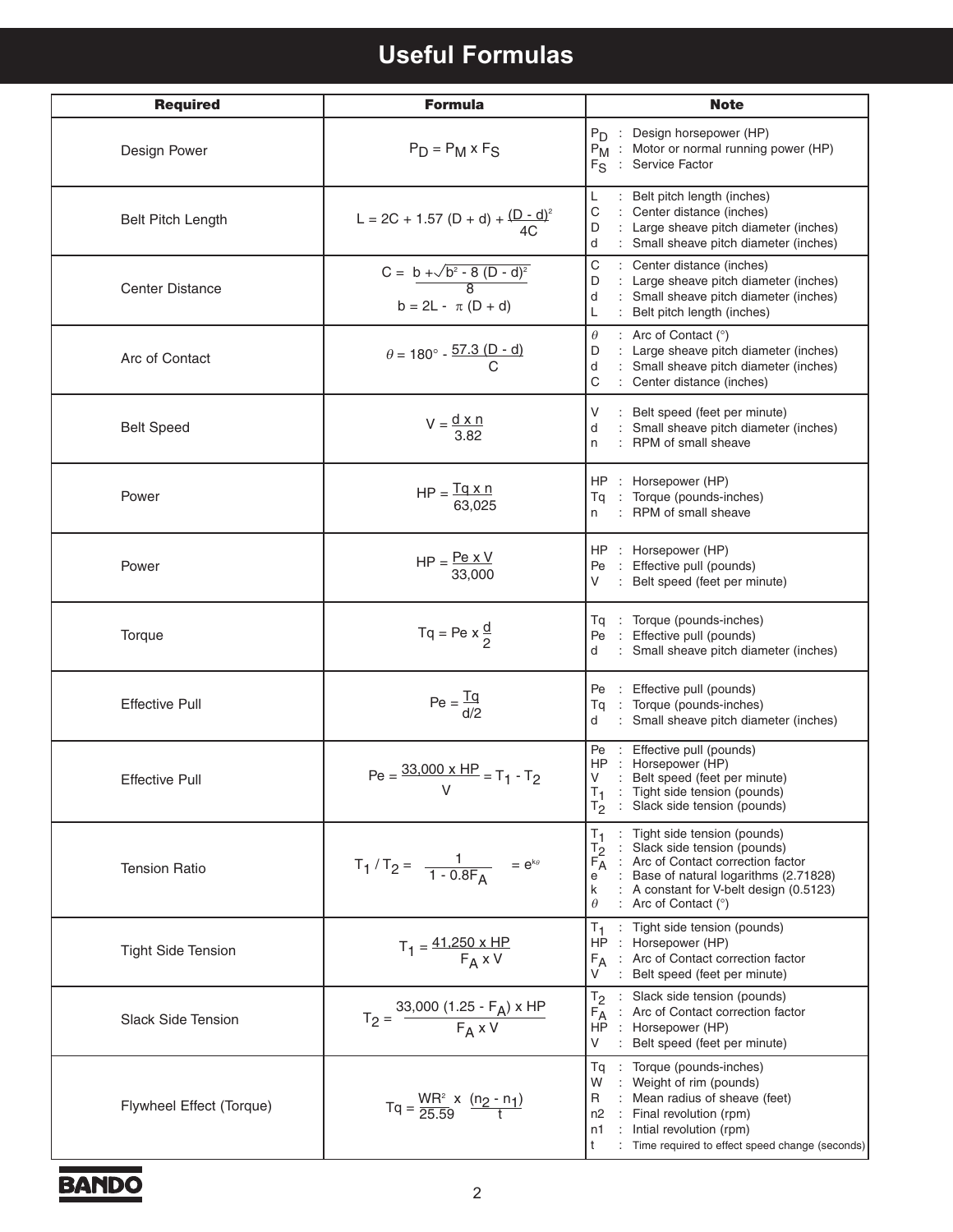#### **Procedure 1: Calculation of Design Horsepower**

Calculate the design horsepower from the following equation.

#### **Design Horsepower = Transmission Horsepower x Service Factor**

Refer to the DriveN Machines listed in Table 1 and select the corresponding service factor.

#### **POWER ACE AND POWER KING TYPICAL SERVICE FACTORS** Table 1

| <b>DriveN Machine</b>                                                                                                                                                                                                                                                                        | <b>DriveR</b>                                                              |                                                                                                                                       |                                                      |                                                                                                                                                                                                                                        |                                                        |                                                                    |  |  |  |  |  |  |
|----------------------------------------------------------------------------------------------------------------------------------------------------------------------------------------------------------------------------------------------------------------------------------------------|----------------------------------------------------------------------------|---------------------------------------------------------------------------------------------------------------------------------------|------------------------------------------------------|----------------------------------------------------------------------------------------------------------------------------------------------------------------------------------------------------------------------------------------|--------------------------------------------------------|--------------------------------------------------------------------|--|--|--|--|--|--|
| The machines listed below are rep-<br>resentative samples only. Select<br>the group listed below whose load<br>characteristics most closely<br>approximate those of the machine<br>being considered.                                                                                         | Combustion                                                                 | AC Motors: Normal Torque, Squirrel<br>Cage, Synchronous, Split Phase<br>DC Motors: Shunt Wound<br>Engines: Multiple Cylinder Internal |                                                      | AC Motors: High Torque, High Slip, Repulsion-<br>Induction, Single Phase, Series Wound, Slip<br>Ring<br>DC Motors: Series Wound, Compound Wound<br><b>Engines: Single Cylinder Internal Combustion</b><br><b>Line Shafts: Clutches</b> |                                                        |                                                                    |  |  |  |  |  |  |
|                                                                                                                                                                                                                                                                                              | Intermittent<br><b>Service</b><br>3-5 Hours<br><b>Daily</b><br>or Seasonal | <b>Normal</b><br><b>Service</b><br>8-10 Hours<br>Daily                                                                                | <b>Continuous</b><br>Service<br>16-24 Hours<br>Daily | Intermittent<br><b>Service</b><br>3-5 Hours<br>Daily or<br><b>Seasonal</b>                                                                                                                                                             | <b>Normal</b><br><b>Service</b><br>8-10 Hours<br>Daily | <b>Continuous</b><br><b>Service</b><br><b>16-24 Hours</b><br>Daily |  |  |  |  |  |  |
| Agitators for Liquids<br><b>Blowers and Exhausters</b><br>Centrifugal Pumps & Compressors<br>Fans Up to 10 Horsepower<br><b>Light Duty Conveyors</b>                                                                                                                                         | 1.0                                                                        | 1.1                                                                                                                                   | 1.2                                                  | 1.1                                                                                                                                                                                                                                    | 1.2                                                    | 1.3                                                                |  |  |  |  |  |  |
| Belt Conveyors for Sand, Grain, Etc.<br>Dough Mixers<br>Fans-Over 10 Horsepower<br>Generators<br>Line Shafts<br>Laundry Machinery<br><b>Machine Tools</b><br>Punches-Presses-Shears<br><b>Printing Machinery</b><br>Positive Displacement Rotary<br>Pumps<br>Revolving and Vibrating Screens | 1.1                                                                        | 1.2                                                                                                                                   | 1.3                                                  | 1.2                                                                                                                                                                                                                                    | 1.3                                                    | 1.4                                                                |  |  |  |  |  |  |
| <b>Brick Machinery</b><br><b>Bucket Elevators</b><br><b>Exciters</b><br><b>Piston Compressors</b><br><b>Pulverizers</b><br>Saw Mill and Woodworking<br>Machinery<br><b>Textile Machinery</b><br>Conveyors (Drag-Pan-Screw)                                                                   | 1.2                                                                        | 1.3                                                                                                                                   | 1.4                                                  | 1.4                                                                                                                                                                                                                                    | 1.5                                                    | 1.6                                                                |  |  |  |  |  |  |
| Crushers (Gyratory-Jaw-Roll)<br>Mills (Ball-Rod-Tube)<br>Hoists<br>Rubber Calender-Extruders-Mills                                                                                                                                                                                           | 1.3                                                                        | 1.4                                                                                                                                   | 1.5                                                  | 1.5                                                                                                                                                                                                                                    | 1.6                                                    | 1.8                                                                |  |  |  |  |  |  |
| Chokable Equipment                                                                                                                                                                                                                                                                           | 2.0                                                                        | 2.0                                                                                                                                   | 2.0                                                  | 2.0                                                                                                                                                                                                                                    | 2.0                                                    | 2.0                                                                |  |  |  |  |  |  |

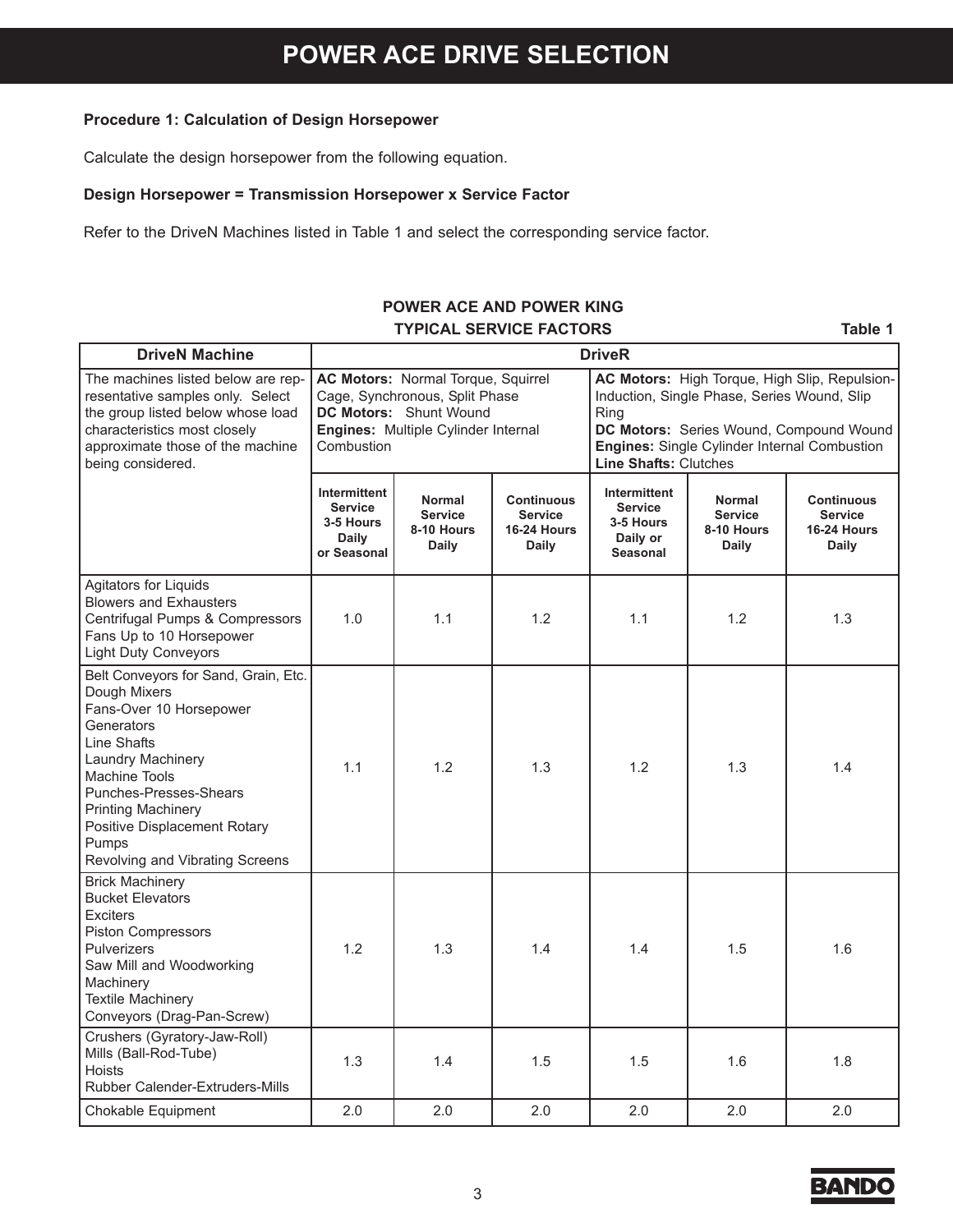#### **Procedure 2: Selection of Belt Section**

From Figure 1, select the belt section according to the design horsepower computed using Procedure 1 and the faster sheave's rpm.



**BELT SELECTION CHART Fig. 1** 

**BAND(**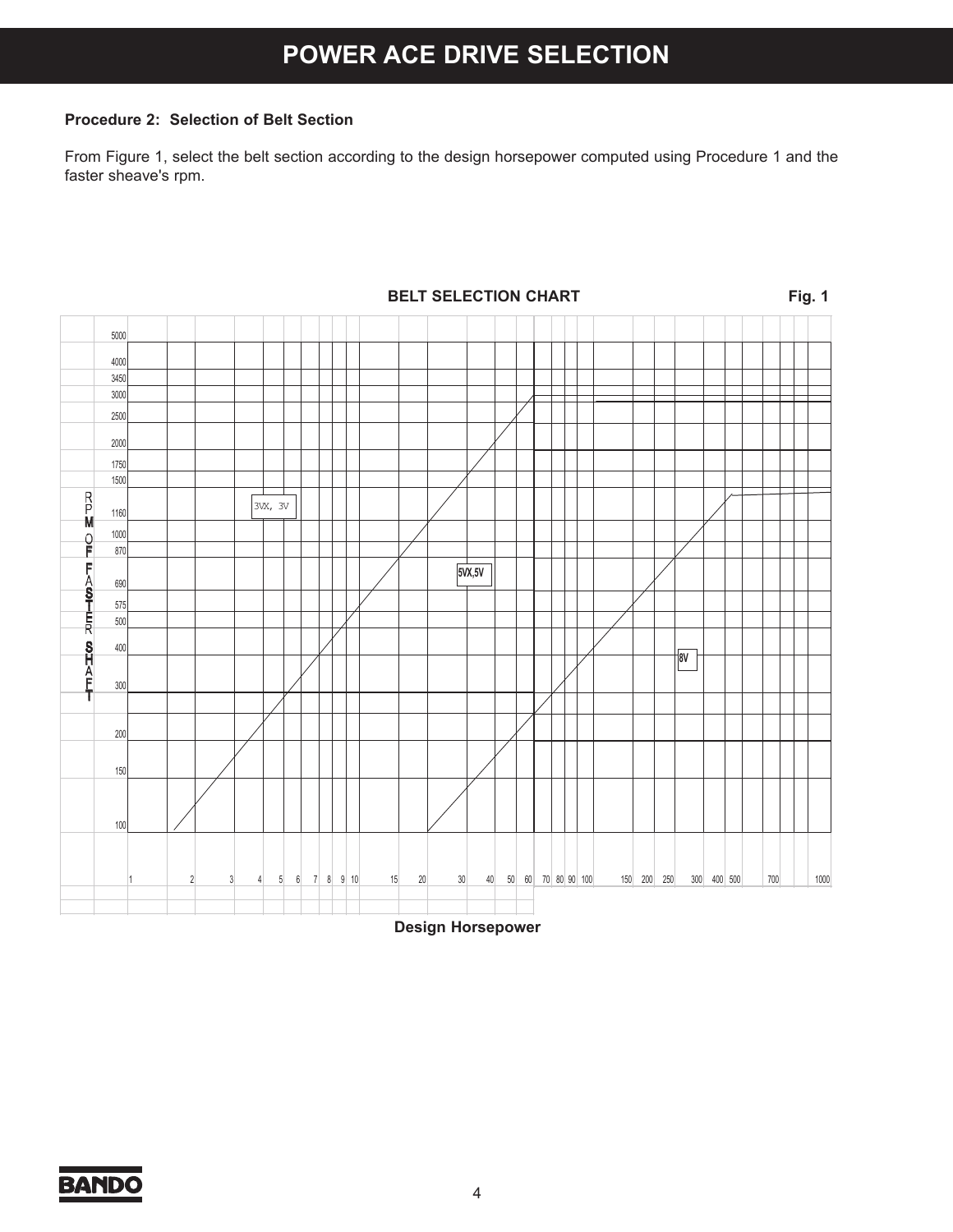#### **Procedure 3: Calculation of Speed Ratio**

Determine the speed ratio from either of the following equa-

tions. **Slower Sheave's rpm Speed Ratio = Faster Sheave's rpm**

or

#### **Speed Ratio = Large Sheave's Outer Diameter Small Sheave's Outer Diameter**

#### **Procedure 4: Selection of Sheave Combination**

Using table 2 below and the speed ratio, determine the sheave combination. Choose one of the sheaves, preferably the faster, from table 2 and calculate the outer diameter of the other sheave using the speed ratio. Belt speeds in excess of 6500 rpm require special sheaves. Consult the sheave manufacturer.

#### **Procedure 5: Selection of Belt Size**

Using the given center distance and the size of the large and small sheaves selected, calculate the belt length. For this purpose the following equation is used.

Belt Size = 
$$
2C + 1.57 (D+d) + (D-d)^2
$$
  
4C

C = Center Distance

D = Outer Diameter of Large Sheave

d = Outer Diameter of Small Sheave

#### **The following procedure applies to Power Ace, Power Ace Combo, Power Ace Cog and Power Ace Cog Combo.**

**Example:** Customer needs a V-belt drive for an agitator that is in operation continuously. Driving Motor: 5 Hp @ 900 RPM, Outer Datum Diameter 3.0" DriveN Sheave: 250 RPM Center Distance: 32"

Design HP = Transmission HP x Service Factor Design HP =  $5 \times 1.2$  (from Table 1) =  $6$ 

The belt section according to design horsepower and Fig. 1-> 3V

A 3.6:1 ratio is needed as per the formula below.

Speed ratio = 
$$
\frac{900}{250}
$$
 = 3.6:1 ratio

Select a 3.0" drive sheave and a 10.6" driveN sheave, or any desired combination that achieves 3.6:1 ratio from Table 2.

If your center distance is known to be 32 inches then:

Belt Size =  $2(32) + 1.57(10.6+3) + (10.6-3)^2 = 85.8$ " 4(32)

Select nearest available belt size from the catalog. The 3V850 has the closest datum length and should be used in this circumstance.

|             | <b>STANDARD SHEAVE OUTER DIAMETERS</b> | Table 2     |               |             |
|-------------|----------------------------------------|-------------|---------------|-------------|
| 3V/3V COMBO | 3VX/3VX COMBO                          | 5V/5V COMBO | 5VX/5VX COMBO | 8V/8V COMBO |
| 2.65        | 2.20                                   | 7.1         | 4.4           | 12.5        |
| 2.80        | 2.35                                   | 7.5         | 4.6           | 13.2        |
| 3.00        | 2.50                                   | 8.0         | 4.9           | 14.0        |
| 3.15        | 2.65                                   | 8.5         | 5.2           | 15.0        |
| 3.35        | 2.80                                   | 9.0         | 5.5           | 16.0        |
| 3.65        | 3.00                                   | 9.25        | 5.9           | 17.0        |
| 4.12        | 3.15                                   | 9.75        | 6.3           | 18.0        |
| 4.50        | 3.35                                   | 10.3        | 6.7           | 19.0        |
| 4.75        | 3.65                                   | 10.9        | 7.1           | 20.0        |
| 5.0         | 4.12                                   | 11.8        | 7.5           | 21.2        |
| 5.3         | 4.50                                   | 12.5        | 8.0           | 22.4        |
| 5.6         | 4.75                                   | 13.2        | 8.5           | 30.0        |
| 6.0         | 5.0                                    | 14.0        | 9.0           | 35.5        |
| 6.5         | 5.3                                    | 15.0        | 9.25          | 40.0        |
| 6.9         | 5.6                                    | 16.0        | 9.75          | 44.5        |
| 8.0         | 6.0                                    | 18.7        | 10.3          | 53.0        |
| 10.6        | 6.5                                    | 21.2        | 10.9          | 71.0        |
| 14.0        | 6.9                                    | 23.6        | 11.8          |             |
| 19.0        | 8.0                                    | 28.0        | 12.5          |             |
| 25.0        | 10.6                                   | 31.5        | 13.2          |             |
| 33.5        | 14.0                                   | 37.5        | 14.0          |             |
|             | 19.0                                   | 50.0        | 15.0          |             |
|             | 25.0                                   | 67.0        | 16.0          |             |
|             | 33.5                                   |             | 18.7          |             |
|             |                                        |             | 21.2          |             |
|             |                                        |             | 23.6          |             |
|             |                                        |             | 28.0          |             |
|             |                                        |             | 31.5          |             |
|             |                                        |             | 37.5          |             |

50.0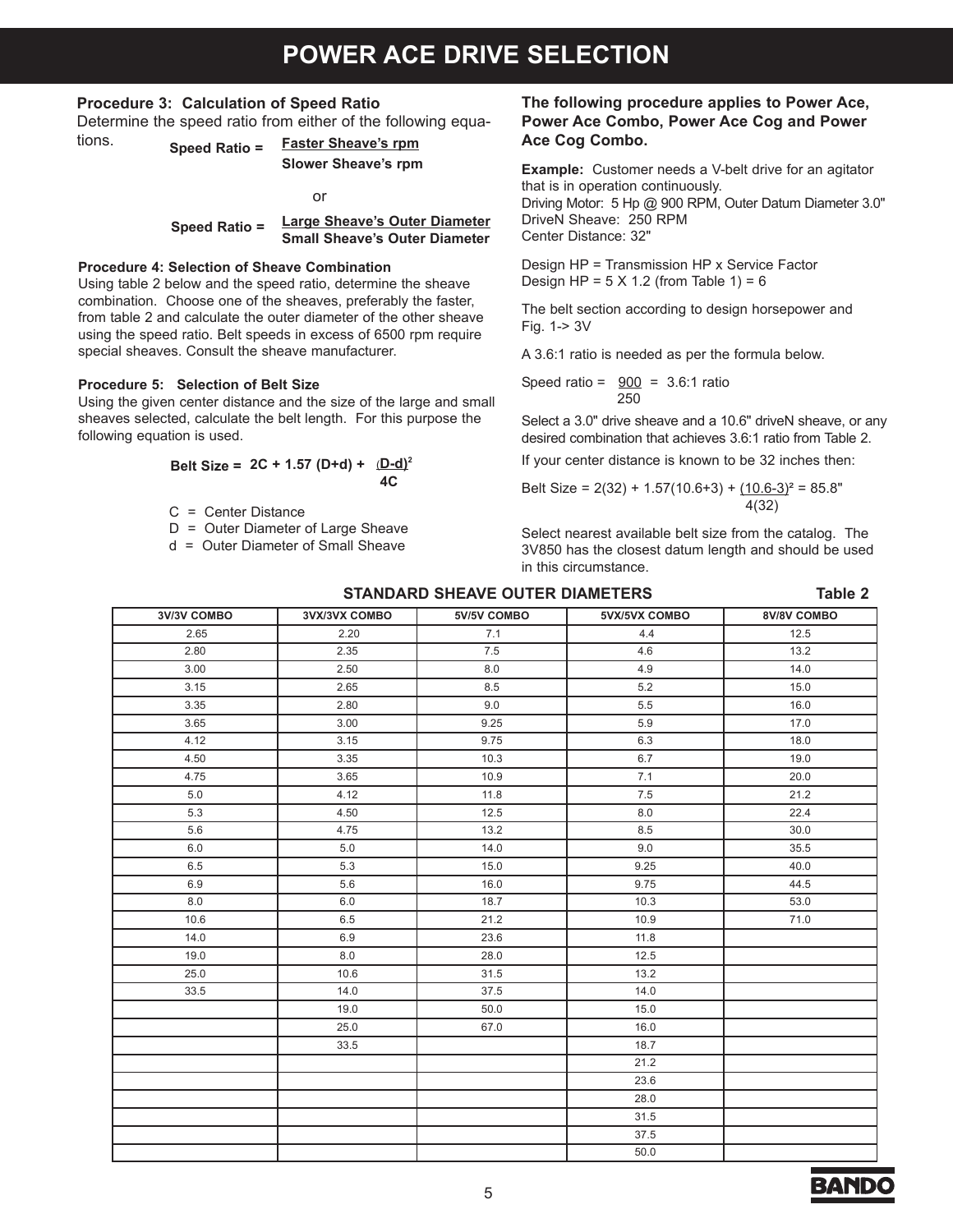#### **Procedure 6: Calculation of Standard Transmission HP**

#### **Standard Transmission = Base HP ratings + Speed Ratio Adder**

Refer to Table 3 to determine the appropriate page # to determine Base HP Ratings and Speed Ratio Adder.

|                       |      | Table 3      |
|-----------------------|------|--------------|
|                       | Page | <b>Table</b> |
| 3V HP Ratings         | 8    |              |
| 3V Speed Ratio Adder  | 9    | 8            |
| 5V HP Ratings         | 10   | 9            |
| 5V Speed Ratio Adder  | 11   | 10           |
| 8V HP Ratings         | 12   | 11           |
| 8V Speed Ratio Adder  | 13   | 12           |
| 3VX HP Ratings        | 14   | 13           |
| 3VX Speed Ratio Adder | 15   | 14           |
| 5VX HP Ratings        | 16   | 15           |
| 5VX Speed Ratio Adder | 17   | 16           |

#### **Procedure 7: Determine the Coefficient of Arc of Contact**

To determine the coefficient of Arc of Contact, use the formula (D-d)/C and find the corresponding correction factor from Table 4 below.

#### **Procedure 8: Calculation of the Number of Belts**

Calculate the number of belts from the next equation.

**Number of Belts = Design HP Standard Transmission HP x Coefficient of x Coefficient of Arc of Contact Belt Length (see Table 4) (see Table 5)**

**COEFFICIENT OF ARC** 

**COEFFICIENT OF BELT LENGTH Table 5**

|                     | <b>OF CONTACT</b>                  |               |                  | 3V, 3VX          |                      |                         | 5V,5VX             |                      | 8V                      |                      |  |
|---------------------|------------------------------------|---------------|------------------|------------------|----------------------|-------------------------|--------------------|----------------------|-------------------------|----------------------|--|
|                     |                                    | Table 4       | V-Belt<br>Number | V-Belt<br>Number | Correction<br>Factor | V-Belt<br><b>Number</b> | V-Belt<br>Number   | Correction<br>Factor | <b>V-Belt</b><br>Number | Correction<br>Factor |  |
|                     | Arc of                             |               | 3V250            | 3VX250           | 0.83                 | 5V500                   | 5VX500             | 0.86                 | 8V1000                  | 0.87                 |  |
|                     | Contact on                         | Correction    | 3V265            | 3VX265           | 0.84                 | 5V530                   | 5VX530             | 0.86                 | 8V1060                  | 0.88                 |  |
| $(D-d)/C$           | <b>Small</b>                       | <b>Factor</b> | 3V280            | 3VX280           | 0.85                 | 5V560                   | 5VX560             | 0.87                 | 8V1120                  | 0.88                 |  |
|                     | <b>Sheave</b>                      |               | 3V300            | 3VX300           | 0.86                 | 5V600                   | 5VX600             | 0.88                 | 8V1180                  | 0.89                 |  |
|                     | (Degrees)                          |               | 3V315            | 3VX315           | 0.87                 | 5V630                   | 5VX630             | 0.89                 | 8V1250                  | 0.90                 |  |
| 0.00                | 180                                | 1.00          | 3V335            | 3VX335           | 0.88                 | 5V670                   | 5VX670             | 0.90                 | 8V1320                  | 0.91                 |  |
|                     |                                    |               | 3V355            | 3VX355           | 0.89                 | 5V710                   | 5VX710             | 0.91                 | 8V1400                  | 0.92                 |  |
| 0.10                | 174                                | 0.99          | 3V375            | 3VX375           | 0.90                 | 5V750                   | 5VX750             | 0.92                 | 8V1500                  | 0.93                 |  |
| 0.20                | 169                                | 0.97          | 3V400            | 3VX400           | 0.92                 | 5V800                   | 5VX800             | 0.93                 | 8V1600                  | 0.94                 |  |
|                     | 163                                | 0.96          | 3V425            | 3VX425           | 0.93                 | 5V850                   | 5VX850             | 0.94                 | 8V1700                  | 0.94                 |  |
| 0.30                |                                    |               | 3V450            | 3VX450           | 0.94                 | 5V900                   | 5VX900             | 0.95                 | 8V1800                  | 0.95                 |  |
| 0.40                | 157                                | 0.94          | 3V475            | 3VX475           | 0.95                 | 5V950                   | 5VX950             | 0.96                 | 8V1900                  | 0.96                 |  |
| 0.50                | 151                                | 0.93          | 3V500            | 3VX500           | 0.96                 | 5V1000                  | 5VX1000            | 0.96                 | 8V2000                  | 0.97                 |  |
|                     |                                    |               | 3V530            | 3VX530           | 0.97                 | 5V1060                  | 5VX1060            | 0.97                 | 8V2120                  | 0.98                 |  |
| 0.60                | 145                                | 0.91          | 3V560            | 3VX560           | 0.98                 | 5V1120                  | 5VX1120            | 0.98                 | 8V2240                  | 0.98                 |  |
| 0.70                | 139                                | 0.89          | 3V600            | 3VX600           | 0.99                 | 5V1180                  | 5VX1180            | 0.99                 | 8V2360                  | 0.99                 |  |
| 0.80                | 133                                | 0.87          | 3V630<br>3V670   | 3VX630<br>3VX670 | 1.00<br>1.01         | 5V1250                  | 5VX1250<br>5VX1320 | 1.00                 | 8V2500                  | 1.00<br>1.01         |  |
|                     |                                    |               | 3V710            |                  |                      | 5V1320<br>5V1400        |                    | 1.01                 | 8V2650                  | 1.02                 |  |
| 0.90                | 127                                | 0.85          | 3V750            | 3VX710<br>3VX750 | 1.02<br>1.03         | 5V1500                  | 5VX1400<br>5VX1500 | 1.02<br>1.03         | 8V2800<br>8V3000        | 1.03                 |  |
| 1.00                | 120                                | 0.82          | 3V800            | 3VX800           | 1.04                 | 5V1600                  | 5VX1600            | 1.04                 | 8V3150                  | 1.03                 |  |
| 1.10                | 113                                | 0.80          | 3V850            | 3VX850           | 1.06                 | 5V1700                  | 5VX1700            | 1.05                 | 8V3350                  | 1.04                 |  |
|                     |                                    |               | 3V900            | 3VX900           | 1.07                 | 5V1800                  | 5VX1800            | 1.06                 | 8V3550                  | 1.05                 |  |
| 1.20                | 106                                | 0.77          | 3V950            | 3VX950           | 1.08                 | 5V1900                  | 5VX1900            | 1.07                 | 8V3750                  | 1.06                 |  |
| 1.30                | 99                                 | 0.73          | 3V1000           | 3VX1000          | 1.09                 | 5V2000                  | 5VX2000            | 1.08                 | 8V4000                  | 1.07                 |  |
| 1.40                | 91                                 | 0.70          | 3V1060           | 3VX1060          | 1.10                 | 5V2120                  | 5VX2120            | 1.09                 | 8V4250                  | 1.08                 |  |
|                     |                                    |               | 3V1120           | 3VX1120          | 1.11                 | 5V2240                  | 5VX2240            | 1.09                 | 8V4500                  | 1.09                 |  |
| 1.50                | 83                                 | 0.65          | 3V1180           | 3VX1180          | 1.12                 | 5V2360                  | 5VX2360            | 1.10                 | 8V4750                  | 1.09                 |  |
|                     |                                    |               | 3V1250           | 3VX1250          | 1.13                 | 5V2500                  | 5VX2500            | 1.11                 | 8V5000                  | 1.10                 |  |
| C = Center Distance |                                    |               | 3V1320           | 3VX1320          | 1.14                 | 5V2650                  | 5VX2650            | 1.12                 | 8V5600                  | 1.12                 |  |
|                     | D = Outer Diameter of Large Sheave |               | 3V1400           | 3V1X400          | 1.15                 | 5V2800                  | 5VX2800            | 1.13                 |                         |                      |  |
|                     | d = Outer Diameter of Small Sheave |               |                  |                  |                      | 5V3000                  | 5VX3000            | 1.14                 |                         |                      |  |
|                     |                                    |               |                  |                  |                      | 5V3150                  | 5VX3150            | 1.15                 |                         |                      |  |
|                     |                                    |               |                  |                  |                      | 5V3350                  | 5VX3350            | 1.16                 |                         |                      |  |
|                     |                                    |               |                  |                  |                      | 5V3550                  | 5VX3550            | 1.17                 |                         |                      |  |

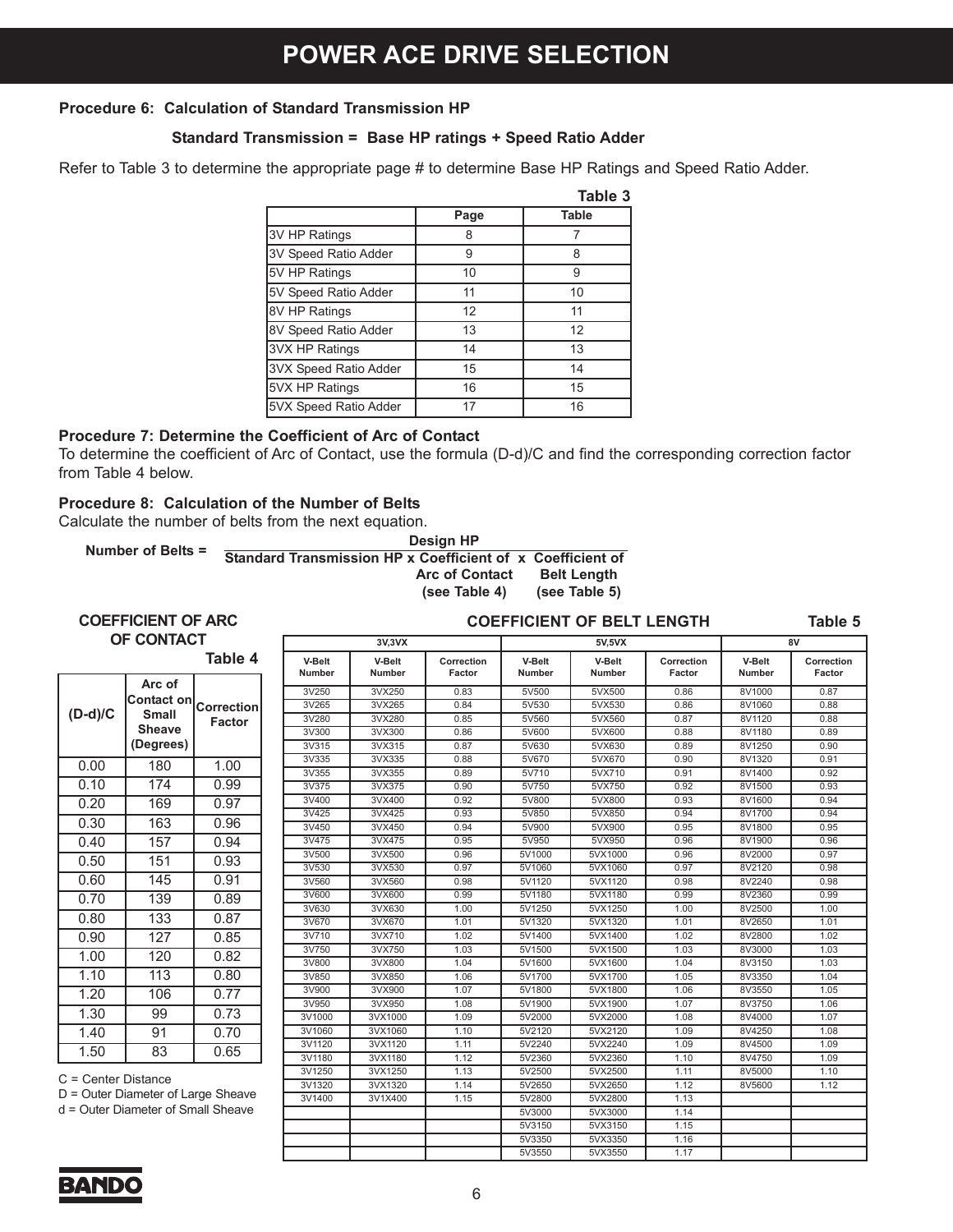#### **Procedure 8: Check the Center Distance Adjustment**

Determine the minimum center distance allowance for installation and tensioning from Table 6.



#### **Fig. 2**



Therefore, 4-3V850 belts are to be used in this drive.

| <b>V-Belt</b><br>Length |                          | <b>Minimum Center Distance Allowance</b> |                         | $-C$ t $-$<br><b>Minimum Center Distance</b><br><b>Allowance for Initial</b><br><b>Tensioning and</b><br><b>Subsequent Take-Up</b><br>(Inches) |                  |                           |                           |  |  |
|-------------------------|--------------------------|------------------------------------------|-------------------------|------------------------------------------------------------------------------------------------------------------------------------------------|------------------|---------------------------|---------------------------|--|--|
|                         |                          | 3V, 3VX                                  |                         | 5V,5VX                                                                                                                                         | 8V               |                           | <b>All Cross Sections</b> |  |  |
|                         | <b>Power</b><br>Ace/Cog  | <b>Power</b><br>Ace/Cog<br>Combo         | <b>Power</b><br>Ace/Cog | Power<br>Ace/Cog<br>Combo                                                                                                                      | <b>Power Ace</b> | <b>Power Ace</b><br>Combo | <b>All Types</b>          |  |  |
| 250 Thru 475            | 0.5                      | 1.2                                      | $\blacksquare$          | $\overline{\phantom{a}}$                                                                                                                       | $\overline{a}$   | $\blacksquare$            | 1.0                       |  |  |
| 500 Thru 710            | 0.8                      | 1.4                                      | 1.0                     | 2.1                                                                                                                                            | $\overline{a}$   | $\blacksquare$            | 1.2                       |  |  |
| 750 Thru 1060           | 0.8                      | 1.4                                      | 1.0                     | 2.1                                                                                                                                            | 1.5              | 3.4                       | 1.5                       |  |  |
| 1120 Thru 1250          | 0.8                      | 1.4                                      | 1.0                     | 2.1                                                                                                                                            | 1.5              | 3.4                       | 1.8                       |  |  |
| 1320 Thru 1700          | 0.8                      | 1.4                                      | 1.0                     | 2.1                                                                                                                                            | 1.5              | 3.4                       | 2.2                       |  |  |
| 1800 Thru 2000          | $\sim$                   | $\blacksquare$                           | 1.0                     | 2.1                                                                                                                                            | 1.8<br>3.6       |                           | 2.5                       |  |  |
| 2120 Thru 2240          | $\overline{a}$           | $\overline{\phantom{0}}$                 | 1.2                     | 2.4                                                                                                                                            | 1.8              | 3.6                       | 2.8                       |  |  |
| 2360                    | $\overline{\phantom{0}}$ | $\blacksquare$                           | 1.2                     | 2.4                                                                                                                                            | 1.8              | 3.6                       | 3.0                       |  |  |
| 2500 Thru 2650          | $\overline{a}$           | $\overline{\phantom{a}}$                 | 1.2                     | 2.4                                                                                                                                            | 1.8              | 3.6                       | 3.2                       |  |  |
| 2800 Thru 3000          | $\overline{a}$           | $\overline{a}$                           | 1.2                     | 2.4                                                                                                                                            | 1.8              | 3.6                       | 3.5                       |  |  |
| 3150                    | $\overline{a}$           | $\overline{a}$                           | 1.2                     | 2.4                                                                                                                                            | 1.8              | 3.6                       | 3.5                       |  |  |
| 3350 Thru 3550          | $\overline{a}$           | $\overline{\phantom{a}}$                 | 1.2                     | 2.4                                                                                                                                            | 2.0              | 3.9                       | 4.0                       |  |  |
| 3750                    | $\bar{\phantom{a}}$      | $\blacksquare$                           | $\blacksquare$          | $\sim$                                                                                                                                         | 2.0              | 3.9                       | 4.5                       |  |  |
| 4000 Thru 5000          | $\overline{a}$           | $\overline{\phantom{a}}$                 | $\overline{a}$          | $\overline{\phantom{a}}$                                                                                                                       | 2.0              | 3.9                       | 5.5                       |  |  |
| 5600                    | $\overline{\phantom{0}}$ | $\overline{\phantom{0}}$                 | ÷                       | $\overline{\phantom{a}}$                                                                                                                       | 2.0              | 3.9                       | 6.0                       |  |  |

#### **MINIMUM CENTER DISTANCE ALLOWANCES FOR BELT INSTALLATION AND TAKE-UP Table 6**

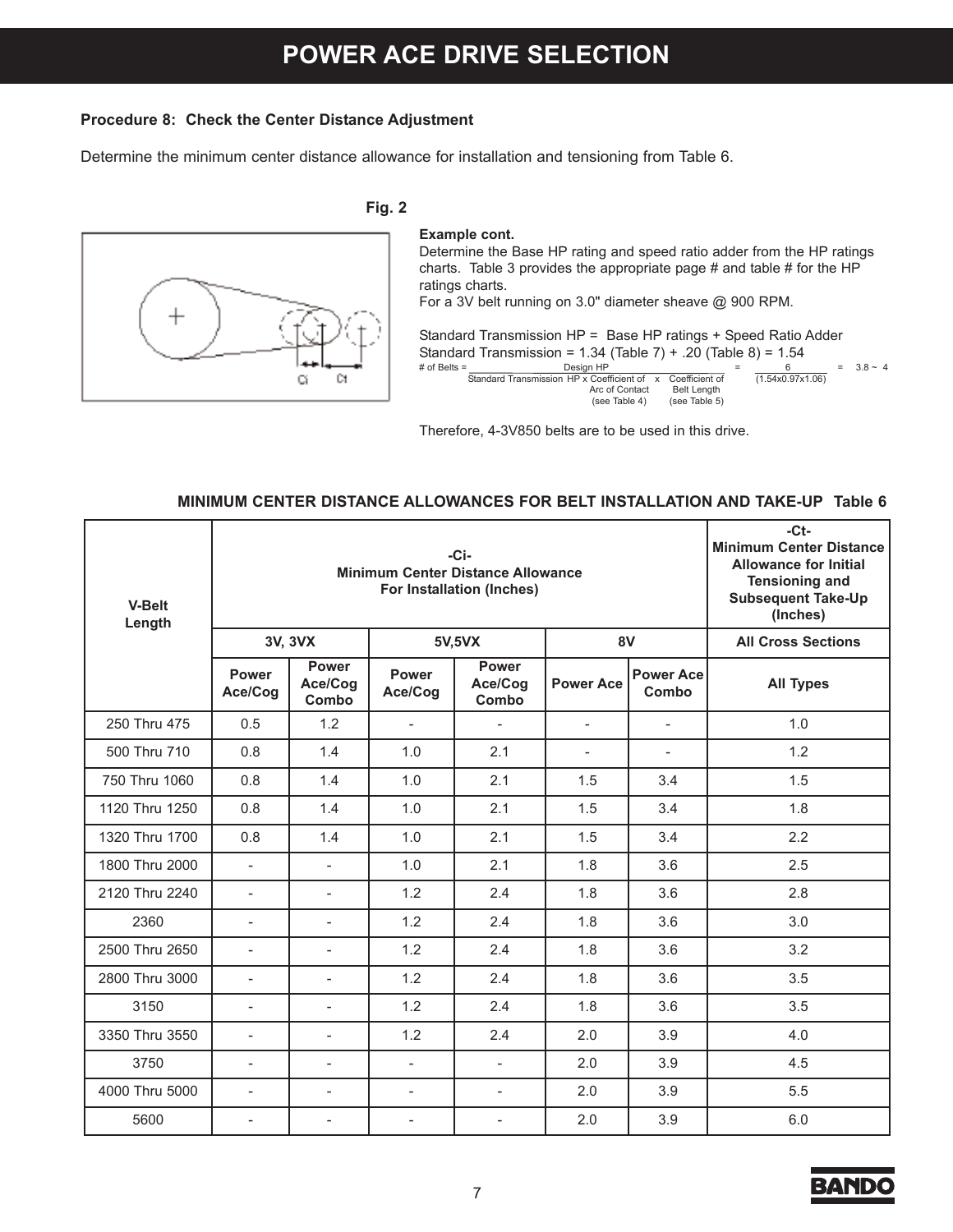### **STANDARD 3V TRANSMISSION HORSEPOWER RATINGS**

#### **HP RATINGS PER BELT FOR SMALL SHEAVE OD (IN) Table 7**

| <b>RPM</b>   | 2.65         | 2.80         | 3.00         | 3.15         | 3.35         | 3.65         | 4.12         | 4.50           | 4.75              | 5.00                   | 5.30               | 5.60                       | 6.00            | 6.50            | 6.90                  | 8.00           | 10.60          | 14.00                | 19.00          |
|--------------|--------------|--------------|--------------|--------------|--------------|--------------|--------------|----------------|-------------------|------------------------|--------------------|----------------------------|-----------------|-----------------|-----------------------|----------------|----------------|----------------------|----------------|
| 485          | 0.63         | 0.72         | 0.82         | 0.92         | 1.03         | 1.19         | 1.43         | 1.67           | 1.76              | 1.95                   | 2.06               | 2.28                       | 2.49            | 2.75            | 2.92                  | 3.57           | 4.90           | 6.60                 | 8.96           |
| 575          | 0.73         | 0.83         | 0.94         | 1.07         | 1.21         | 1.37         | 1.67         | 1.94           | 2.05              | 2.26                   | 2.40               | 2.66                       | 2.90            | 3.21            | 3.41                  | 4.16           | 5.70           | 7.69                 | 10.43          |
| 690          | 0.81         | 0.94         | 1.07         | 1.22         | 1.37         | 1.58         | 1.92         | 2.24           | 2.37              | 2.63                   | 2.79               | 3.08                       | 3.38            | 3.73            | 3.96                  | 4.86           | 6.67           | 8.99                 | 12.20          |
| 725          | 0.85         | 0.98         | 1.11         | 1.27         | 1.43         | 1.64         | 2.00         | 2.34           | 2.47              | 2.75                   | 2.92               | 3.23                       | 3.54            | 3.91            | 4.15                  | 5.08           | 6.97           | 9.40                 | 12.76          |
| 870          | 0.98         | 1.13         | 1.30         | 1.47         | 1.68         | 1.92         | 2.34         | 2.75           | 2.90              | 3.23                   | 3.42               | 3.79                       | 4.15            | 4.59            | 4.87                  | 5.97           | 8.19           | 11.00                | 14.93          |
| 950          | 1.05<br>1.22 | 1.22<br>1.43 | 1.39<br>1.65 | 1.60<br>1.88 | 1.80<br>2.13 | 2.07<br>2.45 | 2.52<br>3.00 | 2.97<br>3.53   | 3.13<br>3.73      | 3.49<br>4.15           | 3.70<br>4.40       | 4.09<br>4.88               | 4.49<br>5.35    | 4.97<br>5.91    | 5.27<br>6.27          | 6.45<br>7.67   | 8.82           | 11.85<br>13.95       | 16.08<br>18.94 |
| 1160<br>1425 | 1.44         | 1.69         | 1.94         | 2.23         | 2.53         | 2.92         | 3.57         | 4.21           | 4.45              | 4.95                   | 5.24               | 5.82                       | 6.38            | 7.05            | 7.49                  | 9.13           | 10.47<br>12.39 | 16.36                | 22.20          |
| 1750         | 1.70         | 1.97         | 2.28         | 2.63         | 2.99         | 3.46         | 4.25         | 5.01           | 5.28              | 5.89                   | 6.24               | 6.91                       | 7.58            | 8.37            | 8.88                  | 10.78          | 14.50          | 18.84                | 25.57          |
| 2850         | 2.40         | 2.84         | 3.31         | 3.83         | 4.38         | 5.07         | 6.27         | 7.37           | 7.78              | 8.65                   | 9.17               | 10.10                      | 11.01           | 12.10           | 12.85                 | 15.11          | 17.79          |                      |                |
| 3450         | 2.70         | 3.23         | 3.78         | 4.40         | 5.03         | 5.83         | 7.18         | 8.44           | 8.91              | 9.86                   | 10.45              | 11.46                      | 12.42           | 13.58           | 14.42                 | 16.49          |                |                      |                |
| 100          | 0.16         | 0.17         | 0.20         | 0.23         | 0.25         | 0.29         | 0.34         | 0.40           | 0.42              | 0.46                   | 0.49               | 0.53                       | 0.59            | 0.65            | 0.69                  | 0.83           | 1.14           |                      |                |
| 200          | 0.28         | 0.32         | 0.36         | 0.42         | 0.47         | 0.53         | 0.64         | 0.74           | 0.78              | 0.87                   | 0.92               | 1.01                       | 1.10            | 1.22            | 1.29                  | 1.58<br>2.29   | 2.17           | 1.54                 | 2.10           |
| 300<br>400   | 0.40<br>0.51 | 0.47<br>0.59 | 0.53<br>0.67 | 0.59<br>0.76 | 0.67<br>0.86 | 0.76<br>0.98 | 0.93<br>1.19 | 1.07<br>1.38   | 1.13<br>1.46      | 1.25<br>1.62           | 1.33<br>1.72       | 1.46<br>1.89               | 1.59<br>2.07    | 1.77<br>2.30    | 1.88<br>2.44          | 2.97           | 3.15<br>4.09   | 2.94<br>4.25         | 3.98<br>5.77   |
| 500          | 0.62         | 0.71         | 0.81         | 0.92         | 1.03         | 1.19         | 1.44         | 1.68           | 1.78              | 1.98                   | 2.09               | 2.32                       | 2.53            | 2.81            | 2.98                  | 3.64           | 5.00           | 5.52                 | 7.50           |
| 600          | 0.73         | 0.83         | 0.94         | 1.07         | 1.22         | 1.40         | 1.70         | 1.98           | 2.09              | 2.33                   | 2.47               | 2.72                       | 2.98            | 3.31            | 3.51                  | 4.29           | 5.89           | 6.75                 | 9.16           |
| 700          | 0.82         | 0.94         | 1.08         | 1.23         | 1.38         | 1.59         | 1.93         | 2.27           | 2.40              | 2.67                   | 2.83               | 3.12                       | 3.43            | 3.79            | 4.02                  | 4.92           | 6.76           | 7.95                 | 10.78          |
| 800          | 0.91         | 1.06         | 1.20         | 1.38         | 1.55         | 1.78         | 2.17         | 2.56           | 2.70              | 3.00                   | 3.18               | 3.51                       | 3.85            | 4.26            | 4.52                  | 5.55           | 7.60           | 9.11                 | 12.36          |
| 900          | 1.01         | 1.17         | 1.34<br>1.46 | 1.51         | 1.72         | 1.98         | 2.41         | 2.83           | 2.99              | 3.32                   | 3.52               | 3.90<br>4.28               | 4.27            | 4.73            | 5.02                  | 6.15           | 8.42           | 10.23                | 13.88          |
| 1000<br>1100 | 1.09<br>1.18 | 1.26<br>1.37 | 1.57         | 1.66<br>1.80 | 1.88<br>2.04 | 2.16<br>2.35 | 2.65<br>2.87 | 3.10<br>3.36   | 3.28<br>3.55      | 3.65<br>3.96           | 3.87<br>4.20       | 4.66                       | 4.70<br>5.10    | 5.19<br>5.64    | 5.51<br>5.99          | 6.74<br>7.33   | 9.23<br>10.01  | 11.32<br>12.36       | 15.36<br>16.78 |
| 1200         | 1.26         | 1.46         | 1.69         | 1.93         | 2.20         | 2.53         | 3.10         | 3.64           | 3.84              | 4.28                   | 4.53               | 5.01                       | 5.50            | 6.09            | 6.46                  | 7.89           | 10.77          | 13.38                | 18.16          |
| 1300         | 1.35         | 1.57         | 1.79         | 2.06         | 2.35         | 2.70         | 3.31         | 3.88           | 4.10              | 4.58                   | 4.85               | 5.38                       | 5.89            | 6.51            | 6.91                  | 8.45           | 11.51          | 14.35                | 19.47          |
| 1400         | 1.43         | 1.66         | 1.92         | 2.20         | 2.49         | 2.87         | 3.52         | 4.14           | 4.37              | 4.88                   | 5.17               | 5.74                       | 6.29            | 6.94            | 7.37                  | 8.99           | 12.22          | 15.27                | 20.72          |
| 1500         | 1.51         | 1.76         | 2.02         | 2.32         | 2.64         | 3.04         | 3.74         | 4.39           | 4.63              | 5.18                   | 5.49               | 6.06                       | 6.65            | 7.36            | 7.81                  | 9.52           | 12.90          | 16.15                | 21.92          |
| 1600<br>1700 | 1.57<br>1.66 | 1.85<br>1.93 | 2.13<br>2.24 | 2.45<br>2.57 | 2.79<br>2.92 | 3.21<br>3.37 | 3.94<br>4.15 | 4.64<br>4.88   | 4.89<br>5.15      | 5.46<br>5.75           | 5.79<br>6.09       | 6.42<br>6.74               | 7.04<br>7.39    | 7.77<br>8.17    | 8.25<br>8.68          | 10.03<br>10.53 | 13.56<br>14.19 | 16.98 23.05<br>17.77 | 24.11          |
| 1800         | 1.72         | 2.02         | 2.33         | 2.69         | 3.07         | 3.54         | 4.35         | 5.12           | 5.40              | 6.02                   | 6.38               | 7.07                       | 7.76            | 8.56            | 9.09                  | 11.02          | 14.80          | 18.49 25.10          |                |
| 1900         | 1.79         | 2.10         | 2.44         | 2.82         | 3.20         | 3.70         | 4.54         | 5.35           | 5.65              | 6.31                   | 6.69               | 7.40                       | 8.10            | 8.95            | 9.50                  | 11.49          | 15.38          | 19.18                | 26.02          |
| 2000         | 1.87         | 2.18         | 2.54         | 2.94         | 3.34         | 3.86         | 4.74         | 5.58           | 5.89              | 6.57                   | 6.96               | 7.71                       | 8.44            | 9.32            | 9.90                  | 11.95          | 15.93          | 19.80                | 26.87          |
| 2100         | 1.94         | 2.28         | 2.63         | 3.04         | 3.47         | 4.01         | 4.93         | 5.81           | 6.14              | 6.84                   | 7.25               | 8.02                       | 8.78            | 9.68            | 10.28                 | 12.39          | 16.45          | 20.36 27.63          |                |
| 2200<br>2300 | 2.00<br>2.06 | 2.36<br>2.43 | 2.73<br>2.82 | 3.15<br>3.27 | 3.59<br>3.73 | 4.16<br>4.31 | 5.12<br>5.30 | 6.03<br>6.25   | 6.37<br>6.60      | 7.10<br>7.34           | 7.52<br>7.78       | 8.32<br>8.61               | 9.10<br>9.42    | 10.04<br>10.39  | 10.66<br>11.03        | 12.81<br>13.22 | 16.94<br>17.39 | 20.86<br>21.29       | 28.30<br>28.90 |
| 2400         | 2.13         | 2.51         | 2.91         | 3.38         | 3.85         | 4.45         | 5.48         | 6.46           | 6.81              | 7.60                   | 8.06               | 8.90                       | 9.73            | 10.72           | 11.38                 | 13.60          | 17.80          | 21.67                | 29.41          |
| 2500         | 2.19         | 2.59         | 3.01         | 3.49         | 3.97         | 4.60         | 5.66         | 6.68           | 7.05              | 7.85                   | 8.32               | 9.18                       | 10.03           | 11.04           | 11.72                 | 13.97          | 18.19          | 21.98                | 29.82          |
| 2600         | 2.25         | 2.65         | 3.09         | 3.59         | 4.09         | 4.74         | 5.83         | 6.88           | 7.26              | 8.08                   | 8.56               | 9.45                       | 10.32           | 11.35           | 12.05                 | 14.32          | 18.54          |                      |                |
| 2700         | 2.31         | 2.73         | 3.18         | 3.69         | 4.21         | 4.88         | 6.01         | 7.07           | 7.46              | 8.31                   | 8.81               | 9.71                       | 10.60           | 11.66           | 12.38                 | 14.65          | 18.84          |                      |                |
| 2800         | 2.37         | 2.80         | 3.27         | 3.79         | 2.99         | 5.02         | 6.18         | 7.28           | 7.68              | 8.54                   | 9.05               | 9.97                       | 10.89           | 11.95           | 12.68                 | 14.96          | 19.12          |                      |                |
| 2900<br>3000 | 2.42<br>2.48 | 2.87<br>2.94 | 3.35<br>3.43 | 3.89<br>3.98 | 4.44<br>4.56 | 5.14<br>5.28 | 6.34<br>6.50 | 7.47<br>7.65   | 7.88<br>8.07      | 8.76<br>8.98           | 9.29<br>9.52       | 10.22<br>10.46             | 11.15<br>11.40  | 12.24<br>12.50  | 12.99<br>13.27        | 15.26<br>15.53 | 19.35<br>19.54 |                      |                |
| 3100         | 2.53         | 3.00         | 3.51         | 4.08         | 4.66         | 5.40         | 6.66         | 7.84           | 8.27              | 9.18                   |                    | $9.73$ 10.69               | 11.65           | 12.77           | 13.55                 | 15.78          |                |                      |                |
| 3200         | 2.58         | 3.07         | 3.59         | 4.17         | 4.77         | 5.53         | 6.81         | 8.02           | 8.46              | 9.39                   |                    | $9.95$ 10.93               |                 | 11.88 13.01     | 13.82 16.01           |                |                |                      |                |
| 3300         | 2.64         | 3.14         | 3.67         | 4.26         | 4.88         | 5.65         | 6.97         | 8.18           | 8.63              |                        | $9.59$ 10.17 11.14 |                            |                 |                 | 12.11   13.25   14.06 | 16.22          |                |                      |                |
| 3400         | 2.69         | 3.20         | 3.74         | 4.36         | 4.97         | 5.76         | 7.11         | 8.36           | 8.82              | 9.78                   | 10.37 11.35        |                            | 12.33           | 13.47           | 14.30                 | 16.41          |                |                      |                |
| 3500<br>3600 | 2.73<br>2.79 | 3.26<br>3.31 | 3.81<br>3.89 | 4.44<br>4.52 | 5.08<br>5.17 | 5.89<br>6.00 | 7.25<br>7.39 | 8.52<br>8.67   | 9.00              | 9.96<br>$9.15$ 10.14   |                    | 10.56 11.55<br>10.74 11.74 | 12.53<br>12.72  | 13.68<br>13.89  | 14.52<br>14.74 16.69  | 16.56          |                |                      |                |
| 3700         | 2.83         | 3.38         | 3.95         | 4.60         | 5.27         | 6.11         | 7.53         | 8.84           | 9.33              | 10.31                  | 10.93 11.93        |                            | 12.91           | 14.07           | 14.93                 | 16.80          |                |                      |                |
| 3800         | 2.87         | 3.43         | 4.02         | 4.68         | 5.36         | 6.22         | 7.65         | 8.99           |                   | $9.49$ 10.48           | $11.10$ 12.10      |                            | 13.08           | 14.23           | 15.11                 | 16.90          |                |                      |                |
| 3900         | 2.91         | 3.49         | 4.09         | 4.76         | 5.46         | 6.32         | 7.78         | 9.12           | 9.63              | 10.63                  | 11.26 12.26        |                            | 13.24           | 14.40           | 15.28                 |                |                |                      |                |
| 4000         | 2.95         | 3.54         | 4.14         | 4.84         | 5.54         | 6.43         | 7.91         | 9.26           | 9.77              | 10.78                  | 11.42 12.42        |                            | 13.39           | 14.54           | 15.43                 |                |                |                      |                |
| 4100         | 2.99         | 3.58         | 4.21         | 4.91         | 5.63         | 6.52         | 8.03         | 9.40           |                   | $9.92$   10.93         |                    | 11.58 12.56                | $13.53$   14.66 |                 | 15.56                 |                |                |                      |                |
| 4200<br>4300 | 3.03<br>3.07 | 3.63<br>3.69 | 4.26<br>4.33 | 4.99<br>5.05 | 5.71<br>5.79 | 6.62<br>6.70 | 8.14<br>8.26 | 9.52<br>9.64   | 10.05             | 11.06<br>$10.18$ 11.18 | 11.73 12.70        | 11.86 12.82                | 13.66<br>13.77  | 14.78<br> 14.87 | 15.69<br>15.78        |                |                |                      |                |
| 4400         | 3.11         | 3.73         | 4.39         | 5.12         | 5.87         | 6.80         | 8.35         | 9.77           | 10.31             | 11.31                  | 11.99 12.94        |                            | 13.87           | 14.95           | 15.87                 |                |                |                      |                |
| 4500         | 3.14         | 3.77         | 4.44         | 5.19         | 5.94         | 6.88         | 8.47         | 9.88           | 10.42             | 11.43                  |                    | 12.12 13.04                | 13.96           | 15.02           | 15.94                 |                |                |                      |                |
| 4600         | 3.16         | 3.81         | 4.48         | 5.24         | 6.01         | 6.97         | 8.56         | 9.99           | 10.54             | 11.52                  |                    | $12.22$ 13.13              |                 | 14.03   15.08   | 16.00                 |                |                |                      |                |
| 4700         | 3.20         | 3.85         | 4.53         | 5.31         | 6.09         | 7.05         | 8.65         | 10.08          | 10.64             | 11.62                  | 12.32 13.22        |                            | 14.10           | 15.10           | 16.03                 |                |                |                      |                |
| 4800<br>4900 | 3.23<br>3.26 | 3.89<br>3.93 | 4.59<br>4.63 | 5.36<br>5.42 | 6.15<br>6.21 | 7.12<br>7.20 | 8.75<br>8.83 | 10.18<br>10.26 | 10.74<br>10.83    | 11.72<br>11.80         | 12.42 13.28        | 12.51 13.34                | 14.15<br>14.18  | 15.12           | 16.05                 |                |                |                      |                |
| 5000         | 3.28         | 3.97         | 4.67         | 5.47         | 6.27         | 7.27         | 8.91         |                | 10.34 10.92 11.87 |                        | 12.58 13.39        |                            | 14.21           |                 |                       |                |                |                      |                |

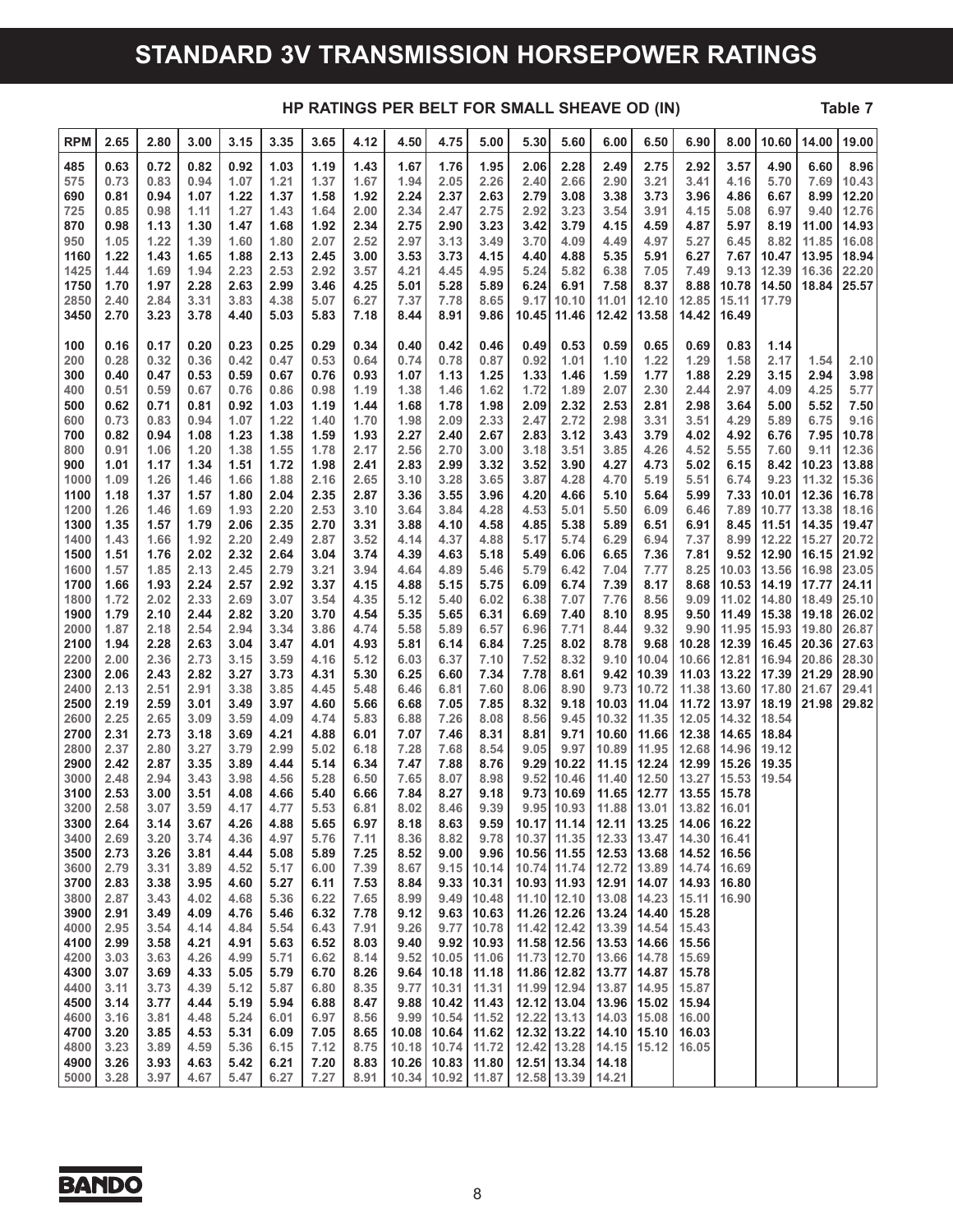### **STANDARD 3V TRANSMISSION SPEED RATIO ADDER**

#### **HP RATINGS PER BELT FOR SMALL SHEAVE OD (IN) Table 8**

| <b>RPM</b>   | $1.00 - 1.01$ | $1.02 - 1.05$ | $1.06 - 1.11$ | $1.12 - 1.18$ | $1.19 - 1.26$ | $1.27 - 1.38$ | $1.39 - 1.57$ | $1.58 - 1.94$ | $1.95 - 3.38$ | $3.39+$      |
|--------------|---------------|---------------|---------------|---------------|---------------|---------------|---------------|---------------|---------------|--------------|
| 485          | 0.00          | 0.01          | 0.03          | 0.04          | 0.07          | 0.08          | 0.08          | 0.09          | 0.11          | 0.11         |
| 575          | 0.00          | 0.01          | 0.03          | 0.05          | 0.07          | 0.09          | 0.11          | 0.12          | 0.12          | 0.13         |
| 690          | 0.00          | 0.01          | 0.04          | 0.07          | 0.09          | 0.11          | 0.12          | 0.13          | 0.15          | 0.16         |
| 725          | 0.00          | 0.01          | 0.04          | 0.07          | 0.09          | 0.11          | 0.13          | 0.15          | 0.16          | 0.17         |
| 870<br>950   | 0.00          | 0.01          | 0.04<br>0.05  | 0.08          | 0.11          | 0.13          | 0.16          | 0.17          | 0.19          | 0.20<br>0.23 |
| 1160         | 0.00<br>0.00  | 0.01<br>0.03  | 0.07          | 0.09<br>0.11  | 0.12<br>0.15  | 0.15<br>0.17  | 0.17<br>0.21  | 0.19<br>0.23  | 0.21<br>0.25  | 0.27         |
| 1425         | 0.00          | 0.03          | 0.08          | 0.13          | 0.17          | 0.21          | 0.25          | 0.28          | 0.31          | 0.34         |
| 1750         | 0.00          | 0.04          | 0.09          | 0.16          | 0.21          | 0.27          | 0.31          | 0.35          | 0.39          | 0.40         |
| 2850         | 0.00          | 0.05          | 0.15          | 0.27          | 0.36          | 0.44          | 0.51          | 0.58          | 0.63          | 0.67         |
| 3450         | 0.00          | 0.07          | 0.19          | 0.32          | 0.44          | 0.52          | 0.62          | 0.70          | 0.76          | 0.80         |
| 100          | 0.00          | 0.00          | 0.00          | 0.01          | 0.01          | 0.01          | 0.01          | 0.03          | 0.03          | 0.03         |
| 200<br>300   | 0.00<br>0.00  | 0.00<br>0.00  | 0.01<br>0.01  | 0.01<br>0.03  | 0.03<br>0.04  | 0.03<br>0.04  | 0.04<br>0.05  | 0.04<br>0.07  | 0.04<br>0.07  | 0.04<br>0.07 |
| 400          | 0.00          | 0.01          | 0.03          | 0.04          | 0.05          | 0.07          | 0.07          | 0.08          | 0.09          | 0.09         |
| 500          | 0.00          | 0.01          | 0.03          | 0.04          | 0.07          | 0.08          | 0.09          | 0.11          | 0.11          | 0.12         |
| 600          | 0.00          | 0.01          | 0.03          | 0.05          | 0.08          | 0.09          | 0.11          | 0.12          | 0.13          | 0.13         |
| 700          | 0.00          | 0.01          | 0.04          | 0.07          | 0.09          | 0.11          | 0.12          | 0.15          | 0.15          | 0.16         |
| 800          | 0.00          | 0.01          | 0.04          | 0.08          | 0.11          | 0.12          | 0.15          | 0.16          | 0.17          | 0.19         |
| 900          | 0.00          | 0.01          | 0.05          | 0.08          | 0.11          | 0.13          | 0.16          | 0.19          | 0.20          | 0.21         |
| 1000         | 0.00          | 0.01          | 0.05          | 0.09          | 0.12          | 0.15          | 0.17          | 0.20          | 0.21          | 0.23         |
| 1100<br>1200 | 0.00<br>0.00  | 0.03<br>0.03  | 0.05<br>0.07  | 0.11<br>0.11  | 0.13<br>0.15  | 0.17<br>0.19  | 0.20<br>0.21  | 0.23<br>0.24  | 0.24<br>0.27  | 0.25<br>0.28 |
| 1300         | 0.00          | 0.03          | 0.07          | 0.12          | 0.16          | 0.20          | 0.23          | 0.27          | 0.28          | 0.31         |
| 1400         | 0.00          | 0.03          | 0.07          | 0.13          | 0.16          | 0.21          | 0.25          | 0.28          | 0.31          | 0.32         |
| 1500         | 0.00          | 0.03          | 0.08          | 0.13          | 0.19          | 0.23          | 0.27          | 0.31          | 0.34          | 0.35         |
| 1600         | 0.00          | 0.03          | 0.08          | 0.15          | 0.20          | 0.24          | 0.28          | 0.32          | 0.35          | 0.38         |
| 1700         | 0.00          | 0.03          | 0.09          | 0.16          | 0.21          | 0.25          | 0.31          | 0.35          | 0.38          | 0.40         |
| 1800         | 0.00          | 0.04          | 0.09          | 0.16          | 0.23          | 0.28          | 0.32          | 0.36          | 0.40          | 0.42         |
| 1900<br>2000 | 0.00<br>0.00  | 0.04<br>0.04  | 0.11          | 0.17          | 0.24<br>0.25  | 0.29          | 0.34          | 0.39<br>0.40  | 0.42<br>0.44  | 0.44<br>0.47 |
| 2100         | 0.00          | 0.04          | 0.11<br>0.11  | 0.19<br>0.20  | 0.27          | 0.31<br>0.32  | 0.36<br>0.38  | 0.43          | 0.46          | 0.48         |
| 2200         | 0.00          | 0.04          | 0.12          | 0.20          | 0.28          | 0.34          | 0.39          | 0.44          | 0.48          | 0.51         |
| 2300         | 0.00          | 0.04          | 0.12          | 0.21          | 0.29          | 0.35          | 0.42          | 0.47          | 0.51          | 0.54         |
| 2400         | 0.00          | 0.04          | 0.13          | 0.23          | 0.31          | 0.36          | 0.43          | 0.48          | 0.52          | 0.56         |
| 2500         | 0.00          | 0.05          | 0.13          | 0.23          | 0.32          | 0.39          | 0.44          | 0.51          | 0.55          | 0.58         |
| 2600         | 0.00          | 0.05          | 0.13          | 0.24          | 0.34          | 0.40          | 0.47          | 0.52          | 0.58          | 0.60         |
| 2700<br>2800 | 0.00<br>0.00  | 0.05          | 0.15          | 0.25          | 0.34          | 0.42          | 0.48          | 0.55<br>0.56  | 0.59          | 0.63         |
| 2900         | 0.00          | 0.05<br>0.05  | 0.15<br>0.16  | 0.25<br>0.27  | 0.35<br>0.36  | 0.43<br>0.44  | 0.50<br>0.52  | 0.59          | 0.62<br>0.64  | 0.66<br>0.67 |
| 3000         | 0.00          | 0.05          | 0.16          | 0.28          | 0.38          | 0.46          | 0.54          | 0.60          | 0.66          | 0.70         |
| 3100         | 0.00          | 0.07          | 0.16          | 0.28          | 0.39          | 0.47          | 0.55          | 0.63          | 0.68          | 0.72         |
| 3200         | 0.00          | 0.07          | 0.17          | 0.29          | 0.40          | 0.50          | 0.58          | 0.64          | 0.70          | 0.75         |
| 3300         | 0.00          | 0.07          | 0.17          | 0.31          | 0.42          | 0.51          | 0.59          | 0.67          | 0.72          | 0.76         |
| 3400         | 0.00          | 0.07          | 0.19          | 0.32          | 0.43          | 0.52          | 0.60          | 0.68          | 0.75          | 0.79         |
| 3500         | 0.00          | 0.07          | 0.19          | 0.32          | 0.44          | 0.54          | 0.63          | 0.71          | 0.76          | 0.82         |
| 3600         | 0.00          | 0.07          | 0.19          | 0.34          | 0.46          | 0.55          | 0.64          | 0.72          | 0.79          | 0.84         |
| 3700<br>3800 | 0.00<br>0.00  | 0.07<br>0.08  | 0.20<br>0.20  | 0.35<br>0.35  | 0.47<br>0.48  | 0.56<br>0.58  | 0.66<br>0.68  | 0.75<br>0.76  | 0.82<br>0.83  | 0.86<br>0.88 |
| 3900         | 0.00          | 0.08          | 0.20          | 0.36          | 0.50          | 0.60          | 0.70          | 0.79          | 0.86          | 0.91         |
| 4000         | 0.00          | 0.08          | 0.21          | 0.38          | 0.51          | 0.62          | 0.72          | 0.80          | 0.88          | 0.92         |
| 4100         | 0.00          | 0.08          | 0.21          | 0.38          | 0.52          | 0.63          | 0.74          | 0.83          | 0.90          | 0.95         |
| 4200         | 0.00          | 0.08          | 0.23          | 0.39          | 0.54          | 0.64          | 0.75          | 0.84          | 0.92          | 0.98         |
| 4300         | 0.00          | 0.08          | 0.23          | 0.40          | 0.55          | 0.66          | 0.78          | 0.87          | 0.95          | 1.01         |
| 4400         | 0.00          | 0.08          | 0.23          | 0.40          | 0.55          | 0.67          | 0.79          | 0.88          | 0.97          | 1.02         |
| 4500         | 0.00          | 0.09          | 0.24          | 0.42          | 0.56          | 0.68          | 0.80          | 0.91          | 0.99          | 1.05         |
| 4600<br>4700 | 0.00<br>0.00  | 0.09          | 0.24          | 0.43<br>0.44  | 0.58<br>0.59  | 0.71<br>0.72  | 0.83          | 0.92<br>0.95  | 1.01<br>1.03  | 1.07<br>1.10 |
| 4800         | 0.00          | 0.09<br>0.09  | 0.25<br>0.25  | 0.44          | 0.60          | 0.74          | 0.84<br>0.86  | 0.97          | 1.06          | 1.11         |
| 4900         | 0.00          | 0.09          | 0.25          | 0.46          | 0.62          | 0.75          | 0.88          | 0.99          | 1.07          | 1.14         |
| 5000         | 0.00          | 0.09          | 0.27          | 0.47          | 0.63          | 0.76          | 0.90          | 1.01          | 1.10          | 1.17         |

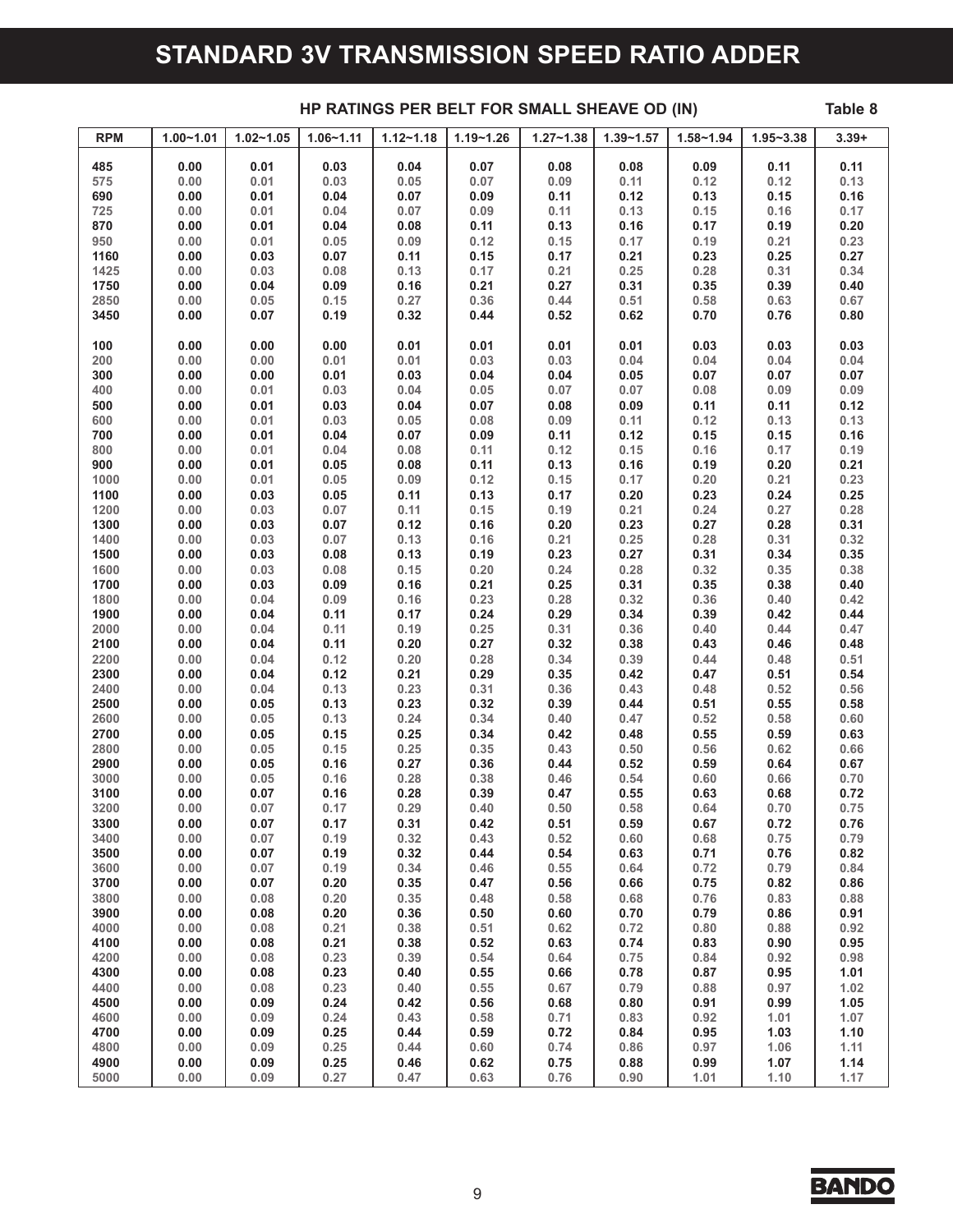### **STANDARD 5V TRANSMISSION HORSEPOWER RATINGS**

|              | HP RATINGS PER BELT FOR SMALL SHEAVE OD (IN) |                |                |                |                |                |                |                |                |                |                |                |                | Table 9        |                |
|--------------|----------------------------------------------|----------------|----------------|----------------|----------------|----------------|----------------|----------------|----------------|----------------|----------------|----------------|----------------|----------------|----------------|
| <b>RPM</b>   | 7.1                                          | 7.5            | 8.0            | 8.5            | 9.0            | 9.25           | 9.75           | 10.3           | 10.9           | 11.8           | 12.5           | 13.2           | 14.0           | 15.0           | 16.0           |
| 485          | 6.38                                         | 7.00           | 7.72           | 8.49           | 9.25           | 9.76           | 10.54          | 11.30          | 12.29          | 13.52          | 14.61          | 15.73          | 16.85          | 18.31          | 19.71          |
| 575          | 7.20                                         | 7.93           | 8.77           | 9.67           | 10.55          | 11.14          | 12.06          | 12.95          | 14.10          | 15.51          | 16.79          | 18.10          | 19.39          | 21.06          | 22.68          |
| 690          | 8.41                                         | 9.27           | 10.26          | 11.32          | 12.35          | 13.05          | 14.13          | 15.17          | 16.52          | 18.17          | 19.66          | 21.18          | 22.68          | 24.62          | 26.49          |
| 725<br>870   | 8.77<br>10.22                                | 9.68<br>11.28  | 10.70<br>12.49 | 11.79<br>13.77 | 12.90<br>15.06 | 13.61<br>15.89 | 14.74<br>17.21 | 15.84<br>18.48 | 17.23<br>20.11 | 18.95<br>22.12 | 20.51<br>23.90 | 22.09<br>25.71 | 23.65<br>27.51 | 25.67<br>29.81 | 27.61<br>32.03 |
| 950          | 11.00                                        | 12.14          | 13.44          | 14.83          | 16.21          | 17.11          | 18.52          | 19.90          | 21.63          | 23.79          | 25.68          | 27.61          | 29.53          | 31.97          | 34.31          |
| 1160         | 12.93                                        | 14.29          | 15.83          | 17.46          | 19.08          | 20.14          | 21.79          | 23.39          | 25.40          | 27.94          | 30.06          | 32.21          | 34.39          | 37.11          | 39.71          |
| 1425         | 15.19                                        | 16.79          | 18.59          | 20.50          | 22.39          | 23.62          | 25.51          | 27.35          | 29.62          | 32.59          | 34.87          | 37.22          | 39.57          | 42.44          | 45.18          |
| 1750         | 17.66                                        | 19.52          | 21.60          | 23.79          | 25.95          | 27.32          | 29.43          | 31.48          | 33.94          | 37.34          | 39.55          | 41.81          | 44.22          | 46.93          | 49.49          |
| 2850         | 23.25                                        | 25.54          | 28.06          | 30.58          | 32.91          | 34.14          | 36.05          | 37.96          |                |                |                |                |                |                |                |
| 3450         | 24.11                                        | 26.29          | 28.63          | 30.80          |                |                |                |                |                |                |                |                |                |                |                |
| 50           | 0.83                                         | 0.90           | 0.99           | 1.08           | 1.18           | 1.24           | 1.33           | 1.43           | 1.55           | 1.71           | 1.84           | 1.97           | 2.11           | 2.28           | 2.47           |
| 60           | 0.98                                         | 1.06           | 1.17           | 1.28           | 1.40           | 1.45           | 1.58           | 1.69           | 1.83           | 2.01           | 2.16           | 2.33           | 2.50           | 2.71           | 2.91           |
| 70           | 1.11                                         | 1.22           | 1.35           | 1.47           | 1.60           | 1.68           | 1.81           | 1.94           | 2.11           | 2.32           | 2.50           | 2.68           | 2.87           | 3.12           | 3.36           |
| 80           | 1.26                                         | 1.38           | 1.51           | 1.67           | 1.81           | 1.90           | 2.04           | 2.20           | 2.39           | 2.62           | 2.82           | 3.04           | 3.25           | 3.53           | 3.80           |
| 90           | 1.41                                         | 1.53           | 1.69           | 1.84           | 2.01           | 2.11           | 2.28           | 2.44           | 2.65           | 2.92           | 3.15           | 3.38           | 3.63           | 3.94           | 4.24           |
| 100          | 1.54                                         | 1.69           | 1.85           | 2.03           | 2.22           | 2.32           | 2.51           | 2.68           | 2.92           | 3.21           | 3.46           | 3.73           | 3.99           | 4.34           | 4.67           |
| 150<br>200   | 2.22<br>2.86                                 | 2.43<br>3.13   | 2.67<br>3.46   | 2.94<br>3.80   | 3.19<br>4.13   | 3.36<br>4.35   | 3.63<br>4.70   | 3.88<br>5.04   | 4.23<br>5.49   | 4.65<br>6.04   | 5.01<br>6.53   | 5.41<br>7.02   | 5.79<br>7.53   | 6.29<br>8.19   | 6.78<br>8.81   |
| 250          | 3.48                                         | 3.82           | 4.21           | 4.63           | 5.05           | 5.32           | 5.75           | 6.16           | 6.71           | 7.38           | 7.99           | 8.61           | 9.22           | 10.03          | 10.80          |
| 300          | 4.10                                         | 4.49           | 4.96           | 5.45           | 5.94           | 6.26           | 6.77           | 7.27           | 7.91           | 8.70           | 9.42           | 10.14          | 10.88          | 11.83          | 12.73          |
| 350          | 4.69                                         | 5.15           | 5.68           | 6.25           | 6.81           | 7.19           | 7.77           | 8.35           | 9.08           | 9.99           | 10.81          | 11.66          | 12.49          | 13.59          | 14.64          |
| 400          | 5.26                                         | 5.78           | 6.39           | 7.03           | 7.67           | 8.09           | 8.75           | 9.40           | 10.23          | 11.26          | 12.19          | 13.13          | 14.07          | 15.31          | 16.49          |
| 450          | 5.83                                         | 6.41           | 7.08           | 7.79           | 8.51           | 8.98           | 9.72           | 10.44          | 11.36          | 12.50          | 13.52          | 14.58          | 15.63          | 16.99          | 18.30          |
| 500          | 6.38                                         | 7.03           | 7.76           | 8.56           | 9.34           | 9.85           | 10.66          | 11.45          | 12.47          | 13.72          | 14.85          | 16.01          | 17.15          | 18.64          | 20.09          |
| 550          | 6.93                                         | 7.63           | 8.43           | 9.30           | 10.15          | 10.72          | 11.59          | 12.46          | 13.56          | 14.92          | 16.15          | 17.41          | 18.65          | 20.27          | 21.82          |
| 600          | 7.47                                         | 8.23           | 9.10           | 10.02          | 10.94          | 11.56          | 12.51          | 13.45          | 14.63          | 16.10          | 17.43          | 18.77          | 20.11          | 21.85          | 23.52          |
| 650<br>700   | 7.99<br>8.51                                 | 8.82<br>9.38   | 9.75<br>10.38  | 10.74<br>11.45 | 11.74<br>12.52 | 12.40<br>13.21 | 13.41<br>14.30 | 14.41<br>15.36 | 15.69<br>16.73 | 17.26<br>18.40 | 18.67<br>19.90 | 20.12<br>21.44 | 21.55<br>22.96 | 23.41<br>24.92 | 25.20<br>26.82 |
| 750          | 9.03                                         | 9.96           | 11.02          | 12.15          | 13.27          | 14.01          | 15.18          | 16.29          | 17.75          | 19.52          | 21.10          | 22.72          | 24.33          | 26.41          | 28.40          |
| 800          | 9.54                                         | 10.51          | 11.63          | 12.83          | 14.02          | 14.81          | 16.03          | 17.22          | 18.74          | 20.62          | 22.29          | 23.99          | 25.67          | 27.85          | 29.94          |
| 850          | 10.03                                        | 11.06          | 12.24          | 13.51          | 14.76          | 15.59          | 16.88          | 18.13          | 19.72          | 21.69          | 23.44          | 25.22          | 26.99          | 29.26          | 31.43          |
| 900          | 10.52                                        | 11.60          | 12.84          | 14.17          | 15.49          | 16.36          | 17.71          | 19.02          | 20.69          | 22.76          | 24.58          | 26.42          | 28.28          | 30.63          | 32.89          |
| 950          | 11.00                                        | 12.14          | 13.44          | 14.83          | 16.21          | 17.11          | 18.52          | 19.90          | 21.63          | 23.79          | 25.68          | 27.61          | 29.53          | 31.97          | 34.31          |
| 1000         | 11.47                                        | 12.66          | 14.01          | 15.47          | 16.91          | 17.86          | 19.32          | 20.75          | 22.56          | 24.82          | 26.78          | 28.75          | 30.74          | 33.26          | 35.67          |
| 1100         | 12.40                                        | 13.68          | 15.16          | 16.72          | 18.28          | 19.30          | 20.89          | 22.42          | 24.36          | 26.80          | 28.86          | 30.96          | 33.06          | 35.72          | 38.26          |
| 1200<br>1300 | 13.30<br>14.16                               | 14.68<br>15.63 | 16.26<br>17.31 | 17.94<br>19.11 | 19.60<br>20.88 | 20.69<br>22.02 | 22.37<br>23.81 | 24.01<br>25.55 | 26.07<br>27.70 | 28.68<br>30.47 | 30.85<br>32.71 | 33.03<br>34.96 | 35.25<br>37.26 | 38.01<br>40.11 | 40.64<br>42.79 |
| 1400         | 14.99                                        | 16.56          | 18.33          | 20.23          | 22.09          | 23.30          | 25.18          | 27.00          | 29.25          | 32.18          | 34.45          | 36.76          | 39.13          | 42.00          | 44.73          |
| 1500         | 15.79                                        | 17.45          | 19.33          | 21.31          | 23.27          | 24.53          | 26.48          | 28.38          | 30.71          | 33.78          | 36.07          | 38.40          | 40.82          | 43.69          | 46.41          |
| 1600         | 16.56                                        | 18.31          | 20.27          | 22.35          | 24.38          | 25.69          | 27.71          | 29.69          | 32.08          | 35.28          | 37.56          | 39.89          | 42.32          | 45.17          | 47.86          |
| 1700         | 17.31                                        | 19.11          | 21.16          | 23.33          | 25.45          | 26.78          | 28.88          | 30.90          | 33.35          | 36.68          | 38.93          | 41.22          | 43.64          | 46.41          | 49.02          |
| 1800         | 18.01                                        | 19.89          | 22.02          | 24.26          | 26.44          | 27.82          | 29.96          | 32.03          | 34.51          | 37.97          | 40.13          | 42.35          | 44.75          | 47.40          | 49.89          |
| 1900         | 18.69                                        | 20.64          | 22.83          | 25.13          | 27.39          | 28.79          | 30.97          | 33.09          | 35.56          | 39.12          | 41.18          | 43.32          | 45.67          | 48.16          | 50.47          |
| 2000         | 19.33                                        | 21.34          | 23.60          | 25.97          | 28.26          | 29.68          | 31.90          | 34.04          | 36.52          | 40.17          | 42.09          | 44.08          | 46.35          | 48.63          |                |
| 2100<br>2200 | 19.93<br>20.51                               | 22.00<br>22.62 | 24.32<br>24.99 | 26.74<br>27.45 | 29.08<br>29.82 | 30.51<br>31.27 | 32.75<br>33.49 | 34.91<br>35.66 | 37.35<br>38.07 | 41.09<br>41.87 | 42.83<br>43.40 | 44.67<br>45.02 | 46.81          |                |                |
| 2300         | 21.03                                        | 23.20          | 25.60          | 28.11          | 30.51          | 31.94          | 34.15          | 36.32          | 38.65          | 42.52          | 43.79          |                |                |                |                |
| 2400         | 21.53                                        | 23.72          | 26.18          | 28.71          | 31.12          | 32.52          | 34.72          | 36.88          | 39.11          | 43.03          | 43.99          |                |                |                |                |
| 2500         | 21.99                                        | 24.22          | 26.69          | 29.24          | 31.66          | 33.04          | 35.20          | 37.32          | 39.43          | 43.38          |                |                |                |                |                |
| 2600         | 22.40                                        | 24.65          | 27.16          | 29.71          | 32.12          | 33.47          | 35.57          | 37.66          | 39.63          | 43.59          |                |                |                |                |                |
| 2700         | 22.76                                        | 25.04          | 27.57          | 30.12          | 32.50          | 33.80          | 35.85          | 37.88          | 39.67          | 43.64          |                |                |                |                |                |
| 2800         | 23.10                                        | 25.39          | 27.91          | 30.44          | 32.80          | 34.04          | 36.01          | 37.96          |                |                |                |                |                |                |                |
| 2900         | 23.38                                        | 25.67          | 28.19          | 30.70          | 33.02          | 34.20          | 36.07          | 37.93          |                |                |                |                |                |                |                |
| 3000         | 23.62                                        | 25.91          | 28.42          | 30.89          | 33.16          | 34.26          | 36.01          |                |                |                |                |                |                |                |                |
| 3100<br>3200 | 23.81<br>23.96                               | 26.10<br>26.22 | 28.59<br>28.68 | 31.02<br>31.06 | 33.20<br>33.16 | 34.22<br>34.07 |                |                |                |                |                |                |                |                |                |
| 3300         | 24.05                                        | 26.29          | 28.71          | 31.02          | 33.02          |                |                |                |                |                |                |                |                |                |                |
| 3400         | 24.11                                        | 26.32          | 28.67          | 30.89          | 32.79          |                |                |                |                |                |                |                |                |                |                |
| 3500         | 24.11                                        | 26.26          | 28.57          | 30.69          |                |                |                |                |                |                |                |                |                |                |                |
| 3600         | 24.05                                        | 26.15          | 28.38          | 30.40          |                |                |                |                |                |                |                |                |                |                |                |
| 3700         | 23.95                                        | 25.99          | 28.14          |                |                |                |                |                |                |                |                |                |                |                |                |
| 3800         | 23.77                                        | 25.75          | 27.81          |                |                |                |                |                |                |                |                |                |                |                |                |
|              |                                              |                |                |                |                |                |                |                |                |                |                |                |                |                |                |

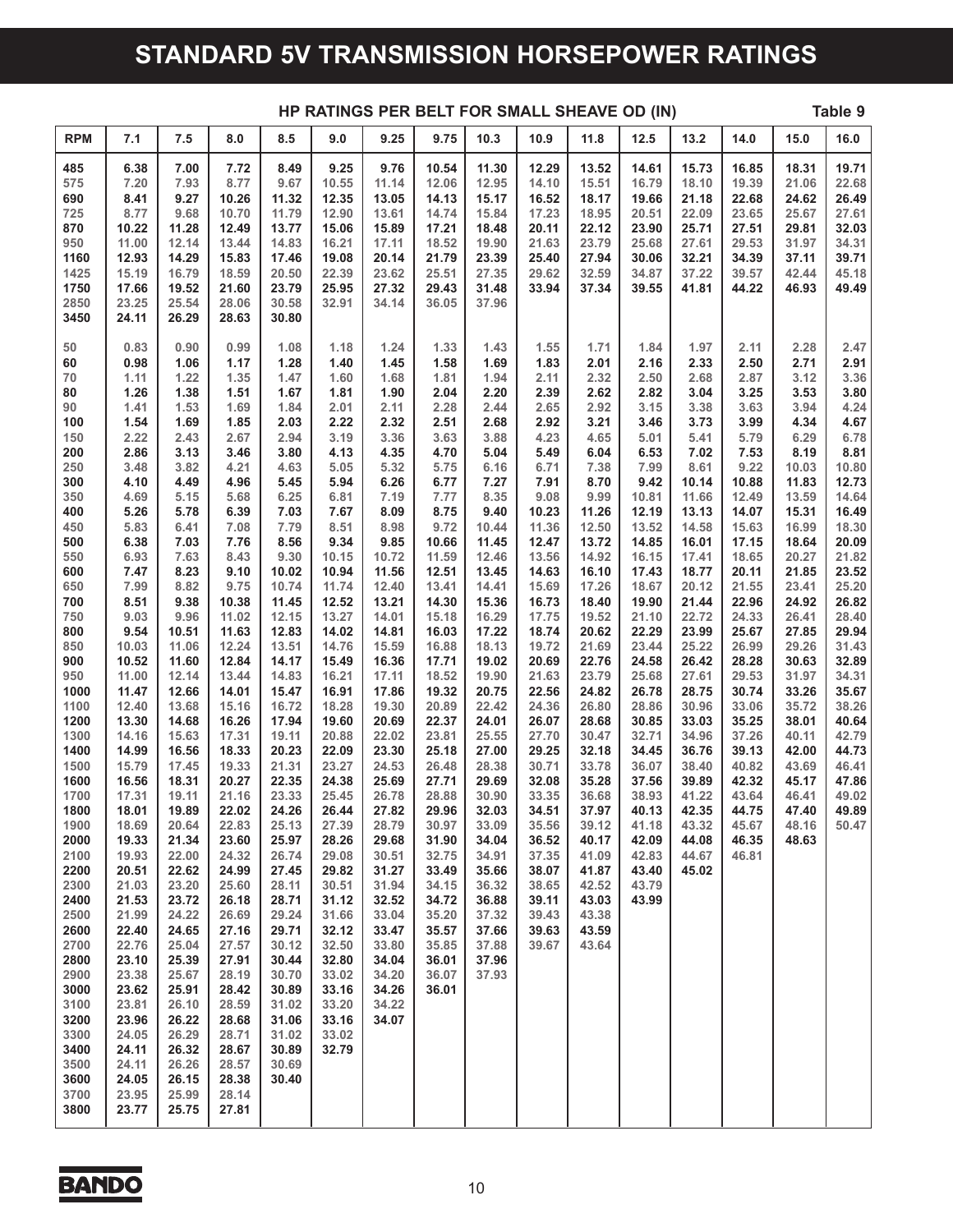### **STANDARD 5V TRANSMISSION SPEED RATIO ADDER**

| Table 10<br>HP RATINGS PER BELT FOR SMALL SHEAVE OD (IN) |               |               |               |               |               |               |               |               |               |         |  |
|----------------------------------------------------------|---------------|---------------|---------------|---------------|---------------|---------------|---------------|---------------|---------------|---------|--|
| <b>RPM</b>                                               | $1.00 - 1.01$ | $1.02 - 1.05$ | $1.06 - 1.11$ | $1.12 - 1.18$ | $1.19 - 1.26$ | $1.27 - 1.38$ | $1.39 - 1.57$ | $1.58 - 1.94$ | $1.95 - 3.38$ | $3.39+$ |  |
| 485                                                      | 0.00          | 0.05          | 0.15          | 0.25          | 0.35          | 0.42          | 0.50          | 0.55          | 0.60          | 0.64    |  |
| 575                                                      | 0.00          | 0.07          | 0.17          | 0.31          | 0.42          | 0.50          | 0.59          | 0.66          | 0.71          | 0.76    |  |
| 690                                                      | 0.00          | 0.08          | 0.21          | 0.36          | 0.50          | 0.60          | 0.70          | 0.79          | 0.86          | 0.91    |  |
| 725                                                      | 0.00          | 0.08          | 0.21          | 0.38          | 0.52          | 0.63          | 0.74          | 0.83          | 0.90          | 0.95    |  |
| 870                                                      | 0.00          | 0.09          | 0.27          | 0.46          | 0.62          | 0.75          | 0.88          | 0.99          | 1.09          | 1.15    |  |
| 950                                                      | 0.00          | 0.11          | 0.28          | 0.50          | 0.68          | 0.82          | 0.97          | 1.09          | 1.18          | 1.25    |  |
| 1160                                                     | 0.00          | 0.13          | 0.35          | 0.60          | 0.83          | 1.01          | 1.18          | 1.33          | 1.45          | 1.53    |  |
| 1425                                                     | 0.00          | 0.16          | 0.43          |               | 1.02          |               | 1.45          |               | 1.77          | 1.88    |  |
|                                                          |               |               |               | 0.75          |               | 1.23          |               | 1.62          |               | 2.31    |  |
| 1750                                                     | 0.00          | 0.19          | 0.52          | 0.92          | 1.25          | 1.51          | 1.78          | 2.00          | 2.17          |         |  |
| 2850                                                     | 0.00          | 0.32          | 0.86          | 1.50          | 2.04          | 2.47          | 2.90          | 3.26          | 3.55          | 3.75    |  |
| 3450                                                     | 0.00          | 0.38          | 1.05          | 1.81          | 2.47          | 2.99          | 3.50          | 3.94          | 4.29          | 4.54    |  |
| 50                                                       | 0.00          | 0.00          | 0.01          | 0.03          | 0.04          | 0.04          | 0.05          | 0.05          | 0.07          | 0.07    |  |
| 60                                                       | 0.00          | 0.00          | 0.01          | 0.03          | 0.04          | 0.05          | 0.07          | 0.07          | 0.08          | 0.08    |  |
| $70$                                                     | 0.00          | 0.01          | 0.03          | 0.04          | 0.05          | 0.07          | 0.07          | 0.08          | 0.08          | 0.09    |  |
| 80                                                       | 0.00          | 0.01          | 0.03          | 0.04          | 0.05          | 0.07          | 0.08          | 0.09          | 0.09          | 0.11    |  |
| 90                                                       | 0.00          | 0.01          | 0.03          | 0.05          | 0.07          |               | 0.09          |               | 0.11          | 0.12    |  |
|                                                          |               |               |               |               |               | 0.08          |               | 0.11          |               |         |  |
| 100                                                      | 0.00          | 0.01          | 0.03          | 0.05          | 0.07          | 0.08          | 0.11          | 0.12          | 0.12          | 0.13    |  |
| 150                                                      | 0.00          | 0.01          | 0.04          | 0.08          | 0.11          | 0.13          | 0.15          | 0.17          | 0.19          | 0.20    |  |
| 200                                                      | 0.00          | 0.03          | 0.05          | 0.11          | 0.15          | 0.17          | 0.20          | 0.23          | 0.25          | 0.27    |  |
| 250                                                      | 0.00          | 0.03          | 0.08          | 0.13          | 0.17          | 0.21          | 0.25          | 0.28          | 0.31          | 0.34    |  |
| 300                                                      | 0.00          | 0.03          | 0.09          | 0.16          | 0.21          | 0.25          | 0.31          | 0.35          | 0.38          | 0.40    |  |
| 350                                                      | 0.00          | 0.04          | 0.11          | 0.19          | 0.25          | 0.31          | 0.36          | 0.40          | 0.43          | 0.46    |  |
| 400                                                      | 0.00          | 0.04          | 0.12          | 0.21          | 0.28          | 0.35          | 0.40          | 0.46          | 0.50          | 0.52    |  |
| 450                                                      | 0.00          | 0.05          | 0.13          | 0.24          | 0.32          | 0.39          | 0.46          | 0.51          | 0.56          | 0.59    |  |
| 500                                                      | 0.00          | 0.05          | 0.15          | 0.27          | 0.36          | 0.43          | 0.51          | 0.58          | 0.62          | 0.66    |  |
| 550                                                      | 0.00          | 0.07          | 0.16          | 0.29          | 0.39          | 0.48          | 0.56          | 0.63          | 0.68          | 0.72    |  |
| 600                                                      | 0.00          | 0.07          | 0.17          | 0.32          | 0.43          | 0.52          | 0.60          | 0.68          | 0.75          | 0.79    |  |
| 650                                                      | 0.00          | 0.07          | 0.20          | 0.34          | 0.47          | 0.56          | 0.66          | 0.74          | 0.80          | 0.86    |  |
| 700                                                      | 0.00          | 0.08          | 0.21          | 0.36          | 0.50          | 0.60          | 0.71          | 0.80          | 0.87          | 0.92    |  |
| 750                                                      | 0.00          | 0.08          | 0.23          | 0.39          | 0.54          | 0.64          | 0.76          | 0.86          | 0.94          | 0.99    |  |
|                                                          |               |               |               |               |               |               |               |               |               |         |  |
| 800                                                      | 0.00          | 0.09          | 0.24          | 0.42          | 0.58          | 0.70          | 0.82          | 0.91          | 0.99          | 1.06    |  |
| 850                                                      | 0.00          | 0.09          | 0.25          | 0.44          | 0.60          | 0.74          | 0.86          | 0.97          | 1.06          | 1.13    |  |
| 900                                                      | 0.00          | 0.09          | 0.27          | 0.47          | 0.64          | 0.78          | 0.91          | 1.03          | 1.13          | 1.19    |  |
| 950                                                      | 0.00          | 0.11          | 0.28          | 0.50          | 0.68          | 0.82          | 0.97          | 1.09          | 1.18          | 1.25    |  |
| 1000                                                     | 0.00          | 0.11          | 0.29          | 0.52          | 0.71          | 0.87          | 1.02          | 1.14          | 1.25          | 1.31    |  |
| 1100                                                     | 0.00          | 0.12          | 0.34          | 0.58          | 0.79          | 0.95          | 1.11          | 1.26          | 1.37          | 1.45    |  |
| 1200                                                     | 0.00          | 0.13          | 0.36          | 0.63          | 0.86          | 1.05          | 1.22          | 1.37          | 1.49          | 1.58    |  |
| 1300                                                     | 0.00          | 0.15          | 0.39          | 0.68          | 0.92          | 1.13          | 1.31          | 1.49          | 1.62          | 1.72    |  |
| 1400                                                     | 0.00          | 0.16          | 0.42          | 0.74          | 1.01          | 1.22          | 1.42          | 1.60          | 1.74          | 1.85    |  |
| 1500                                                     | 0.00          | 0.16          | 0.46          | 0.79          | 1.07          | 1.30          | 1.53          | 1.72          | 1.86          | 1.98    |  |
| 1600                                                     | 0.00          | 0.17          | 0.48          | 0.84          | 1.14          | 1.38          | 1.62          | 1.82          | 2.00          | 2.10    |  |
| 1700                                                     | 0.00          | 0.19          | 0.51          | 0.90          | 1.22          | 1.47          | 1.73          | 1.94          | 2.12          | 2.24    |  |
| 1800                                                     | 0.00          | 0.20          | 0.54          | 0.95          | 1.29          | 1.55          | 1.82          | 2.05          | 2.24          | 2.37    |  |
| 1900                                                     | 0.00          | 0.21          | 0.58          | 0.99          | 1.35          | 1.65          | 1.93          | 2.17          | 2.36          | 2.51    |  |
| 2000                                                     | 0.00          | 0.23          | 0.60          | 1.05          | 1.43          | 1.73          | 2.02          | 2.28          | 2.49          | 2.64    |  |
| 2100                                                     | 0.00          | 0.23          | 0.63          | 1.10          | 1.50          | 1.82          | 2.13          | 2.40          | 2.61          | 2.77    |  |
|                                                          |               |               |               |               |               |               |               |               |               |         |  |
| 2200                                                     | 0.00          | 0.24          | 0.66          | 1.15          | 1.57          | 1.90          | 2.24          | 2.52          | 2.73          | 2.90    |  |
| 2300                                                     | 0.00          | 0.25          | 0.70          | 1.21          | 1.65          | 2.00          | 2.33          | 2.63          | 2.87          | 3.03    |  |
| 2400                                                     | 0.00          | 0.27          | 0.72          | 1.26          | 1.72          | 2.08          | 2.44          | 2.75          | 2.99          | 3.16    |  |
| 2500                                                     | 0.00          | 0.28          | 0.75          | 1.31          | 1.78          | 2.17          | 2.53          | 2.86          | 3.11          | 3.30    |  |
| 2600                                                     | 0.00          | 0.28          | 0.78          | 1.37          | 1.86          | 2.25          | 2.64          | 2.98          | 3.23          | 3.43    |  |
| 2700                                                     | 0.00          | 0.29          | 0.82          | 1.42          | 1.93          | 2.35          | 2.73          | 3.08          | 3.36          | 3.57    |  |
| 2800                                                     | 0.00          | 0.31          | 0.84          | 1.47          | 2.00          | 2.43          | 2.84          | 3.20          | 3.49          | 3.69    |  |
| 2900                                                     | 0.00          | 0.32          | 0.87          | 1.53          | 2.08          | 2.52          | 2.95          | 3.31          | 3.61          | 3.82    |  |
| 3000                                                     | 0.00          | 0.34          | 0.90          | 1.58          | 2.14          | 2.60          | 3.04          | 3.43          | 3.74          | 3.95    |  |
| 3100                                                     | 0.00          | 0.35          | 0.94          | 1.64          | 2.21          | 2.68          | 3.15          | 3.54          | 3.86          | 4.09    |  |
| 3200                                                     | 0.00          | 0.35          | 0.97          | 1.68          | 2.29          | 2.77          | 3.24          | 3.66          | 3.98          | 4.22    |  |
| 3300                                                     | 0.00          | 0.36          | 0.99          | 1.73          | 2.36          | 2.86          | 3.35          | 3.77          | 4.10          | 4.36    |  |
| 3400                                                     | 0.00          | 0.38          | 1.02          | 1.78          | 2.43          | 2.95          | 3.44          | 3.89          | 4.24          | 4.48    |  |
| 3500                                                     | 0.00          | 0.39          | 1.06          | 1.84          | 2.51          | 3.03          | 3.55          | 3.99          | 4.36          | 4.61    |  |
|                                                          |               |               |               |               |               |               |               |               |               |         |  |
| 3600                                                     | 0.00          | 0.40          | 1.09          | 1.89          | 2.57          | 3.12          | 3.66          | 4.12          | 4.48          | 4.75    |  |
| 3700                                                     | 0.00          | 0.42          | 1.11          | 1.94          | 2.64          | 3.20          | 3.75          | 4.22          | 4.61          | 4.88    |  |
| 3800                                                     | 0.00          | 0.42          | 1.14          | 2.00          | 2.72          | 3.30          | 3.86          | 4.34          | 4.73          | 5.01    |  |

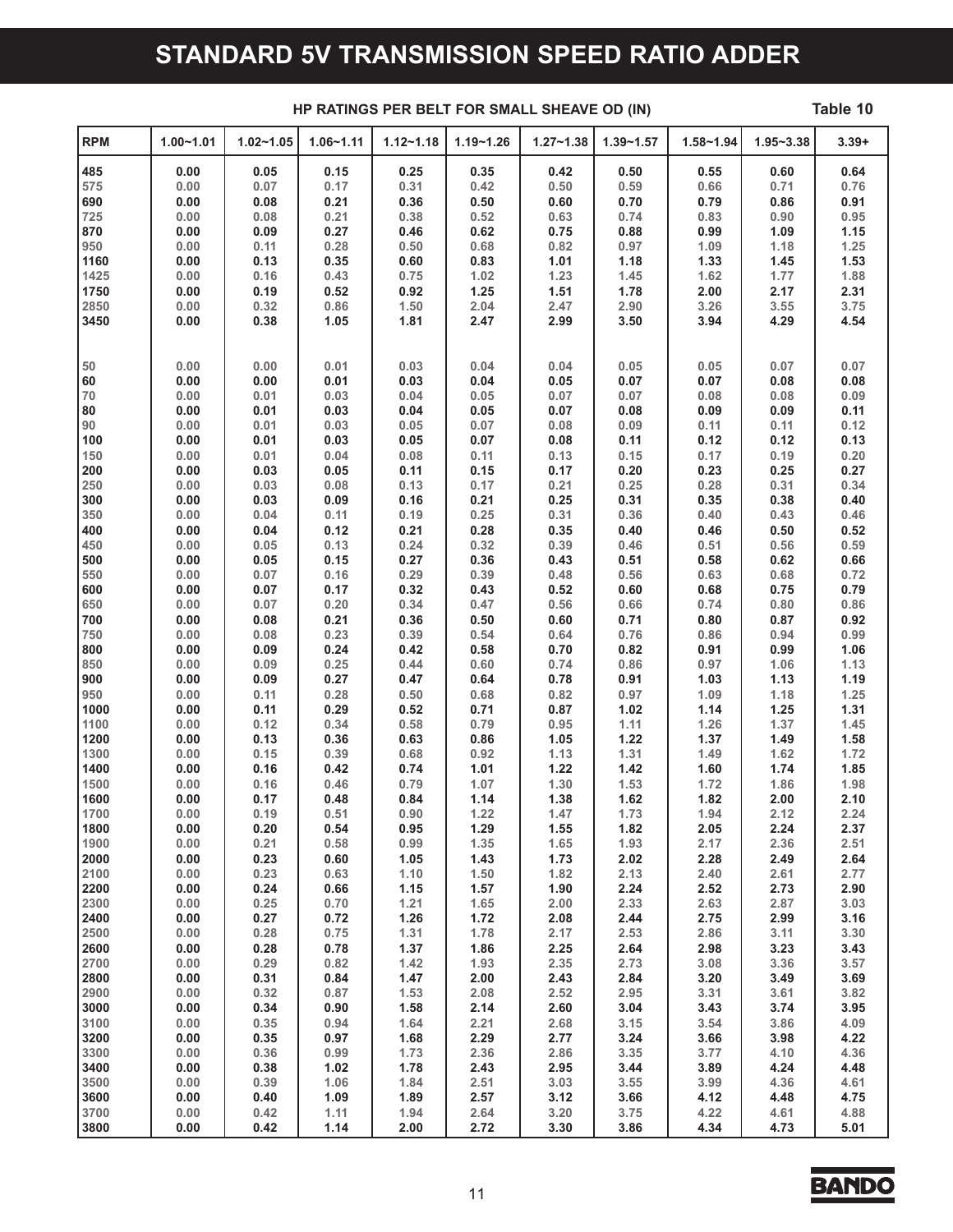### **STANDARD 8V TRANSMISSION HORSEPOWER RATINGS**

|                 | HP RATINGS PER BELT FOR SMALL SHEAVE OD (IN)<br>Table 11 |                                                                                            |                |              |                                                                                |                       |              |                                                        |                                                                                                                                                          |                             |                |                |                |                |                |                                                                                                                                                                                                 |                            |                     |                |
|-----------------|----------------------------------------------------------|--------------------------------------------------------------------------------------------|----------------|--------------|--------------------------------------------------------------------------------|-----------------------|--------------|--------------------------------------------------------|----------------------------------------------------------------------------------------------------------------------------------------------------------|-----------------------------|----------------|----------------|----------------|----------------|----------------|-------------------------------------------------------------------------------------------------------------------------------------------------------------------------------------------------|----------------------------|---------------------|----------------|
| <b>RPM 12.5</b> |                                                          | 13.2                                                                                       | 14.0           | 15.0         | 16.0                                                                           | 17.0                  | 18.0         | 19.0                                                   | 20.0                                                                                                                                                     | 21.2                        | 22.4           | 24.8           | 30.0           | 35.5           | 40.0           | 44.5                                                                                                                                                                                            | 53.0                       | 63.0                | 71.0           |
| 485             | 26.03                                                    |                                                                                            | 29.06 32.28    |              | 35.99 39.97                                                                    | 43.94 47.85           |              | 51.76                                                  | 55.58                                                                                                                                                    | 59.78                       | 64.66          | 73.78          |                |                |                | 91.21 107.93 121.61 135.29 161.13 191.53 215.85                                                                                                                                                 |                            |                     |                |
| 575             | 29.93                                                    | 33.46 37.20                                                                                |                |              | 41.47 46.07 50.64 55.13                                                        |                       |              | 59.60                                                  | 63.97                                                                                                                                                    | 68.76                       | 74.28          |                |                |                |                | 84.53 104.07 123.15 138.76 154.37 183.85 218.54 246.30                                                                                                                                          |                            |                     |                |
| 690             | 34.65                                                    | 38.76 43.10                                                                                |                |              | 48.06 53.38 58.65 63.81                                                        |                       |              | 68.90                                                  | 73.88                                                                                                                                                    | 79.34                       | 85.52          |                |                |                |                | 96.84 118.41 140.12 157.88 175.65 209.20 248.67 280.24                                                                                                                                          |                            |                     |                |
| 725<br>870      | 36.03<br>41.36                                           | 40.30 44.81                                                                                |                |              | 49.97 55.49 60.95 66.30<br>46.31 51.48 57.39 63.68 69.85 75.84                 |                       |              | 71.57<br>81.72                                         | 76.71<br>87.39                                                                                                                                           | 82.34                       |                |                |                |                |                | 88.68 100.24 122.27 144.69 163.03 181.37 216.01 256.77 289.37<br>93.63 100.40 112.47 135.46 160.30 180.62 200.94 239.32 284.47 320.60                                                           |                            |                     |                |
| 950             | 44.09                                                    |                                                                                            | 49.35 54.86    |              | 61.13 67.76 74.26 80.54                                                        |                       |              | 86.66                                                  | 92.53                                                                                                                                                    |                             |                |                |                |                |                | 99.00 105.84 117.82 140.64 166.43 187.52 208.62 248.47 295.35 332.85                                                                                                                            |                            |                     |                |
|                 | 1160 50.39                                               |                                                                                            |                |              | 56.38 62.60 69.63 76.95 84.03 90.73                                            |                       |              | 97.15                                                  |                                                                                                                                                          | 103.18 109.87 116.21 126.49 |                |                |                |                |                |                                                                                                                                                                                                 |                            |                     |                |
|                 | 1425 56.46                                               |                                                                                            | 63.05 69.79    |              |                                                                                |                       |              | 77.32 84.95 92.09 98.61 104.59                         | 109.89 115.92                                                                                                                                            |                             |                |                |                |                |                |                                                                                                                                                                                                 |                            |                     |                |
| 1750            | 60.63                                                    |                                                                                            |                |              | 67.38 74.10 81.42 88.34 94.35                                                  |                       |              |                                                        |                                                                                                                                                          |                             |                |                |                |                |                |                                                                                                                                                                                                 |                            |                     |                |
| 10              | 0.84                                                     | 0.91                                                                                       | 1.01           | 1.10         | 1.21                                                                           | 1.32                  | 1.43         | 1.54                                                   | 1.65                                                                                                                                                     | 1.76                        | 1.91           | 2.17           | 2.68           | 3.17           | 3.57           | 3.97                                                                                                                                                                                            | 4.73                       | 5.62                | 6.33           |
| 20              | 1.57                                                     | 1.72                                                                                       | 1.89           | 2.08         | 2.29                                                                           | 2.51                  | 2.71         | 2.91                                                   | 3.12                                                                                                                                                     | 3.35                        | 3.62           | 4.13           | 5.11           | 6.04           | 6.81           | 7.58                                                                                                                                                                                            | 9.02                       | 10.73               | 12.09          |
| 30              | 2.26                                                     | 2.48                                                                                       | 2.73           | 3.01         | 3.32                                                                           | 3.62                  | 3.94         | 4.24                                                   | 4.53                                                                                                                                                     | 4.87                        | 5.26           | 6.01           | 7.45           | 8.82           | 9.94           | 11.06                                                                                                                                                                                           | 13.17                      | 15.65               | 17.64          |
| 40              | 2.92                                                     | 3.22                                                                                       | 3.54           | 3.92         | 4.32                                                                           | 4.73                  | 5.12         | 5.52                                                   | 5.91                                                                                                                                                     | 6.34                        | 6.86           | 7.83           | 9.71           | 11.49          | 12.95          | 14.41                                                                                                                                                                                           | 17.16                      | 20.40               | 22.98          |
| 50              | 3.57                                                     | 3.94                                                                                       | 4.34           | 4.80         | 5.30                                                                           | 5.79                  | 6.28         | 6.77                                                   | 7.26                                                                                                                                                     | 7.80                        | 8.43           | 9.62           | 11.94          | 14.13          | 15.92          | 17.71                                                                                                                                                                                           | 21.10                      | 25.08               | 28.26          |
| 60              | 4.20                                                     | 4.64                                                                                       | 5.11           | 5.65         | 6.25                                                                           | 6.84                  | 7.42         | 7.99                                                   | 8.58                                                                                                                                                     | 9.22                        | 9.95           | 11.38          | 14.13          | 16.72          | 18.84          | 20.96                                                                                                                                                                                           | 24.96                      | 29.67               | 33.44          |
| 70<br>80        | 4.82<br>5.43                                             | 5.33                                                                                       | 5.87           | 6.51         | 7.18                                                                           | 7.86<br>8.87          | 8.54<br>9.64 | 9.21                                                   | 9.87                                                                                                                                                     | 10.61                       | 11.47          | 13.11          | 16.29          | 19.27<br>21.79 | 21.72<br>24.56 | 24.16<br>27.32                                                                                                                                                                                  | 28.77<br>32.54             | 34.20<br>38.67      | 38.55<br>43.59 |
| 90              | 6.03                                                     | 6.01<br>6.67                                                                               | 6.62<br>7.36   | 7.34<br>8.16 | 8.10<br>9.01                                                                   | 9.88                  | 10.72        | 10.39<br>11.58                                         | 11.15<br>12.42                                                                                                                                           | 11.99<br>13.36              | 12.96<br>14.43 | 14.83<br>16.51 | 18.42<br>20.52 | 24.28          | 27.36          | 30.43                                                                                                                                                                                           | 36.25                      | 43.09               | 48.56          |
| 100             | 6.62                                                     | 7.32                                                                                       | 8.08           | 8.96         |                                                                                | 9.91 10.86 11.79      |              | 12.73                                                  | 13.67                                                                                                                                                    | 14.69                       | 15.89          | 18.19          | 22.60          | 26.75          | 30.14          | 33.53                                                                                                                                                                                           | 39.93                      | 47.47               | 53.50          |
| 110             | 7.20                                                     | 7.98                                                                                       | 8.81           | 9.77         | 10.80                                                                          | 11.84 12.87           |              | 13.89                                                  | 14.91                                                                                                                                                    | 16.02                       | 17.34          | 19.84          | 24.66          | 29.18          | 32.88          | 36.58                                                                                                                                                                                           | 43.57                      | 51.79               | 58.36          |
| 120             | 7.78                                                     | 8.63                                                                                       | 9.52           | 10.56        |                                                                                | 11.68   12.80   13.92 |              | 15.02                                                  | 16.13                                                                                                                                                    | 17.34                       | 18.77          | 21.47          | 26.70          | 31.60          | 35.61          | 39.61                                                                                                                                                                                           | 47.18                      | 56.08               | 63.20          |
| 130             | 8.35                                                     |                                                                                            | $9.26$ 10.23   |              | 11.35 12.56 13.76 14.96                                                        |                       |              | 16.15                                                  | 17.35                                                                                                                                                    | 18.66                       | 20.18          | 23.11          | 28.73          | 34.00          | 38.31          | 42.62                                                                                                                                                                                           | 50.76                      | 60.34               | 68.00          |
| 140             | 8.92                                                     |                                                                                            | $9.89$   10.93 |              | 12.12 13.41 14.71 16.00                                                        |                       |              | 17.28                                                  | 18.54                                                                                                                                                    | 19.95                       | 21.60          | 24.72          | 30.73          | 36.37          | 40.98          | 45.59                                                                                                                                                                                           | 54.29                      | 64.54               | 72.73          |
| 150             | 9.47                                                     |                                                                                            |                |              | 10.50 11.61 12.90 14.27 15.65 17.02                                            |                       |              | 18.39                                                  | 19.74                                                                                                                                                    | 21.24                       | 22.99          | 26.31          | 32.72          | 38.72          | 43.62          | 48.53                                                                                                                                                                                           | 57.80                      | 68.71               | 77.43          |
| 160             | 10.03                                                    |                                                                                            | 11.12 12.30    |              | 13.66   15.13   16.59   18.04                                                  |                       |              | 19.49                                                  | 20.93                                                                                                                                                    | 22.52                       | 24.38          | 27.91          | 34.70          | 41.07          | 46.27          | 51.48                                                                                                                                                                                           | 61.31                      | 72.88               | 82.13<br>86.59 |
| 170<br>180      | 10.57<br>11.11                                           |                                                                                            | 11.74 12.98    |              | 14.41   15.96   17.52   19.05<br>12.34   13.65   15.18   16.80   18.44   20.06 |                       |              | 20.58<br>21.67                                         | 22.11<br>23.27                                                                                                                                           | 23.78<br>25.03              | 25.75<br>27.11 | 29.48<br>31.05 | 36.59<br>38.60 | 43.30<br>45.68 | 48.78<br>51.47 | 54.27<br>57.26                                                                                                                                                                                  | 64.64<br>68.20             | 76.84<br>81.07      | 91.36          |
| 190             | 11.65                                                    |                                                                                            | 12.95 14.32    |              | 15.91 17.63 19.36 21.05                                                        |                       |              | 22.75                                                  | 24.43                                                                                                                                                    | 26.28                       | 28.46          | 32.59          | 40.53          | 47.96          | 54.04          | 60.12                                                                                                                                                                                           | 71.60                      | 85.12               | 95.92          |
| 200             | 12.19                                                    |                                                                                            |                |              | 13.54   14.98   16.66   18.45   20.25   22.03                                  |                       |              | 23.82                                                  | 25.58                                                                                                                                                    | 27.53                       | 29.81          | 34.13          | 42.44          | 50.23          | 56.59          | 62.96                                                                                                                                                                                           | 74.99                      |                     | 89.13 100.45   |
| 250             | 14.80                                                    |                                                                                            | 16.46 18.23    |              | 20.28 22.50 24.71                                                              |                       | 26.89        | 29.08                                                  | 31.23                                                                                                                                                    | 33.61                       | 36.40          | 41.68          | 51.81          | 61.31          | 69.08          | 76.85                                                                                                                                                                                           |                            | 91.53 108.80 122.62 |                |
| 300             |                                                          | 17.32 19.29 21.38 23.81 26.42 29.01 31.59                                                  |                |              |                                                                                |                       |              | 34.17                                                  | 36.71                                                                                                                                                    | 39.50                       | 42.79          | 48.97          | 60.83          | 71.99          | 81.11          |                                                                                                                                                                                                 | 90.23 107.47 127.75 143.97 |                     |                |
| 350             | 19.77                                                    |                                                                                            |                |              | 22.03 24.45 27.22 30.22 33.21 36.17                                            |                       |              | 39.12                                                  | 42.02                                                                                                                                                    | 45.22                       | 48.97          | 56.02          | 69.52          | 82.27          |                | 92.70 103.13 122.82 146.00 164.54                                                                                                                                                               |                            |                     |                |
| 400             | 22.13                                                    |                                                                                            | 24.70 27.41    |              | 30.54 33.92 37.28 40.60                                                        |                       |              | 43.91                                                  | 47.18                                                                                                                                                    | 50.76                       | 54.95          | 62.82          | 77.87          |                |                | 92.14 103.82 115.50 137.57 163.52 184.29                                                                                                                                                        |                            |                     |                |
| 450<br>500      | 24.44<br>26.69                                           | 29.81 33.12                                                                                |                |              | 27.29 30.31 33.78 37.52 41.24 44.91<br>36.92 41.02 45.09 49.10                 |                       |              | 48.57<br>53.09                                         | 52.18<br>57.02                                                                                                                                           | 56.13<br>61.32              | 60.73<br>66.32 | 69.36<br>75.64 |                |                |                | 85.84 101.58 114.45 127.33 151.65 180.26 203.15<br>93.44 110.57 124.58 138.60 165.07 196.22 221.13                                                                                              |                            |                     |                |
| 550             | 28.86                                                    |                                                                                            | 32.26 35.86    |              | 39.98 44.41 48.82 53.15                                                        |                       |              | 57.46                                                  | 61.69                                                                                                                                                    | 66.33                       | 71.68          |                |                |                |                | 81.64 100.63 119.08 134.17 149.27 177.78 211.32 238.16                                                                                                                                          |                            |                     |                |
| 600             | 30.99                                                    |                                                                                            |                |              | 34.64 38.51 42.95 47.70 52.44 57.08                                            |                       |              | 61.68                                                  | 66.20                                                                                                                                                    | 71.15                       | 76.83          |                |                |                |                | 87.35 107.39 127.08 143.19 159.30 189.73 225.52 254.16                                                                                                                                          |                            |                     |                |
| 650             | 33.05                                                    |                                                                                            | 36.96 41.09    |              | 45.83 50.90 55.94 60.87                                                        |                       |              | 65.76                                                  | 70.54                                                                                                                                                    | 75.79                       | 81.75          |                |                |                |                | 92.75 113.71 134.55 151.61 168.67 200.88 238.79 269.11                                                                                                                                          |                            |                     |                |
| 700             | 35.04                                                    |                                                                                            |                |              | 39.20 43.59 48.62 53.99 59.32 64.52                                            |                       |              | 69.67                                                  | 74.70                                                                                                                                                    | 80.20                       | 86.43          |                |                |                |                | 97.83 119.54 141.45 159.38 177.31 211.18 251.02 282.90                                                                                                                                          |                            |                     |                |
| 750             | 36.98                                                    | 41.37                                                                                      | 46.02          |              | 51.32 56.98 62.58 68.03                                                        |                       |              | 73.42                                                  | 78.67                                                                                                                                                    | 84.42                       | 90.86          |                |                |                |                | 102.57 124.87 147.77 166.50 185.23 220.61 262.23 295.53                                                                                                                                         |                            |                     |                |
| 800             |                                                          | 38.85  43.48  48.35  53.92  59.85   65.69   71.39                                          |                |              |                                                                                |                       |              | 77.01                                                  | 82.44                                                                                                                                                    | 88.42                       |                |                |                |                |                | 95.02 106.96 129.68 153.45 172.91 192.36 229.10 272.33 306.91                                                                                                                                   |                            |                     |                |
| 850             |                                                          | 40.66 45.52 50.61 56.43 62.60 68.69 74.61                                                  |                |              |                                                                                |                       |              | 80.41                                                  | 86.03                                                                                                                                                    | 92.20                       |                |                |                |                |                | 98.92 110.97 133.92 158.48 178.56 198.65 236.60 281.24 316.95<br>900 42.40 47.46 52.78 58.82 65.24 71.55 77.66 83.63 89.39 95.72 102.53 114.60 137.59 162.82 183.46 204.10 243.08 288.94 325.64 |                            |                     |                |
|                 |                                                          |                                                                                            |                |              |                                                                                |                       |              |                                                        |                                                                                                                                                          |                             |                |                |                |                |                | 950 44.09 49.35 54.86 61.13 67.76 74.26 80.54 86.66 92.53 99.00 105.84 117.82 140.64 166.43 187.52 208.62 248.47 295.35 332.85                                                                  |                            |                     |                |
|                 |                                                          |                                                                                            |                |              |                                                                                |                       |              |                                                        |                                                                                                                                                          |                             |                |                |                |                |                | 1000 45.70 51.15 56.85 63.33 70.17 76.84 83.25 89.50 95.45 102.04 108.85 120.62 143.06 169.29 190.75 212.21 252.74 300.43 338.58                                                                |                            |                     |                |
|                 |                                                          |                                                                                            |                |              |                                                                                |                       |              |                                                        |                                                                                                                                                          |                             |                |                |                |                |                | 1050 47.24 52.87 58.76 65.42 72.43 79.26 85.80 92.12 98.14 104.79 111.51 122.96 144.79 171.33 193.05 214.77 255.79 304.05 342.66                                                                |                            |                     |                |
|                 |                                                          |                                                                                            |                |              |                                                                                |                       |              |                                                        | 100 48.71 54.52 60.57 67.41 74.57 81.52 88.15 94.55 100.58 107.27 113.86 124.85                                                                          |                             |                |                |                |                |                |                                                                                                                                                                                                 |                            |                     |                |
|                 |                                                          |                                                                                            |                |              |                                                                                |                       |              |                                                        | 1150 50.12 56.07 62.27 69.27 76.57 83.63 90.32 96.74 102.77 109.47 115.86 126.26                                                                         |                             |                |                |                |                |                |                                                                                                                                                                                                 |                            |                     |                |
|                 |                                                          |                                                                                            |                |              |                                                                                |                       |              |                                                        | 1200  51.44 57.55 63.88 71.02 78.44 85.57 92.29 98.72 104.71 111.37 117.49 127.17                                                                        |                             |                |                |                |                |                |                                                                                                                                                                                                 |                            |                     |                |
|                 |                                                          |                                                                                            |                |              |                                                                                |                       |              |                                                        | 1250 52.70 58.93 65.39 72.64 80.15 87.34 94.08 100.46 106.35 112.95 118.75<br>1300 53.88 60.22 66.78 74.14 81.72 88.92 95.64 101.96 107.74 114.23 119.62 |                             |                |                |                |                |                |                                                                                                                                                                                                 |                            |                     |                |
|                 |                                                          |                                                                                            |                |              |                                                                                |                       |              |                                                        | 1350 54.97 61.43 68.07 75.51 83.12 90.34 96.99 103.20 108.82 115.16 120.09                                                                               |                             |                |                |                |                |                |                                                                                                                                                                                                 |                            |                     |                |
|                 |                                                          |                                                                                            |                |              |                                                                                |                       |              |                                                        | 1400  55.98  62.53  69.25  76.75  84.37  91.55  98.12  104.19  109.61  116.17                                                                            |                             |                |                |                |                |                |                                                                                                                                                                                                 |                            |                     |                |
|                 |                                                          |                                                                                            |                |              |                                                                                |                       |              |                                                        | 1450 56.92 63.53 70.31 77.85 85.48 92.57 99.03 104.91 110.10 116.01                                                                                      |                             |                |                |                |                |                |                                                                                                                                                                                                 |                            |                     |                |
|                 |                                                          |                                                                                            |                |              |                                                                                |                       |              |                                                        | 1500 57.75 64.45 71.25 78.82 86.39 93.40 99.70 105.36 110.26                                                                                             |                             |                |                |                |                |                |                                                                                                                                                                                                 |                            |                     |                |
|                 |                                                          |                                                                                            |                |              |                                                                                |                       |              | 1550 58.51 65.25 72.09 79.64 87.15 94.03 100.12 105.53 |                                                                                                                                                          |                             |                |                |                |                |                |                                                                                                                                                                                                 |                            |                     |                |
|                 |                                                          |                                                                                            |                |              |                                                                                |                       |              | 1600 59.19 65.95 72.78 80.32 87.72 94.44 100.30 105.40 |                                                                                                                                                          |                             |                |                |                |                |                |                                                                                                                                                                                                 |                            |                     |                |
|                 |                                                          | 1650 59.77 66.54 73.36 80.84 88.12 94.63 00.23                                             |                |              |                                                                                |                       |              |                                                        |                                                                                                                                                          |                             |                |                |                |                |                |                                                                                                                                                                                                 |                            |                     |                |
|                 |                                                          | 1700 60.24 67.02 73.79 81.21 88.32 94.60 99.89<br>1750 60.63 67.38 74.10 81.42 88.34 94.35 |                |              |                                                                                |                       |              |                                                        |                                                                                                                                                          |                             |                |                |                |                |                |                                                                                                                                                                                                 |                            |                     |                |
|                 |                                                          | 1800 60.93 67.64 74.28 81.46 88.16 93.86                                                   |                |              |                                                                                |                       |              |                                                        |                                                                                                                                                          |                             |                |                |                |                |                |                                                                                                                                                                                                 |                            |                     |                |
|                 |                                                          | 1850 61.12 67.77 74.32 81.34 87.78                                                         |                |              |                                                                                |                       |              |                                                        |                                                                                                                                                          |                             |                |                |                |                |                |                                                                                                                                                                                                 |                            |                     |                |
|                 |                                                          | 1900 61.20 67.79 74.19 81.06 87.19                                                         |                |              |                                                                                |                       |              |                                                        |                                                                                                                                                          |                             |                |                |                |                |                |                                                                                                                                                                                                 |                            |                     |                |
|                 |                                                          | 1950 61.19 67.67 73.94 80.59                                                               |                |              |                                                                                |                       |              |                                                        |                                                                                                                                                          |                             |                |                |                |                |                |                                                                                                                                                                                                 |                            |                     |                |
|                 |                                                          | 2000 61.05 67.42 73.52 79.95                                                               |                |              |                                                                                |                       |              |                                                        |                                                                                                                                                          |                             |                |                |                |                |                |                                                                                                                                                                                                 |                            |                     |                |

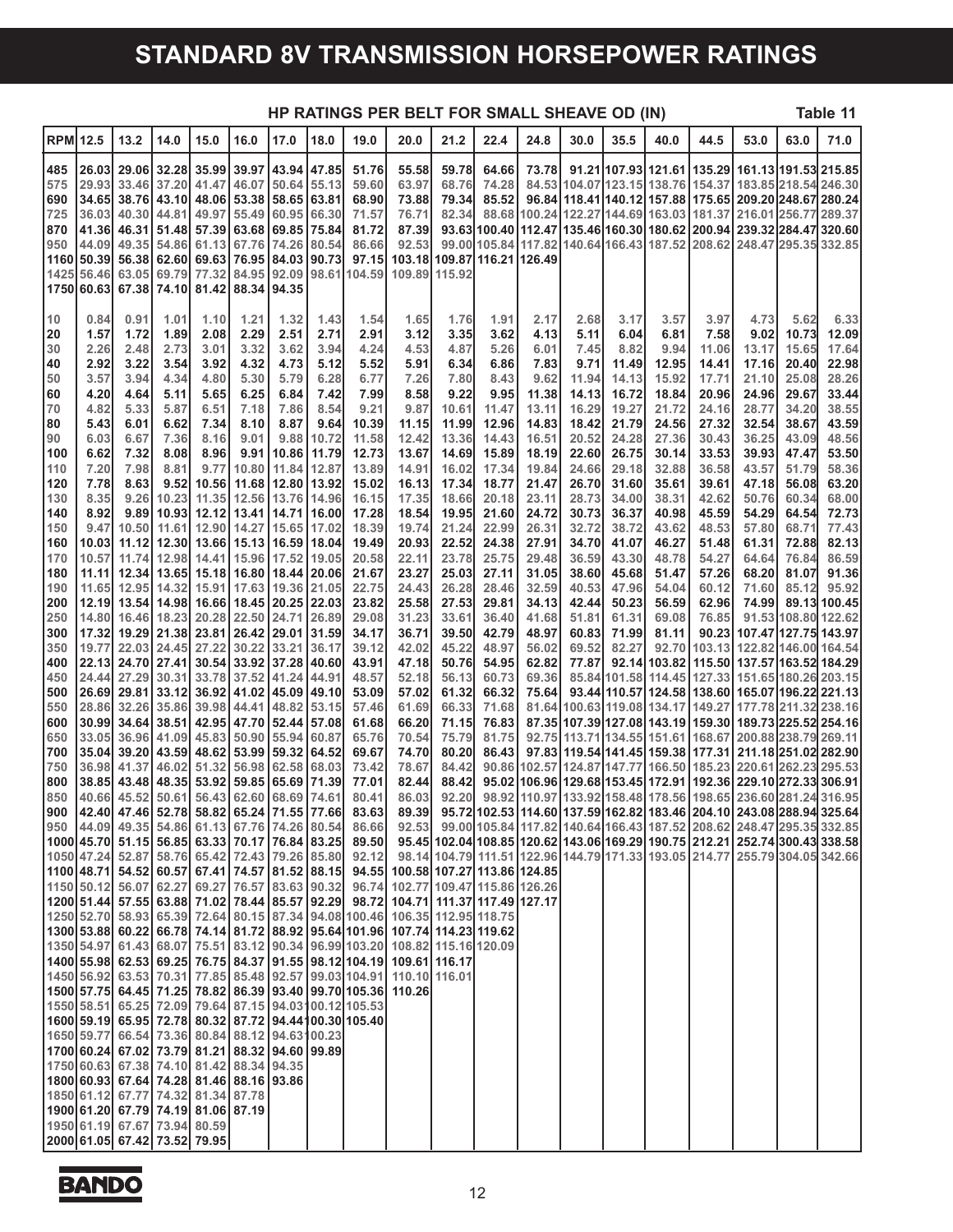### **STANDARD 8V TRANSMISSION SPEED RATIO ADDER**

#### **HP RATINGS PER BELT FOR SMALL SHEAVE OD (IN) Table 12**

| <b>RPM</b>   | $1.00 - 1.01$ | $1.02 - 1.05$ | $1.06 - 1.11$ | $1.12 - 1.18$ | $1.19 - 1.26$ | $1.27 - 1.38$ | $1.39 - 1.57$  | $1.58 - 1.94$  | $1.95 - 3.38$  | $3.39 +$       |
|--------------|---------------|---------------|---------------|---------------|---------------|---------------|----------------|----------------|----------------|----------------|
| 485          | 0.00          | 0.27          | 0.74          | 1.30          | 1.77          | 2.13          | 2.51           | 2.82           | 3.07           | 3.26           |
| 575          | 0.00          | 0.32          | 0.88          | 1.54          | 2.09          | 2.53          | 2.96           | 3.34           | 3.63           | 3.86           |
| 690          | 0.00          | 0.39          | 1.06          | 1.85          | 2.51          | 3.04          | 3.57           | 4.01           | 4.37           | 4.62           |
| 725          | 0.00          | 0.40          | 1.11          | 1.93          | 2.64          | 3.19          | 3.74           | 4.21           | 4.58           | 4.87           |
| 870          | 0.00          | 0.50          | 1.33          | 2.32          | 3.16          | 3.83          | 4.49           | 5.05           | 5.51           | 5.83           |
| 950          | 0.00          | 0.54          | 1.46          | 2.53          | 3.46          | 4.18          | 4.91           | 5.52           | 6.02           | 6.37           |
| 1160         | 0.00          | 0.66          | 1.78          | 3.10          | 4.22          | 5.11          | 5.99           | 6.74           | 7.35           | 7.77           |
| 1425         | 0.00          | 0.80          | 2.18          | 3.81          | 5.19          | 6.27          | 7.36           | 8.28           | 9.02           | 9.56           |
| 1750         | 0.00          | 0.98          | 2.68          | 4.68          | 6.37          | 7.71          | 9.03           | 10.16          | 11.07          | 11.73          |
| 10           | 0.00          | 0.00          | 0.01          | 0.03          | 0.04          | 0.04          | 0.05           | 0.05           | 0.07           | 0.07           |
| 20           | 0.00          | 0.01          | 0.03          | 0.05          | 0.07          | 0.09          | 0.11           | 0.12           | 0.12           | 0.13           |
| 30           | 0.00          | 0.01          | 0.04          | 0.08          | 0.11          | 0.13          | 0.16           | 0.17           | 0.19           | 0.20           |
| 40           | 0.00          | 0.03          | 0.07          | 0.11          | 0.15          | 0.17          | 0.20           | 0.23           | 0.25           | 0.27           |
| 50           | 0.00          | 0.03          | 0.08          | 0.13          | 0.19          | 0.21          | 0.25           | 0.29           | 0.32           | 0.34           |
| 60           | 0.00          | 0.04          | 0.09          | 0.16          | 0.21          | 0.27          | 0.31           | 0.35           | 0.38           | 0.40           |
| 70<br>80     | 0.00<br>0.00  | 0.04          | 0.11          | 0.19<br>0.21  | 0.25<br>0.29  | 0.31          | 0.36           | 0.40<br>0.47   | 0.44<br>0.51   | 0.47<br>0.54   |
| 90           | 0.00          | 0.04<br>0.05  | 0.12<br>0.13  | 0.24          | 0.32          | 0.35<br>0.40  | 0.42<br>0.47   | 0.52           | 0.56           | 0.60           |
| 100          | 0.00          | 0.05          | 0.15          | 0.27          | 0.36          | 0.44          | 0.52           | 0.58           | 0.63           | 0.67           |
| 110          | 0.00          | 0.07          | 0.17          | 0.29          | 0.40          | 0.48          | 0.56           | 0.64           | 0.70           | 0.74           |
| 120          | 0.00          | 0.07          | 0.19          | 0.32          | 0.44          | 0.52          | 0.62           | 0.70           | 0.76           | 0.80           |
| 130          | 0.00          | 0.07          | 0.20          | 0.35          | 0.47          | 0.58          | 0.67           | 0.75           | 0.82           | 0.87           |
| 140          | 0.00          | 0.08          | 0.21          | 0.38          | 0.51          | 0.62          | 0.72           | 0.82           | 0.88           | 0.94           |
| 150          | 0.00          | 0.08          | 0.23          | 0.40          | 0.55          | 0.66          | 0.78           | 0.87           | 0.95           | 1.01           |
| 160          | 0.00          | 0.09          | 0.24          | 0.43          | 0.58          | 0.71          | 0.83           | 0.92           | 1.02           | 1.07           |
| 170          | 0.00          | 0.09          | 0.25          | 0.46          | 0.62          | 0.75          | 0.87           | 0.99           | 1.07           | 1.14           |
| 180          | 0.00          | 0.11          | 0.28          | 0.48          | 0.66          | 0.79          | 0.92           | 1.05           | 1.14           | 1.21           |
| 190          | 0.00          | 0.11          | 0.29          | 0.51          | 0.70          | 0.83          | 0.98           | 1.10           | 1.21           | 1.27           |
| 200          | 0.00          | 0.11          | 0.31          | 0.54          | 0.72          | 0.88          | 1.03           | 1.17           | 1.26           | 1.34           |
| 250          | 0.00          | 0.13          | 0.39          | 0.67          | 0.91          | 1.10          | 1.29           | 1.45           | 1.58           | 1.68           |
| 300          | 0.00          | 0.17          | 0.46          | 0.80          | 1.09          | 1.33          | 1.55           | 1.74           | 1.90           | 2.01           |
| 350<br>400   | 0.00          | 0.20          | 0.54          | 0.94<br>1.07  | 1.27          | 1.54          | 1.81           | 2.04           | 2.21<br>2.53   | 2.35           |
| 450          | 0.00<br>0.00  | 0.23<br>0.25  | 0.62<br>0.68  | 1.21          | 1.46<br>1.64  | 1.77<br>1.98  | 2.06<br>2.32   | 2.32<br>2.61   | 2.84           | 2.68<br>3.02   |
| 500          | 0.00          | 0.28          | 0.76          | 1.34          | 1.82          | 2.20          | 2.59           | 2.91           | 3.16           | 3.35           |
| 550          | 0.00          | 0.31          | 0.84          | 1.47          | 2.00          | 2.43          | 2.84           | 3.19           | 3.49           | 3.69           |
| 600          | 0.00          | 0.34          | 0.92          | 1.61          | 2.18          | 2.64          | 3.10           | 3.49           | 3.79           | 4.02           |
| 650          | 0.00          | 0.36          | 0.99          | 1.74          | 2.36          | 2.87          | 3.35           | 3.78           | 4.12           | 4.36           |
| 700          | 0.00          | 0.39          | 1.07          | 1.88          | 2.55          | 3.08          | 3.62           | 4.06           | 4.42           | 4.69           |
| 750          | 0.00          | 0.42          | 1.15          | 2.00          | 2.72          | 3.31          | 3.87           | 4.36           | 4.75           | 5.03           |
| 800          | 0.00          | 0.46          | 1.22          | 2.13          | 2.91          | 3.53          | 4.13           | 4.65           | 5.07           | 5.36           |
| 850          | 0.00          | 0.48          | 1.30          | 2.27          | 3.10          | 3.74          | 4.38           | 4.93           | 5.38           | 5.70           |
| 900          | 0.00          | 0.51          | 1.38          | 2.40          | 3.27          | 3.97          | 4.65           | 5.23           | 5.70           | 6.03           |
| 950          | 0.00          | 0.54          | 1.46          | 2.53          | 3.46          | 4.18          | 4.91           | 5.52           | 6.02           | 6.37           |
| 1000         | 0.00          | 0.56          | 1.53          | 2.67          | 3.63          | 4.41          | 5.16           | 5.80           | 6.33           | 6.70           |
| 1050         | 0.00          | 0.59          | 1.61          | 2.80          | 3.82          | 4.62          | 5.42           | 6.10           | 6.65           | 7.04           |
| 1100<br>1150 | 0.00<br>0.00  | 0.62          | 1.69<br>1.76  | 2.94          | 3.99          | 4.85          | 5.68           | 6.39           | 6.96           | 7.37           |
| 1200         | 0.00          | 0.64<br>0.67  | 1.84          | 3.07<br>3.20  | 4.18<br>4.37  | 5.07<br>5.29  | 5.94<br>6.19   | 6.68<br>6.97   | 7.28<br>7.60   | 7.71<br>8.04   |
| 1250         | 0.00          | 0.70          | 1.92          | 3.34          | 4.54          | 5.51          | 6.45           | 7.27           | 7.91           | 8.38           |
| 1300         | 0.00          | 0.74          | 2.00          | 3.47          | 4.73          | 5.72          | 6.72           | 7.55           | 8.23           | 8.71           |
| 1350         | 0.00          | 0.76          | 2.06          | 3.61          | 4.91          | 5.95          | 6.97           | 7.84           | 8.54           | 9.05           |
| 1400         | 0.00          | 0.79          | 2.14          | 3.74          | 5.09          | 6.17          | 7.23           | 8.14           | 8.86           | 9.38           |
| 1450         | 0.00          | 0.82          | 2.23          | 3.87          | 5.27          | 6.39          | 7.48           | 8.42           | 9.18           | 9.72           |
| 1500         | 0.00          | 0.84          | 2.31          | 4.01          | 5.46          | 6.61          | 7.75           | 8.71           | 9.49           | 10.05          |
| 1550         | 0.00          | 0.87          | 2.37          | 4.14          | 5.63          | 6.84          | 8.00           | 9.01           | 9.81           | 10.39          |
| 1600         | 0.00          | 0.90          | 2.45          | 4.28          | 5.82          | 7.05          | 8.26           | 9.29           | 10.12          | 10.72          |
| 1650         | 0.00          | 0.92          | 2.53          | 4.41          | 6.01          | 7.27          | 8.51           | 9.58           | 10.44          | 11.06          |
| 1700         | 0.00          | 0.95          | 2.60          | 4.54          | 6.18          | 7.49          | 8.78           | 9.88           | 10.76          | 11.39          |
| 1750         | 0.00          | 0.98          | 2.68          | 4.68          | 6.37          | 7.71          | 9.03           | 10.16          | 11.07          | 11.73          |
| 1800         | 0.00          | 1.02          | 2.76          | 4.81          | 6.54          | 7.94          | 9.29           | 10.46          | 11.39          | 12.06          |
| 1850         | 0.00          | 1.05          | 2.84          | 4.95          | 6.73          | 8.15          | 9.54           | 10.75          | 11.70          | 12.40          |
| 1900         | 0.00          | 1.07          | 2.91          | 5.08          | 6.90          | 8.38          | 9.81           | 11.03          | 12.02          | 12.73          |
| 1950<br>2000 | 0.00<br>0.00  | 1.10<br>1.13  | 2.99<br>3.07  | 5.21<br>5.35  | 7.09<br>7.28  | 8.59<br>8.82  | 10.07<br>10.32 | 11.33<br>11.62 | 12.35<br>12.65 | 13.07<br>13.40 |
|              |               |               |               |               |               |               |                |                |                |                |

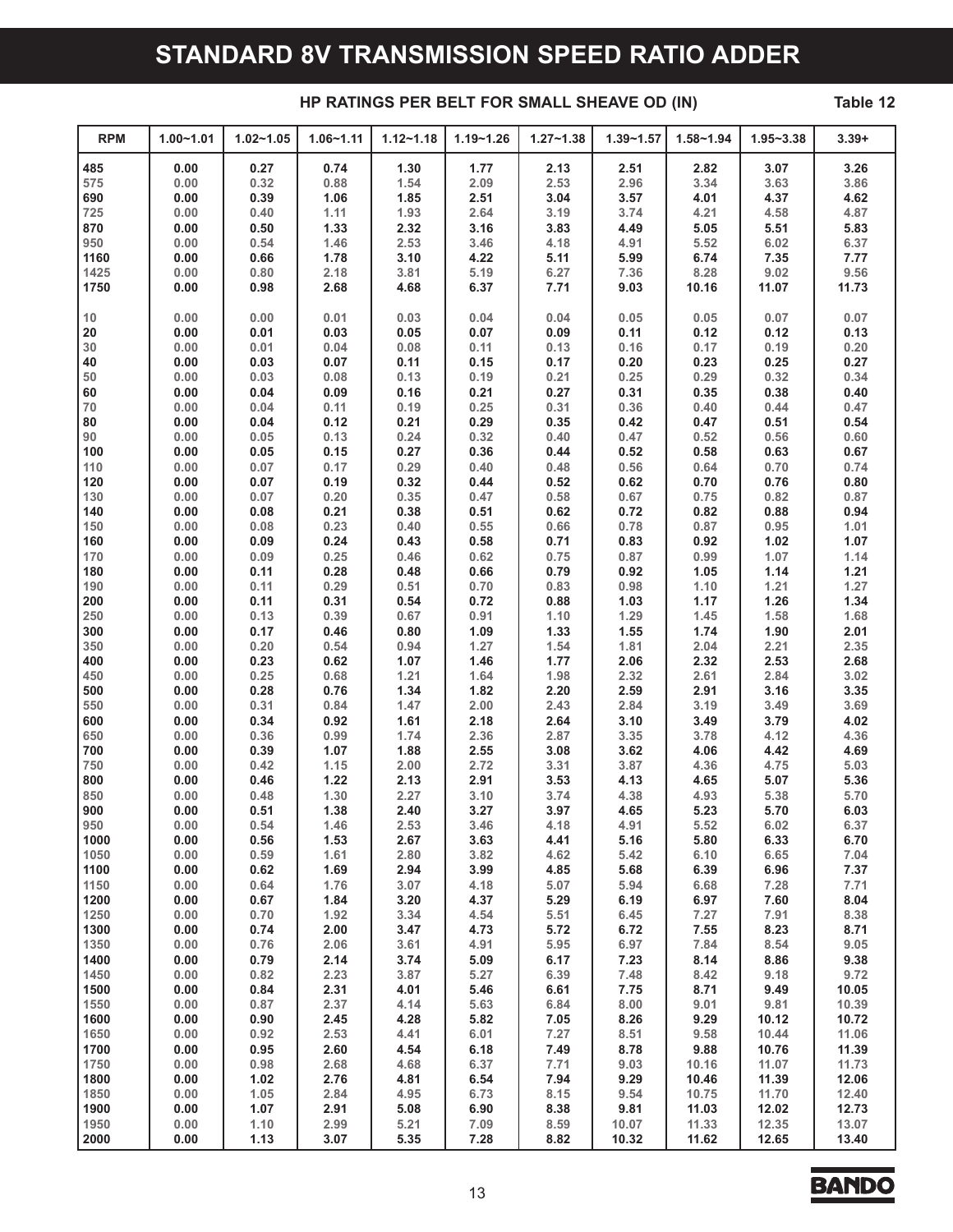### **STANDARD 3VX TRANSMISSION HORSEPOWER RATINGS**

| HP RATINGS PER BELT FOR SMALL SHEAVE OD (IN)<br>Table 13 |                      |                      |                      |                      |                      |                      |                      |                      |                      |                         |                         |                      |                                             |                                     |                                                     |                         |                         |                         |                         |
|----------------------------------------------------------|----------------------|----------------------|----------------------|----------------------|----------------------|----------------------|----------------------|----------------------|----------------------|-------------------------|-------------------------|----------------------|---------------------------------------------|-------------------------------------|-----------------------------------------------------|-------------------------|-------------------------|-------------------------|-------------------------|
| <b>RPM</b>                                               | 2.2                  | 2.35                 | 2.5                  | 2.65                 | 2.8                  | 3.00                 | 3.15                 | 3.35                 | 3.65                 | 4.12                    | 4.5                     | 5.00                 | 5.6                                         | 6.00                                | 6.5                                                 | 6.9                     | 8.00                    | 10.6                    | 14.00                   |
| 575<br>690<br>725                                        | 0.56<br>0.66<br>0.69 | 0.66<br>0.77<br>0.81 | 0.74<br>0.86<br>0.91 | 0.83<br>0.97<br>1.02 | 0.93<br>1.09<br>1.14 | 1.04<br>1.23<br>1.27 | 1.14<br>1.34<br>1.41 | 1.26<br>1.49<br>1.56 | 1.40<br>1.65<br>1.73 | 1.70<br>1.99<br>2.08    | 1.94<br>2.28<br>2.38    | 2.23<br>2.64<br>2.75 | 2.59<br>3.05<br>3.19                        | 2.63<br>3.10<br>3.24                | 3.10<br>3.65<br>3.82                                | 3.37<br>3.97<br>4.15    | 3.95<br>4.67<br>4.88    | 5.37<br>6.34<br>6.63    | 7.20<br>8.49<br>8.87    |
| 870<br>950<br>1160                                       | 0.79<br>0.86<br>1.01 | 0.94<br>1.01<br>1.20 | 1.05<br>1.13<br>1.34 | 1.19<br>1.29<br>1.52 | 1.33<br>1.44<br>1.71 | 1.50<br>1.61<br>1.92 | 1.65<br>1.78<br>2.12 | 1.82<br>1.97<br>2.35 | 2.03<br>2.19<br>2.61 | 2.45<br>2.65<br>3.17    | 2.80<br>3.04<br>3.64    | 3.25<br>3.51<br>4.21 | 3.76<br>4.07<br>4.86                        | 3.83<br>4.14<br>4.96                | 4.51<br>4.88<br>5.84                                | 4.89<br>5.30<br>6.33    | 5.75<br>6.22<br>7.42    | 7.80<br>8.43<br>10.03   | 10.43<br>11.26<br>13.36 |
| 1425<br>1750<br>2850                                     | 1.20<br>1.40<br>2.03 | 1.43<br>1.67<br>2.47 | 1.59<br>1.88<br>2.78 | 1.82<br>2.14<br>3.19 | 2.04<br>2.42<br>3.60 | 2.29<br>2.72<br>4.07 | 2.53<br>3.00<br>4.52 | 2.82<br>3.34<br>5.03 | 3.12<br>3.73<br>5.62 | 3.77<br>4.52<br>6.82    | 4.34<br>5.20<br>7.84    | 5.03<br>6.01<br>9.04 | 5.82<br>6.96<br>10.43                       | 5.92<br>7.08<br>10.58               | 6.97<br>8.33<br>12.39                               | 7.56<br>9.01<br>13.30   | 8.88<br>10.58<br>15.44  | 11.98<br>14.18<br>19.98 | 15.81<br>18.52          |
| 3450                                                     | 2.34                 | 2.84                 | 3.23                 | 3.72                 | 4.19                 | 4.74                 | 5.27                 | 5.86                 | 6.55                 | 7.95                    | 9.11                    | 10.49                | 12.05                                       | 12.18                               | 14.23                                               | 15.14                   | 17.42                   |                         |                         |
| 200<br>400                                               | 0.23<br>0.42         | 0.27<br>0.49         | 0.30<br>0.54         | 0.32<br>0.61         | 0.36<br>0.67         | 0.41<br>0.75         | 0.44<br>0.83         | 0.48<br>0.91         | 0.54<br>1.01         | 0.65<br>1.22            | 0.74<br>1.40            | 0.86<br>1.61         | 0.98<br>1.85                                | 1.00<br>1.88                        | 1.18<br>2.23                                        | 1.28<br>2.41            | 1.50<br>2.85            | 2.04<br>3.85            | 2.74<br>5.18            |
| 600<br>800<br>1000                                       | 0.58<br>0.74<br>0.89 | 0.69<br>0.88<br>1.05 | 0.76<br>0.97<br>1.18 | 0.86<br>1.10<br>1.33 | 0.97<br>1.24<br>1.49 | 1.08<br>1.39<br>1.68 | 1.18<br>1.53<br>1.85 | 1.31<br>1.69<br>2.05 | 1.46<br>1.88<br>2.26 | 1.75<br>2.27<br>2.76    | 2.01<br>2.60<br>3.17    | 2.32<br>3.01<br>3.66 | 2.68<br>3.47<br>4.25                        | 2.73<br>3.53<br>4.32                | 3.21<br>4.16<br>5.09                                | 3.48<br>4.53<br>5.53    | 4.11<br>5.34<br>6.51    | 5.59<br>7.23<br>8.82    | 7.49<br>9.68<br>11.77   |
| 1200<br>1400                                             | 1.03<br>1.17         | 1.23<br>1.39         | 1.38<br>1.57         | 1.56<br>1.78         | 1.75<br>2.00         | 1.96<br>2.25         | 2.17<br>2.48         | 2.42<br>2.75         | 2.68<br>3.06         | 3.25<br>3.72            | 3.73<br>4.27            | 4.32<br>4.94         | 5.00<br>5.73                                | 5.08<br>5.82                        | 5.99<br>6.86                                        | 6.50<br>7.44            | 7.65<br>8.76            | 10.35<br>11.81          | 13.74<br>15.60          |
| 1600<br>1800<br>2000                                     | 1.29<br>1.42<br>1.54 | 1.55<br>1.71<br>1.86 | 1.74<br>1.93<br>2.09 | 1.99<br>2.19<br>2.40 | 2.23<br>2.47<br>2.70 | 2.52<br>2.78<br>3.04 | 2.79<br>3.08<br>3.36 | 3.10<br>3.42<br>3.74 | 3.45<br>3.81<br>4.18 | 4.18<br>4.63<br>5.06    | 4.80<br>5.32<br>5.83    | 5.56<br>6.16<br>6.74 | 6.44<br>7.12<br>7.80                        | 6.55<br>7.25<br>7.93                | 7.70<br>8.52<br>9.32                                | 8.35<br>9.23<br>10.08   | 9.81<br>10.83<br>11.81  | 13.19<br>14.49<br>15.73 | 17.33<br>18.90<br>20.34 |
| 2200<br>2400                                             | 1.67<br>1.79         | 2.01<br>2.16         | 2.27<br>2.43         | 2.60<br>2.79         | 2.91<br>3.13         | 3.30<br>3.54         | 3.65<br>3.93         | 4.07<br>4.36         | 4.53<br>4.88         | 5.50<br>5.92            | 6.32<br>6.80            | 7.30<br>7.86         | 8.44<br>9.08                                | 8.58<br>9.22                        | 10.08<br>10.83                                      | 10.88<br>11.67          | 12.75<br>13.63          | 16.88<br>17.94          | 21.61<br>22.70          |
| 2600<br>2800<br>3000                                     | 1.89<br>2.00<br>2.11 | 2.29<br>2.43<br>2.56 | 2.59<br>2.74<br>2.90 | 2.98<br>3.15<br>3.33 | 3.34<br>3.56<br>3.76 | 3.79<br>4.02<br>4.25 | 4.20<br>4.46<br>4.72 | 4.67<br>4.96<br>5.25 | 5.22<br>5.54<br>5.86 | 6.33<br>6.72<br>7.11    | 7.26<br>7.73<br>8.17    | 8.39<br>8.92         | 9.70<br>10.28<br>9.42 10.85                 | 9.84<br>10.42<br>10.99 <sup>1</sup> | 11.54<br>12.23<br>12.88                             | 12.41<br>13.12<br>13.79 | 14.46<br>15.25<br>15.97 | 18.91<br>19.78<br>20.53 |                         |
| 3200<br>3400                                             | 2.20<br>2.31         | 2.68<br>2.82         | 3.05<br>3.19         | 3.50<br>3.68         | 3.95<br>4.15         | 4.47<br>4.70         | 4.96<br>5.21         | 5.53<br>5.80         | 6.17<br>6.48         | 7.49<br>7.86            | 8.59<br>9.01            |                      | $9.90$ 11.40<br>10.38 11.93                 | 11.54                               | 13.50<br>12.05   14.08   15.00                      | 14.42                   | 16.66<br>17.27          |                         |                         |
| 3600<br>3800<br>4000                                     | 2.40<br>2.50<br>2.59 | 2.94<br>3.06<br>3.17 | 3.34<br>3.47<br>3.61 | 3.84<br>4.00<br>4.15 | 4.34<br>4.51<br>4.70 | 4.90<br>5.12<br>5.31 | 5.46<br>5.68<br>5.91 | 6.07<br>6.33<br>6.57 | 6.77<br>7.07<br>7.34 | 8.22<br>8.56<br>8.89    | 9.41<br>9.81<br>10.18   |                      | 10.83 12.43<br>11.26 12.91<br>11.68 13.36   | 12.55<br>13.57                      | 14.63 15.54<br>13.02   15.16   16.03<br>15.63 16.48 |                         | 17.83<br>18.30          |                         |                         |
| 4200<br>4400                                             | 2.67<br>2.75         | 3.27<br>3.38         | 3.73<br>3.86         | 4.31<br>4.46         | 4.87<br>5.03         | 5.52<br>5.71         | 6.13<br>6.34         | 6.83<br>7.06         | 7.61<br>7.89         | 9.23<br>9.54            | 10.55<br>10.89          |                      | 12.08 13.78<br>12.45 14.18                  | 13.85<br>14.11                      | 16.07<br>15.23                                      | 16.87                   |                         |                         |                         |
| 4600<br>4800<br>5000                                     | 2.83<br>2.91<br>3.00 | 3.49<br>3.60<br>3.69 | 3.99<br>4.09<br>4.22 | 4.59<br>4.74<br>4.87 | 5.20<br>5.36<br>5.52 | 5.90<br>6.07<br>6.25 | 6.56<br>6.76<br>6.94 | 7.29<br>7.51<br>7.73 | 8.13<br>8.38<br>8.62 | 9.83<br>10.13<br>10.41  | 11.22<br>11.53<br>11.83 |                      | 12.81   14.82<br>13.14 14.88<br>13.46 15.20 | 14.57<br>14.87<br>15.02             | 16.83<br>17.15                                      |                         |                         |                         |                         |
| 5200<br>5400                                             | 3.06<br>3.13         | 3.79<br>3.88         | 4.32<br>4.43         | 5.00<br>5.13         | 5.67<br>5.80         | 6.41<br>6.58         | 7.13<br>7.32         | 7.93<br>8.13         | 8.84<br>9.06         | 10.66<br>10.91          | 12.11<br>12.39          | 14.01                | 13.74 15.47<br>15.72                        |                                     |                                                     |                         |                         |                         |                         |
| 5600<br>5800                                             | 3.20<br>3.26<br>3.30 | 3.96<br>4.04<br>4.12 | 4.56<br>4.63<br>4.73 | 5.25<br>5.36         | 5.95<br>6.08<br>6.20 | 6.74<br>6.89         | 7.48<br>7.65         | 8.32<br>8.51<br>8.68 | 9.27<br>9.46<br>9.66 | 11.15<br>11.38          | 12.63<br>12.84          | 14.26<br>14.48       |                                             |                                     |                                                     |                         |                         |                         |                         |
| 6000<br>6200<br>6400                                     | 3.39<br>3.44         | 4.20<br>4.27         | 4.81<br>4.90         | 5.47<br>5.57<br>5.68 | 6.32<br>6.44         | 7.03<br>7.18<br>7.30 | 7.82<br>7.96<br>8.11 | 8.84<br>9.00         | 9.83<br>10.00        | 11.59<br>11.78<br>12.11 | 13.05<br>13.24<br>13.42 | 14.67                |                                             |                                     |                                                     |                         |                         |                         |                         |
| 6600<br>6800                                             | 3.49<br>3.53         | 4.35<br>4.41         | 4.99<br>5.07         | 5.78<br>5.87         | 6.55<br>6.66         | 7.42<br>7.54         | 8.24<br>8.37         | 9.14<br>9.29         | 10.16<br>10.30       | 12.13<br>12.27          | 13.57<br>13.69          |                      |                                             |                                     |                                                     |                         |                         |                         |                         |
| 7000                                                     | 3.59                 | 4.47                 | 5.13                 | 5.95                 | 6.75                 | 7.65                 | 8.49                 | 9.41                 | 10.43                | 12.41                   |                         |                      |                                             |                                     |                                                     |                         |                         |                         |                         |

**BANDO**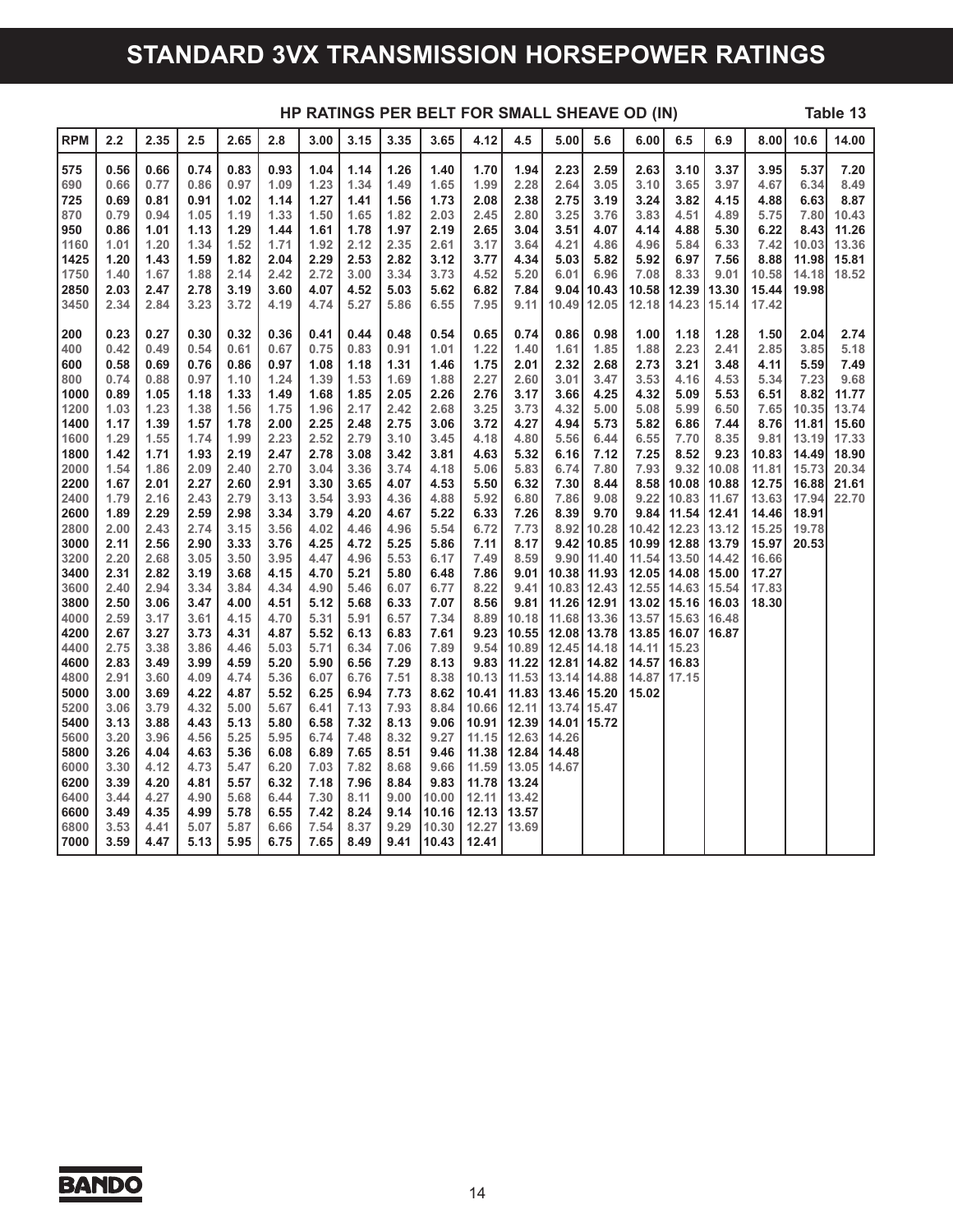### **STANDARD 3VX TRANSMISSION SPEED RATIO ADDER**

| $1.00 - 1.01$<br>$1.02 - 1.03$<br>1.07-1.09<br>$1.14 - 1.18$<br>$1.19 - 1.25$<br>$1.26 - 1.35$<br><b>RPM</b><br>1.04-1.06<br>$1.10 - 1.13$<br>1.36-1.57<br>$1.58 +$<br>0.04<br>0.00<br>0.01<br>0.03<br>0.05<br>0.07<br>0.08<br>0.08<br>0.09<br>0.09<br>575<br>690<br>0.00<br>0.01<br>0.03<br>0.05<br>0.07<br>0.08<br>0.09<br>0.11<br>0.11<br>0.12<br>0.00<br>0.01<br>0.03<br>0.07<br>0.08<br>0.09<br>0.12<br>725<br>0.05<br>0.11<br>0.12<br>0.08<br>0.15<br>870<br>0.00<br>0.01<br>0.04<br>0.05<br>0.09<br>0.12<br>0.13<br>0.15<br>0.00<br>0.01<br>0.04<br>0.09<br>0.12<br>0.16<br>950<br>0.07<br>0.11<br>0.15<br>0.16<br>0.11<br>0.20<br>1160<br>0.00<br>0.01<br>0.04<br>0.08<br>0.13<br>0.15<br>0.17<br>0.19<br>0.03<br>0.13<br>0.19<br>0.24<br>1425<br>0.00<br>0.05<br>0.09<br>0.16<br>0.21<br>0.23<br>0.00<br>0.03<br>0.07<br>0.16<br>0.20<br>0.23<br>0.31<br>1750<br>0.12<br>0.27<br>0.28<br>0.04<br>0.38<br>0.50<br>2850<br>0.00<br>0.11<br>0.27<br>0.32<br>0.47<br>0.20<br>0.43<br>0.00<br>0.05<br>0.32<br>0.39<br>0.59<br>3450<br>0.13<br>0.24<br>0.46<br>0.51<br>0.56<br>0.00<br>0.01<br>0.03<br>0.04<br>200<br>0.00<br>0.01<br>0.01<br>0.03<br>0.03<br>0.03<br>0.00<br>0.04<br>0.05<br>0.00<br>0.01<br>0.03<br>0.04<br>0.05<br>0.07<br>0.07<br>400<br>0.01<br>0.11<br>600<br>0.00<br>0.03<br>0.04<br>0.05<br>0.07<br>0.08<br>0.09<br>0.09<br>0.01<br>0.00<br>0.03<br>0.08<br>0.09<br>0.11<br>0.13<br>800<br>0.05<br>0.12<br>0.13<br>0.17<br>1000<br>0.00<br>0.01<br>0.04<br>0.07<br>0.09<br>0.11<br>0.13<br>0.15<br>0.16<br>0.01<br>0.20<br>1200<br>0.00<br>0.05<br>0.11<br>0.13<br>0.16<br>0.20<br>0.08<br>0.17<br>0.24<br>0.00<br>0.03<br>0.05<br>0.09<br>0.13<br>0.16<br>0.19<br>0.21<br>0.23<br>1400<br>0.03<br>0.00<br>0.15<br>0.19<br>0.21<br>0.28<br>1600<br>0.07<br>0.11<br>0.24<br>0.25<br>0.31<br>0.00<br>0.03<br>0.07<br>0.17<br>0.20<br>0.24<br>0.27<br>0.29<br>1800<br>0.12<br>0.00<br>0.03<br>0.19<br>0.27<br>0.35<br>2000<br>0.08<br>0.13<br>0.23<br>0.29<br>0.32<br>0.03<br>0.38<br>2200<br>0.00<br>0.08<br>0.15<br>0.20<br>0.25<br>0.29<br>0.34<br>0.36<br>0.04<br>0.27<br>0.32<br>2400<br>0.00<br>0.09<br>0.23<br>0.36<br>0.39<br>0.42<br>0.16<br>0.04<br>0.24<br>0.29<br>0.35<br>0.44<br>2600<br>0.00<br>0.11<br>0.17<br>0.39<br>0.43<br>0.04<br>0.38<br>0.48<br>2800<br>0.00<br>0.11<br>0.27<br>0.32<br>0.19<br>0.42<br>0.46<br>0.04<br>0.28<br>0.40<br>0.52<br>3000<br>0.00<br>0.12<br>0.20<br>0.34<br>0.44<br>0.48<br>0.00<br>0.04<br>0.29<br>0.36<br>0.43<br>3200<br>0.12<br>0.21<br>0.48<br>0.52<br>0.55<br>0.32<br>0.00<br>0.05<br>0.13<br>0.23<br>0.39<br>0.46<br>0.55<br>0.59<br>3400<br>0.51<br>0.00<br>0.05<br>0.34<br>0.48<br>0.62<br>3600<br>0.15<br>0.24<br>0.40<br>0.54<br>0.59<br>0.66<br>3800<br>0.00<br>0.05<br>0.15<br>0.25<br>0.36<br>0.43<br>0.51<br>0.62<br>0.56<br>0.00<br>0.05<br>0.38<br>0.46<br>0.54<br>0.68<br>4000<br>0.16<br>0.28<br>0.60<br>0.66<br>0.39<br>0.72<br>4200<br>0.00<br>0.07<br>0.16<br>0.29<br>0.48<br>0.56<br>0.63<br>0.68<br>0.07<br>0.59<br>0.76<br>4400<br>0.00<br>0.17<br>0.31<br>0.42<br>0.50<br>0.66<br>0.71<br>0.00<br>0.07<br>0.43<br>0.62<br>0.79<br>4600<br>0.19<br>0.32<br>0.52<br>0.68<br>0.75<br>0.00<br>0.07<br>0.44<br>0.64<br>0.83<br>4800<br>0.19<br>0.34<br>0.55<br>0.72<br>0.75<br>0.00<br>0.07<br>0.47<br>0.67<br>0.86<br>5000<br>0.20<br>0.35<br>0.56<br>0.75<br>0.82<br>0.00<br>0.08<br>0.68<br>0.84<br>0.90<br>5200<br>0.20<br>0.36<br>0.48<br>0.59<br>0.78<br>0.92<br>0.00<br>0.08<br>0.21<br>0.38<br>0.51<br>0.62<br>0.71<br>0.80<br>0.88<br>5400<br>0.00<br>0.08<br>0.21<br>0.52<br>0.63<br>0.74<br>0.91<br>0.97<br>5600<br>0.39<br>0.83<br>1.01<br>5800<br>0.00<br>0.08<br>0.23<br>0.40<br>0.54<br>0.66<br>0.76<br>0.87<br>0.94<br>1.03<br>0.00<br>0.08<br>0.24<br>0.56<br>0.79<br>6000<br>0.42<br>0.68<br>0.90<br>0.98<br>1.07<br>0.00<br>0.09<br>0.24<br>0.82<br>6200<br>0.43<br>0.58<br>0.70<br>0.92<br>1.01<br>0.00<br>0.09<br>0.84<br>1.10<br>6400<br>0.25<br>0.44<br>0.60<br>0.72<br>0.95<br>1.05<br>1.14<br>6600<br>0.00<br>0.09<br>0.25<br>0.46<br>0.62<br>0.75<br>0.87<br>0.99<br>1.07<br>1.17<br>6800<br>0.00<br>0.09<br>0.27<br>0.63<br>0.76<br>0.90<br>1.02<br>0.47<br>1.11<br>1.21<br>0.00<br>0.11<br>0.28<br>0.66<br>0.79<br>1.14<br>7000<br>0.48<br>0.92<br>1.05 |  | וייו שט |  |  |  |  |  |  |  |  |  |
|------------------------------------------------------------------------------------------------------------------------------------------------------------------------------------------------------------------------------------------------------------------------------------------------------------------------------------------------------------------------------------------------------------------------------------------------------------------------------------------------------------------------------------------------------------------------------------------------------------------------------------------------------------------------------------------------------------------------------------------------------------------------------------------------------------------------------------------------------------------------------------------------------------------------------------------------------------------------------------------------------------------------------------------------------------------------------------------------------------------------------------------------------------------------------------------------------------------------------------------------------------------------------------------------------------------------------------------------------------------------------------------------------------------------------------------------------------------------------------------------------------------------------------------------------------------------------------------------------------------------------------------------------------------------------------------------------------------------------------------------------------------------------------------------------------------------------------------------------------------------------------------------------------------------------------------------------------------------------------------------------------------------------------------------------------------------------------------------------------------------------------------------------------------------------------------------------------------------------------------------------------------------------------------------------------------------------------------------------------------------------------------------------------------------------------------------------------------------------------------------------------------------------------------------------------------------------------------------------------------------------------------------------------------------------------------------------------------------------------------------------------------------------------------------------------------------------------------------------------------------------------------------------------------------------------------------------------------------------------------------------------------------------------------------------------------------------------------------------------------------------------------------------------------------------------------------------------------------------------------------------------------------------------------------------------------------------------------------------------------------------------------------------------------------------------------------------------------------------------------------------------------------------------------------------------------------------------------------------------------------------------------------------------------------------------------------------------------------------------------------------------------------------------------------------------------------------------------------------------------------------------------------------------------------------------------------------------------------------------------------------------------------------------------------------------------------------------------------------------------------------------------------------------------------------------------------------------------------------------------------------------------------------------|--|---------|--|--|--|--|--|--|--|--|--|
|                                                                                                                                                                                                                                                                                                                                                                                                                                                                                                                                                                                                                                                                                                                                                                                                                                                                                                                                                                                                                                                                                                                                                                                                                                                                                                                                                                                                                                                                                                                                                                                                                                                                                                                                                                                                                                                                                                                                                                                                                                                                                                                                                                                                                                                                                                                                                                                                                                                                                                                                                                                                                                                                                                                                                                                                                                                                                                                                                                                                                                                                                                                                                                                                                                                                                                                                                                                                                                                                                                                                                                                                                                                                                                                                                                                                                                                                                                                                                                                                                                                                                                                                                                                                                                                                                    |  |         |  |  |  |  |  |  |  |  |  |
|                                                                                                                                                                                                                                                                                                                                                                                                                                                                                                                                                                                                                                                                                                                                                                                                                                                                                                                                                                                                                                                                                                                                                                                                                                                                                                                                                                                                                                                                                                                                                                                                                                                                                                                                                                                                                                                                                                                                                                                                                                                                                                                                                                                                                                                                                                                                                                                                                                                                                                                                                                                                                                                                                                                                                                                                                                                                                                                                                                                                                                                                                                                                                                                                                                                                                                                                                                                                                                                                                                                                                                                                                                                                                                                                                                                                                                                                                                                                                                                                                                                                                                                                                                                                                                                                                    |  |         |  |  |  |  |  |  |  |  |  |
|                                                                                                                                                                                                                                                                                                                                                                                                                                                                                                                                                                                                                                                                                                                                                                                                                                                                                                                                                                                                                                                                                                                                                                                                                                                                                                                                                                                                                                                                                                                                                                                                                                                                                                                                                                                                                                                                                                                                                                                                                                                                                                                                                                                                                                                                                                                                                                                                                                                                                                                                                                                                                                                                                                                                                                                                                                                                                                                                                                                                                                                                                                                                                                                                                                                                                                                                                                                                                                                                                                                                                                                                                                                                                                                                                                                                                                                                                                                                                                                                                                                                                                                                                                                                                                                                                    |  |         |  |  |  |  |  |  |  |  |  |
|                                                                                                                                                                                                                                                                                                                                                                                                                                                                                                                                                                                                                                                                                                                                                                                                                                                                                                                                                                                                                                                                                                                                                                                                                                                                                                                                                                                                                                                                                                                                                                                                                                                                                                                                                                                                                                                                                                                                                                                                                                                                                                                                                                                                                                                                                                                                                                                                                                                                                                                                                                                                                                                                                                                                                                                                                                                                                                                                                                                                                                                                                                                                                                                                                                                                                                                                                                                                                                                                                                                                                                                                                                                                                                                                                                                                                                                                                                                                                                                                                                                                                                                                                                                                                                                                                    |  |         |  |  |  |  |  |  |  |  |  |
|                                                                                                                                                                                                                                                                                                                                                                                                                                                                                                                                                                                                                                                                                                                                                                                                                                                                                                                                                                                                                                                                                                                                                                                                                                                                                                                                                                                                                                                                                                                                                                                                                                                                                                                                                                                                                                                                                                                                                                                                                                                                                                                                                                                                                                                                                                                                                                                                                                                                                                                                                                                                                                                                                                                                                                                                                                                                                                                                                                                                                                                                                                                                                                                                                                                                                                                                                                                                                                                                                                                                                                                                                                                                                                                                                                                                                                                                                                                                                                                                                                                                                                                                                                                                                                                                                    |  |         |  |  |  |  |  |  |  |  |  |
|                                                                                                                                                                                                                                                                                                                                                                                                                                                                                                                                                                                                                                                                                                                                                                                                                                                                                                                                                                                                                                                                                                                                                                                                                                                                                                                                                                                                                                                                                                                                                                                                                                                                                                                                                                                                                                                                                                                                                                                                                                                                                                                                                                                                                                                                                                                                                                                                                                                                                                                                                                                                                                                                                                                                                                                                                                                                                                                                                                                                                                                                                                                                                                                                                                                                                                                                                                                                                                                                                                                                                                                                                                                                                                                                                                                                                                                                                                                                                                                                                                                                                                                                                                                                                                                                                    |  |         |  |  |  |  |  |  |  |  |  |
|                                                                                                                                                                                                                                                                                                                                                                                                                                                                                                                                                                                                                                                                                                                                                                                                                                                                                                                                                                                                                                                                                                                                                                                                                                                                                                                                                                                                                                                                                                                                                                                                                                                                                                                                                                                                                                                                                                                                                                                                                                                                                                                                                                                                                                                                                                                                                                                                                                                                                                                                                                                                                                                                                                                                                                                                                                                                                                                                                                                                                                                                                                                                                                                                                                                                                                                                                                                                                                                                                                                                                                                                                                                                                                                                                                                                                                                                                                                                                                                                                                                                                                                                                                                                                                                                                    |  |         |  |  |  |  |  |  |  |  |  |
|                                                                                                                                                                                                                                                                                                                                                                                                                                                                                                                                                                                                                                                                                                                                                                                                                                                                                                                                                                                                                                                                                                                                                                                                                                                                                                                                                                                                                                                                                                                                                                                                                                                                                                                                                                                                                                                                                                                                                                                                                                                                                                                                                                                                                                                                                                                                                                                                                                                                                                                                                                                                                                                                                                                                                                                                                                                                                                                                                                                                                                                                                                                                                                                                                                                                                                                                                                                                                                                                                                                                                                                                                                                                                                                                                                                                                                                                                                                                                                                                                                                                                                                                                                                                                                                                                    |  |         |  |  |  |  |  |  |  |  |  |
|                                                                                                                                                                                                                                                                                                                                                                                                                                                                                                                                                                                                                                                                                                                                                                                                                                                                                                                                                                                                                                                                                                                                                                                                                                                                                                                                                                                                                                                                                                                                                                                                                                                                                                                                                                                                                                                                                                                                                                                                                                                                                                                                                                                                                                                                                                                                                                                                                                                                                                                                                                                                                                                                                                                                                                                                                                                                                                                                                                                                                                                                                                                                                                                                                                                                                                                                                                                                                                                                                                                                                                                                                                                                                                                                                                                                                                                                                                                                                                                                                                                                                                                                                                                                                                                                                    |  |         |  |  |  |  |  |  |  |  |  |
|                                                                                                                                                                                                                                                                                                                                                                                                                                                                                                                                                                                                                                                                                                                                                                                                                                                                                                                                                                                                                                                                                                                                                                                                                                                                                                                                                                                                                                                                                                                                                                                                                                                                                                                                                                                                                                                                                                                                                                                                                                                                                                                                                                                                                                                                                                                                                                                                                                                                                                                                                                                                                                                                                                                                                                                                                                                                                                                                                                                                                                                                                                                                                                                                                                                                                                                                                                                                                                                                                                                                                                                                                                                                                                                                                                                                                                                                                                                                                                                                                                                                                                                                                                                                                                                                                    |  |         |  |  |  |  |  |  |  |  |  |
|                                                                                                                                                                                                                                                                                                                                                                                                                                                                                                                                                                                                                                                                                                                                                                                                                                                                                                                                                                                                                                                                                                                                                                                                                                                                                                                                                                                                                                                                                                                                                                                                                                                                                                                                                                                                                                                                                                                                                                                                                                                                                                                                                                                                                                                                                                                                                                                                                                                                                                                                                                                                                                                                                                                                                                                                                                                                                                                                                                                                                                                                                                                                                                                                                                                                                                                                                                                                                                                                                                                                                                                                                                                                                                                                                                                                                                                                                                                                                                                                                                                                                                                                                                                                                                                                                    |  |         |  |  |  |  |  |  |  |  |  |
|                                                                                                                                                                                                                                                                                                                                                                                                                                                                                                                                                                                                                                                                                                                                                                                                                                                                                                                                                                                                                                                                                                                                                                                                                                                                                                                                                                                                                                                                                                                                                                                                                                                                                                                                                                                                                                                                                                                                                                                                                                                                                                                                                                                                                                                                                                                                                                                                                                                                                                                                                                                                                                                                                                                                                                                                                                                                                                                                                                                                                                                                                                                                                                                                                                                                                                                                                                                                                                                                                                                                                                                                                                                                                                                                                                                                                                                                                                                                                                                                                                                                                                                                                                                                                                                                                    |  |         |  |  |  |  |  |  |  |  |  |
|                                                                                                                                                                                                                                                                                                                                                                                                                                                                                                                                                                                                                                                                                                                                                                                                                                                                                                                                                                                                                                                                                                                                                                                                                                                                                                                                                                                                                                                                                                                                                                                                                                                                                                                                                                                                                                                                                                                                                                                                                                                                                                                                                                                                                                                                                                                                                                                                                                                                                                                                                                                                                                                                                                                                                                                                                                                                                                                                                                                                                                                                                                                                                                                                                                                                                                                                                                                                                                                                                                                                                                                                                                                                                                                                                                                                                                                                                                                                                                                                                                                                                                                                                                                                                                                                                    |  |         |  |  |  |  |  |  |  |  |  |
|                                                                                                                                                                                                                                                                                                                                                                                                                                                                                                                                                                                                                                                                                                                                                                                                                                                                                                                                                                                                                                                                                                                                                                                                                                                                                                                                                                                                                                                                                                                                                                                                                                                                                                                                                                                                                                                                                                                                                                                                                                                                                                                                                                                                                                                                                                                                                                                                                                                                                                                                                                                                                                                                                                                                                                                                                                                                                                                                                                                                                                                                                                                                                                                                                                                                                                                                                                                                                                                                                                                                                                                                                                                                                                                                                                                                                                                                                                                                                                                                                                                                                                                                                                                                                                                                                    |  |         |  |  |  |  |  |  |  |  |  |
|                                                                                                                                                                                                                                                                                                                                                                                                                                                                                                                                                                                                                                                                                                                                                                                                                                                                                                                                                                                                                                                                                                                                                                                                                                                                                                                                                                                                                                                                                                                                                                                                                                                                                                                                                                                                                                                                                                                                                                                                                                                                                                                                                                                                                                                                                                                                                                                                                                                                                                                                                                                                                                                                                                                                                                                                                                                                                                                                                                                                                                                                                                                                                                                                                                                                                                                                                                                                                                                                                                                                                                                                                                                                                                                                                                                                                                                                                                                                                                                                                                                                                                                                                                                                                                                                                    |  |         |  |  |  |  |  |  |  |  |  |
|                                                                                                                                                                                                                                                                                                                                                                                                                                                                                                                                                                                                                                                                                                                                                                                                                                                                                                                                                                                                                                                                                                                                                                                                                                                                                                                                                                                                                                                                                                                                                                                                                                                                                                                                                                                                                                                                                                                                                                                                                                                                                                                                                                                                                                                                                                                                                                                                                                                                                                                                                                                                                                                                                                                                                                                                                                                                                                                                                                                                                                                                                                                                                                                                                                                                                                                                                                                                                                                                                                                                                                                                                                                                                                                                                                                                                                                                                                                                                                                                                                                                                                                                                                                                                                                                                    |  |         |  |  |  |  |  |  |  |  |  |
|                                                                                                                                                                                                                                                                                                                                                                                                                                                                                                                                                                                                                                                                                                                                                                                                                                                                                                                                                                                                                                                                                                                                                                                                                                                                                                                                                                                                                                                                                                                                                                                                                                                                                                                                                                                                                                                                                                                                                                                                                                                                                                                                                                                                                                                                                                                                                                                                                                                                                                                                                                                                                                                                                                                                                                                                                                                                                                                                                                                                                                                                                                                                                                                                                                                                                                                                                                                                                                                                                                                                                                                                                                                                                                                                                                                                                                                                                                                                                                                                                                                                                                                                                                                                                                                                                    |  |         |  |  |  |  |  |  |  |  |  |
|                                                                                                                                                                                                                                                                                                                                                                                                                                                                                                                                                                                                                                                                                                                                                                                                                                                                                                                                                                                                                                                                                                                                                                                                                                                                                                                                                                                                                                                                                                                                                                                                                                                                                                                                                                                                                                                                                                                                                                                                                                                                                                                                                                                                                                                                                                                                                                                                                                                                                                                                                                                                                                                                                                                                                                                                                                                                                                                                                                                                                                                                                                                                                                                                                                                                                                                                                                                                                                                                                                                                                                                                                                                                                                                                                                                                                                                                                                                                                                                                                                                                                                                                                                                                                                                                                    |  |         |  |  |  |  |  |  |  |  |  |
|                                                                                                                                                                                                                                                                                                                                                                                                                                                                                                                                                                                                                                                                                                                                                                                                                                                                                                                                                                                                                                                                                                                                                                                                                                                                                                                                                                                                                                                                                                                                                                                                                                                                                                                                                                                                                                                                                                                                                                                                                                                                                                                                                                                                                                                                                                                                                                                                                                                                                                                                                                                                                                                                                                                                                                                                                                                                                                                                                                                                                                                                                                                                                                                                                                                                                                                                                                                                                                                                                                                                                                                                                                                                                                                                                                                                                                                                                                                                                                                                                                                                                                                                                                                                                                                                                    |  |         |  |  |  |  |  |  |  |  |  |
|                                                                                                                                                                                                                                                                                                                                                                                                                                                                                                                                                                                                                                                                                                                                                                                                                                                                                                                                                                                                                                                                                                                                                                                                                                                                                                                                                                                                                                                                                                                                                                                                                                                                                                                                                                                                                                                                                                                                                                                                                                                                                                                                                                                                                                                                                                                                                                                                                                                                                                                                                                                                                                                                                                                                                                                                                                                                                                                                                                                                                                                                                                                                                                                                                                                                                                                                                                                                                                                                                                                                                                                                                                                                                                                                                                                                                                                                                                                                                                                                                                                                                                                                                                                                                                                                                    |  |         |  |  |  |  |  |  |  |  |  |
|                                                                                                                                                                                                                                                                                                                                                                                                                                                                                                                                                                                                                                                                                                                                                                                                                                                                                                                                                                                                                                                                                                                                                                                                                                                                                                                                                                                                                                                                                                                                                                                                                                                                                                                                                                                                                                                                                                                                                                                                                                                                                                                                                                                                                                                                                                                                                                                                                                                                                                                                                                                                                                                                                                                                                                                                                                                                                                                                                                                                                                                                                                                                                                                                                                                                                                                                                                                                                                                                                                                                                                                                                                                                                                                                                                                                                                                                                                                                                                                                                                                                                                                                                                                                                                                                                    |  |         |  |  |  |  |  |  |  |  |  |
|                                                                                                                                                                                                                                                                                                                                                                                                                                                                                                                                                                                                                                                                                                                                                                                                                                                                                                                                                                                                                                                                                                                                                                                                                                                                                                                                                                                                                                                                                                                                                                                                                                                                                                                                                                                                                                                                                                                                                                                                                                                                                                                                                                                                                                                                                                                                                                                                                                                                                                                                                                                                                                                                                                                                                                                                                                                                                                                                                                                                                                                                                                                                                                                                                                                                                                                                                                                                                                                                                                                                                                                                                                                                                                                                                                                                                                                                                                                                                                                                                                                                                                                                                                                                                                                                                    |  |         |  |  |  |  |  |  |  |  |  |
|                                                                                                                                                                                                                                                                                                                                                                                                                                                                                                                                                                                                                                                                                                                                                                                                                                                                                                                                                                                                                                                                                                                                                                                                                                                                                                                                                                                                                                                                                                                                                                                                                                                                                                                                                                                                                                                                                                                                                                                                                                                                                                                                                                                                                                                                                                                                                                                                                                                                                                                                                                                                                                                                                                                                                                                                                                                                                                                                                                                                                                                                                                                                                                                                                                                                                                                                                                                                                                                                                                                                                                                                                                                                                                                                                                                                                                                                                                                                                                                                                                                                                                                                                                                                                                                                                    |  |         |  |  |  |  |  |  |  |  |  |
|                                                                                                                                                                                                                                                                                                                                                                                                                                                                                                                                                                                                                                                                                                                                                                                                                                                                                                                                                                                                                                                                                                                                                                                                                                                                                                                                                                                                                                                                                                                                                                                                                                                                                                                                                                                                                                                                                                                                                                                                                                                                                                                                                                                                                                                                                                                                                                                                                                                                                                                                                                                                                                                                                                                                                                                                                                                                                                                                                                                                                                                                                                                                                                                                                                                                                                                                                                                                                                                                                                                                                                                                                                                                                                                                                                                                                                                                                                                                                                                                                                                                                                                                                                                                                                                                                    |  |         |  |  |  |  |  |  |  |  |  |
|                                                                                                                                                                                                                                                                                                                                                                                                                                                                                                                                                                                                                                                                                                                                                                                                                                                                                                                                                                                                                                                                                                                                                                                                                                                                                                                                                                                                                                                                                                                                                                                                                                                                                                                                                                                                                                                                                                                                                                                                                                                                                                                                                                                                                                                                                                                                                                                                                                                                                                                                                                                                                                                                                                                                                                                                                                                                                                                                                                                                                                                                                                                                                                                                                                                                                                                                                                                                                                                                                                                                                                                                                                                                                                                                                                                                                                                                                                                                                                                                                                                                                                                                                                                                                                                                                    |  |         |  |  |  |  |  |  |  |  |  |
|                                                                                                                                                                                                                                                                                                                                                                                                                                                                                                                                                                                                                                                                                                                                                                                                                                                                                                                                                                                                                                                                                                                                                                                                                                                                                                                                                                                                                                                                                                                                                                                                                                                                                                                                                                                                                                                                                                                                                                                                                                                                                                                                                                                                                                                                                                                                                                                                                                                                                                                                                                                                                                                                                                                                                                                                                                                                                                                                                                                                                                                                                                                                                                                                                                                                                                                                                                                                                                                                                                                                                                                                                                                                                                                                                                                                                                                                                                                                                                                                                                                                                                                                                                                                                                                                                    |  |         |  |  |  |  |  |  |  |  |  |
|                                                                                                                                                                                                                                                                                                                                                                                                                                                                                                                                                                                                                                                                                                                                                                                                                                                                                                                                                                                                                                                                                                                                                                                                                                                                                                                                                                                                                                                                                                                                                                                                                                                                                                                                                                                                                                                                                                                                                                                                                                                                                                                                                                                                                                                                                                                                                                                                                                                                                                                                                                                                                                                                                                                                                                                                                                                                                                                                                                                                                                                                                                                                                                                                                                                                                                                                                                                                                                                                                                                                                                                                                                                                                                                                                                                                                                                                                                                                                                                                                                                                                                                                                                                                                                                                                    |  |         |  |  |  |  |  |  |  |  |  |
|                                                                                                                                                                                                                                                                                                                                                                                                                                                                                                                                                                                                                                                                                                                                                                                                                                                                                                                                                                                                                                                                                                                                                                                                                                                                                                                                                                                                                                                                                                                                                                                                                                                                                                                                                                                                                                                                                                                                                                                                                                                                                                                                                                                                                                                                                                                                                                                                                                                                                                                                                                                                                                                                                                                                                                                                                                                                                                                                                                                                                                                                                                                                                                                                                                                                                                                                                                                                                                                                                                                                                                                                                                                                                                                                                                                                                                                                                                                                                                                                                                                                                                                                                                                                                                                                                    |  |         |  |  |  |  |  |  |  |  |  |
|                                                                                                                                                                                                                                                                                                                                                                                                                                                                                                                                                                                                                                                                                                                                                                                                                                                                                                                                                                                                                                                                                                                                                                                                                                                                                                                                                                                                                                                                                                                                                                                                                                                                                                                                                                                                                                                                                                                                                                                                                                                                                                                                                                                                                                                                                                                                                                                                                                                                                                                                                                                                                                                                                                                                                                                                                                                                                                                                                                                                                                                                                                                                                                                                                                                                                                                                                                                                                                                                                                                                                                                                                                                                                                                                                                                                                                                                                                                                                                                                                                                                                                                                                                                                                                                                                    |  |         |  |  |  |  |  |  |  |  |  |
|                                                                                                                                                                                                                                                                                                                                                                                                                                                                                                                                                                                                                                                                                                                                                                                                                                                                                                                                                                                                                                                                                                                                                                                                                                                                                                                                                                                                                                                                                                                                                                                                                                                                                                                                                                                                                                                                                                                                                                                                                                                                                                                                                                                                                                                                                                                                                                                                                                                                                                                                                                                                                                                                                                                                                                                                                                                                                                                                                                                                                                                                                                                                                                                                                                                                                                                                                                                                                                                                                                                                                                                                                                                                                                                                                                                                                                                                                                                                                                                                                                                                                                                                                                                                                                                                                    |  |         |  |  |  |  |  |  |  |  |  |
|                                                                                                                                                                                                                                                                                                                                                                                                                                                                                                                                                                                                                                                                                                                                                                                                                                                                                                                                                                                                                                                                                                                                                                                                                                                                                                                                                                                                                                                                                                                                                                                                                                                                                                                                                                                                                                                                                                                                                                                                                                                                                                                                                                                                                                                                                                                                                                                                                                                                                                                                                                                                                                                                                                                                                                                                                                                                                                                                                                                                                                                                                                                                                                                                                                                                                                                                                                                                                                                                                                                                                                                                                                                                                                                                                                                                                                                                                                                                                                                                                                                                                                                                                                                                                                                                                    |  |         |  |  |  |  |  |  |  |  |  |
|                                                                                                                                                                                                                                                                                                                                                                                                                                                                                                                                                                                                                                                                                                                                                                                                                                                                                                                                                                                                                                                                                                                                                                                                                                                                                                                                                                                                                                                                                                                                                                                                                                                                                                                                                                                                                                                                                                                                                                                                                                                                                                                                                                                                                                                                                                                                                                                                                                                                                                                                                                                                                                                                                                                                                                                                                                                                                                                                                                                                                                                                                                                                                                                                                                                                                                                                                                                                                                                                                                                                                                                                                                                                                                                                                                                                                                                                                                                                                                                                                                                                                                                                                                                                                                                                                    |  |         |  |  |  |  |  |  |  |  |  |
|                                                                                                                                                                                                                                                                                                                                                                                                                                                                                                                                                                                                                                                                                                                                                                                                                                                                                                                                                                                                                                                                                                                                                                                                                                                                                                                                                                                                                                                                                                                                                                                                                                                                                                                                                                                                                                                                                                                                                                                                                                                                                                                                                                                                                                                                                                                                                                                                                                                                                                                                                                                                                                                                                                                                                                                                                                                                                                                                                                                                                                                                                                                                                                                                                                                                                                                                                                                                                                                                                                                                                                                                                                                                                                                                                                                                                                                                                                                                                                                                                                                                                                                                                                                                                                                                                    |  |         |  |  |  |  |  |  |  |  |  |
|                                                                                                                                                                                                                                                                                                                                                                                                                                                                                                                                                                                                                                                                                                                                                                                                                                                                                                                                                                                                                                                                                                                                                                                                                                                                                                                                                                                                                                                                                                                                                                                                                                                                                                                                                                                                                                                                                                                                                                                                                                                                                                                                                                                                                                                                                                                                                                                                                                                                                                                                                                                                                                                                                                                                                                                                                                                                                                                                                                                                                                                                                                                                                                                                                                                                                                                                                                                                                                                                                                                                                                                                                                                                                                                                                                                                                                                                                                                                                                                                                                                                                                                                                                                                                                                                                    |  |         |  |  |  |  |  |  |  |  |  |
|                                                                                                                                                                                                                                                                                                                                                                                                                                                                                                                                                                                                                                                                                                                                                                                                                                                                                                                                                                                                                                                                                                                                                                                                                                                                                                                                                                                                                                                                                                                                                                                                                                                                                                                                                                                                                                                                                                                                                                                                                                                                                                                                                                                                                                                                                                                                                                                                                                                                                                                                                                                                                                                                                                                                                                                                                                                                                                                                                                                                                                                                                                                                                                                                                                                                                                                                                                                                                                                                                                                                                                                                                                                                                                                                                                                                                                                                                                                                                                                                                                                                                                                                                                                                                                                                                    |  |         |  |  |  |  |  |  |  |  |  |
|                                                                                                                                                                                                                                                                                                                                                                                                                                                                                                                                                                                                                                                                                                                                                                                                                                                                                                                                                                                                                                                                                                                                                                                                                                                                                                                                                                                                                                                                                                                                                                                                                                                                                                                                                                                                                                                                                                                                                                                                                                                                                                                                                                                                                                                                                                                                                                                                                                                                                                                                                                                                                                                                                                                                                                                                                                                                                                                                                                                                                                                                                                                                                                                                                                                                                                                                                                                                                                                                                                                                                                                                                                                                                                                                                                                                                                                                                                                                                                                                                                                                                                                                                                                                                                                                                    |  |         |  |  |  |  |  |  |  |  |  |
|                                                                                                                                                                                                                                                                                                                                                                                                                                                                                                                                                                                                                                                                                                                                                                                                                                                                                                                                                                                                                                                                                                                                                                                                                                                                                                                                                                                                                                                                                                                                                                                                                                                                                                                                                                                                                                                                                                                                                                                                                                                                                                                                                                                                                                                                                                                                                                                                                                                                                                                                                                                                                                                                                                                                                                                                                                                                                                                                                                                                                                                                                                                                                                                                                                                                                                                                                                                                                                                                                                                                                                                                                                                                                                                                                                                                                                                                                                                                                                                                                                                                                                                                                                                                                                                                                    |  |         |  |  |  |  |  |  |  |  |  |
|                                                                                                                                                                                                                                                                                                                                                                                                                                                                                                                                                                                                                                                                                                                                                                                                                                                                                                                                                                                                                                                                                                                                                                                                                                                                                                                                                                                                                                                                                                                                                                                                                                                                                                                                                                                                                                                                                                                                                                                                                                                                                                                                                                                                                                                                                                                                                                                                                                                                                                                                                                                                                                                                                                                                                                                                                                                                                                                                                                                                                                                                                                                                                                                                                                                                                                                                                                                                                                                                                                                                                                                                                                                                                                                                                                                                                                                                                                                                                                                                                                                                                                                                                                                                                                                                                    |  |         |  |  |  |  |  |  |  |  |  |
|                                                                                                                                                                                                                                                                                                                                                                                                                                                                                                                                                                                                                                                                                                                                                                                                                                                                                                                                                                                                                                                                                                                                                                                                                                                                                                                                                                                                                                                                                                                                                                                                                                                                                                                                                                                                                                                                                                                                                                                                                                                                                                                                                                                                                                                                                                                                                                                                                                                                                                                                                                                                                                                                                                                                                                                                                                                                                                                                                                                                                                                                                                                                                                                                                                                                                                                                                                                                                                                                                                                                                                                                                                                                                                                                                                                                                                                                                                                                                                                                                                                                                                                                                                                                                                                                                    |  |         |  |  |  |  |  |  |  |  |  |
|                                                                                                                                                                                                                                                                                                                                                                                                                                                                                                                                                                                                                                                                                                                                                                                                                                                                                                                                                                                                                                                                                                                                                                                                                                                                                                                                                                                                                                                                                                                                                                                                                                                                                                                                                                                                                                                                                                                                                                                                                                                                                                                                                                                                                                                                                                                                                                                                                                                                                                                                                                                                                                                                                                                                                                                                                                                                                                                                                                                                                                                                                                                                                                                                                                                                                                                                                                                                                                                                                                                                                                                                                                                                                                                                                                                                                                                                                                                                                                                                                                                                                                                                                                                                                                                                                    |  |         |  |  |  |  |  |  |  |  |  |
|                                                                                                                                                                                                                                                                                                                                                                                                                                                                                                                                                                                                                                                                                                                                                                                                                                                                                                                                                                                                                                                                                                                                                                                                                                                                                                                                                                                                                                                                                                                                                                                                                                                                                                                                                                                                                                                                                                                                                                                                                                                                                                                                                                                                                                                                                                                                                                                                                                                                                                                                                                                                                                                                                                                                                                                                                                                                                                                                                                                                                                                                                                                                                                                                                                                                                                                                                                                                                                                                                                                                                                                                                                                                                                                                                                                                                                                                                                                                                                                                                                                                                                                                                                                                                                                                                    |  |         |  |  |  |  |  |  |  |  |  |
|                                                                                                                                                                                                                                                                                                                                                                                                                                                                                                                                                                                                                                                                                                                                                                                                                                                                                                                                                                                                                                                                                                                                                                                                                                                                                                                                                                                                                                                                                                                                                                                                                                                                                                                                                                                                                                                                                                                                                                                                                                                                                                                                                                                                                                                                                                                                                                                                                                                                                                                                                                                                                                                                                                                                                                                                                                                                                                                                                                                                                                                                                                                                                                                                                                                                                                                                                                                                                                                                                                                                                                                                                                                                                                                                                                                                                                                                                                                                                                                                                                                                                                                                                                                                                                                                                    |  |         |  |  |  |  |  |  |  |  |  |
|                                                                                                                                                                                                                                                                                                                                                                                                                                                                                                                                                                                                                                                                                                                                                                                                                                                                                                                                                                                                                                                                                                                                                                                                                                                                                                                                                                                                                                                                                                                                                                                                                                                                                                                                                                                                                                                                                                                                                                                                                                                                                                                                                                                                                                                                                                                                                                                                                                                                                                                                                                                                                                                                                                                                                                                                                                                                                                                                                                                                                                                                                                                                                                                                                                                                                                                                                                                                                                                                                                                                                                                                                                                                                                                                                                                                                                                                                                                                                                                                                                                                                                                                                                                                                                                                                    |  |         |  |  |  |  |  |  |  |  |  |
|                                                                                                                                                                                                                                                                                                                                                                                                                                                                                                                                                                                                                                                                                                                                                                                                                                                                                                                                                                                                                                                                                                                                                                                                                                                                                                                                                                                                                                                                                                                                                                                                                                                                                                                                                                                                                                                                                                                                                                                                                                                                                                                                                                                                                                                                                                                                                                                                                                                                                                                                                                                                                                                                                                                                                                                                                                                                                                                                                                                                                                                                                                                                                                                                                                                                                                                                                                                                                                                                                                                                                                                                                                                                                                                                                                                                                                                                                                                                                                                                                                                                                                                                                                                                                                                                                    |  |         |  |  |  |  |  |  |  |  |  |
|                                                                                                                                                                                                                                                                                                                                                                                                                                                                                                                                                                                                                                                                                                                                                                                                                                                                                                                                                                                                                                                                                                                                                                                                                                                                                                                                                                                                                                                                                                                                                                                                                                                                                                                                                                                                                                                                                                                                                                                                                                                                                                                                                                                                                                                                                                                                                                                                                                                                                                                                                                                                                                                                                                                                                                                                                                                                                                                                                                                                                                                                                                                                                                                                                                                                                                                                                                                                                                                                                                                                                                                                                                                                                                                                                                                                                                                                                                                                                                                                                                                                                                                                                                                                                                                                                    |  |         |  |  |  |  |  |  |  |  |  |
|                                                                                                                                                                                                                                                                                                                                                                                                                                                                                                                                                                                                                                                                                                                                                                                                                                                                                                                                                                                                                                                                                                                                                                                                                                                                                                                                                                                                                                                                                                                                                                                                                                                                                                                                                                                                                                                                                                                                                                                                                                                                                                                                                                                                                                                                                                                                                                                                                                                                                                                                                                                                                                                                                                                                                                                                                                                                                                                                                                                                                                                                                                                                                                                                                                                                                                                                                                                                                                                                                                                                                                                                                                                                                                                                                                                                                                                                                                                                                                                                                                                                                                                                                                                                                                                                                    |  |         |  |  |  |  |  |  |  |  |  |
|                                                                                                                                                                                                                                                                                                                                                                                                                                                                                                                                                                                                                                                                                                                                                                                                                                                                                                                                                                                                                                                                                                                                                                                                                                                                                                                                                                                                                                                                                                                                                                                                                                                                                                                                                                                                                                                                                                                                                                                                                                                                                                                                                                                                                                                                                                                                                                                                                                                                                                                                                                                                                                                                                                                                                                                                                                                                                                                                                                                                                                                                                                                                                                                                                                                                                                                                                                                                                                                                                                                                                                                                                                                                                                                                                                                                                                                                                                                                                                                                                                                                                                                                                                                                                                                                                    |  |         |  |  |  |  |  |  |  |  |  |

### **HP RATINGS PER BELT FOR SMALL SHEAVE OD (IN) Table 14**

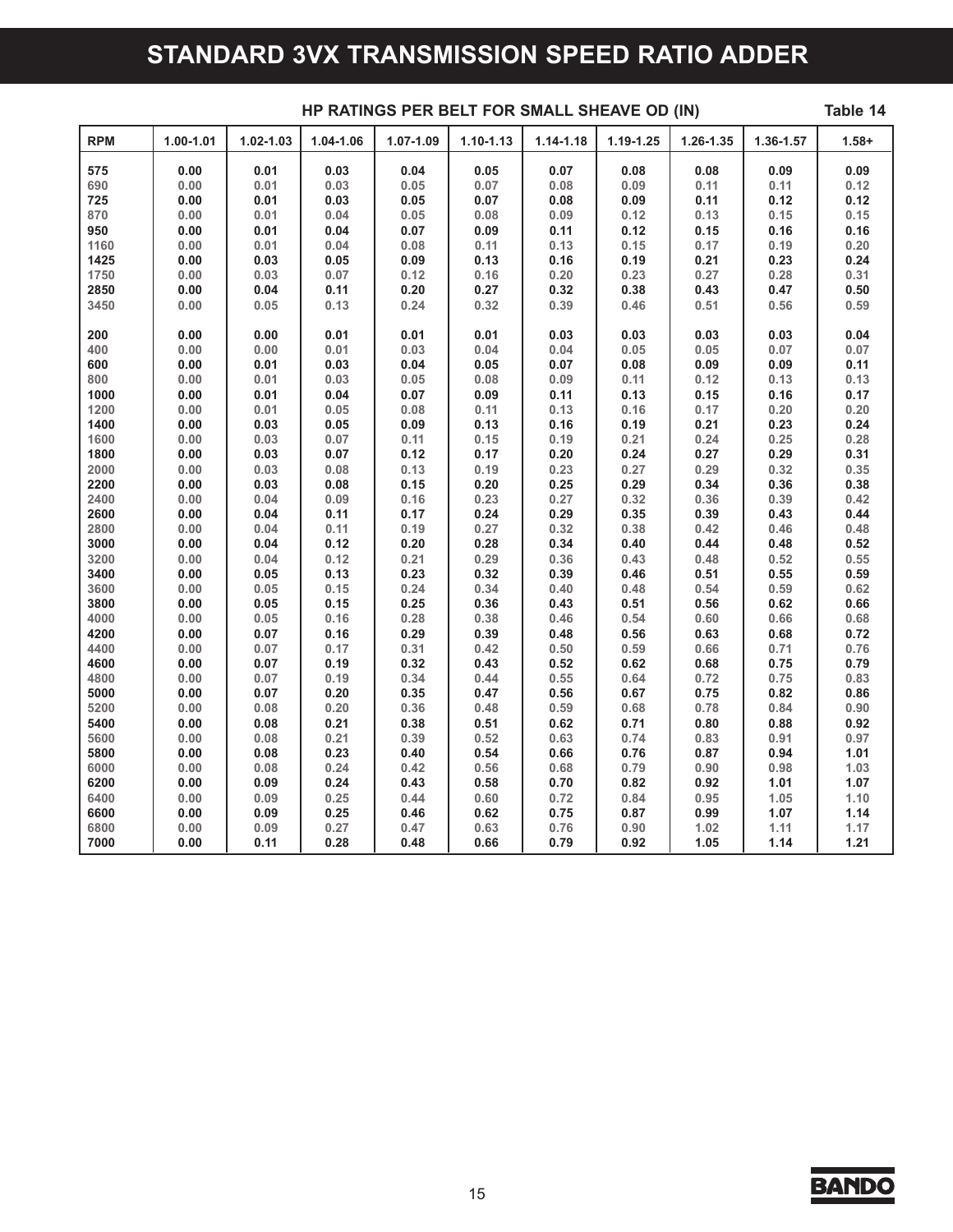### **STANDARD 5VX TRANSMISSION HORSEPOWER RATINGS**

|              | HP RATINGS PER BELT FOR SMALL SHEAVE OD (IN) |                                       |               |                   |                                       |                                                                                               |              |                                                       |             |                                  |                                                    |                                           |       |                                                                            | Table 15 |                         |                   |                                        |       |                            |
|--------------|----------------------------------------------|---------------------------------------|---------------|-------------------|---------------------------------------|-----------------------------------------------------------------------------------------------|--------------|-------------------------------------------------------|-------------|----------------------------------|----------------------------------------------------|-------------------------------------------|-------|----------------------------------------------------------------------------|----------|-------------------------|-------------------|----------------------------------------|-------|----------------------------|
| <b>RPM</b>   | 4.4                                          | 4.65                                  | 4.9           | 5.2               | 5.5                                   | 5.9                                                                                           | 6.3          | 6.7                                                   | 7.1         | 7.5                              | 8.0                                                | 8.5                                       | 9.0   | 9.25                                                                       |          | $9.75$ 10.3 10.9        |                   | 11.8                                   | 12.5  | 13.2                       |
| 436          | 2.57                                         | 2.88                                  | 3.23          | 3.59              | 4.00                                  | 4.50                                                                                          | 5.01         | 5.52                                                  | 6.02        | 6.52                             | 7.11                                               | 7.73                                      | 8.34  | 8.73                                                                       | 9.35     |                         |                   | 9.99 10.76 11.84                       |       | 12.66 13.55                |
| 485          | 2.82                                         | 3.18                                  | 3.55          | 3.96              | 4.40                                  | 4.97                                                                                          | 5.52         | 6.08                                                  | 6.63        | 7.19                             | 7.84                                               | 8.53                                      | 9.21  | 9.63                                                                       | 10.33    |                         |                   | 11.03 11.89 13.08                      |       | 13.98 14.96                |
| 575          | 3.26                                         | 3.68                                  | 4.12          | 4.60              | 5.11                                  | 5.77                                                                                          | 6.44         | 7.09                                                  | 7.74        | 8.39                             | 9.15                                               | 9.95                                      |       | 10.75 11.24 12.04                                                          |          |                         |                   | 12.87 13.88 15.26                      |       | 16.31 17.46                |
| 690          | 3.83                                         | 4.31                                  | 4.83          | 5.41              | 6.01                                  | 6.79                                                                                          | 7.56         | 8.33                                                  | 9.11        |                                  | 9.88 10.77 11.73                                   |                                           |       | 12.67 13.24 14.19 15.16 16.34 17.98                                        |          |                         |                   |                                        |       | 19.21 20.55                |
| 725          | 3.96                                         | 4.49                                  | 5.02          | 5.63              | 6.27                                  | 7.08                                                                                          | 7.91         | 8.71                                                  | 9.52        |                                  | 10.32 11.26                                        | 12.26                                     |       | 13.24 13.84                                                                |          | 14.85 15.85 17.08 18.79 |                   |                                        |       | 20.08 21.48                |
| 870          | 4.64                                         | 5.25                                  | 5.90          | 6.61              | 7.36                                  | 8.33                                                                                          |              | $9.29$ 10.24                                          |             |                                  | 11.20 12.14 13.25 14.42                            |                                           |       | 15.57 16.28 17.46 18.64 20.09 22.10                                        |          |                         |                   |                                        |       | 23.59 25.22                |
| 950          | 5.00                                         | 5.66                                  | 6.37          | 7.12              | 7.95                                  |                                                                                               | 8.99 10.03   | 11.07                                                 | 12.10       |                                  | 13.12 14.33 15.58                                  |                                           |       | 16.83 17.60 18.87                                                          |          |                         |                   | 20.15 21.71 23.88                      |       | 25.47 27.22                |
| 1160         | 5.91                                         | 6.70                                  | 7.54          | 8.46              | 9.43                                  |                                                                                               |              |                                                       |             |                                  |                                                    | 10.69 11.93 13.18 14.41 15.63 17.05 18.55 |       | 20.04 20.95 22.45 23.95 25.79 28.37                                        |          |                         |                   |                                        |       | 30.21 32.23                |
| 1425<br>1750 | 6.99<br>8.25                                 | 7.94<br>9.39                          | 8.96<br>10.61 | 10.07<br>11.94    | 11.24<br>13.34                        |                                                                                               | 12.75 14.24  | 15.73 <br>15.13 16.92 18.68 20.41 22.14 24.15 26.22   |             |                                  | 17.19 18.66 20.35 22.13                            |                                           |       | 23.88 24.95 26.72 28.50 30.63 33.69<br>28.28 29.51 31.55 33.61 36.02 39.63 |          |                         |                   |                                        |       | 35.75 38.03<br>41.81 44.27 |
| 2850         | 11.88                                        | 13.61                                 |               | 15.44 17.41 19.48 |                                       |                                                                                               |              | 22.10 24.67 27.16 29.60 31.97 34.71 37.47             |             |                                  |                                                    |                                           |       | 40.12 41.54 43.96 46.47                                                    |          |                         |                   |                                        |       |                            |
| 3450         | 13.44                                        | 15.46                                 | 17.56         |                   | 19.80 22.15                           |                                                                                               |              | 25.10 27.94 30.70                                     |             |                                  | 33.32 35.85 38.73 41.55                            |                                           | 44.19 |                                                                            |          |                         |                   |                                        |       |                            |
|              |                                              |                                       |               |                   |                                       |                                                                                               |              |                                                       |             |                                  |                                                    |                                           |       |                                                                            |          |                         |                   |                                        |       |                            |
| 100          | 0.71                                         | 0.79                                  | 0.87          | 0.97              | 1.07                                  | 1.19                                                                                          | 1.33         | 1.45                                                  | 1.57        | 1.71                             | 1.85                                               | 2.01                                      | 2.16  | 2.26                                                                       | 2.42     | 2.58                    | 2.78              | 3.06                                   | 3.26  | 3.49                       |
| 200          | 1.31                                         | 1.46                                  | 1.63          | 1.80              | 1.99                                  | 2.24                                                                                          | 2.48         | 2.72                                                  | 2.97        | 3.21                             | 3.50                                               | 3.79                                      | 4.10  | 4.28                                                                       | 4.59     | 4.90                    | 5.28              | 5.80                                   | 6.20  | 6.64                       |
| 300          | 1.86                                         | 2.09                                  | 2.32          | 2.59              | 2.86                                  | 3.23                                                                                          | 3.59         | 3.95                                                  | 4.30        | 4.65                             | 5.07                                               | 5.51                                      | 5.95  | 6.22                                                                       | 6.67     | 7.11                    | 7.66              | 8.43                                   | 9.01  | 9.65                       |
| 400          | 2.39                                         | 2.68                                  | 3.00          | 3.34              | 3.71                                  | 4.18                                                                                          | 4.65         | 5.11                                                  | 5.59        | 6.05                             | 6.59                                               | 7.17                                      | 7.73  | 8.09                                                                       | 8.67     | 9.25                    | 9.98              | 10.98                                  |       | 11.73 12.56                |
| 500          | 2.90                                         | 3.26                                  | 3.64          | 4.08              | 4.52                                  | 5.10                                                                                          | 5.67         | 6.25                                                  | 6.82        | 7.53                             | 8.06                                               | 8.76                                      | 9.47  | 9.90                                                                       | 10.62    |                         | 11.34 12.22 13.44 |                                        |       | 14.37 15.39                |
| 600          | 3.38                                         | 3.81                                  | 4.27          | 4.78              | 5.31                                  | 6.00                                                                                          | 6.68         | 7.37                                                  | 8.04        | 8.71                             | 9.51                                               | 10.33                                     |       | 11.16 11.68                                                                | 12.52    | 13.37                   |                   | 14.42 15.86                            |       | 16.94 18.14                |
| 700          | 3.87                                         | 4.36                                  | 4.88          | 5.47              | 6.09                                  | 6.87                                                                                          | 7.67         | 8.45                                                  | 9.23        |                                  | $10.01$ 10.92                                      | 11.88                                     |       | 12.80 13.41   14.38   15.36   16.55   18.21                                |          |                         |                   |                                        |       | 19.45 20.82                |
| 800          | 4.33                                         | 4.88                                  | 5.49          | 6.14              | 6.84                                  | 7.73                                                                                          | 8.62         | 9.51                                                  | 10.39       |                                  | 11.28 12.30                                        | 13.38                                     |       | 14.45 15.11                                                                | 16.21    | 17.30                   |                   | 18.65 20.51                            |       | 21.91 23.44                |
| 900          | 4.77                                         | 5.41                                  | 6.07          | 6.80              | 7.58                                  | 8.57                                                                                          |              | $9.57$ 10.55                                          |             |                                  | 11.54 12.51 13.66 14.85                            |                                           |       | 16.05 16.77 17.99 19.21 20.70 22.77                                        |          |                         |                   |                                        |       | 24.30 28.43                |
| 1000         | 5.22                                         | 5.90                                  | 6.65          | 7.44              | 8.31                                  |                                                                                               | $9.40$ 10.50 | 11.58                                                 |             |                                  | 12.65 13.72 14.98 16.30                            |                                           |       | 17.61 18.40 19.73                                                          |          |                         |                   | 21.07 22.69 24.96                      |       | 26.63 30.82                |
| 1100         | 5.66                                         | 6.40                                  | 7.21          | 8.09              | 9.02                                  |                                                                                               |              | 10.20 11.40 12.59                                     |             |                                  | 13.75 14.92 16.29 17.72                            |                                           |       | 19.14 20.00 21.44                                                          |          |                         |                   | 22.89 24.64 27.10                      |       | 28.88 33.14                |
| 1200<br>1300 | 6.07<br>6.49                                 | 6.88<br>7.37                          | 7.75<br>8.30  | 8.71              | 9.71<br>$9.32$   10.41                |                                                                                               | 11.79 13.17  | 11.01 12.29 13.57<br>14.53                            |             |                                  | 14.84 16.10 17.57 19.10<br>15.90 17.24 18.82 20.46 |                                           |       | 20.63 21.56 23.12<br>22.09 23.09 24.74                                     |          |                         |                   | 24.67 26.55 29.20<br>26.40 28.39 31.23 |       | 31.07 35.37<br>33.19 37.49 |
| 1400         | 6.89                                         | 7.82                                  | 8.84          |                   | $9.91$ 11.08                          |                                                                                               |              | 12.56 14.02 15.49 16.94 18.37 20.05 21.80             |             |                                  |                                                    |                                           |       | 23.53 24.58 26.33                                                          |          |                         |                   | 28.08 30.18 33.20                      |       | 35.25 39.56                |
| 1500         | 7.29                                         | 8.28                                  | 9.36          |                   | 10.50   11.73                         |                                                                                               | 13.31 14.87  |                                                       | 16.42 17.96 |                                  | 19.48 21.25 23.10                                  |                                           |       | 24.94 26.04 27.87                                                          |          |                         | 29.73 31.93 35.12 |                                        |       | 37.22 41.52                |
| 1600         | 7.68                                         | 8.73                                  |               |                   |                                       | 9.86 11.09 12.39 14.05 15.70 17.34 18.95 20.56 22.43 24.37                                    |              |                                                       |             |                                  |                                                    |                                           |       | 26.29 27.45 29.37 31.32 33.61 36.97                                        |          |                         |                   |                                        |       | 39.13 43.38                |
| 1700         | 8.06                                         | 9.16                                  | 10.36         |                   | 11.66 13.03                           |                                                                                               |              | 14.77   16.52   18.24   19.93   21.61   23.57   25.62 |             |                                  |                                                    |                                           |       | 27.63 28.84 30.83                                                          |          |                         |                   | 32.86 35.23 38.75                      |       | 40.94 45.14                |
| 1800         | 8.43                                         |                                       |               |                   |                                       | 9.59 10.85 12.21 13.64 15.49 17.31 19.11 20.90 22.66 24.70 26.82                              |              |                                                       |             |                                  |                                                    |                                           |       | 28.93 30.17 32.25                                                          |          |                         | 34.35 36.79 40.47 |                                        |       | 42.67 46.78                |
| 1900         |                                              | 8.80   10.02   11.33   12.76   14.26  |               |                   |                                       |                                                                                               |              | 16.19 18.09 19.97 21.82 23.67 25.79 28.01             |             |                                  |                                                    |                                           |       | 30.19 31.48 33.62 35.78 38.29 42.12                                        |          |                         |                   |                                        |       | 44.30 48.33                |
| 2000         |                                              | $9.15$ 10.44                          |               | 11.81 13.29 14.86 |                                       |                                                                                               |              | 16.87 18.85 20.81 22.75 24.65 26.87 29.16             |             |                                  |                                                    |                                           |       | 31.41 32.73 34.94                                                          |          |                         | 37.17 39.72 43.69 |                                        |       | 45.85 51.05                |
| 2200         |                                              |                                       |               |                   | 9.84   11.24   12.73   14.34   16.04  |                                                                                               |              | 18.20 20.34 22.44 24.51 26.56 28.91 31.36             |             |                                  |                                                    |                                           |       | 33.73 35.11 37.39 39.76 42.39 46.62                                        |          |                         |                   |                                        | 48.66 |                            |
| 2400         | 10.50 12.01                                  |                                       |               | 13.60 15.33 17.15 |                                       |                                                                                               |              | 19.47 21.75 23.99                                     |             | 26.19 28.35 30.85                |                                                    | 33.40                                     |       | 35.90 37.31                                                                | 39.70    | 43.47                   | 44.76             | 49.23                                  | 51.06 |                            |
| 2600         |                                              |                                       |               |                   |                                       | 11.13 12.73 14.44 16.28 18.22 20.68 23.09 25.46 27.77 30.04 32.64 35.31                       |              |                                                       |             |                                  |                                                    |                                           |       | 37.89 39.33 41.75                                                          |          |                         | 44.23 46.83       |                                        |       |                            |
| 2800         |                                              |                                       |               |                   | 11.73   13.44   15.24   17.18   19.23 |                                                                                               |              | 21.83 24.36 26.84                                     |             | 29.25 31.60 34.32                |                                                    | 37.08                                     |       | 39.70 41.11                                                                | 43.55    | 46.05                   |                   |                                        |       |                            |
| 3000         |                                              |                                       |               |                   |                                       | 12.29   14.10   16.00   18.05   20.20   22.90   25.55   28.13   30.35   33.05   35.84   38.65 |              |                                                       |             |                                  |                                                    |                                           |       | 41.31 42.70                                                                | 45.12    |                         |                   |                                        |       |                            |
| 3200         |                                              | 12.83   14.73   16.72   18.86   21.09 |               |                   |                                       |                                                                                               |              | 23.92 26.67 29.32                                     | 31.90       | 34.38 37.22                      |                                                    | 40.05                                     |       | 42.72 44.05                                                                |          |                         |                   |                                        |       |                            |
| 3400         |                                              |                                       |               |                   | 13.32   15.32   17.40   19.62   21.95 |                                                                                               |              | 24.87   27.70   30.42                                 |             | 33.05 35.56 38.45                |                                                    | 41.28                                     | 43.93 |                                                                            |          |                         |                   |                                        |       |                            |
| 3600<br>3800 |                                              | 14.20   16.38   18.62   20.99   23.46 |               |                   | 13.78   15.87   18.03   20.33   22.74 |                                                                                               |              | 25.74 28.64 31.41<br>26.54 29.49 32.31                | 34.99       | 34.09 36.61 39.51<br>37.53 40.39 |                                                    | 42.29                                     |       |                                                                            |          |                         |                   |                                        |       |                            |
| 4000         |                                              |                                       |               |                   |                                       | 14.59 16.85 19.15 21.59 24.12 27.25 30.26 33.09                                               |              |                                                       | 35.76       | 38.28                            |                                                    |                                           |       |                                                                            |          |                         |                   |                                        |       |                            |
| 4200         |                                              |                                       |               |                   |                                       | 14.95   17.28   19.65   22.13   24.72   27.90   30.92                                         |              | 33.76                                                 | 36.41       |                                  |                                                    |                                           |       |                                                                            |          |                         |                   |                                        |       |                            |
| 4400         |                                              |                                       |               |                   |                                       | 15.26   17.66   20.07   22.63   25.24   28.46   31.48   34.30                                 |              |                                                       |             |                                  |                                                    |                                           |       |                                                                            |          |                         |                   |                                        |       |                            |
| 4600         |                                              | 15.53   18.01   20.46   23.04   25.70 |               |                   |                                       | 28.93 31.93                                                                                   |              |                                                       |             |                                  |                                                    |                                           |       |                                                                            |          |                         |                   |                                        |       |                            |
| 4800         |                                              |                                       |               |                   |                                       | 15.77   18.29   20.90   23.41   26.07   29.30   32.30                                         |              |                                                       |             |                                  |                                                    |                                           |       |                                                                            |          |                         |                   |                                        |       |                            |
|              |                                              |                                       |               |                   |                                       | 5000   15.96   18.54   21.07   23.71   26.38   29.58                                          |              |                                                       |             |                                  |                                                    |                                           |       |                                                                            |          |                         |                   |                                        |       |                            |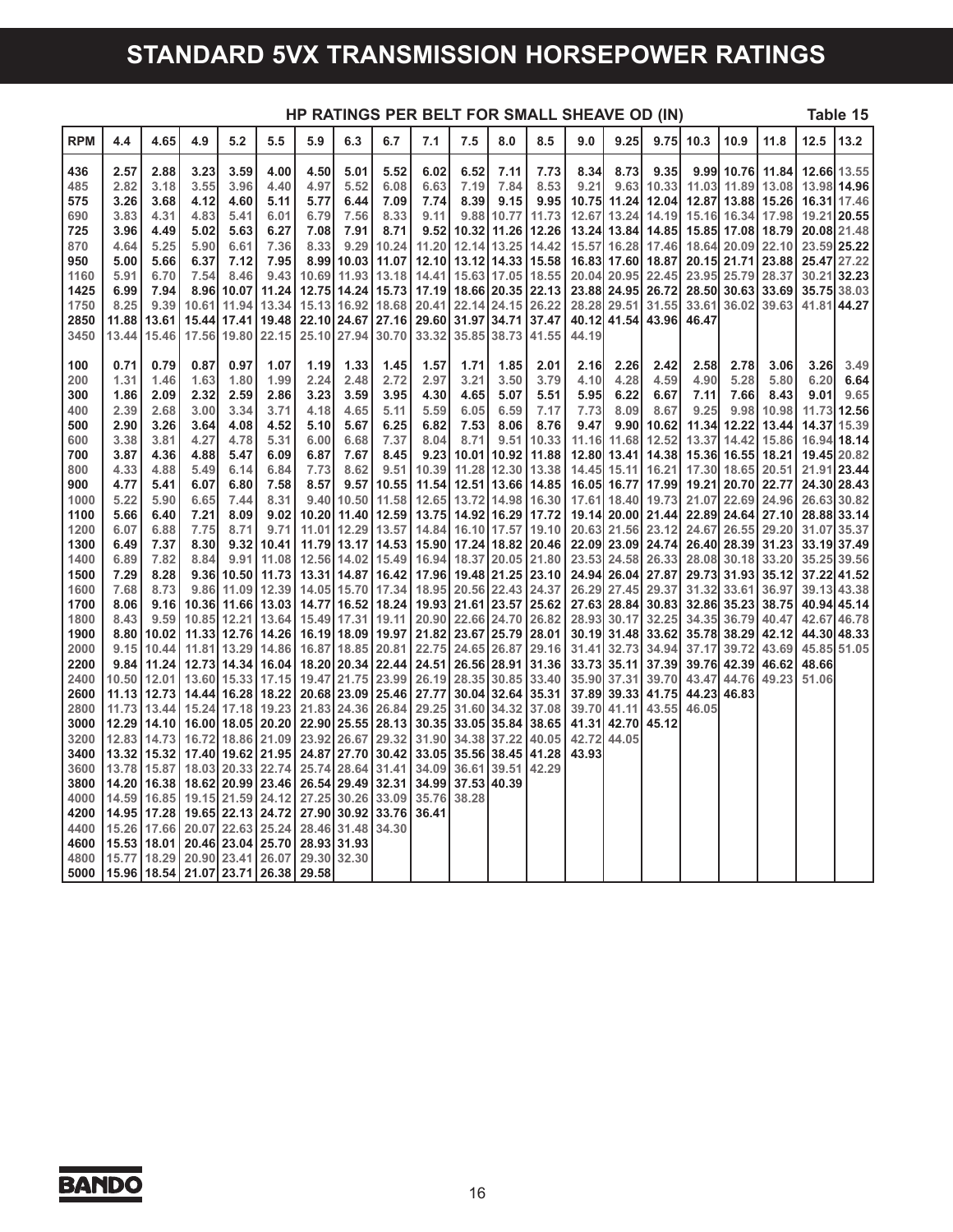### **STANDARD 5VX TRANSMISSION SPEED RATIO ADDER**

#### **HP RATINGS PER BELT FOR SMALL SHEAVE OD (IN) Table 16**

| <b>RPM</b>   | $1.00 - 1.01$ | $1.02 - 1.05$ | $1.06 - 1.11$    | $1.12 - 1.18$ | $1.19 - 1.26$ | $1.27 - 1.38$ | $1.39 - 1.57$ | $1.58 - 1.94$ | $1.95 - 3.38$ | $3.39+$      |
|--------------|---------------|---------------|------------------|---------------|---------------|---------------|---------------|---------------|---------------|--------------|
| 485          | 0.00          | 0.05          | 0.15             | 0.25          | 0.35          | 0.42          | 0.50          | 0.55          | 0.60          | 0.64         |
| 575          | 0.00          | 0.07          | 0.17             | 0.31          | 0.42          | 0.50          | 0.59          | 0.66          | 0.71          | 0.76         |
| 690          | 0.00          | 0.08          | 0.21             | 0.36          | 0.50          | 0.60          | 0.70          | 0.79          | 0.86          | 0.91         |
| 725          | 0.00          | 0.08          | 0.21             | 0.38          | 0.52          | 0.63          | 0.74          | 0.83          | 0.90          | 0.95         |
| 870          | 0.00          | 0.09          | 0.27             | 0.46          | 0.62          | 0.75          | 0.88          | 0.99          | 1.09          | 1.15         |
| 950          | 0.00          | 0.11          | 0.28             | 0.50          | 0.68          | 0.82          | 0.97          | 1.09          | 1.18          | 1.25         |
| 1160<br>1425 | 0.00<br>0.00  | 0.13<br>0.16  | 0.35<br>0.43     | 0.60<br>0.75  | 0.83<br>1.02  | 1.01<br>1.23  | 1.18<br>1.45  | 1.33<br>1.62  | 1.45<br>1.77  | 1.53<br>1.88 |
| 1750         | 0.00          | 0.19          | 0.52             | 0.92          | 1.25          | 1.51          | 1.78          | 2.00          | 2.17          | 2.31         |
| 2850         | 0.00          | 0.32          | 0.86             | 1.50          | 2.04          | 2.47          | 2.90          | 3.26          | 3.55          | 3.75         |
| 3450         | 0.00          | 0.38          | 1.05             | 1.81          | 2.47          | 2.99          | 3.50          | 3.94          | 4.29          | 4.54         |
|              |               |               |                  |               |               |               |               |               |               |              |
| 50           | 0.00          | 0.00          | 0.01             | 0.03          | 0.04          | 0.04          | 0.05          | 0.05          | 0.07          | 0.07         |
| 60           | 0.00          | 0.00          | 0.01             | 0.03          | 0.04          | 0.05          | 0.07          | 0.07          | 0.08          | 0.08         |
| $70\,$       | 0.00          | 0.01          | 0.03             | 0.04          | 0.05          | 0.07          | 0.07          | 0.08          | 0.08          | 0.09         |
| 80           | 0.00          | 0.01          | 0.03             | 0.04          | 0.05          | 0.07          | 0.08          | 0.09          | 0.09          | 0.11         |
| 90<br>100    | 0.00<br>0.00  | 0.01<br>0.01  | 0.03<br>0.03     | 0.05<br>0.05  | 0.07<br>0.07  | 0.08<br>0.08  | 0.09<br>0.11  | 0.11<br>0.12  | 0.11<br>0.12  | 0.12<br>0.13 |
| 150          | 0.00          | 0.01          | 0.04             | 0.08          | 0.11          | 0.13          | 0.15          | 0.17          | 0.19          | 0.20         |
| 200          | 0.00          | 0.03          | 0.05             | 0.11          | 0.15          | 0.17          | 0.20          | 0.23          | 0.25          | 0.27         |
| 250          | 0.00          | 0.03          | 0.08             | 0.13          | 0.17          | 0.21          | 0.25          | 0.28          | 0.31          | 0.34         |
| 300          | 0.00          | 0.03          | 0.09             | 0.16          | 0.21          | 0.25          | 0.31          | 0.35          | 0.38          | 0.40         |
| 350          | 0.00          | 0.04          | 0.11             | 0.19          | 0.25          | 0.31          | 0.36          | 0.40          | 0.43          | 0.46         |
| 400          | 0.00          | 0.04          | 0.12             | 0.21          | 0.28          | 0.35          | 0.40          | 0.46          | 0.50          | 0.52         |
| 450          | 0.00          | 0.05          | 0.13             | 0.24          | 0.32          | 0.39          | 0.46          | 0.51          | 0.56          | 0.59         |
| 500          | 0.00          | 0.05          | 0.15             | 0.27          | 0.36          | 0.43          | 0.51          | 0.58          | 0.62          | 0.66         |
| 550          | 0.00          | 0.07          | 0.16             | 0.29          | 0.39          | 0.48          | 0.56          | 0.63          | 0.68          | 0.72         |
| 600          | 0.00          | 0.07          | 0.17             | 0.32          | 0.43          | 0.52          | 0.60          | 0.68          | 0.75          | 0.79         |
| 650<br>700   | 0.00<br>0.00  | 0.07<br>0.08  | $0.20\,$<br>0.21 | 0.34<br>0.36  | 0.47<br>0.50  | 0.56<br>0.60  | 0.66<br>0.71  | 0.74<br>0.80  | 0.80<br>0.87  | 0.86<br>0.92 |
| 750          | 0.00          | 0.08          | 0.23             | 0.39          | 0.54          | 0.64          | 0.76          | 0.86          | 0.94          | 0.99         |
| 800          | 0.00          | 0.09          | 0.24             | 0.42          | 0.58          | 0.70          | 0.82          | 0.91          | 0.99          | 1.06         |
| 850          | 0.00          | 0.09          | 0.25             | 0.44          | 0.60          | 0.74          | 0.86          | 0.97          | 1.06          | 1.13         |
| 900          | 0.00          | 0.09          | 0.27             | 0.47          | 0.64          | 0.78          | 0.91          | 1.03          | 1.13          | 1.19         |
| 950          | 0.00          | 0.11          | 0.28             | 0.50          | 0.68          | 0.82          | 0.97          | 1.09          | 1.18          | 1.25         |
| 1000         | 0.00          | 0.11          | 0.29             | 0.52          | 0.71          | 0.87          | 1.02          | 1.14          | 1.25          | 1.31         |
| 1100         | 0.00          | 0.12          | 0.34             | 0.58          | 0.79          | 0.95          | 1.11          | 1.26          | 1.37          | 1.45         |
| 1200         | 0.00          | 0.13          | 0.36             | 0.63          | 0.86          | 1.05          | 1.22          | 1.37          | 1.49          | 1.58         |
| 1300<br>1400 | 0.00<br>0.00  | 0.15          | 0.39<br>0.42     | 0.68<br>0.74  | 0.92          | 1.13<br>1.22  | 1.31          | 1.49          | 1.62<br>1.74  | 1.72         |
| 1500         | 0.00          | 0.16<br>0.16  | 0.46             | 0.79          | 1.01<br>1.07  | 1.30          | 1.42<br>1.53  | 1.60<br>1.72  | 1.86          | 1.85<br>1.98 |
| 1600         | 0.00          | 0.17          | 0.48             | 0.84          | 1.14          | 1.38          | 1.62          | 1.82          | 2.00          | 2.10         |
| 1700         | 0.00          | 0.19          | 0.51             | 0.90          | 1.22          | 1.47          | 1.73          | 1.94          | 2.12          | 2.24         |
| 1800         | 0.00          | 0.20          | 0.54             | 0.95          | 1.29          | 1.55          | 1.82          | 2.05          | 2.24          | 2.37         |
| 1900         | 0.00          | 0.21          | 0.58             | 0.99          | 1.35          | 1.65          | 1.93          | 2.17          | 2.36          | 2.51         |
| 2000         | 0.00          | 0.23          | 0.60             | 1.05          | 1.43          | 1.73          | 2.02          | 2.28          | 2.49          | 2.64         |
| 2100         | 0.00          | 0.23          | 0.63             | 1.10          | 1.50          | 1.82          | 2.13          | 2.40          | 2.61          | 2.77         |
| 2200         | 0.00          | 0.24          | 0.66             | 1.15          | 1.57          | 1.90          | 2.24          | 2.52          | 2.73          | 2.90         |
| 2300         | 0.00          | 0.25          | 0.70             | 1.21          | 1.65          | 2.00          | 2.33          | 2.63          | 2.87          | 3.03         |
| 2400<br>2500 | 0.00<br>0.00  | 0.27<br>0.28  | 0.72<br>0.75     | 1.26<br>1.31  | 1.72<br>1.78  | 2.08<br>2.17  | 2.44<br>2.53  | 2.75<br>2.86  | 2.99<br>3.11  | 3.16<br>3.30 |
| 2600         | 0.00          | 0.28          | 0.78             | 1.37          | 1.86          | 2.25          | 2.64          | 2.98          | 3.23          | 3.43         |
| 2700         | 0.00          | 0.29          | 0.82             | 1.42          | 1.93          | 2.35          | 2.73          | 3.08          | 3.36          | 3.57         |
| 2800         | 0.00          | 0.31          | 0.84             | 1.47          | 2.00          | 2.43          | 2.84          | 3.20          | 3.49          | 3.69         |
| 2900         | 0.00          | 0.32          | 0.87             | 1.53          | 2.08          | 2.52          | 2.95          | 3.31          | 3.61          | 3.82         |
| 3000         | 0.00          | 0.34          | 0.90             | 1.58          | 2.14          | 2.60          | 3.04          | 3.43          | 3.74          | 3.95         |
| 3100         | 0.00          | 0.35          | 0.94             | 1.64          | 2.21          | 2.68          | 3.15          | 3.54          | 3.86          | 4.09         |
| 3200         | 0.00          | 0.35          | 0.97             | 1.68          | 2.29          | 2.77          | 3.24          | 3.66          | 3.98          | 4.22         |
| 3300         | 0.00          | 0.36          | 0.99             | 1.73          | 2.36          | 2.86          | 3.35          | 3.77          | 4.10          | 4.36         |
| 3400         | 0.00          | 0.38          | 1.02             | 1.78          | 2.43          | 2.95          | 3.44          | 3.89          | 4.24          | 4.48         |
| 3500<br>3600 | 0.00          | 0.39          | 1.06<br>1.09     | 1.84<br>1.89  | 2.51          | 3.03          | 3.55          | 3.99          | 4.36          | 4.61         |
| 3700         | 0.00<br>0.00  | 0.40<br>0.42  | 1.11             | 1.94          | 2.57<br>2.64  | 3.12<br>3.20  | 3.66<br>3.75  | 4.12<br>4.22  | 4.48<br>4.61  | 4.75<br>4.88 |
| 3800         | 0.00          | 0.42          | 1.14             | 2.00          | 2.72          | 3.30          | 3.86          | 4.34          | 4.73          | 5.01         |

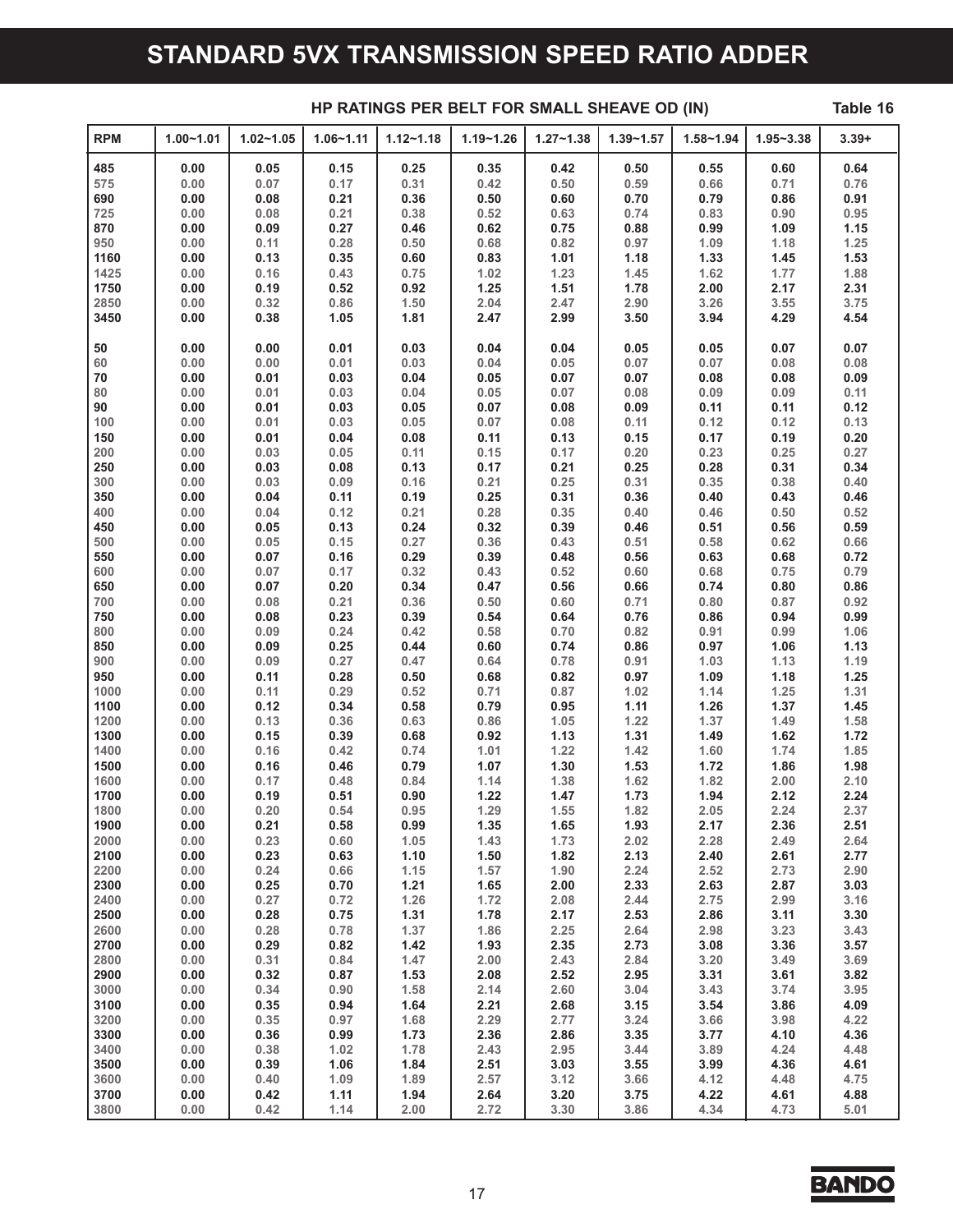### **POWER KING DRIVE SELECTION**

#### **Procedure 1: Calculation of Design Horsepower**

Calculate the design horsepower from the following equation.

#### **Design Horsepower = Transmission Horsepower x Service Factor**

Refer to the driveN machines listed in Table 1 on page 3 and select the corresponding service factor.

#### **Procedure 2. Selection of Belt Section**

From Figure 3, select the belt section according to the transmission horsepower computed using Procedure 1 and the faster sheave's rpm.



**Design Horsepower**

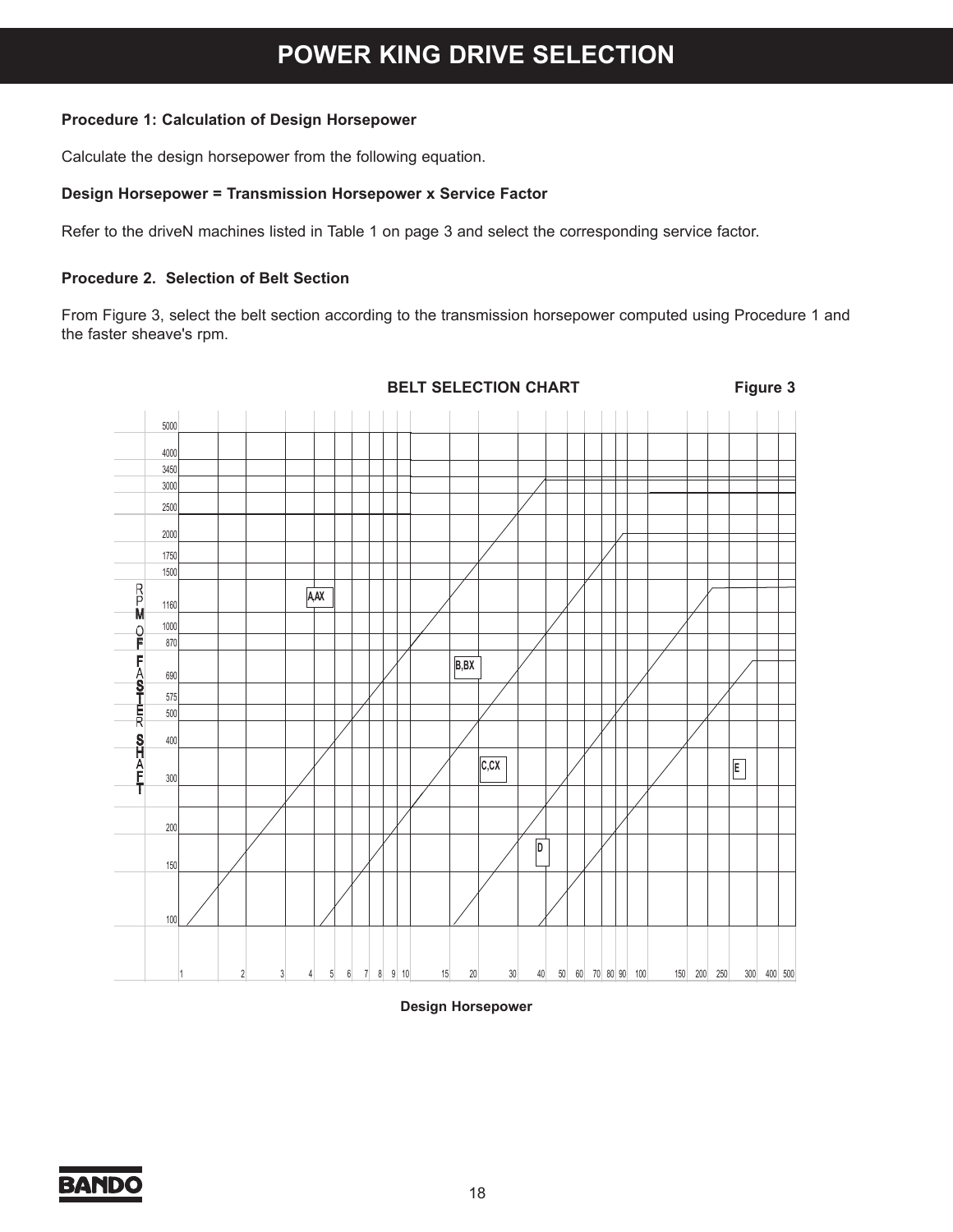### **POWER KING DRIVE SELECTION**

#### **Procedure 3: Calculation of Speed Ratio**

Determine the speed ratio from either of the following equations.

| Speed Ratio = | <b>Faster Sheave's rpm</b><br><b>Slower Sheave's rpm</b> |
|---------------|----------------------------------------------------------|
|               |                                                          |

or

#### **Speed Ratio = Large Sheave's Datum Diameter Small Sheave's Datum Diameter**

#### **Procedure 4. Selection of Sheave Combination**

Using Table 17 below and the speed ratio, determine the pulley combination. Choose one of the sheaves, preferably the faster, from Table 17 and calculate the outer diameter of the other sheave using the speed ratio.

#### **Procedure 5. Selection of Belt Size**

Using the given center distance and the size of the large and small sheaves selected, calculate the belt length. For this purpose the following equation is used.

Belt size = 2C + 1.57 (D+d) + 
$$
\frac{(D-d)^2}{4C}
$$

C = Center Distance

- D = Datum Diameter of Large Sheave
- d = Datum Diameter of Small Sheave

#### **The following procedure applies to Power King, Power King Combo, Power King Cog and Power King Cog Combo.**

**Example:** Customer needs a V-belt drive for a crusher that is in operation continuously. Driving motor: 15 Hp @ 400 RPM Driven pulley: 300 RPM, Datum Diameter 12.4" Center Distance: 45.8

Design HP = Transmission HP x Service Factor Design HP =  $15 \times 1.8$  (from Table 1) = 27

The belt section according to design horsepower and Fig. 3-> B

A 1.33:1 ratio is needed as per the formula below.

Speed ratio =  $400 = 1.33:1$  ratio 300

Select a 9.4" drive sheave and a 12.4" driven sheave, or any desired combination that achieves 1.33:1 ratio from Table 17.

If your center distance is known to be 45.8 inches then: Belt size =  $2(45.8) + 1.57(12.4+9.4) + (12.4-9.4)^2 = 125.8$ " 4(45.8)

Select nearest available belt size from the catalog. The B124 has the closest datum length and should be used in this circumstance.

|                  |                | STANDARD SHEAVE DATUM DIAMETERS |                  | Table 17 |
|------------------|----------------|---------------------------------|------------------|----------|
| A & AX           | B/B COMBO & BX | <b>C/C COMBO &amp; CX</b>       | <b>D/D COMBO</b> | Е        |
| $2.20*$          | $4.0*$         | $7.0*$                          | 13.0             | $21.0*$  |
| $2.40*$          | $4.2*$         | $7.5*$                          | 13.5             | 21.6     |
| $2.60*$          | $4.4*$         | $8.0*$                          | 14.0             | 22.0     |
| $2.80*$          | $4.6*$         | $8.5*$                          | 14.5             | 22.4     |
| $\overline{3.0}$ | $4.8*$         | 9.0                             | 15.0             | 22.8     |
| 3.2              | $5.0*$         | 9.5                             | 15.5             | 23.2     |
| $\overline{3.4}$ | $5.2*$         | 10.0                            | 16.0             | 23.6     |
| 3.6              | 5.4            | 10.5                            | 17.0             | 24.0     |
| 3.8              | 5.6            | 11.0                            | 18.0             | 27.0     |
| 4.0              | 5.8            | 12.0                            | 20.0             | 31.0     |
| 4.2              | 6.0            | 13.0                            | 22.0             | 35.0     |
| 4.6              | 6.4            | 14.0                            | 24.0             | 40.0     |
| 4.8              | 6.8            | 16.0                            | 27.0             | 46.0     |
| 5.0              | 7.0            | 18.0                            | 33.0             | 52.0     |
| 5.2              | 7.4            | 20.0                            | 40.0             | 58.0     |
| 5.6              | 8.0            | 24.0                            | 48.0             | 66.0     |
| 5.8              | 8.6            | 27.0                            | 58.0             | 74.0     |
| 6.0              | 9.4            | 30.0                            |                  | 84.0     |
| 6.2              | 11.0           | 36.0                            |                  | 96.0     |
| 6.4              | 12.4           | 44.0                            |                  |          |
| 6.6              | 13.6           | 50.0                            |                  |          |
| 7.0              | 15.4           |                                 |                  |          |
| 8.2              | 16.0           |                                 |                  |          |
| 9.0              | 18.4           |                                 |                  |          |
| 10.6             | 20.0           |                                 |                  |          |
| 12.0             | 25.0           |                                 |                  |          |
| 15.0             | 30.0           |                                 |                  |          |
| 15.6             | 38.0           |                                 |                  |          |
| 18.0             |                |                                 |                  |          |
| 19.6             |                |                                 |                  |          |

**STANDARD SHEAVE DATUM DIAMETERS Table 17**

\*Sub-minimum sheave diameter for Power King belts. Use only Power King Cog belts.

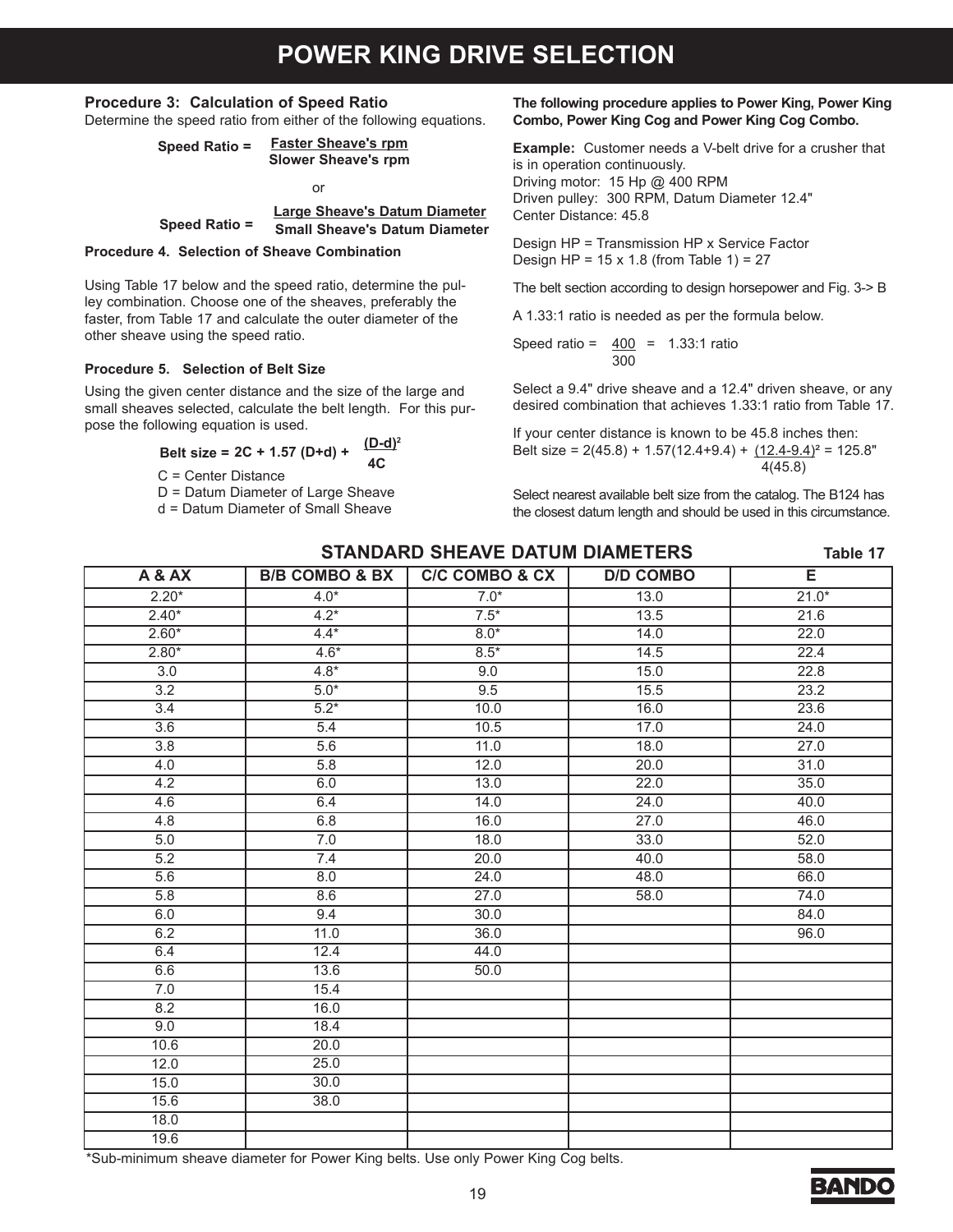#### **Procedure 6: Calculation of Standard Transmission Horsepower**

#### **Standard Transmission = transmission horsepower + speed ratio adder**

Refer to Table 18 to determine the appropriate page # to determine base horsepower and speed ratio adder.

|                             |      | Table 18 |
|-----------------------------|------|----------|
|                             | Page | Table    |
| A HP Ratings                | 22   | 22       |
| A Speed Ratio Adder         | 23   | 23       |
| <b>B</b> HP Ratings         | 24   | 24       |
| <b>B Speed Ratio Adder</b>  | 25   | 25       |
| C HP Ratings                | 26   | 26       |
| C Speed Ratio Adder         | 27   | 27       |
| D HP Ratings                | 28   | 28       |
| D Speed Ratio Adder         | 29   | 29       |
| E HP Ratings                | 30   | 30       |
| E Speed Ratio Adder         | 31   | 31       |
| AX HP Ratings               | 32   | 32       |
| AX Speed Ratio Adder        | 33   | 33       |
| <b>BX HP Ratings</b>        | 34   | 34       |
| <b>BX Speed Ratio Adder</b> | 35   | 35       |
| CX HP Ratings               | 36   | 36       |
| CX Speed Ratio Adder        | 37   | 37       |

| $(D-d)/c$ | <b>Arc of Contact</b><br>on Small Sheave<br>(Degrees) | <b>Correction</b><br><b>Factor</b> |
|-----------|-------------------------------------------------------|------------------------------------|
| 0.00      | 180                                                   | 1.00                               |
| 0.10      | 174                                                   | 0.99                               |
| 0.20      | 169                                                   | 0.97                               |
| 0.30      | 163                                                   | 0.96                               |
| 0.40      | 157                                                   | 0.94                               |
| 0.50      | 151                                                   | 0.93                               |
| 0.60      | 145                                                   | 0.91                               |
| 0.70      | 139                                                   | 0.89                               |
| 0.80      | 133                                                   | 0.87                               |
| 0.90      | 127                                                   | 0.85                               |
| 1.00      | 120                                                   | 0.82                               |
| 1.10      | 113                                                   | 0.80                               |
| 1.20      | 106                                                   | 0.77                               |
| 1.30      | 99                                                    | 0.73                               |
| 1.40      | 91                                                    | 0.70                               |
| 1.50      | 83                                                    | 0.65                               |

**Table 18 COEFFICIENT OF ARC OF CONTACT Table 19**

#### **Procedure 7. Calculation of Number of Belts**

Calculate the number of belts from the next equation.

### **Number of Belts = Design HP Standard Transmission HP x Coefficient of x Coefficient of Arc of Contact Belt Length (see Table 19) (see Table 20)**

#### **Coefficient of Belt Length Table 20**

|                  | <b>A,AX Section</b> |                                            |                  | <b>B,BX Section</b> |                                            |                  | <b>C,CX Section</b> |                                            | <b>D</b> Section        |                                            | E Section        |                                            |
|------------------|---------------------|--------------------------------------------|------------------|---------------------|--------------------------------------------|------------------|---------------------|--------------------------------------------|-------------------------|--------------------------------------------|------------------|--------------------------------------------|
| V-Belt<br>Number | V-Belt<br>Number    | <b>Belt Length</b><br>Correction<br>Factor | V-Belt<br>Number | V-Belt<br>Number    | <b>Belt Length</b><br>Correction<br>Factor | V-Belt<br>Number | V-Belt<br>Number    | <b>Belt Length</b><br>Correction<br>Factor | V-Belt<br><b>Number</b> | <b>Belt Length</b><br>Correction<br>Factor | V-Belt<br>Number | <b>Belt Length</b><br>Correction<br>Factor |
| $A-26$           | $\overline{AX}26$   | .75                                        | $B-35$           | <b>BX35</b>         | 0.77                                       | CX51             | $C-51$              | 0.77                                       | $D-120$                 | 0.86                                       | $E-180$          | 0.92                                       |
| $A-31$           | AX31                | .79                                        | <b>B-38</b>      | <b>BX38</b>         | 0.79                                       | CX60             | $C-60$              | 0.81                                       | $D-128$                 | 0.88                                       | $E-195$          | 0.93                                       |
| $A-35$           | AX35                | .82                                        | $B-42$           | <b>BX42</b>         | 0.81                                       | CX68             | $C-68$              | 0.83                                       | $D-144$                 | 0.90                                       | $E-210$          | 0.95                                       |
| $A-38$           | AX38                | .85                                        | $B-46$           | <b>BX46</b>         | 0.83                                       | CX75             | $C-75$              | 0.86                                       | $D-158$                 | 0.92                                       | $E-240$          | 0.97                                       |
| $A-42$           | AX42                | .87                                        | $B-51$           | <b>BX51</b>         | 0.86                                       | CX81             | $C-81$              | 0.87                                       | D-173                   | 0.94                                       | $E-270$          | 0.99                                       |
| $A-46$           | AX46                | .90                                        | $B-55$           | <b>BX55</b>         | 0.88                                       | CX85             | $C-85$              | 0.88                                       | $D-180$                 | 0.94                                       | $E - 300$        | 1.01                                       |
| $A-51$           | AX51                | .92                                        | $B-60$           | <b>BX60</b>         | 0.90                                       | CX90             | $C-90$              | 0.90                                       | $D-195$                 | 0.96                                       | E-330            | 1.03                                       |
| $A-56$           | AX56                | .94                                        | <b>B-68</b>      | <b>BX68</b>         | 0.93                                       | CX96             | $C-96$              | 0.91                                       | $D-210$                 | 0.98                                       | E-360            | 1.04                                       |
| $A-60$           | AX60                | .97                                        | $B-75$           | <b>BX75</b>         | 0.95                                       | CX105            | $C-105$             | 0.93                                       | $D-240$                 | 1.00                                       | E-390            | 1.06                                       |
| $A-68$           | AX68                | 1.00                                       | $B-81$           | <b>BX81</b>         | 0.97                                       | CX112            | $C-112$             | 0.94                                       | $D-270$                 | 1.02                                       | $E-420$          | 1.07                                       |
| $A-75$           | <b>AX75</b>         | 1.03                                       | $B-85$           | <b>BX85</b>         | 0.99                                       | CX120            | $C-120$             | 0.96                                       | $D-300$                 | 1.05                                       | $E-480$          | 1.09                                       |
| $A-80$           | AX80                | 1.04                                       | <b>B-90</b>      | <b>BX90</b>         | 1.00                                       | CX128            | $C-128$             | 0.97                                       | D-330                   | 1.06                                       | $E - 540$        | 1.11                                       |
| $A-85$           | AX85                | 1.06                                       | $B-97$           | <b>BX97</b>         | 1.02                                       | CX144            | $C-144$             | 1.00                                       | $D-360$                 | 1.08                                       | $E-600$          | 1.13                                       |
| A-90             | AX90                | 1.08                                       | B-105            | <b>BX105</b>        | 1.04                                       | CX158            | $C-158$             | 1.02                                       | D-390                   | 1.10                                       | E-660            | 1.15                                       |
| $A-95$           | AX95                | 1.09                                       | $B-112$          | <b>BX112</b>        | 1.05                                       | CX173            | $C-173$             | 1.04                                       | $D-420$                 | 1.11                                       |                  |                                            |
| A-105            | AX105               | 1.12                                       | $B-120$          | <b>BX120</b>        | 1.07                                       | CX180            | $C-180$             | 1.05                                       | $D-480$                 | 1.14                                       |                  |                                            |
| $A-112$          | AX112               | 1.13                                       | B-128            | <b>BX128</b>        | 1.09                                       | CX195            | $C-195$             | 1.07                                       | $D-540$                 | 1.16                                       |                  |                                            |
| $A-120$          | AX120               | 1.15                                       | <b>B-144</b>     | <b>BX144</b>        | 1.12                                       | CX210            | $C-210$             | 1.08                                       | D-600                   | 1.19                                       |                  |                                            |
| $A-128$          | <b>AX128</b>        | 1.17                                       | $B-158$          | <b>BX158</b>        | 1.14                                       | CX240            | $C-240$             | 1.11                                       | D-660                   | 1.21                                       |                  |                                            |
|                  |                     |                                            | <b>B-173</b>     | <b>BX173</b>        | 1.16                                       | CX270            | $C-270$             | 1.14                                       |                         |                                            |                  |                                            |
|                  |                     |                                            | B-180            | <b>BX180</b>        | 1.17                                       | CX300            | $C-300$             | 1.16                                       |                         |                                            |                  |                                            |
|                  |                     |                                            | <b>B-195</b>     | <b>BX195</b>        | 1.19                                       | CX330            | $C-330$             | 1.18                                       |                         |                                            |                  |                                            |
|                  |                     |                                            | $B-210$          | <b>BX210</b>        | 1.21                                       | CX360            | $C-360$             | 1.20                                       |                         |                                            |                  |                                            |
|                  |                     |                                            | $B-240$          | <b>BX240</b>        | 1.24                                       | CX390            | $C-390$             | 1.22                                       |                         |                                            |                  |                                            |
|                  |                     |                                            | B-270            | <b>BX270</b>        | 1.27                                       | CX420            | $C-420$             | 1.24                                       |                         |                                            |                  |                                            |
|                  |                     |                                            | <b>B-300</b>     | <b>BX300</b>        | 1.30                                       |                  |                     |                                            |                         |                                            |                  |                                            |

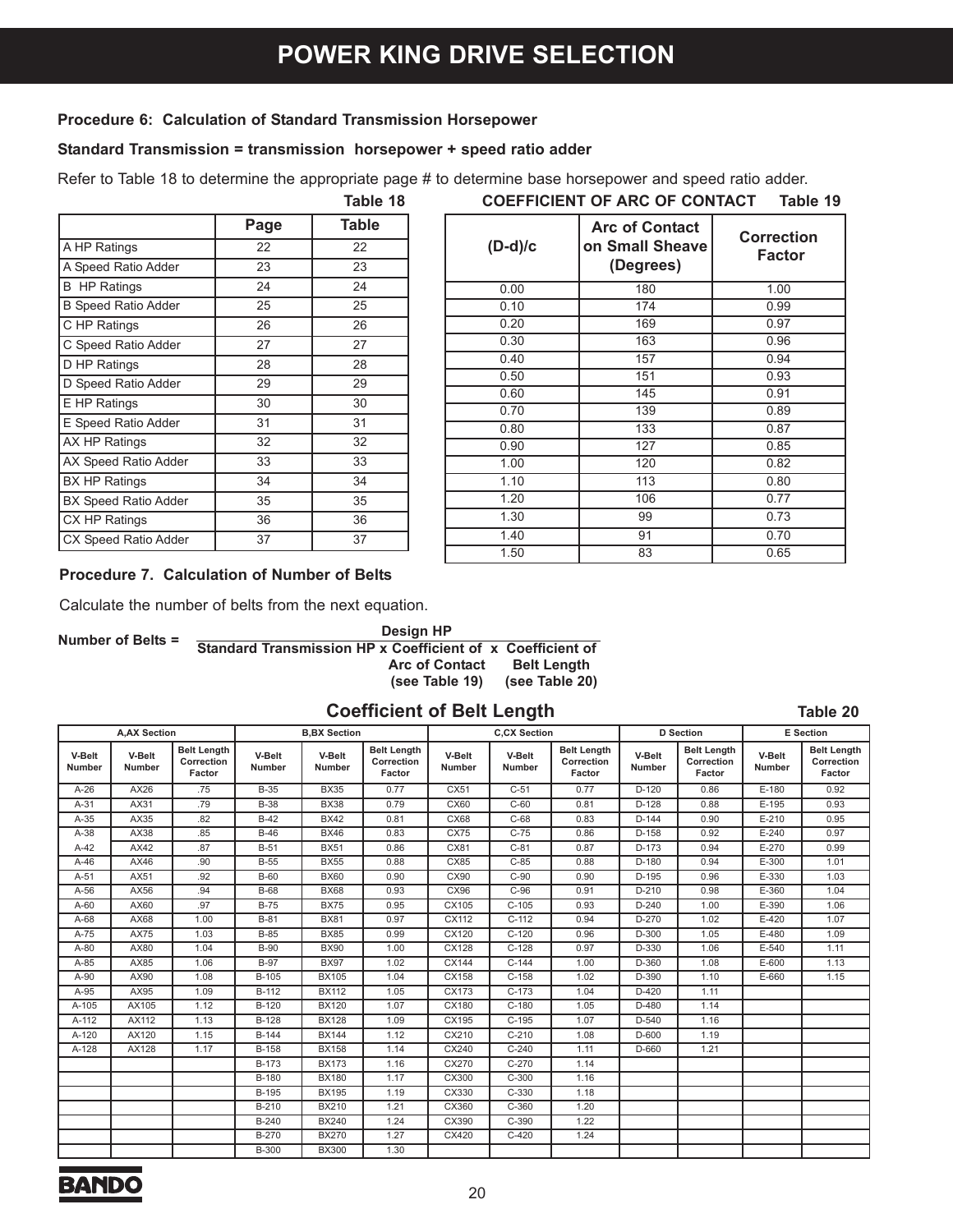### **POWER KING DRIVE SELECTION**

#### **Procedure 8: Check the Center Distance Adjustment**

Determine the minimum center distance allowance for installation & tensioning from Table 20.

#### **Fig. 4**



#### **Example cont.**

Determine the Base HP rating and speed ratio adder from the HP ratings charts. Table 18 provides the appropriate page # and table # for the HP raings charts.

For B belt running on 9.4" diameter sheave @ 400 RPM

Standard Transmission HP = Base HP ratings + Speed Ratio Adder Starndard Transmission = 5.03 (Table 24) + .20 (Table 25) = 5.23<br>
# of Belts =  $\frac{\text{Design HP}}{\text{Standard Transmission HP} \times \text{Coefficient of x} - \text{Coefficient of}} = \frac{27}{(5.23 \times 0.99 \times 1.09)}$ 

# of Belts =  $\frac{\text{Design HP}}{\text{Standard Transmission HP x Coefficient of x Coefficient of x}} = \frac{27}{(5.23 \times 0.99 \times 1.09)} = 4.78 \approx 5$ Arc of Contact Belt Length<br>
(see Table 19) (see Table 20) (see Table 20)

Therefore, 5- B124 belts are to be used in this drive.

#### **MINIMUM CENTER DISTANCE ALLOWANCES FOR BELT INSTALLATION AND TAKE-UP Table 21**

| <b>V-Belt</b><br>Length |                           |                                | -Ci-<br>Minimum Center Distance Allowance<br>For Installation (Inches) |                   |                   | $-ct$<br><b>Minimum Center</b><br><b>Distance Allowance</b><br>for Initial Tensioning<br>and Subsequent<br>Take-Up (Inches) |  |  |
|-------------------------|---------------------------|--------------------------------|------------------------------------------------------------------------|-------------------|-------------------|-----------------------------------------------------------------------------------------------------------------------------|--|--|
|                         | A,AX                      | B,BX                           | C, CX                                                                  | D                 | Е                 | <b>All Cross Sections</b>                                                                                                   |  |  |
|                         | <b>Power King/</b><br>Cog | <b>Power King/Cog</b><br>Combo | <b>Power King/Cog</b><br>Combo                                         | <b>Power King</b> | <b>Power King</b> | <b>All Types</b>                                                                                                            |  |  |
| 26 Thru 35              | 0.75                      | 1.00                           |                                                                        |                   |                   | 1.00                                                                                                                        |  |  |
| 38 Thru 55              | 0.75                      | 1.00                           | 1.50                                                                   |                   |                   | 1.50                                                                                                                        |  |  |
| 60 Thru 85              | 0.75                      | 1.25                           | 1.50                                                                   |                   |                   | 2.00                                                                                                                        |  |  |
| 90 Thru 112             | 1.00                      | 1.25                           | 1.50                                                                   |                   |                   | 2.50                                                                                                                        |  |  |
| 120 Thru 144            | 1.00                      | 1.25                           | 1.50                                                                   | 2.00              |                   | 3.00                                                                                                                        |  |  |
| 158 Thru 180            |                           | 1.25                           | 2.00                                                                   | 2.00              | 2.50              | 3.50                                                                                                                        |  |  |
| 195 and 210             |                           | 1.50                           | 2.00                                                                   | 2.00              | 2.50              | 4.00                                                                                                                        |  |  |
| 240                     |                           | 1.50                           | 2.00                                                                   | 2.50              | 2.50              | 4.50                                                                                                                        |  |  |
| 270 and 300             |                           | 1.50                           | 2.00                                                                   | 2.50              | 3.00              | 5.00                                                                                                                        |  |  |
| 300 Thru 390            |                           |                                | 2.00                                                                   | 2.50              | 3.00              | 6.00                                                                                                                        |  |  |
| 420 and Over            |                           |                                | 2.25                                                                   | 3.00              | 3.50              | $1.5%$ of<br><b>Belt Length</b>                                                                                             |  |  |

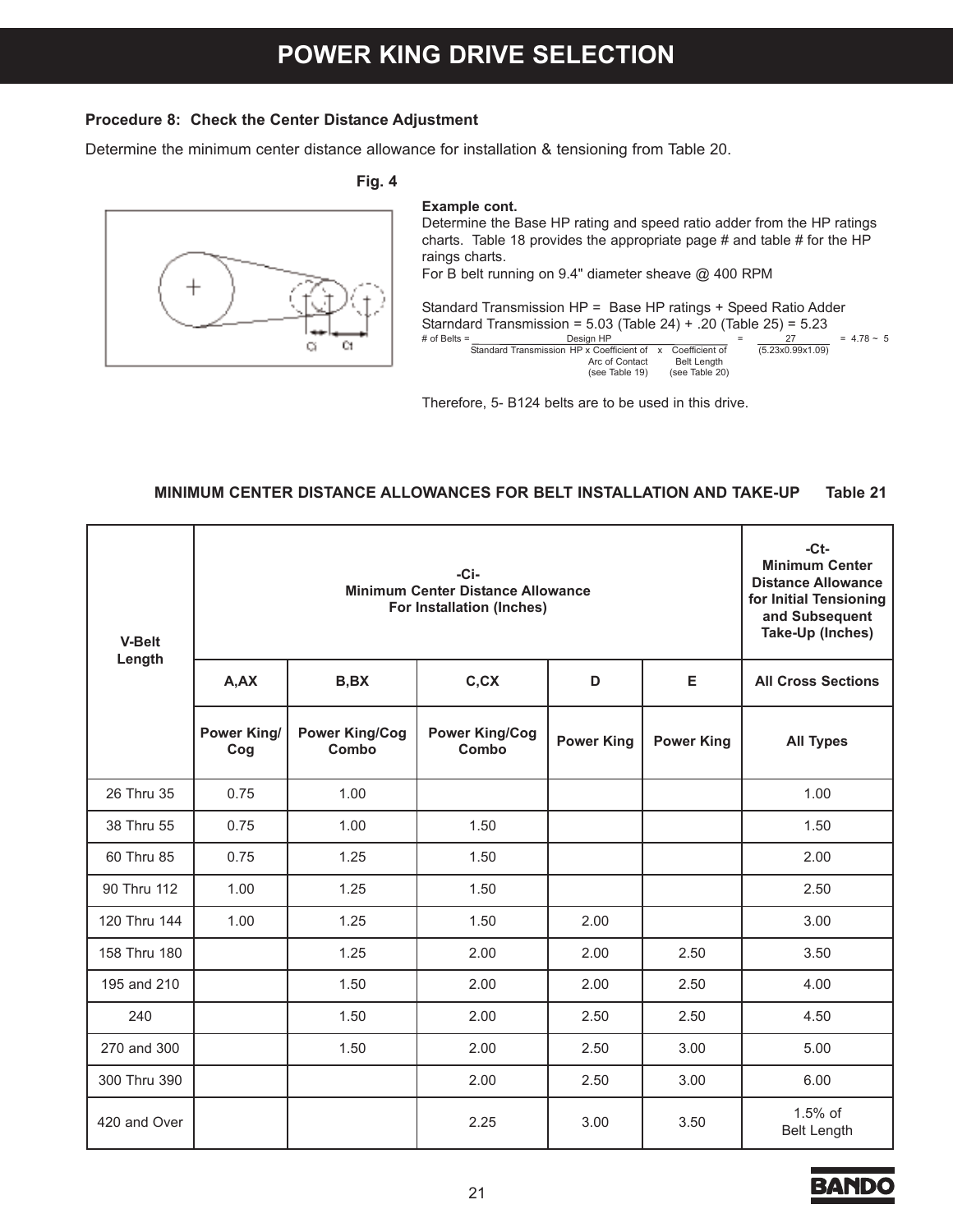### **STANDARD A TRANSMISSION HORSEPOWER RATINGS**

|                                                                                                                                      |                                                                                                                                      |                                                                                                                                      |                                                                                                                      | HP RATINGS PER BELT FOR SMALL SHEAVE DATUM DIAMETER (IN)                                             |                                                                                              |                                                                              |                                                                      |                                                      |                                              |                                              |                              |                      |              |              |              |      |       | Table 22 |
|--------------------------------------------------------------------------------------------------------------------------------------|--------------------------------------------------------------------------------------------------------------------------------------|--------------------------------------------------------------------------------------------------------------------------------------|----------------------------------------------------------------------------------------------------------------------|------------------------------------------------------------------------------------------------------|----------------------------------------------------------------------------------------------|------------------------------------------------------------------------------|----------------------------------------------------------------------|------------------------------------------------------|----------------------------------------------|----------------------------------------------|------------------------------|----------------------|--------------|--------------|--------------|------|-------|----------|
| <b>RPM</b>                                                                                                                           | 3.00                                                                                                                                 | 3.20                                                                                                                                 | 3.40                                                                                                                 | 3.60                                                                                                 | 3.80                                                                                         | 4.00                                                                         | 4.20                                                                 | 4.40                                                 | 4.60                                         | 4.80                                         | 5.00                         | 5.20                 | 5.40         | 5.60         | 5.80         | 6.00 | 6.40  | 7.00     |
| 485                                                                                                                                  | 0.68                                                                                                                                 | 0.79                                                                                                                                 | 0.91                                                                                                                 | 1.04                                                                                                 | 1.14                                                                                         | 1.27                                                                         | 1.39                                                                 | 1.51                                                 | 1.63                                         | 1.70                                         | 1.84                         | 1.97                 | 2.10         | 2.18         | 2.34         | 2.43 | 2.59  | 2.83     |
| 575                                                                                                                                  | 0.76                                                                                                                                 | 0.91                                                                                                                                 | 1.05                                                                                                                 | 1.18                                                                                                 | 1.32                                                                                         | 1.46                                                                         | 1.61                                                                 | 1.74                                                 | 1.88                                         | 1.97                                         | 2.12                         | 2.27                 | 2.43         | 2.52         | 2.71         | 2.81 | 2.99  | 3.28     |
| 690                                                                                                                                  | 0.87                                                                                                                                 | 1.04                                                                                                                                 | 1.20                                                                                                                 | 1.36                                                                                                 | 1.53                                                                                         | 1.69                                                                         | 1.86                                                                 | 2.02                                                 | 2.19                                         | 2.29                                         | 2.47                         | 2.64                 | 2.82         | 2.93         | 3.15         | 3.28 | 3.50  | 3.83     |
| 725                                                                                                                                  | 0.91                                                                                                                                 | 1.08                                                                                                                                 | 1.25                                                                                                                 | 1.42                                                                                                 | 1.58                                                                                         | 1.76                                                                         | 1.93                                                                 | 2.11                                                 | 2.28                                         | 2.38                                         | 2.57                         | 2.75                 | 2.94         | 3.05         | 3.28         | 3.41 | 3.64  | 3.98     |
| 870                                                                                                                                  | 1.04                                                                                                                                 | 1.23                                                                                                                                 | 1.43                                                                                                                 | 1.63                                                                                                 | 1.82                                                                                         | 2.03                                                                         | 2.24                                                                 | 2.45                                                 | 2.65                                         | 2.77                                         | 2.98                         | 3.21                 | 3.43         | 3.55         | 3.82         | 3.98 | 4.25  | 4.64     |
| 950                                                                                                                                  | 1.09                                                                                                                                 | 1.31                                                                                                                                 | 1.53                                                                                                                 | 1.74                                                                                                 | 1.96                                                                                         | 2.17                                                                         | 2.40                                                                 | 2.62                                                 | 2.84                                         | 2.96                                         | 3.20                         | 3.43                 | 3.68         | 3.81         | 4.10         | 4.27 | 4.55  | 4.98     |
| 1160                                                                                                                                 | 1.25                                                                                                                                 | 1.51                                                                                                                                 | 1.77                                                                                                                 | 2.03                                                                                                 | 2.27                                                                                         | 2.53                                                                         | 2.81                                                                 | 3.06                                                 | 3.33                                         | 3.48                                         | 3.76                         | 4.04                 | 4.32         | 4.48         | 4.81         | 5.02 | 5.36  | 5.86     |
| 1425                                                                                                                                 | 1.43                                                                                                                                 | 1.74                                                                                                                                 | 2.04                                                                                                                 | 2.34                                                                                                 | 2.66                                                                                         | 2.96                                                                         | 3.28                                                                 | 3.60                                                 | 3.90                                         | 4.07                                         | 4.41                         | 4.73                 | 5.07         | 5.26         | 5.65         | 5.89 | 6.28  | 6.87     |
| 1750                                                                                                                                 | 1.61                                                                                                                                 | 1.97                                                                                                                                 | 2.34                                                                                                                 | 2.71                                                                                                 | 3.06                                                                                         | 3.42                                                                         | 3.80                                                                 | 4.19                                                 | 4.55                                         | 4.75                                         | 5.15                         | 5.53                 | 5.92         | 6.14         | 6.60         | 6.87 | 7.32  | 8.01     |
| 2850                                                                                                                                 | 2.03                                                                                                                                 | 2.57                                                                                                                                 | 3.11                                                                                                                 | 3.64                                                                                                 | 4.15                                                                                         | 4.66                                                                         | 5.21                                                                 | 5.74                                                 | 6.25                                         | 6.52                                         | 7.05                         | 7.56                 | 8.08         | 8.38         | 9.00         | 9.28 | 9.90  | 10.83    |
| 3450                                                                                                                                 | 2.12                                                                                                                                 | 2.74                                                                                                                                 | 3.35                                                                                                                 | 3.95                                                                                                 | 4.54                                                                                         | 5.09                                                                         | 5.71                                                                 | 6.29                                                 | 6.84                                         | 7.13                                         | 7.69                         | 8.22                 | 8.73         | 9.06         | 9.73         | 9.91 | 10.57 | 11.56    |
| 200                                                                                                                                  | 0.34                                                                                                                                 | 0.39                                                                                                                                 | 0.45                                                                                                                 | 0.50                                                                                                 | 0.56                                                                                         | 0.60                                                                         | 0.66                                                                 | 0.72                                                 | 0.77                                         | 0.80                                         | 0.86                         | 0.93                 | 0.98         | 1.02         | 1.10         | 1.13 | 1.21  | 1.32     |
| 400                                                                                                                                  | 0.59                                                                                                                                 | 0.68                                                                                                                                 | 0.79                                                                                                                 | 0.89                                                                                                 | 0.98                                                                                         | 1.08                                                                         | 1.19                                                                 | 1.28                                                 | 1.39                                         | 1.45                                         | 1.57                         | 1.68                 | 1.79         | 1.85         | 1.99         | 2.06 | 2.19  | 2.40     |
| 600                                                                                                                                  | 0.79                                                                                                                                 | 0.94                                                                                                                                 | 1.08                                                                                                                 | 1.23                                                                                                 | 1.36                                                                                         | 1.50                                                                         | 1.66                                                                 | 1.81                                                 | 1.95                                         | 2.04                                         | 2.19                         | 2.35                 | 2.51         | 2.60         | 2.79         | 2.91 | 3.11  | 3.40     |
| 800                                                                                                                                  | 0.97                                                                                                                                 | 1.16                                                                                                                                 | 1.35                                                                                                                 | 1.53                                                                                                 | 1.72                                                                                         | 1.89                                                                         | 2.09                                                                 | 2.29                                                 | 2.48                                         | 2.59                                         | 2.79                         | 2.99                 | 3.19         | 3.31         | 3.55         | 3.70 | 3.95  | 4.32     |
| 1000                                                                                                                                 | 1.13                                                                                                                                 | 1.36                                                                                                                                 | 1.59                                                                                                                 | 1.81                                                                                                 | 2.03                                                                                         | 2.26                                                                         | 2.50                                                                 | 2.73                                                 | 2.96                                         | 3.09                                         | 3.34                         | 3.58                 | 3.83         | 3.98         | 4.27         | 4.45 | 4.75  | 5.20     |
| 1200                                                                                                                                 | 1.28                                                                                                                                 | 1.55                                                                                                                                 | 1.81                                                                                                                 | 2.07                                                                                                 | 2.33                                                                                         | 2.60                                                                         | 2.87                                                                 | 3.16                                                 | 3.42                                         | 3.57                                         | 3.87                         | 4.14                 | 4.44         | 4.60         | 4.94         | 5.15 | 5.50  | 6.01     |
| 1400                                                                                                                                 | 1.42                                                                                                                                 | 1.72                                                                                                                                 | 2.02                                                                                                                 | 2.32                                                                                                 | 2.61                                                                                         | 2.91                                                                         | 3.24                                                                 | 3.54                                                 | 3.85                                         | 4.02                                         | 4.36                         | 4.68                 | 5.00         | 5.19         | 5.57         | 5.81 | 6.20  | 6.78     |
| 1600                                                                                                                                 | 1.53                                                                                                                                 | 1.87                                                                                                                                 | 2.21                                                                                                                 | 2.55                                                                                                 | 2.89                                                                                         | 3.21                                                                         | 3.58                                                                 | 3.92                                                 | 4.26                                         | 4.45                                         | 4.82                         | 5.18                 | 5.54         | 5.75         | 6.17         | 6.43 | 6.86  | 7.50     |
| 1800                                                                                                                                 | 1.63                                                                                                                                 | 2.02                                                                                                                                 | 2.38                                                                                                                 | 2.76                                                                                                 | 3.13                                                                                         | 3.49                                                                         | 3.89                                                                 | 4.27                                                 | 4.65                                         | 4.85                                         | 5.26                         | 5.65                 | 6.04         | 6.26         | 6.73         | 7.01 | 7.48  | 8.18     |
| 2000                                                                                                                                 | 1.73                                                                                                                                 | 2.15                                                                                                                                 | 2.56                                                                                                                 | 2.96                                                                                                 | 3.36                                                                                         | 3.76                                                                         | 4.18                                                                 | 4.60                                                 | 5.00                                         | 5.22                                         | 5.65                         | 6.08                 | 6.50         | 6.74         | 7.24         | 7.54 | 8.04  | 8.80     |
| 2200                                                                                                                                 | 1.82                                                                                                                                 | 2.26                                                                                                                                 | 2.71                                                                                                                 | 3.15                                                                                                 | 3.57                                                                                         | 3.99                                                                         | 4.45                                                                 | 4.91                                                 | 5.34                                         | 5.57                                         | 6.03                         | 6.48                 | 6.93         | 7.19         | 7.72         | 8.03 | 8.56  | 9.36     |
| 2400                                                                                                                                 | 1.89                                                                                                                                 | 2.37                                                                                                                                 | 2.85                                                                                                                 | 3.31                                                                                                 | 3.77                                                                                         | 4.22                                                                         | 4.71                                                                 | 5.19                                                 | 5.65                                         | 5.90                                         | 6.39                         | 6.85                 | 7.33         | 7.60         | 8.16         | 8.46 | 9.03  | 9.87     |
| 2600                                                                                                                                 | 1.96                                                                                                                                 | 2.47                                                                                                                                 | 2.97                                                                                                                 | 3.46                                                                                                 | 3.95                                                                                         | 4.43                                                                         | 4.95                                                                 | 5.44                                                 | 5.93                                         | 6.19                                         | 6.70                         | 7.19                 | 7.68         | 7.97         | 8.56         | 8.86 | 9.45  | 10.33    |
| 2800                                                                                                                                 | 2.02                                                                                                                                 | 2.55                                                                                                                                 | 3.08                                                                                                                 | 3.61                                                                                                 | 4.11                                                                                         | 4.62                                                                         | 5.15                                                                 | 5.68                                                 | 6.19                                         | 6.45                                         | 6.99                         | 7.50                 | 8.00         | 8.29         | 8.91         | 9.20 | 9.81  | 10.73    |
| 3000                                                                                                                                 | 2.06                                                                                                                                 | 2.63                                                                                                                                 | 3.19                                                                                                                 | 3.73                                                                                                 | 4.26                                                                                         | 4.78                                                                         | 5.36                                                                 | 5.90                                                 | 6.42                                         | 6.70                                         | 7.25                         | 7.77                 | 8.27         | 8.58         | 9.22         | 9.48 | 10.11 | 11.06    |
| 3200                                                                                                                                 | 2.10                                                                                                                                 | 2.68                                                                                                                                 | 3.27                                                                                                                 | 3.84                                                                                                 | 4.40                                                                                         | 4.94                                                                         | 5.52                                                                 | 6.09                                                 | 6.62                                         | 6.91                                         | 7.46                         | 7.99                 | 8.50         | 8.81         | 9.46         | 9.71 | 10.36 | 11.33    |
| 3400                                                                                                                                 | 2.11                                                                                                                                 | 2.74                                                                                                                                 | 3.34                                                                                                                 | 3.92                                                                                                 | 4.51                                                                                         | 5.07                                                                         | 5.67                                                                 | 6.25                                                 | 6.80                                         | 7.09                                         | 7.65                         | 8.18                 | 8.69         | 9.02         | 9.68         | 9.88 | 10.54 | 11.53    |
| 3600                                                                                                                                 | 2.12                                                                                                                                 | 2.76                                                                                                                                 | 3.39                                                                                                                 | 4.00                                                                                                 | 4.60                                                                                         | 5.18                                                                         | 5.80                                                                 | 6.38                                                 | 6.94                                         | 7.24                                         | 7.80                         | 8.33                 | 8.83         | 9.15         | 9.83         | 9.99 | 10.66 | 11.66    |
| 3800<br>4000<br>4200<br>4400<br>4600<br>4800<br>5000<br>5200<br>5400<br>5600<br>5800<br>6000<br>6200<br>6400<br>6600<br>6800<br>7000 | 2.14<br>2.12<br>2.11<br>2.08<br>2.04<br>1.99<br>1.92<br>1.85<br>1.76<br>1.66<br>1.54<br>1.42<br>1.28<br>1.13<br>0.97<br>0.78<br>0.59 | 2.79<br>2.81<br>2.81<br>2.79<br>2.76<br>2.72<br>2.67<br>2.61<br>2.53<br>2.42<br>2.32<br>2.19<br>2.04<br>1.89<br>1.72<br>1.53<br>1.31 | 3.45<br>3.47<br>3.49<br>3.49<br>3.47<br>3.45<br>3.39<br>3.34<br>3.26<br>3.16<br>3.04<br>2.91<br>2.75<br>2.59<br>2.40 | 4.07<br>4.11<br>4.14<br>4.15<br>4.15<br>4.13<br>4.09<br>4.02<br>3.94<br>3.84<br>3.72<br>3.57<br>3.40 | 4.69<br>4.74<br>4.78<br>4.79<br>4.79<br>4.77<br>4.73<br>4.66<br>4.58<br>4.47<br>4.33<br>4.17 | 5.27<br>5.34<br>5.38<br>5.41<br>5.41<br>5.38<br>5.34<br>5.27<br>5.16<br>5.04 | 5.90<br>5.98<br>6.03<br>6.04<br>6.04<br>6.02<br>5.96<br>5.87<br>5.76 | 6.49<br>6.57<br>6.62<br>6.65<br>6.63<br>6.59<br>6.51 | 7.05<br>7.13<br>7.18<br>7.19<br>7.17<br>7.10 | 7.35<br>7.44<br>7.49<br>7.51<br>7.48<br>7.41 | 7.93<br>7.99<br>8.04<br>8.04 | 8.44<br>8.50<br>8.52 | 8.92<br>8.97 | 9.25<br>9.30 | 9.93<br>9.99 |      |       |          |

**BANDO**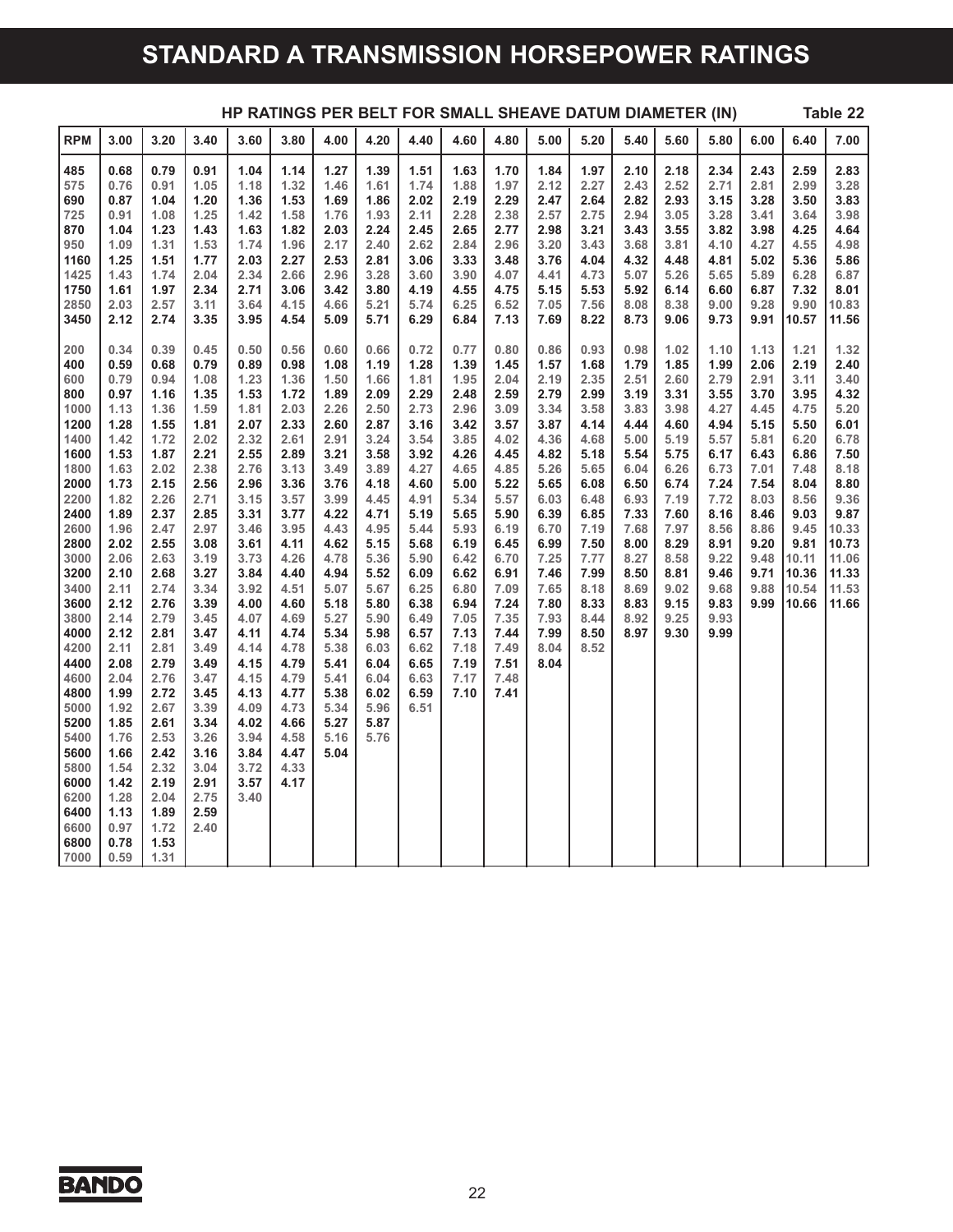### **STANDARD A TRANSMISSION SPEED RATIO ADDER**

|            |           |               | HP RATINGS PER BELT FOR SMALL SHEAVE DATUM DIAMETER (IN) |               |               |               |               |               |               | Table 23 |
|------------|-----------|---------------|----------------------------------------------------------|---------------|---------------|---------------|---------------|---------------|---------------|----------|
| <b>RPM</b> | 1.00-1.01 | $1.02 - 1.03$ | 1.04-1.06                                                | $1.07 - 1.08$ | $1.09 - 1.12$ | $1.13 - 1.18$ | $1.17 - 1.22$ | $1.23 - 1.32$ | $1.33 - 1.50$ | $1.51 +$ |
| 485        | 0.00      | 0.01          | 0.03                                                     | 0.04          | 0.05          | 0.07          | 0.07          | 0.08          | 0.09          | 0.11     |
| 575        | 0.00      | 0.01          | 0.03                                                     | 0.04          | 0.05          | 0.07          | 0.08          | 0.09          | 0.12          | 0.13     |
| 690        | 0.00      | 0.01          | 0.04                                                     | 0.05          | 0.07          | 0.08          | 0.11          | 0.12          | 0.13          | 0.16     |
| 725        | 0.00      | 0.01          | 0.04                                                     | 0.05          | 0.07          | 0.09          | 0.11          | 0.12          | 0.15          | 0.16     |
| 870        | 0.00      | 0.03          | 0.04                                                     | 0.07          | 0.08          | 0.11          | 0.13          | 0.15          | 0.17          | 0.20     |
| 950        | 0.00      | 0.03          | 0.05                                                     | 0.07          | 0.09          | 0.12          | 0.15          | 0.16          | 0.19          | 0.21     |
| 1160       | 0.00      | 0.03          | 0.05                                                     | 0.08          | 0.12          | 0.15          | 0.17          | 0.20          | 0.23          | 0.25     |
| 1425       | 0.00      | 0.04          | 0.07                                                     | 0.11          | 0.15          | 0.17          | 0.21          | 0.25          | 0.28          | 0.32     |
| 1750       | 0.00      | 0.04          | 0.09                                                     | 0.13          | 0.17          | 0.21          | 0.27          | 0.31          | 0.35          | 0.39     |
| 2850       | 0.00      | 0.07          | 0.15                                                     | 0.21          | 0.28          | 0.35          | 0.43          | 0.50          | 0.56          | 0.64     |
| 3450       | 0.00      | 0.08          | 0.17                                                     | 0.25          | 0.35          | 0.43          | 0.51          | 0.60          | 0.68          | 0.78     |
| 200        | 0.00      | 0.00          | 0.01                                                     | 0.01          | 0.01          | 0.03          | 0.03          | 0.04          | 0.04          | 0.04     |
| 400        | 0.00      | 0.01          | 0.01                                                     | 0.03          | 0.04          | 0.05          | 0.05          | 0.07          | 0.08          | 0.09     |
| 600        | 0.00      | 0.01          | 0.03                                                     | 0.04          | 0.05          | 0.08          | 0.09          | 0.11          | 0.12          | 0.13     |
| 800        | 0.00      | 0.01          | 0.04                                                     | 0.05          | 0.08          | 0.09          | 0.12          | 0.13          | 0.16          | 0.17     |
| 1000       | 0.00      | 0.03          | 0.05                                                     | 0.08          | 0.09          | 0.12          | 0.15          | 0.17          | 0.20          | 0.23     |
| 1200       | 0.00      | 0.03          | 0.05                                                     | 0.09          | 0.12          | 0.15          | 0.17          | 0.21          | 0.24          | 0.27     |
| 1400       | 0.00      | 0.04          | 0.07                                                     | 0.11          | 0.13          | 0.17          | 0.21          | 0.24          | 0.28          | 0.31     |
| 1600       | 0.00      | 0.04          | 0.08                                                     | 0.12          | 0.16          | 0.20          | 0.24          | 0.28          | 0.32          | 0.36     |
| 1800       | 0.00      | 0.04          | 0.09                                                     | 0.13          | 0.17          | 0.23          | 0.27          | 0.31          | 0.36          | 0.40     |
| 2000       | 0.00      | 0.05          | 0.09                                                     | 0.15          | 0.20          | 0.25          | 0.29          | 0.35          | 0.40          | 0.44     |
| 2200       | 0.00      | 0.05          | 0.11                                                     | 0.16          | 0.21          | 0.27          | 0.34          | 0.39          | 0.44          | 0.50     |
| 2400       | 0.00      | 0.05          | 0.12                                                     | 0.17          | 0.24          | 0.29          | 0.36          | 0.42          | 0.48          | 0.54     |
| 2600       | 0.00      | 0.07          | 0.13                                                     | 0.20          | 0.25          | 0.32          | 0.39          | 0.46          | 0.52          | 0.58     |
| 2800       | 0.00      | 0.07          | 0.13                                                     | 0.21          | 0.28          | 0.35          | 0.42          | 0.48          | 0.56          | 0.63     |
| 3000       | 0.00      | 0.08          | 0.15                                                     | 0.23          | 0.29          | 0.38          | 0.44          | 0.52          | 0.60          | 0.67     |
| 3200       | 0.00      | 0.08          | 0.16                                                     | 0.24          | 0.32          | 0.40          | 0.48          | 0.56          | 0.64          | 0.71     |
| 3400       | 0.00      | 0.08          | 0.17                                                     | 0.25          | 0.34          | 0.43          | 0.51          | 0.59          | 0.68          | 0.76     |
| 3600       | 0.00      | 0.09          | 0.17                                                     | 0.27          | 0.36          | 0.44          | 0.54          | 0.63          | 0.72          | 0.80     |
| 3800       | 0.00      | 0.09          | 0.19                                                     | 0.28          | 0.38          | 0.47          | 0.56          | 0.66          | 0.75          | 0.86     |
| 4000       | 0.00      | 0.09          | 0.20                                                     | 0.29          | 0.40          | 0.50          | 0.60          | 0.70          | 0.79          | 0.90     |
| 4200       | 0.00      | 0.11          | 0.21                                                     | 0.31          | 0.42          | 0.52          | 0.63          | 0.74          | 0.83          | 0.94     |
| 4400       | 0.00      | 0.11          | 0.21                                                     | 0.34          | 0.44          | 0.55          | 0.66          | 0.76          | 0.87          | 0.99     |
| 4600       | 0.00      | 0.12          | 0.23                                                     | 0.35          | 0.46          | 0.58          | 0.68          | 0.80          | 0.91          | 1.03     |
| 4800       | 0.00      | 0.12          | 0.24                                                     | 0.36          | 0.48          | 0.60          | 0.72          | 0.83          | 0.95          | 1.07     |
| 5000       | 0.00      | 0.12          | 0.25                                                     | 0.38          | 0.50          | 0.62          | 0.75          | 0.87          | 0.99          | 1.13     |
| 5200       | 0.00      | 0.13          | 0.25                                                     | 0.39          | 0.52          | 0.64          | 0.78          | 0.91          | 1.03          | 1.17     |
| 5400       | 0.00      | 0.13          | 0.27                                                     | 0.40          | 0.54          | 0.67          | 0.80          | 0.94          | 1.07          | 1.21     |
| 5600       | 0.00      | 0.13          | 0.28                                                     | 0.42          | 0.56          | 0.70          | 0.83          | 0.98          | 1.11          | 1.26     |
| 5800       | 0.00      | 0.15          | 0.29                                                     | 0.43          | 0.58          | 0.72          | 0.87          | 1.01          | 1.15          | 1.30     |
| 6000       | 0.00      | 0.15          | 0.29                                                     | 0.44          | 0.60          | 0.75          | 0.90          | 1.05          | 1.19          | 1.34     |
| 6200       | 0.00      | 0.16          | 0.31                                                     | 0.47          | 0.62          | 0.78          | 0.92          | 1.09          | 1.23          | 1.39     |
| 6400       | 0.00      | 0.16          | 0.32                                                     | 0.48          | 0.64          | 0.79          | 0.95          | 1.11          | 1.27          | 1.43     |
| 6600       | 0.00      | 0.16          | 0.34                                                     | 0.50          | 0.66          | 0.82          | 0.99          | 1.15          | 1.31          | 1.47     |
| 6800       | 0.00      | 0.17          | 0.34                                                     | 0.51          | 0.67          | 0.84          | 1.02          | 1.18          | 1.35          | 1.53     |
| 7000       | 0.00      | 0.17          | 0.35                                                     | 0.52          | 0.70          | 0.87          | 1.05          | 1.22          | 1.39          | 1.57     |

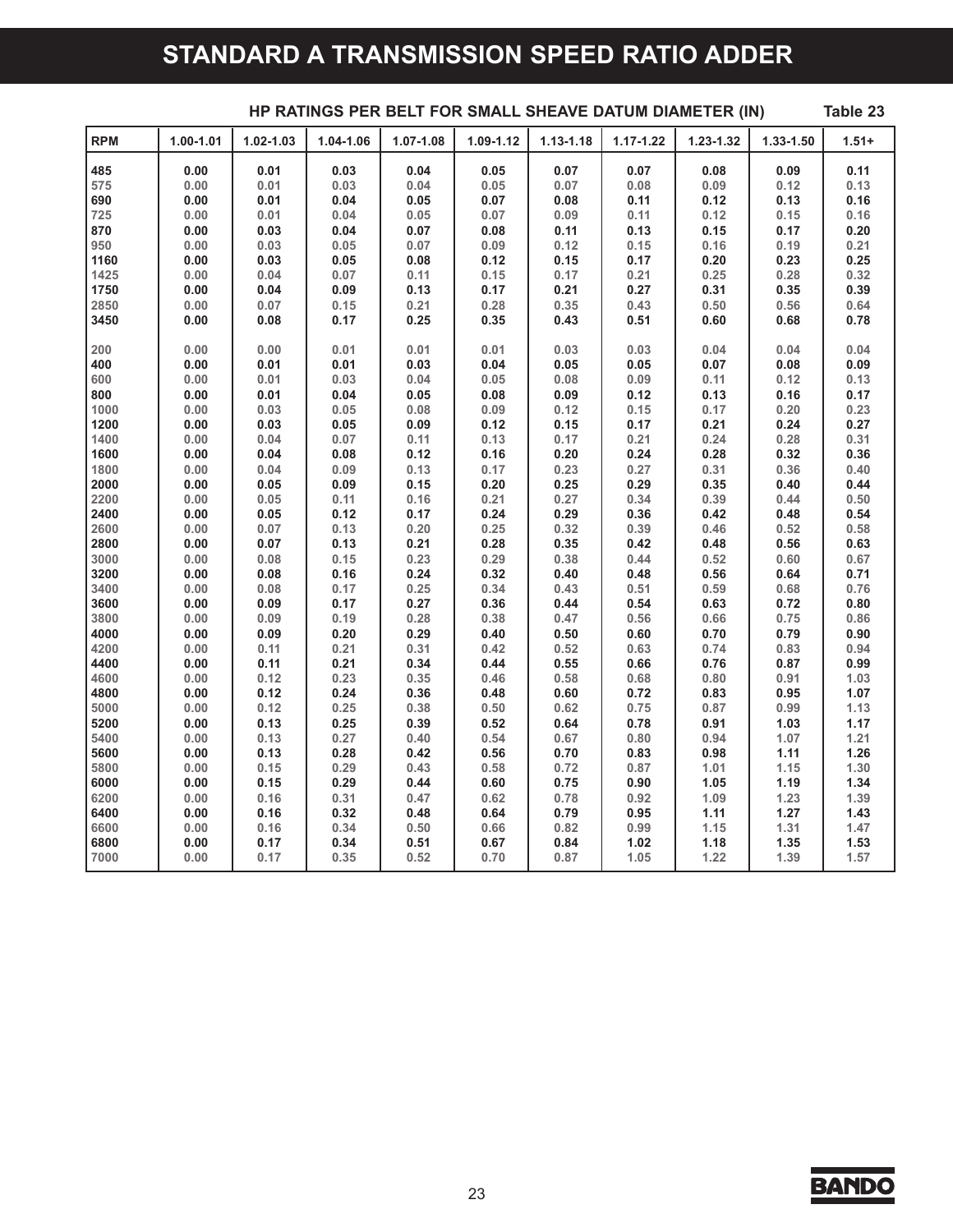### **STANDARD B TRANSMISSION HORSEPOWER RATINGS**

|              |              |              |              |              |              |              |              |                                |                |                |                | HP RATINGS PER BELT FOR SMALL SHEAVE DATUM DIAMETER (IN) |               |                |                |                |                | Table 24       |
|--------------|--------------|--------------|--------------|--------------|--------------|--------------|--------------|--------------------------------|----------------|----------------|----------------|----------------------------------------------------------|---------------|----------------|----------------|----------------|----------------|----------------|
| <b>RPM</b>   | $4.6*$       | $4.8*$       | $5.0*$       | $5.2*$       | 5.4          | 5.6          | 5.8          | 6.0                            | 6.2            | 6.4            | 6.6            | 6.8                                                      | 7.0           | 7.4            | 8.0            | 8.6            | 9.4            | 11.0           |
| 485          | 1.79         | 2.01         | 2.23         | 2.45         | 2.55         | 2.64         | 2.97         | 3.07                           | 3.25           | 3.35           | 3.60           | 3.70                                                     | 3.54          | 4.28           | 4.74           | 5.22           | 5.94           | 7.41           |
| 575          | 2.04         | 2.30         | 2.55         | 2.81         | 2.92         | 3.02         | 3.41         | 3.53                           | 3.73           | 3.85           | 4.14           | 4.26                                                     | 4.08          | 4.93           | 5.46           | 6.02           | 6.85           | 8.56           |
| 690          | 2.35         | 2.64         | 2.94         | 3.24         | 3.36         | 3.49         | 3.95         | 4.09                           | 4.31           | 4.45           | 4.80           | 4.94                                                     | 4.74          | 5.73           | 6.35           | 7.00           | 7.96           | 9.94           |
| 725          | 2.43         | 2.75         | 3.04         | 3.36         | 3.49         | 3.62         | 4.10         | 4.24                           | 4.50           | 4.64           | 4.98           | 5.13                                                     | 4.94          | 5.97           | 6.60           | 7.29           | 8.29           | 10.35          |
| 870          | 2.77         | 3.14         | 3.51         | 3.88         | 4.03         | 4.18         | 4.74         | 4.90                           | 5.18           | 5.35           | 5.76           | 5.94                                                     | 5.70          | 6.90           | 7.65           | 8.44           | 9.60           | 11.97          |
| 950          | 2.96         | 3.35         | 3.74         | 4.15         | 4.31         | 4.47         | 5.07         | 5.25                           | 5.55           | 5.73           | 6.17           | 6.36                                                     | 6.12          | 7.40           | 8.20           | 9.05           | 10.28          | 12.83          |
| 1160         | 3.38         | 3.86         | 4.32         | 4.81         | 4.99         | 5.18         | 5.90         | 6.10                           | 6.46           | 6.67           | 7.19           | 7.41                                                     | 7.12          | 8.62           | 9.55           | 10.54          | 11.96          | 14.87          |
| 1425         | 3.88         | 4.43         | 4.98         | 5.55         | 5.76         | 5.98         | 6.83         | 7.06                           | 7.49           | 7.74           | 8.34           | 8.59                                                     | 8.27          | 10.00          | 11.07          | 12.20          | 13.81          | 17.09          |
| 1750         | 4.37         | 5.03         | 5.67         | 6.34<br>7.92 | 6.58         | 6.82         | 7.82         | 8.09                           | 8.59           | 8.87           | 9.56           | 9.85<br>12.20                                            | 9.46          | 11.43<br>13.88 | 12.65          | 13.89          | 15.65          | 19.18          |
| 1850<br>3450 | 5.27<br>5.20 | 6.17<br>6.17 | 7.03<br>7.07 | 7.97         | 8.22<br>8.27 | 8.53<br>8.58 | 9.78<br>9.80 | 10.12<br>10.13                 | 10.71<br>10.69 | 11.06<br>11.03 | 11.84          |                                                          | 11.63         |                | 15.14          |                |                |                |
|              |              |              |              |              |              |              |              |                                |                |                |                |                                                          |               |                |                |                |                |                |
| 100          | 0.50         | 0.55         | 0.61         | 0.66         | 0.68         | 0.71         | 0.78         | 0.80                           | 0.84           | 0.96           | 0.94           | 0.97                                                     | 0.92          | 1.10           | 1.21           | 1.33           | 1.51           | 1.87           |
| 200          | 0.89         | 0.99         | 1.08         | 1.18         | 1.22         | 1.27         | 1.41         | 1.46                           | 1.54           | 1.59           | 1.71           | 1.76                                                     | 1.67          | 2.02           | 2.22           | 2.44           | 2.77           | 3.44           |
| 300          | 1.23         | 1.37         | 1.51         | 1.66         | 1.72         | 1.78         | 1.99         | 2.06                           | 2.18           | 2.25           | 2.41           | 2.48                                                     | 2.36          | 2.85           | 3.15           | 3.47           | 3.93           | 4.91           |
| 400          | 1.55         | 1.73         | 1.91         | 2.10         | 2.18         | 2.26         | 2.54         | 2.62                           | 2.77           | 2.86           | 3.05           | 3.15                                                     | 3.02          | 3.63           | 4.03           | 4.43           | 5.03           | 6.28           |
| 500          | 1.84         | 2.07         | 2.28         | 2.52         | 2.61         | 2.71         | 3.04         | 3.15                           | 3.32           | 3.43           | 3.69           | 3.80                                                     | 3.64          | 4.39           | 4.86           | 5.36           | 6.09           | 7.61           |
| 600          | 2.11<br>2.38 | 2.38<br>2.67 | 2.63<br>2.97 | 2.91<br>3.28 | 3.02<br>3.40 | 3.13<br>3.53 | 3.53<br>3.99 | 3.65<br>4.13                   | 3.87<br>4.37   | 3.99<br>4.51   | 4.28<br>4.85   | 4.41<br>5.00                                             | 4.22<br>4.80  | 5.11<br>5.80   | 5.65<br>6.43   | 6.24<br>7.09   | 7.09<br>8.06   | 8.87<br>10.06  |
| 700<br>800   | 2.61         | 2.95         | 3.29         | 3.64         | 3.78         | 3.92         | 4.43         | 4.59                           | 4.85           | 5.01           | 5.39           | 5.56                                                     | 5.34          | 6.46           | 7.15           | 7.89           | 8.98           | 11.21          |
| 900          | 2.84         | 3.23         | 3.59         | 3.98         | 4.14         | 4.29         | 4.87         | 5.03                           | 5.33           | 5.50           | 5.53           | 5.69                                                     | 5.86          | 7.08           | 7.86           | 8.67           | 9.86           | 12.31          |
| 1000         | 3.07         | 3.48         | 3.88         | 4.31         | 4.48         | 4.64         | 5.27         | 5.46                           | 5.78           | 5.96           | 6.42           | 6.62                                                     | 6.36          | 7.69           | 8.54           | 9.41           | 10.70          | 13.34          |
| 1100         | 3.27         | 3.73         | 4.17         | 4.62         | 4.79         | 4.97         | 5.67         | 5.86                           | 6.21           | 6.41           | 6.91           | 7.12                                                     | 6.85          | 8.27           | 9.18           | 10.12          | 11.50          | 14.32          |
| 1200         | 3.46         | 3.95         | 4.42         | 4.92         | 5.11         | 5.30         | 6.04         | 6.25                           | 6.62           | 6.84           | 7.38           | 7.60                                                     | 7.30          | 8.83           | 9.79           | 10.80          | 12.26          | 15.24          |
| 1300         | 3.65         | 4.17         | 4.68         | 5.21         | 5.41         | 5.61         | 6.45         | 6.67                           | 7.02           | 7.25           | 7.81           | 8.05                                                     | 7.74          | 9.36           | 10.38          | 11.45          | 12.98          | 16.10          |
| 1400         | 3.84         | 4.38         | 4.91         | 5.49         | 5.70         | 5.91         | 6.75         | 6.98                           | 7.40           | 7.64           | 8.23           | 8.48                                                     | 8.16          | 9.87           | 10.94          | 12.06          | 13.64          | 16.90          |
| 1500         | 4.00         | 4.58         | 5.15         | 5.74         | 5.96         | 6.18         | 7.07         | 7.31                           | 7.76           | 8.01           | 8.64           | 8.91                                                     | 8.56          | 10.36          | 11.47          | 12.62          | 14.28          | 17.64          |
| 1600         | 4.15         | 4.77         | 5.37         | 5.99         | 6.22         | 6.46         | 7.39         | 7.64                           | 8.10           | 8.36           | 9.03           | 9.30                                                     | 8.93          | 10.81          | 11.97          | 13.16          | 14.86          | 18.32          |
| 1700         | 4.30         | 4.94         | 5.57         | 6.22         | 6.46         | 6.70         | 7.68         | 7.95                           | 8.43           | 8.70           | 9.38           | 9.67                                                     | 9.29          | 11.23          | 12.43          | 13.66          | 15.39          | 18.91          |
| 1800         | 4.43         | 5.11<br>5.27 | 5.76         | 6.45         | 6.70         | 6.95         | 7.96         | 8.24                           | 8.73           | 9.02<br>9.32   | 9.72           | 10.01                                                    | 9.63          | 11.63<br>11.99 | 12.86<br>13.25 | 14.13<br>14.54 | 15.88          | 19.44          |
| 1900<br>2000 | 4.57<br>4.69 | 5.41         | 5.95<br>6.11 | 6.65<br>6.85 | 6.91<br>7.12 | 7.16<br>7.38 | 8.22<br>8.46 | 8.50<br>8.75                   | 9.02<br>9.29   | 9.59           | 10.03<br>10.34 | 10.34<br>10.65                                           | 9.94<br>10.22 | 12.33          | 13.62          | 14.93          | 16.31<br>16.69 | 19.89<br>20.25 |
| 2100         | 4.79         | 5.54         | 6.27         | 7.03         | 7.30         | 7.57         | 8.69         | 8.99                           | 9.54           | 9.85           | 10.60          | 10.92                                                    | 10.48         | 12.64          | 13.95          | 15.28          | 17.02          | 20.55          |
| 220          | 4.88         | 5.66         | 6.41         | 7.20         | 7.47         | 7.75         | 8.89         | 9.20                           | 9.76           | 10.08          | 10.85          | 11.18                                                    | 10.72         | 12.92          | 14.24          | 15.57          | 17.29          |                |
| 2300         | 4.98         | 5.78         | 6.55         | 7.35         | 7.63         | 7.91         | 9.08         | 9.40                           | 9.97           | 10.30          | 11.08          | 11.41                                                    | 10.94         | 13.15          | 14.49          | 15.81          | 17.49          |                |
| 2400         | 5.04         | 5.87         | 6.67         | 7.49         | 7.77         | 8.06         | 9.26         | 9.58                           | 10.16          | 10.49          | 11.27          | 11.62                                                    | 11.13         | 13.37          | 14.71          | 16.02          | 17.64          |                |
| 2500         | 5.11         | 5.96         | 6.77         | 7.61         | 7.91         | 8.20         | 9.40         | 9.73                           | 10.32          | 10.65          | 11.45          | 11.79                                                    | 11.28         | 13.55          | 14.87          | 16.17          |                |                |
| 2600         | 5.18         | 6.04         | 6.86         | 7.71         | 8.01         | 8.31         | 9.54         | 9.87                           | 10.46          | 10.80          | 11.59          | 11.94                                                    | 11.42         | 13.69          | 15.01          | 16.28          |                |                |
| 2700         | 5.22         | 6.11         | 6.94         | 7.80         | 8.10         | 8.40         | 9.64         | 9.98                           | 10.58          | 10.92          | 11.72          | 12.08                                                    | 11.52         | 13.79          | 15.10          | 16.34          |                |                |
| 2800         | 5.26         | 6.16         | 7.00         | 7.88         | 8.18         | 8.48         | 9.75         | 10.08                          | 10.67          | 11.02          | 11.82          | 12.17                                                    | 11.59         | 13.86          | 15.14          |                |                |                |
| 2900         | 5.28         | 6.20         | 7.05         | 7.94         | 8.25         | 8.55         | 9.81         | 10.15                          | 10.74          | 11.09          | 11.88          | 12.24                                                    | 11.64         | 13.90          |                |                |                |                |
| 3000         | 5.28         | 6.22         | 7.09         | 7.99         | 8.30         | 8.61         |              | $9.86$   10.20                 | 10.79          | 11.14          | 11.91          | 12.27                                                    | 11.67 13.88   |                |                |                |                |                |
| 3100<br>3200 | 5.30<br>5.28 | 6.24<br>6.24 | 7.12<br>7.12 | 8.02         | 8.33<br>8.33 | 8.63         |              | $9.89$ 10.23<br>$9.89$   10.23 | 10.82          | 11.17          | 11.92          | 12.28<br>12.26                                           | 11.65         |                |                |                |                |                |
| 3300         | 5.26         | 6.22         | 7.12         | 8.02<br>8.02 | 8.33         | 8.63<br>8.63 |              | $9.86$ 10.20                   | 10.80<br>10.78 | 11.15<br>11.13 | 11.90<br>11.84 | 12.20                                                    |               |                |                |                |                |                |
| 3400         | 5.23         | 6.20         | 7.09         | 7.99         | 8.30         | 8.61         |              | $9.82$   10.16                 | 10.73          | 11.07          |                |                                                          |               |                |                |                |                |                |
| 3500         | 5.18         | 6.15         | 7.05         | 7.94         | 8.25         | 8.55         |              | $9.76$ 10.10                   | 10.65          | 10.99          |                |                                                          |               |                |                |                |                |                |
| 3600         | 5.12         | 6.09         | 6.99         | 7.88         | 8.18         | 8.48         | 9.66         | 9.99                           |                |                |                |                                                          |               |                |                |                |                |                |
| 3700         | 5.04         | 6.03         | 6.93         | 7.80         | 8.10         | 8.40         |              |                                |                |                |                |                                                          |               |                |                |                |                |                |
| 3800         | 4.96         | 5.94         | 6.84         | 7.70         | 8.00         | 8.29         |              |                                |                |                |                |                                                          |               |                |                |                |                |                |
| 3900         | 4.87         | 5.84         | 6.72         | 7.59         | 7.88         | 8.17         |              |                                |                |                |                |                                                          |               |                |                |                |                |                |
| 4000         | 4.75         | 5.73         | 6.60         | 7.44         | 7.72         | 8.01         |              |                                |                |                |                |                                                          |               |                |                |                |                |                |

\* Belt life may be reduced due to sub-minimum sheave diameter.

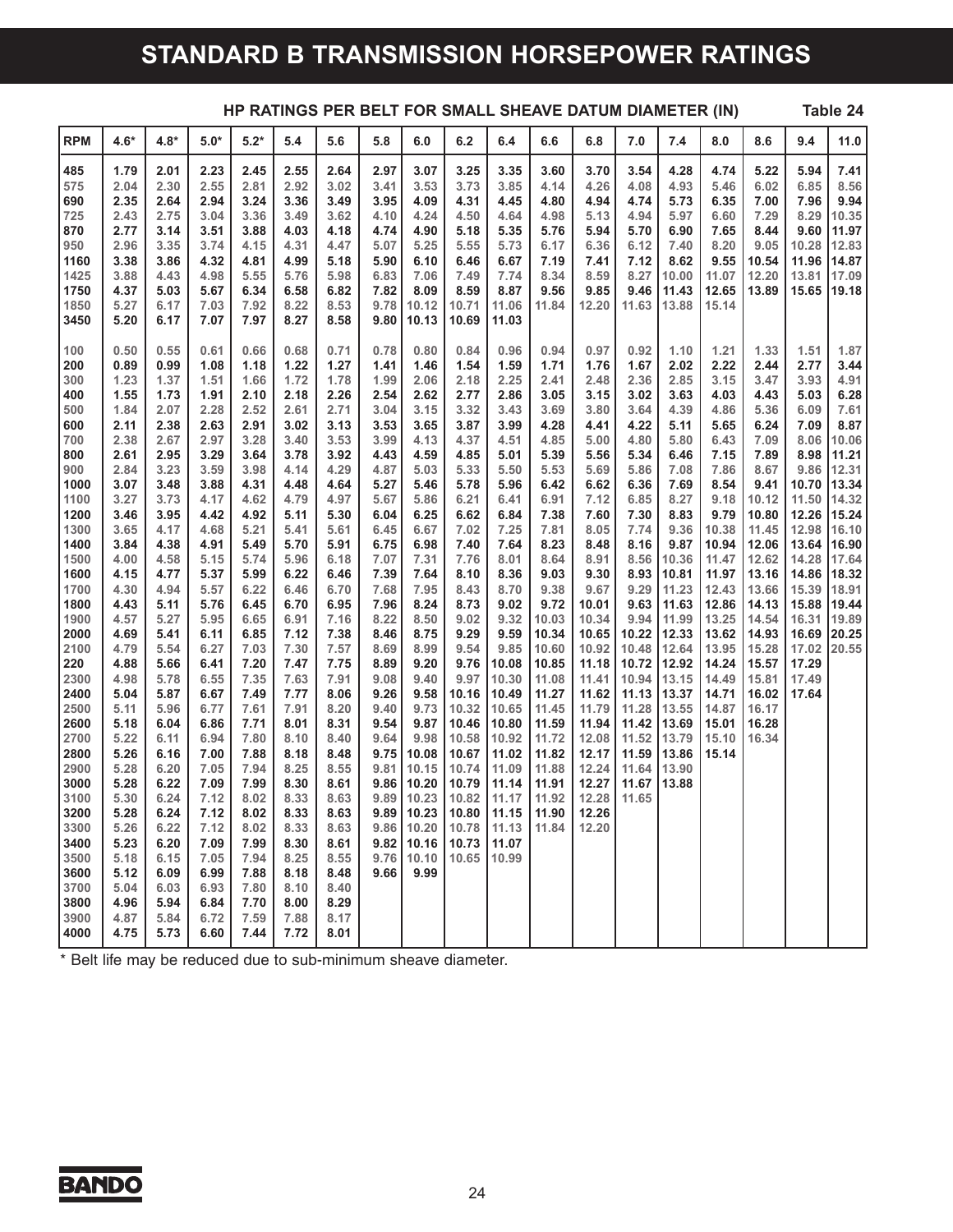### **STANDARD B TRANSMISSION SPEED RATIO ADDER**

|              |               |               |              |               |               | HP RATINGS PER BELT FOR SMALL SHEAVE DATUM DIAMETER (IN) |               |               |               | Table 25     |
|--------------|---------------|---------------|--------------|---------------|---------------|----------------------------------------------------------|---------------|---------------|---------------|--------------|
| <b>RPM</b>   | $1.00 - 1.01$ | $1.02 - 1.03$ | 1.04-1.06    | $1.07 - 1.08$ | $1.09 - 1.12$ | $1.13 - 1.16$                                            | $1.17 - 1.22$ | $1.23 - 1.32$ | $1.33 - 1.50$ | $1.51 +$     |
| 485          | 0.00          | 0.03          | 0.05         | 0.08          | 0.11          | 0.13                                                     | 0.16          | 0.19          | 0.21          | 0.24         |
| 575          | 0.00          | 0.03          | 0.07         | 0.09          | 0.13          | 0.16                                                     | 0.19          | 0.23          | 0.25          | 0.28         |
| 69           | 0.00          | 0.04          | 0.08         | 0.12          | 0.15          | 0.19                                                     | 0.23          | 0.27          | 0.31          | 0.35         |
| 725          | 0.00          | 0.04          | 0.08         | 0.12          | 0.16          | 0.20                                                     | 0.24          | 0.28          | 0.32          | 0.36         |
| 870          | 0.00          | 0.05          | 0.09         | 0.15          | 0.19          | 0.24                                                     | 0.29          | 0.34          | 0.39          | 0.43         |
| 950          | 0.00          | 0.05          | 0.11         | 0.16          | 0.21          | 0.27                                                     | 0.32          | 0.38          | 0.43          | 0.47         |
| 1160         | 0.00          | 0.07          | 0.13         | 0.19          | 0.25          | 0.32                                                     | 0.39          | 0.46          | 0.51          | 0.58         |
| 1425         | 0.00          | 0.08          | 0.16         | 0.24          | 0.32          | 0.40                                                     | 0.47          | 0.55          | 0.63          | 0.71         |
| 1750         | 0.00          | 0.09          | 0.20         | 0.29          | 0.39          | 0.48                                                     | 0.59          | 0.68          | 0.78          | 0.87         |
| 1850         | 0.00          | 0.16          | 0.32         | 0.48          | 0.63          | 0.79                                                     | 0.95          | 1.11          | 1.27          | 1.42         |
| 3450         | 0.00          | 0.19          | 0.39         | 0.58          | 0.76          | 0.97                                                     | 1.15          | 1.34          | 1.53          | 1.73         |
| 100          | 0.00          | 0.00          | 0.01         | 0.01          | 0.03          | 0.03                                                     | 0.03          | 0.04          | 0.04          | 0.05         |
| 200          | 0.00          | 0.01          | 0.03         | 0.03          | 0.04          | 0.05                                                     | 0.07          | 0.08          | 0.09          | 0.09         |
| 300          | 0.00          | 0.01          | 0.03         | 0.05          | 0.07          | 0.08                                                     | 0.09          | 0.12          | 0.13          | 0.15         |
| 400          | 0.00          | 0.03          | 0.04         | 0.07          | 0.09          | 0.11                                                     | 0.13          | 0.16          | 0.17          | 0.20         |
| 500          | 0.00          | 0.03          | 0.05         | 0.08          | 0.11          | 0.13                                                     | 0.16          | 0.19          | 0.23          | 0.25         |
| 600          | 0.00          | 0.03          | 0.07         | 0.09          | 0.13          | 0.16                                                     | 0.20          | 0.23          | 0.27          | 0.29         |
| 700          | 0.00          | 0.04          | 0.08         | 0.12          | 0.16          | 0.20                                                     | 0.23          | 0.27          | 0.31          | 0.35         |
| 800          | 0.00          | 0.04          | 0.09         | 0.13          | 0.17          | 0.23                                                     | 0.27          | 0.31          | 0.36          | 0.40         |
| 900          | 0.00          | 0.05          | 0.09         | 0.15          | 0.20          | 0.25                                                     | 0.29          | 0.35          | 0.40          | 0.46         |
| 1000         | 0.00          | 0.05          | 0.11         | 0.16          | 0.23          | 0.28                                                     | 0.34          | 0.39          | 0.44          | 0.50         |
| 1100         | 0.00          | 0.07          | 0.12         | 0.19          | 0.24          | 0.31                                                     | 0.36          | 0.43          | 0.48          | 0.55         |
| 1200         | 0.00          | 0.07          | 0.13         | 0.20          | 0.27          | 0.34                                                     | 0.40          | 0.47          | 0.54          | 0.60         |
| 1300         | 0.00          | 0.07          | 0.15         | 0.21          | 0.29          | 0.36                                                     | 0.43          | 0.51          | 0.58          | 0.64         |
| 1400<br>1500 | 0.00<br>0.00  | 0.08          | 0.16         | 0.23          | 0.31<br>0.34  | 0.39<br>0.42                                             | 0.47<br>0.50  | 0.55          | 0.62          | 0.70<br>0.75 |
|              | 0.00          | 0.08<br>0.09  | 0.16<br>0.17 | 0.25<br>0.27  | 0.36          | 0.44                                                     | 0.54          | 0.58<br>0.62  | 0.67<br>0.71  | 0.80         |
| 1600<br>1700 |               | 0.09          | 0.19         | 0.28          |               | 0.47                                                     |               | 0.66          |               | 0.84         |
| 1800         | 0.00<br>0.00  | 0.09          | 0.20         | 0.29          | 0.38<br>0.40  | 0.50                                                     | 0.56<br>0.60  | 0.70          | 0.75<br>0.80  | 0.90         |
| 1900         | 0.00          | 0.11          | 0.21         | 0.32          | 0.42          | 0.52                                                     | 0.63          | 0.74          | 0.84          | 0.95         |
| 2000         | 0.00          | 0.11          | 0.23         | 0.34          | 0.44          | 0.55                                                     | 0.67          | 0.78          | 0.88          | 1.01         |
| 2100         | 0.00          | 0.12          | 0.23         | 0.35          | 0.47          | 0.59                                                     | 0.70          | 0.82          | 0.94          | 1.05         |
| 220          | 0.00          | 0.12          | 0.24         | 0.36          | 0.48          | 0.62                                                     | 0.74          | 0.86          | 0.98          | 1.10         |
| 2300         | 0.00          | 0.13          | 0.25         | 0.39          | 0.51          | 0.64                                                     | 0.76          | 0.90          | 1.02          | 1.15         |
| 2400         | 0.00          | 0.13          | 0.27         | 0.40          | 0.54          | 0.67                                                     | 0.80          | 0.94          | 1.07          | 1.21         |
| 2500         | 0.00          | 0.13          | 0.28         | 0.42          | 0.55          | 0.70                                                     | 0.83          | 0.97          | 1.11          | 1.25         |
| 2600         | 0.00          | 0.15          | 0.29         | 0.43          | 0.58          | 0.72                                                     | 0.87          | 1.01          | 1.15          | 1.30         |
| 2700         | 0.00          | 0.15          | 0.29         | 0.46          | 0.60          | 0.75                                                     | 0.90          | 1.05          | 1.21          | 1.35         |
| 2800         | 0.00          | 0.16          | 0.31         | 0.47          | 0.62          | 0.78                                                     | 0.94          | 1.09          | 1.25          | 1.39         |
| 2900         | 0.00          | 0.16          | 0.32         | 0.48          | 0.64          | 0.80                                                     | 0.97          | 1.13          | 1.29          | 1.45         |
| 3000         | 0.00          | 0.16          | 0.34         | 0.50          | 0.67          | 0.83                                                     | 1.01          | 1.17          | 1.34          | 1.50         |
| 3100         | 0.00          | 0.17          | 0.35         | 0.52          | 0.68          | 0.86                                                     | 1.03          | 1.21          | 1.38          | 1.55         |
| 3200         | 0.00          | 0.17          | 0.36         | 0.54          | 0.71          | 0.88                                                     | 1.07          | 1.25          | 1.42          | 1.60         |
| 3300         | 0.00          | 0.19          | 0.36         | 0.55          | 0.74          | 0.91                                                     | 1.10          | 1.29          | 1.46          | 1.65         |
| 3400         | 0.00          | 0.19          | 0.38         | 0.56          | 0.75          | 0.94                                                     | 1.14          | 1.33          | 1.51          | 1.70         |
| 3500         | 0.00          | 0.20          | 0.39         | 0.59          | 0.78          | 0.98                                                     | 1.17          | 1.35          | 1.55          | 1.76         |
| 3600         | 0.00          | 0.20          | 0.40         | 0.60          | 0.80          | 1.01                                                     | 1.21          | 1.39          | 1.60          | 1.80         |
| 3700         | 0.00          | 0.20          | 0.42         | 0.62          | 0.82          | 1.03                                                     | 1.23          | 1.43          | 1.65          | 1.85         |
| 3800         | 0.00          | 0.21          | 0.43         | 0.63          | 0.84          | 1.06                                                     | 1.27          | 1.47          | 1.69          | 1.90         |
| 3900         | 0.00          | 0.21          | 0.43         | 0.66          | 0.87          | 1.09                                                     | 1.30          | 1.51          | 1.73          | 1.94         |
| 4000         | 0.00          | 0.23          | 0.44         | 0.67          | 0.88          | 1.11                                                     | 1.34          | 1.55          | 1.78          | 2.00         |

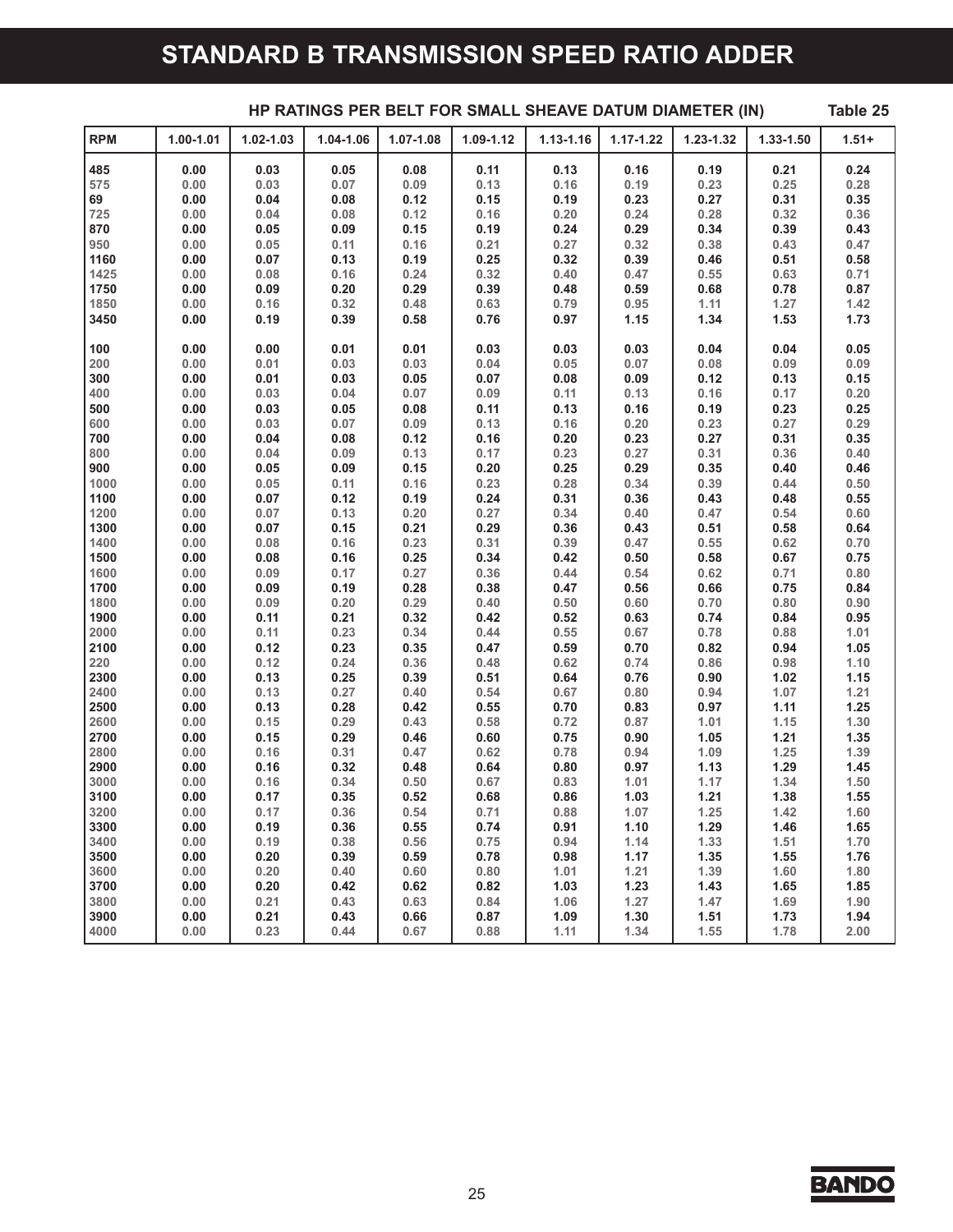### **STANDARD C TRANSMISSION HORSEPOWER RATINGS**

|            |       |       | HP RATINGS PER BELT FOR SMALL SHEAVE DATUM DIAMETER (IN) |       |       |       |       |       |       | Table 26 |
|------------|-------|-------|----------------------------------------------------------|-------|-------|-------|-------|-------|-------|----------|
| <b>RPM</b> | 8.5   | 9.0   | 9.5                                                      | 10.0  | 10.5  | 11.0  | 12.0  | 13.00 | 14.0  | 16.0     |
| 485        | 6.61  | 7.30  | 8.00                                                     | 8.73  | 9.47  | 10.21 | 11.48 | 13.19 | 14.43 | 16.74    |
| 575        | 7.58  | 8.37  | 9.18                                                     | 10.02 | 10.89 | 11.72 | 13.18 | 15.15 | 16.56 | 19.22    |
| 690        | 8.72  | 9.67  | 10.61                                                    | 11.59 | 12.59 | 13.55 | 15.25 | 17.50 | 19.12 | 22.16    |
| 725        | 9.06  | 10.04 | 11.02                                                    | 12.04 | 13.07 | 14.08 | 15.85 | 18.18 | 19.85 | 22.99    |
| 870        | 10.39 | 11.52 | 12.65                                                    | 13.84 | 15.01 | 16.18 | 18.19 | 20.80 | 22.68 | 26.20    |
| 950        | 11.07 | 12.28 | 13.49                                                    | 14.75 | 16.01 | 17.25 | 19.39 | 22.12 | 24.07 | 27.78    |
| 1160       | 12.70 | 14.10 | 15.49                                                    | 16.94 | 18.37 | 19.77 | 22.17 | 25.07 | 27.19 | 31.19    |
| 1425       | 14.40 | 16.00 | 17.57                                                    | 19.19 | 20.77 | 22.28 | 24.88 | 27.67 | 29.78 | 33.80    |
| 1750       | 15.93 | 17.69 | 19.38                                                    | 21.10 | 22.73 | 24.26 | 26.84 |       |       |          |
| 50         | 0.97  | 1.05  | 1.15                                                     | 1.24  | 1.34  | 1.43  | 1.59  | 1.81  | 1.98  | 2.29     |
| 100        | 1.76  | 1.93  | 2.10                                                     | 2.27  | 2.46  | 2.63  | 2.94  | 3.37  | 3.67  | 4.26     |
| 150        | 2.50  | 2.74  | 2.99                                                     | 3.24  | 3.49  | 3.75  | 4.21  | 4.81  | 5.25  | 6.10     |
| 200        | 3.18  | 3.50  | 3.81                                                     | 4.14  | 4.48  | 4.82  | 5.41  | 6.18  | 6.76  | 7.86     |
| 250        | 3.84  | 4.23  | 4.60                                                     | 5.01  | 5.42  | 5.83  | 6.55  | 7.52  | 8.21  | 9.53     |
| 300        | 4.46  | 4.92  | 5.37                                                     | 5.86  | 6.34  | 6.82  | 7.65  | 8.79  | 9.61  | 11.17    |
| 350        | 5.08  | 5.59  | 6.11                                                     | 6.66  | 7.22  | 7.77  | 8.73  | 10.02 | 10.97 | 12.73    |
| 400        | 5.65  | 6.25  | 6.83                                                     | 7.45  | 8.08  | 8.69  | 9.78  | 11.23 | 12.28 | 14.26    |
| 450        | 6.22  | 6.88  | 7.52                                                     | 8.21  | 8.90  | 9.59  | 10.79 | 12.39 | 13.55 | 15.74    |
| 500        | 6.77  | 7.50  | 8.20                                                     | 8.95  | 9.71  | 10.46 | 11.77 | 13.53 | 14.78 | 17.16    |
| 550        | 7.30  | 8.08  | 8.85                                                     | 9.67  | 10.50 | 11.30 | 12.72 | 14.61 | 15.98 | 18.55    |
| 600        | 7.84  | 8.66  | 9.50                                                     | 10.38 | 11.26 | 12.13 | 13.65 | 15.68 | 17.13 | 19.87    |
| 650        | 8.33  | 9.23  | 10.11                                                    | 11.06 | 12.01 | 12.93 | 14.54 | 16.71 | 18.25 | 21.16    |
| 700        | 8.82  | 9.78  | 10.72                                                    | 11.71 | 12.72 | 13.71 | 15.42 | 17.69 | 19.33 | 22.39    |
| 750        | 9.30  | 10.31 | 11.31                                                    | 12.37 | 13.42 | 14.46 | 16.27 | 18.65 | 20.36 | 23.57    |
| 800        | 9.76  | 10.82 | 11.88                                                    | 12.99 | 14.10 | 15.19 | 17.09 | 19.57 | 21.35 | 24.70    |
| 850        | 10.21 | 11.33 | 12.43                                                    | 13.59 | 14.76 | 15.90 | 17.88 | 20.46 | 22.31 | 25.79    |
| 900        | 10.65 | 11.82 | 12.96                                                    | 14.18 | 15.41 | 16.59 | 18.64 | 21.31 | 23.21 | 26.81    |
| 950        | 11.07 | 12.28 | 13.49                                                    | 14.75 | 16.01 | 17.25 | 19.39 | 22.12 | 24.07 | 27.78    |
| 1000       | 11.48 | 12.75 | 13.99                                                    | 15.31 | 16.62 | 17.90 | 20.10 | 22.88 | 24.90 | 28.69    |
| 1100       | 12.26 | 13.61 | 14.95                                                    | 16.34 | 17.74 | 19.10 | 21.42 | 24.30 | 26.39 | 30.33    |
| 1200       | 12.98 | 14.42 | 15.83                                                    | 17.31 | 18.78 | 20.20 | 22.63 | 25.55 | 27.67 | 31.70    |
| 1300       | 13.65 | 15.17 | 16.65                                                    | 18.19 | 19.72 | 21.20 | 23.71 | 26.61 | 28.75 | 32.82    |
| 1400       | 14.26 | 15.84 | 17.39                                                    | 19.00 | 20.57 | 22.08 | 24.66 | 27.48 | 29.60 | 33.64    |
| 1500       | 14.81 | 16.46 | 18.06                                                    | 19.71 | 21.33 | 22.86 | 25.48 | 28.15 | 30.21 |          |
| 1600       | 15.32 | 17.00 | 18.65                                                    | 20.33 | 21.98 | 23.51 | 26.13 | 28.63 |       |          |
| 1700       | 15.74 | 17.48 | 19.16                                                    | 20.86 | 22.51 | 24.04 | 26.65 |       |       |          |
| 1800       | 16.11 | 17.88 | 19.58                                                    | 21.30 | 22.93 | 24.44 | 27.01 |       |       |          |
| 1900       | 16.42 | 18.21 | 19.91                                                    | 21.63 | 23.24 | 24.70 | 27.18 |       |       |          |
| 2000       | 16.65 | 18.45 | 20.16                                                    | 21.86 | 23.43 | 24.84 |       |       |       |          |
| 2100       | 16.82 | 18.62 | 20.31                                                    | 21.97 | 23.49 |       |       |       |       |          |
| 2200       | 16.91 | 18.70 | 20.37                                                    | 21.98 |       |       |       |       |       |          |
| 2300       | 16.93 | 18.69 | 20.32                                                    |       |       |       |       |       |       |          |
| 2400       | 16.87 | 18.59 | 20.17                                                    |       |       |       |       |       |       |          |
| 2500       | 16.72 | 18.40 |                                                          |       |       |       |       |       |       |          |
| 2600       | 16.50 |       |                                                          |       |       |       |       |       |       |          |
| 2700       | 16.20 |       |                                                          |       |       |       |       |       |       |          |

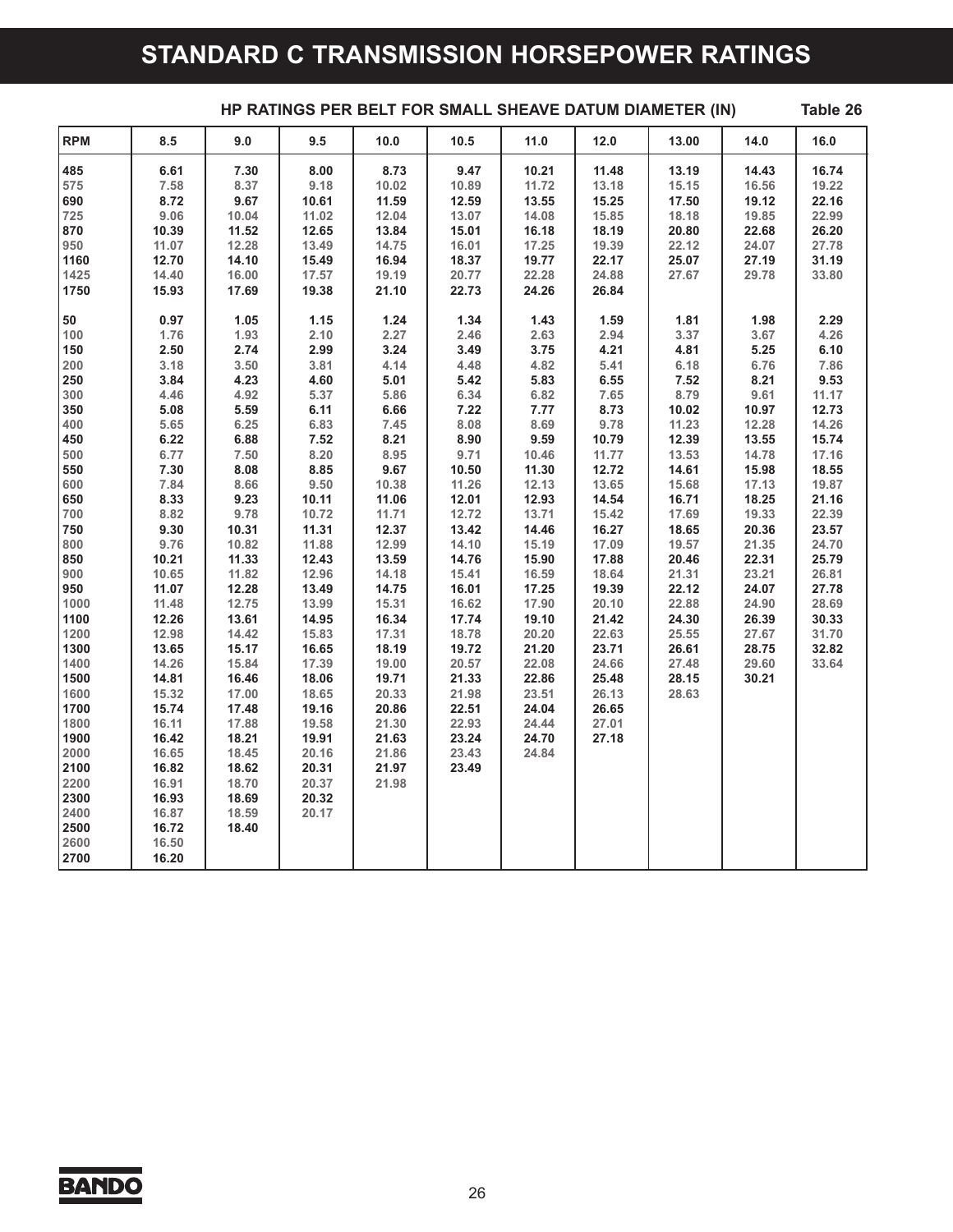### **STANDARD C TRANSMISSION SPEED RATIO ADDER**

|            |               |           |           |           |           | HP RATINGS PER BELT FOR SMALL SHEAVE DATUM DIAMETER (IN) |               |                |               | Table 27 |
|------------|---------------|-----------|-----------|-----------|-----------|----------------------------------------------------------|---------------|----------------|---------------|----------|
| <b>RPM</b> | $1.00 - 1.01$ | 1.02-1.03 | 1.04-1.06 | 1.07-1.08 | 1.09-1.12 | 1.13-1.16                                                | $1.17 - 1.22$ | 1.23-1.32      | $1.33 - 1.50$ | $1.51 +$ |
| 485        | 0.00          | 0.07      | 0.12      | 0.19      | 0.25      | 0.32                                                     | 0.38          | 0.44           | 0.51          | 0.56     |
| 575        | 0.00          | 0.08      | 0.15      | 0.23      | 0.29      | 0.38                                                     | 0.46          | 0.52           | 0.60          | 0.67     |
| 690        | 0.00          | 0.09      | 0.17      | 0.27      | 0.36      | 0.46                                                     | 0.54          | 0.63           | 0.72          | 0.80     |
| 725        | 0.00          | 0.09      | 0.19      | 0.28      | 0.38      | 0.47                                                     | 0.56          | 0.66           | 0.75          | 0.84     |
| 870        | 0.00          | 0.11      | 0.23      | 0.34      | 0.46      | 0.56                                                     | 0.68          | 0.79           | 0.91          | 1.02     |
| 950        | 0.00          | 0.12      | 0.24      | 0.38      | 0.50      | 0.62                                                     | 0.74          | 0.87           | 0.99          | 1.11     |
| 1160       | 0.00          | 0.15      | 0.31      | 0.46      | 0.60      | 0.75                                                     | 0.91          | 1.06           | 1.21          | 1.35     |
| 1425       | 0.00          | 0.19      | 0.38      | 0.56      | 0.74      | 0.92                                                     | 1.11          | 1.30           | 1.49          | 1.68     |
| 1750       | 0.00          | 0.23      | 0.46      | 0.68      | 0.91      | 1.14                                                     | 1.37          | 1.60           | 1.82          | 2.05     |
| 50         | 0.00          | 0.00      | 0.01      | 0.01      | 0.03      | 0.03                                                     | 0.04          | 0.04           | 0.05          | 0.05     |
| 100        | 0.00          | 0.01      | 0.03      | 0.04      | 0.05      | 0.07                                                     | 0.08          | 0.09           | 0.11          | 0.12     |
| 150        | 0.00          | 0.01      | 0.04      | 0.05      | 0.08      | 0.09                                                     | 0.12          | 0.13           | 0.16          | 0.17     |
| 200        | 0.00          | 0.03      | 0.05      | 0.08      | 0.11      | 0.13                                                     | 0.16          | 0.19           | 0.21          | 0.23     |
| 250        | 0.00          | 0.03      | 0.07      | 0.09      | 0.13      | 0.16                                                     | 0.20          | 0.23           | 0.25          | 0.29     |
| 300        | 0.00          | 0.04      | 0.08      | 0.12      | 0.16      | 0.20                                                     | 0.23          | 0.27           | 0.31          | 0.35     |
| 350        | 0.00          | 0.04      | 0.09      | 0.13      | 0.19      | 0.23                                                     | 0.27          | 0.32           | 0.36          | 0.42     |
| 400        | 0.00          | 0.05      | 0.11      | 0.16      | 0.21      | 0.25                                                     | 0.31          | 0.36           | 0.42          | 0.47     |
| 450        | 0.00          | 0.05      | 0.12      | 0.17      | 0.23      | 0.29                                                     | 0.35          | 0.42           | 0.47          | 0.52     |
| 500        | 0.00          | 0.07      | 0.13      | 0.20      | 0.25      | 0.32                                                     | 0.39          | 0.46           | 0.52          | 0.59     |
| 550        | 0.00          | 0.07      | 0.15      | 0.21      | 0.28      | 0.36                                                     | 0.43          | 0.50           | 0.58          | 0.64     |
| 600        | 0.00          | 0.08      | 0.16      | 0.24      | 0.31      | 0.39                                                     | 0.47          | 0.55           | 0.63          | 0.70     |
| 650        | 0.00          | 0.08      | 0.17      | 0.25      | 0.34      | 0.43                                                     | 0.51          | 0.59           | 0.68          | 0.76     |
| 700        | 0.00          | 0.09      | 0.19      | 0.27      | 0.36      | 0.46                                                     | 0.55          | 0.64           | 0.72          | 0.82     |
| 750        | 0.00          | 0.09      | 0.20      | 0.29      | 0.39      | 0.48                                                     | 0.59          | 0.68           | 0.78          | 0.88     |
| 800        | 0.00          | 0.11      | 0.21      | 0.31      | 0.42      | 0.52                                                     | 0.63          | 0.72           | 0.83          | 0.94     |
| 850        | 0.00          | 0.11      | 0.23      | 0.34      | 0.44      | 0.55                                                     | 0.67          | 0.78           | 0.88          | 0.99     |
| 900        | 0.00          | 0.12      | 0.24      | 0.35      | 0.47      | 0.59                                                     | 0.70          | 0.82           | 0.94          | 1.06     |
| 950        | 0.00          | 0.12      | 0.24      | 0.38      | 0.50      | 0.62                                                     | 0.74          | 0.87           | 0.99          | 1.11     |
| 1000       | 0.00          | 0.13      | 0.25      | 0.39      | 0.52      | 0.66                                                     | 0.78          | 0.91           | 1.05          | 1.17     |
| 1100       | 0.00          | 0.15      | 0.28      | 0.43      | 0.58      | 0.71                                                     | 0.86          | 1.01           | 1.15          | 1.29     |
| 1200       | 0.00          | 0.16      | 0.31      | 0.47      | 0.63      | 0.78                                                     | 0.94          | 1.14           | 1.25          | 1.41     |
| 1300       | 0.00          | 0.17      | 0.34      | 0.51      | 0.68      | 0.84                                                     | 1.02          | 1.18           | 1.35          | 1.53     |
| 1400       | 0.00          | 0.19      | 0.36      | 0.55      | 0.72      | 0.92                                                     | 1.10          | 1.27           | 1.46          | 1.64     |
| 1500       | 0.00          | 0.20      | 0.39      | 0.59      | 0.78      | 0.98                                                     | 1.17          | 1.37           | 1.57          | 1.76     |
| 1600       | 0.00          | 0.21      | 0.42      | 0.63      | 0.83      | 1.05                                                     | 1.25          | 1.46           | 1.66          | 1.88     |
| 1700       | 0.00          | 0.23      | 0.44      | 0.67      | 0.88      | $1.11$<br>$1.17$                                         | 1.33          | $1.55$<br>1.64 | 1.77          | 2.00     |
| 1800       | 0.00          | 0.24      | 0.47      | 0.71      | 0.94      |                                                          | 1.41          |                | 1.88          | 2.10     |
| 1900       | 0.00          | 0.24      | 0.50      | 0.74      | 0.99      | 1.23                                                     | 1.49          | 1.73           | 1.98          | 2.23     |
| 2000       | 0.00          | 0.25      | 0.52      | 0.78      | 1.05      | 1.30                                                     | 1.57          | 1.82           | 2.09          | 2.35     |
| 2100       | 0.00          | 0.27      | 0.55      | 0.82      | 1.10      | 1.37                                                     | 1.64          | 1.92           | 2.18          | 2.47     |
| 2200       | 0.00          | 0.28      | 0.58      | 0.86      | 1.14      | 1.43                                                     | 1.72          | 2.01           | 2.29          | 2.57     |
| 2300       | 0.00          | 0.29      | 0.60      | 0.90      | 1.19      | 1.50                                                     | 1.76          | 2.09           | 2.40          | 2.69     |
| 2400       | 0.00          | 0.31      | 0.63      | 0.94      | 1.25      | 1.57                                                     | 1.88          | 2.18           | 2.51          | 2.81     |
| 2500       | 0.00          | 0.32      | 0.66      | 0.98      | 1.30      | 1.62                                                     | 1.96          | 2.28           | 2.60          | 2.94     |
| 2600       | 0.00          | 0.34      | 0.68      | 1.02      | 1.35      | 1.69                                                     | 2.04          | 2.37           | 2.71          | 3.04     |
| 2700       | 0.00          | 0.35      | 0.71      | 1.06      | 1.41      | 1.76                                                     | 2.10          | 2.45           | 2.81          | 3.16     |
| 2800       | 0.00          | 0.36      | 0.72      | 1.10      | 1.46      | 1.82                                                     | 2.18          | 2.55           | 2.92          | 3.28     |
| 2900       | 0.00          | 0.38      | 0.75      | 1.14      | 1.51      | 1.89                                                     | 2.27          | 2.64           | 3.02          | 3.40     |
| 3000       | 0.00          | 0.39      | 0.78      | 1.18      | 1.57      | 1.96                                                     | 2.35          | 2.73           | 3.12          | 3.51     |

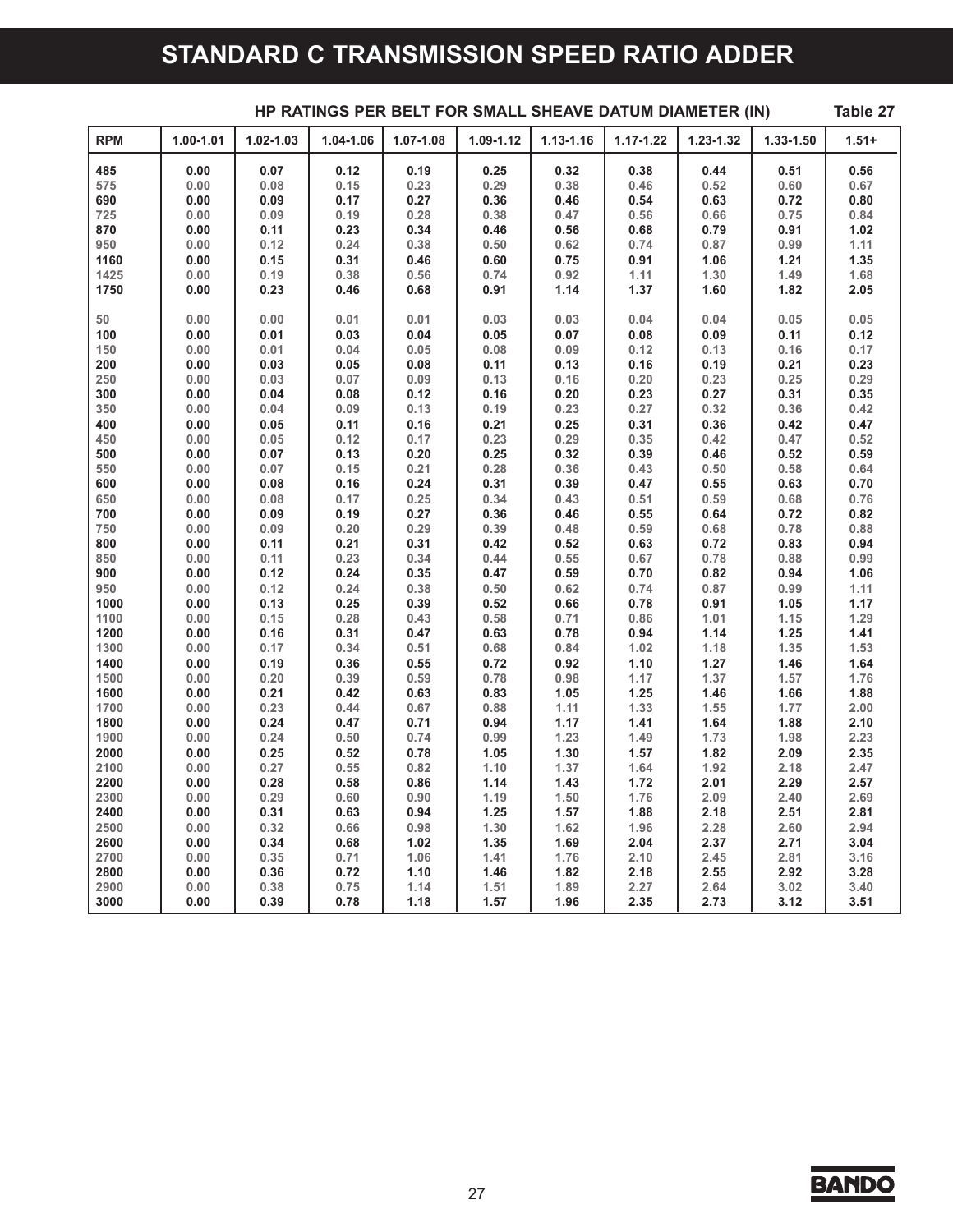### **STANDARD D SECTION TRANSMISSION HORSEPOWER RATINGS**

| <b>RPM</b><br>15.0<br>15.5<br>16.0<br>18.0<br>20.0<br>22.0<br>12.0<br>13.0<br>13.5<br>14.0<br>14.5<br>485<br>14.57<br>16.59<br>18.21<br>19.74<br>20.44<br>22.00<br>22.73<br>24.42<br>29.15<br>33.75<br>38.48<br>575<br>16.51<br>18.84<br>20.71<br>22.46<br>23.26<br>25.05<br>25.89<br>27.80<br>33.16<br>38.34<br>43.59<br>690<br>23.61<br>25.61<br>26.52<br>31.69<br>37.74<br>49.19<br>18.79<br>21.45<br>28.58<br>29.53<br>43.50<br>725<br>19.41<br>22.18<br>24.41<br>26.49<br>27.44<br>29.56<br>30.54<br>32.78<br>39.01<br>44.89<br>50.68<br>870<br>21.80<br>24.92<br>29.79<br>34.31<br>55.62<br>27.45<br>30.85<br>33.21<br>36.79<br>43.55<br>49.79<br>950<br>22.91<br>26.23<br>28.89<br>31.33<br>32.45<br>36.07<br>38.61<br>45.55<br>51.83<br>57.47<br>34.91<br>1160<br>25.20<br>28.85<br>34.38<br>35.61<br>38.20<br>39.48<br>42.04<br>48.92<br>31.77<br>20<br>1.30<br>1.35<br>1.43<br>1.84<br>2.40<br>1.01<br>1.12<br>1.21<br>1.48<br>1.57<br>2.11<br>40<br>2.06<br>2.24<br>2.39<br>2.47<br>2.73<br>2.90<br>3.42<br>3.93<br>4.46<br>1.84<br>2.64<br>60<br>2.61<br>2.94<br>3.18<br>3.40<br>3.53<br>3.77<br>3.90<br>4.14<br>4.90<br>5.64<br>6.42<br>5.34<br>6.32<br>8.29<br>80<br>3.35<br>3.76<br>4.07<br>4.37<br>4.52<br>4.85<br>5.01<br>7.28<br>100<br>4.04<br>4.55<br>4.94<br>5.31<br>5.50<br>5.88<br>6.08<br>6.48<br>7.68<br>8.86<br>10.12<br>150<br>6.98<br>7.52<br>7.79<br>9.20<br>14.45<br>5.68<br>6.42<br>8.33<br>8.61<br>10.93<br>12.65<br>200<br>7.20<br>8.15<br>8.89<br>9.58<br>9.92<br>10.65<br>11.00<br>11.78<br>14.01<br>16.23<br>18.55<br>250<br>10.70<br>11.96<br>12.85<br>14.23<br>16.95<br>19.63<br>22.45<br>8.65<br>9.80<br>11.55<br>13.28<br>300<br>12.43<br>13.44<br>13.92<br>14.95<br>16.57<br>19.75<br>22.90<br>26.18<br>10.02<br>11.36<br>15.45<br>29.73<br>350<br>11.33<br>14.09<br>15.24<br>15.78<br>16.96<br>18.82<br>22.45<br>26.02<br>12.87<br>17.53<br>400<br>17.57<br>25.02<br>33.12<br>12.57<br>14.30<br>15.66<br>16.96<br>18.90<br>19.53<br>20.97<br>29.00<br>450<br>13.76<br>17.19<br>18.61<br>19.28<br>20.76<br>21.45<br>23.04<br>27.50<br>36.34<br>15.66<br>31.84<br>500<br>14.91<br>16.98<br>18.64<br>20.21<br>20.93<br>22.53<br>23.28<br>25.01<br>29.84<br>34.55<br>39.38<br>21.72<br>22.50<br>24.23<br>32.09<br>42.24<br>550<br>16.00<br>18.23<br>20.04<br>25.04<br>26.89<br>37.11<br>19.43<br>21.37<br>23.17<br>24.00<br>25.85<br>26.72<br>28.69<br>34.21<br>44.90<br>600<br>17.03<br>39.54<br>650<br>18.03<br>22.63<br>24.56<br>25.44<br>27.39<br>28.31<br>30.40<br>36.23<br>41.80<br>47.37<br>20.58<br>700<br>18.96<br>21.66<br>23.84<br>25.86<br>26.79<br>28.86<br>29.82<br>32.02<br>38.11<br>43.91<br>49.63<br>750<br>19.86<br>22.69<br>24.98<br>27.11<br>28.08<br>30.24<br>31.25<br>33.53<br>39.88<br>45.84<br>51.67<br>26.06<br>28.27<br>29.28<br>31.54<br>32.60<br>34.96<br>41.50<br>800<br>20.69<br>23.67<br>47.61<br>53.48<br>850<br>21.48<br>24.58<br>27.06<br>29.37<br>30.42<br>32.76<br>33.85<br>36.28<br>42.99<br>49.20<br>55.06<br>44.34<br>900<br>22.23<br>25.42<br>28.01<br>30.39<br>31.48<br>33.87<br>35.00<br>37.51<br>50.60<br>56.40<br>950<br>22.91<br>26.23<br>28.89<br>31.33<br>32.45<br>34.91<br>36.07<br>38.61<br>45.55<br>51.83<br>57.47<br>1000<br>23.54<br>29.68<br>32.20<br>33.35<br>35.85<br>37.04<br>39.62<br>46.62<br>26.96<br>52.84<br>58.28<br>1050<br>24.12<br>30.42<br>32.98<br>34.16<br>36.69<br>37.91<br>40.50<br>47.51<br>53.64<br>27.62<br>1100<br>24.64<br>28.22<br>31.08<br>33.67<br>34.88<br>37.44<br>38.69<br>41.28<br>48.25<br>54.24<br>1150<br>25.10<br>28.75<br>31.66<br>34.28<br>35.50<br>39.35<br>48.82<br>38.08<br>41.93<br>32.16<br>34.80<br>36.04<br>1200<br>25.51<br>29.22<br>38.62<br>39.91<br>42.45<br>49.23<br>1250<br>25.85<br>29.61<br>32.58<br>35.23<br>36.49<br>39.05<br>40.35<br>42.84<br>49.45<br>32.92<br>35.55<br>36.82<br>43.10<br>1300<br>26.14<br>29.93<br>39.37<br>40.69<br>1350<br>26.36<br>33.17<br>35.79<br>37.07<br>39.56<br>30.19<br>40.88<br>43.24<br>1400<br>26.52<br>33.33<br>35.93<br>37.21<br>39.66<br>40.98<br>43.21<br>30.35<br>1450<br>26.60<br>35.95<br>37.24<br>30.45<br>33.41<br>39.62<br>40.94<br>1500<br>26.63<br>33.38<br>35.89<br>37.17<br>39.45<br>40.77<br>30.47<br>1550<br>26.59<br>30.40<br>33.28<br>35.70<br>36.97<br>1600<br>26.47<br>33.07<br>30.26<br>35.40<br>36.67<br>1650<br>26.28<br>30.02<br>32.77<br>1700<br>32.36<br>26.00<br>29.69<br>1750<br>25.66<br>29.27 |      |       |       |  | HP RATINGS PER BELT FOR SMALL SHEAVE DATUM DIAMETER (IN) |  |  | Table 28 |
|--------------------------------------------------------------------------------------------------------------------------------------------------------------------------------------------------------------------------------------------------------------------------------------------------------------------------------------------------------------------------------------------------------------------------------------------------------------------------------------------------------------------------------------------------------------------------------------------------------------------------------------------------------------------------------------------------------------------------------------------------------------------------------------------------------------------------------------------------------------------------------------------------------------------------------------------------------------------------------------------------------------------------------------------------------------------------------------------------------------------------------------------------------------------------------------------------------------------------------------------------------------------------------------------------------------------------------------------------------------------------------------------------------------------------------------------------------------------------------------------------------------------------------------------------------------------------------------------------------------------------------------------------------------------------------------------------------------------------------------------------------------------------------------------------------------------------------------------------------------------------------------------------------------------------------------------------------------------------------------------------------------------------------------------------------------------------------------------------------------------------------------------------------------------------------------------------------------------------------------------------------------------------------------------------------------------------------------------------------------------------------------------------------------------------------------------------------------------------------------------------------------------------------------------------------------------------------------------------------------------------------------------------------------------------------------------------------------------------------------------------------------------------------------------------------------------------------------------------------------------------------------------------------------------------------------------------------------------------------------------------------------------------------------------------------------------------------------------------------------------------------------------------------------------------------------------------------------------------------------------------------------------------------------------------------------------------------------------------------------------------------------------------------------------------------------------------------------------------------------------------------------------------------------------------------------------------------------------------------------------------------------------------------------------------------------------------------------------------------------------------------------------------------------------------------------------------------------------------------------------------------------------------------------------------------------------------------------------------------------------------------------------------------------------------------------------------------------------------------------------------------------------------------------------------------------------------------------------------------------------------------------------------------------------------------------------------------------------------------------------------------------------------------------|------|-------|-------|--|----------------------------------------------------------|--|--|----------|
|                                                                                                                                                                                                                                                                                                                                                                                                                                                                                                                                                                                                                                                                                                                                                                                                                                                                                                                                                                                                                                                                                                                                                                                                                                                                                                                                                                                                                                                                                                                                                                                                                                                                                                                                                                                                                                                                                                                                                                                                                                                                                                                                                                                                                                                                                                                                                                                                                                                                                                                                                                                                                                                                                                                                                                                                                                                                                                                                                                                                                                                                                                                                                                                                                                                                                                                                                                                                                                                                                                                                                                                                                                                                                                                                                                                                                                                                                                                                                                                                                                                                                                                                                                                                                                                                                                                                                                                                              |      |       |       |  |                                                          |  |  |          |
|                                                                                                                                                                                                                                                                                                                                                                                                                                                                                                                                                                                                                                                                                                                                                                                                                                                                                                                                                                                                                                                                                                                                                                                                                                                                                                                                                                                                                                                                                                                                                                                                                                                                                                                                                                                                                                                                                                                                                                                                                                                                                                                                                                                                                                                                                                                                                                                                                                                                                                                                                                                                                                                                                                                                                                                                                                                                                                                                                                                                                                                                                                                                                                                                                                                                                                                                                                                                                                                                                                                                                                                                                                                                                                                                                                                                                                                                                                                                                                                                                                                                                                                                                                                                                                                                                                                                                                                                              |      |       |       |  |                                                          |  |  |          |
|                                                                                                                                                                                                                                                                                                                                                                                                                                                                                                                                                                                                                                                                                                                                                                                                                                                                                                                                                                                                                                                                                                                                                                                                                                                                                                                                                                                                                                                                                                                                                                                                                                                                                                                                                                                                                                                                                                                                                                                                                                                                                                                                                                                                                                                                                                                                                                                                                                                                                                                                                                                                                                                                                                                                                                                                                                                                                                                                                                                                                                                                                                                                                                                                                                                                                                                                                                                                                                                                                                                                                                                                                                                                                                                                                                                                                                                                                                                                                                                                                                                                                                                                                                                                                                                                                                                                                                                                              |      |       |       |  |                                                          |  |  |          |
|                                                                                                                                                                                                                                                                                                                                                                                                                                                                                                                                                                                                                                                                                                                                                                                                                                                                                                                                                                                                                                                                                                                                                                                                                                                                                                                                                                                                                                                                                                                                                                                                                                                                                                                                                                                                                                                                                                                                                                                                                                                                                                                                                                                                                                                                                                                                                                                                                                                                                                                                                                                                                                                                                                                                                                                                                                                                                                                                                                                                                                                                                                                                                                                                                                                                                                                                                                                                                                                                                                                                                                                                                                                                                                                                                                                                                                                                                                                                                                                                                                                                                                                                                                                                                                                                                                                                                                                                              |      |       |       |  |                                                          |  |  |          |
|                                                                                                                                                                                                                                                                                                                                                                                                                                                                                                                                                                                                                                                                                                                                                                                                                                                                                                                                                                                                                                                                                                                                                                                                                                                                                                                                                                                                                                                                                                                                                                                                                                                                                                                                                                                                                                                                                                                                                                                                                                                                                                                                                                                                                                                                                                                                                                                                                                                                                                                                                                                                                                                                                                                                                                                                                                                                                                                                                                                                                                                                                                                                                                                                                                                                                                                                                                                                                                                                                                                                                                                                                                                                                                                                                                                                                                                                                                                                                                                                                                                                                                                                                                                                                                                                                                                                                                                                              |      |       |       |  |                                                          |  |  |          |
|                                                                                                                                                                                                                                                                                                                                                                                                                                                                                                                                                                                                                                                                                                                                                                                                                                                                                                                                                                                                                                                                                                                                                                                                                                                                                                                                                                                                                                                                                                                                                                                                                                                                                                                                                                                                                                                                                                                                                                                                                                                                                                                                                                                                                                                                                                                                                                                                                                                                                                                                                                                                                                                                                                                                                                                                                                                                                                                                                                                                                                                                                                                                                                                                                                                                                                                                                                                                                                                                                                                                                                                                                                                                                                                                                                                                                                                                                                                                                                                                                                                                                                                                                                                                                                                                                                                                                                                                              |      |       |       |  |                                                          |  |  |          |
|                                                                                                                                                                                                                                                                                                                                                                                                                                                                                                                                                                                                                                                                                                                                                                                                                                                                                                                                                                                                                                                                                                                                                                                                                                                                                                                                                                                                                                                                                                                                                                                                                                                                                                                                                                                                                                                                                                                                                                                                                                                                                                                                                                                                                                                                                                                                                                                                                                                                                                                                                                                                                                                                                                                                                                                                                                                                                                                                                                                                                                                                                                                                                                                                                                                                                                                                                                                                                                                                                                                                                                                                                                                                                                                                                                                                                                                                                                                                                                                                                                                                                                                                                                                                                                                                                                                                                                                                              |      |       |       |  |                                                          |  |  |          |
|                                                                                                                                                                                                                                                                                                                                                                                                                                                                                                                                                                                                                                                                                                                                                                                                                                                                                                                                                                                                                                                                                                                                                                                                                                                                                                                                                                                                                                                                                                                                                                                                                                                                                                                                                                                                                                                                                                                                                                                                                                                                                                                                                                                                                                                                                                                                                                                                                                                                                                                                                                                                                                                                                                                                                                                                                                                                                                                                                                                                                                                                                                                                                                                                                                                                                                                                                                                                                                                                                                                                                                                                                                                                                                                                                                                                                                                                                                                                                                                                                                                                                                                                                                                                                                                                                                                                                                                                              |      |       |       |  |                                                          |  |  |          |
|                                                                                                                                                                                                                                                                                                                                                                                                                                                                                                                                                                                                                                                                                                                                                                                                                                                                                                                                                                                                                                                                                                                                                                                                                                                                                                                                                                                                                                                                                                                                                                                                                                                                                                                                                                                                                                                                                                                                                                                                                                                                                                                                                                                                                                                                                                                                                                                                                                                                                                                                                                                                                                                                                                                                                                                                                                                                                                                                                                                                                                                                                                                                                                                                                                                                                                                                                                                                                                                                                                                                                                                                                                                                                                                                                                                                                                                                                                                                                                                                                                                                                                                                                                                                                                                                                                                                                                                                              |      |       |       |  |                                                          |  |  |          |
|                                                                                                                                                                                                                                                                                                                                                                                                                                                                                                                                                                                                                                                                                                                                                                                                                                                                                                                                                                                                                                                                                                                                                                                                                                                                                                                                                                                                                                                                                                                                                                                                                                                                                                                                                                                                                                                                                                                                                                                                                                                                                                                                                                                                                                                                                                                                                                                                                                                                                                                                                                                                                                                                                                                                                                                                                                                                                                                                                                                                                                                                                                                                                                                                                                                                                                                                                                                                                                                                                                                                                                                                                                                                                                                                                                                                                                                                                                                                                                                                                                                                                                                                                                                                                                                                                                                                                                                                              |      |       |       |  |                                                          |  |  |          |
|                                                                                                                                                                                                                                                                                                                                                                                                                                                                                                                                                                                                                                                                                                                                                                                                                                                                                                                                                                                                                                                                                                                                                                                                                                                                                                                                                                                                                                                                                                                                                                                                                                                                                                                                                                                                                                                                                                                                                                                                                                                                                                                                                                                                                                                                                                                                                                                                                                                                                                                                                                                                                                                                                                                                                                                                                                                                                                                                                                                                                                                                                                                                                                                                                                                                                                                                                                                                                                                                                                                                                                                                                                                                                                                                                                                                                                                                                                                                                                                                                                                                                                                                                                                                                                                                                                                                                                                                              |      |       |       |  |                                                          |  |  |          |
|                                                                                                                                                                                                                                                                                                                                                                                                                                                                                                                                                                                                                                                                                                                                                                                                                                                                                                                                                                                                                                                                                                                                                                                                                                                                                                                                                                                                                                                                                                                                                                                                                                                                                                                                                                                                                                                                                                                                                                                                                                                                                                                                                                                                                                                                                                                                                                                                                                                                                                                                                                                                                                                                                                                                                                                                                                                                                                                                                                                                                                                                                                                                                                                                                                                                                                                                                                                                                                                                                                                                                                                                                                                                                                                                                                                                                                                                                                                                                                                                                                                                                                                                                                                                                                                                                                                                                                                                              |      |       |       |  |                                                          |  |  |          |
|                                                                                                                                                                                                                                                                                                                                                                                                                                                                                                                                                                                                                                                                                                                                                                                                                                                                                                                                                                                                                                                                                                                                                                                                                                                                                                                                                                                                                                                                                                                                                                                                                                                                                                                                                                                                                                                                                                                                                                                                                                                                                                                                                                                                                                                                                                                                                                                                                                                                                                                                                                                                                                                                                                                                                                                                                                                                                                                                                                                                                                                                                                                                                                                                                                                                                                                                                                                                                                                                                                                                                                                                                                                                                                                                                                                                                                                                                                                                                                                                                                                                                                                                                                                                                                                                                                                                                                                                              |      |       |       |  |                                                          |  |  |          |
|                                                                                                                                                                                                                                                                                                                                                                                                                                                                                                                                                                                                                                                                                                                                                                                                                                                                                                                                                                                                                                                                                                                                                                                                                                                                                                                                                                                                                                                                                                                                                                                                                                                                                                                                                                                                                                                                                                                                                                                                                                                                                                                                                                                                                                                                                                                                                                                                                                                                                                                                                                                                                                                                                                                                                                                                                                                                                                                                                                                                                                                                                                                                                                                                                                                                                                                                                                                                                                                                                                                                                                                                                                                                                                                                                                                                                                                                                                                                                                                                                                                                                                                                                                                                                                                                                                                                                                                                              |      |       |       |  |                                                          |  |  |          |
|                                                                                                                                                                                                                                                                                                                                                                                                                                                                                                                                                                                                                                                                                                                                                                                                                                                                                                                                                                                                                                                                                                                                                                                                                                                                                                                                                                                                                                                                                                                                                                                                                                                                                                                                                                                                                                                                                                                                                                                                                                                                                                                                                                                                                                                                                                                                                                                                                                                                                                                                                                                                                                                                                                                                                                                                                                                                                                                                                                                                                                                                                                                                                                                                                                                                                                                                                                                                                                                                                                                                                                                                                                                                                                                                                                                                                                                                                                                                                                                                                                                                                                                                                                                                                                                                                                                                                                                                              |      |       |       |  |                                                          |  |  |          |
|                                                                                                                                                                                                                                                                                                                                                                                                                                                                                                                                                                                                                                                                                                                                                                                                                                                                                                                                                                                                                                                                                                                                                                                                                                                                                                                                                                                                                                                                                                                                                                                                                                                                                                                                                                                                                                                                                                                                                                                                                                                                                                                                                                                                                                                                                                                                                                                                                                                                                                                                                                                                                                                                                                                                                                                                                                                                                                                                                                                                                                                                                                                                                                                                                                                                                                                                                                                                                                                                                                                                                                                                                                                                                                                                                                                                                                                                                                                                                                                                                                                                                                                                                                                                                                                                                                                                                                                                              |      |       |       |  |                                                          |  |  |          |
|                                                                                                                                                                                                                                                                                                                                                                                                                                                                                                                                                                                                                                                                                                                                                                                                                                                                                                                                                                                                                                                                                                                                                                                                                                                                                                                                                                                                                                                                                                                                                                                                                                                                                                                                                                                                                                                                                                                                                                                                                                                                                                                                                                                                                                                                                                                                                                                                                                                                                                                                                                                                                                                                                                                                                                                                                                                                                                                                                                                                                                                                                                                                                                                                                                                                                                                                                                                                                                                                                                                                                                                                                                                                                                                                                                                                                                                                                                                                                                                                                                                                                                                                                                                                                                                                                                                                                                                                              |      |       |       |  |                                                          |  |  |          |
|                                                                                                                                                                                                                                                                                                                                                                                                                                                                                                                                                                                                                                                                                                                                                                                                                                                                                                                                                                                                                                                                                                                                                                                                                                                                                                                                                                                                                                                                                                                                                                                                                                                                                                                                                                                                                                                                                                                                                                                                                                                                                                                                                                                                                                                                                                                                                                                                                                                                                                                                                                                                                                                                                                                                                                                                                                                                                                                                                                                                                                                                                                                                                                                                                                                                                                                                                                                                                                                                                                                                                                                                                                                                                                                                                                                                                                                                                                                                                                                                                                                                                                                                                                                                                                                                                                                                                                                                              |      |       |       |  |                                                          |  |  |          |
|                                                                                                                                                                                                                                                                                                                                                                                                                                                                                                                                                                                                                                                                                                                                                                                                                                                                                                                                                                                                                                                                                                                                                                                                                                                                                                                                                                                                                                                                                                                                                                                                                                                                                                                                                                                                                                                                                                                                                                                                                                                                                                                                                                                                                                                                                                                                                                                                                                                                                                                                                                                                                                                                                                                                                                                                                                                                                                                                                                                                                                                                                                                                                                                                                                                                                                                                                                                                                                                                                                                                                                                                                                                                                                                                                                                                                                                                                                                                                                                                                                                                                                                                                                                                                                                                                                                                                                                                              |      |       |       |  |                                                          |  |  |          |
|                                                                                                                                                                                                                                                                                                                                                                                                                                                                                                                                                                                                                                                                                                                                                                                                                                                                                                                                                                                                                                                                                                                                                                                                                                                                                                                                                                                                                                                                                                                                                                                                                                                                                                                                                                                                                                                                                                                                                                                                                                                                                                                                                                                                                                                                                                                                                                                                                                                                                                                                                                                                                                                                                                                                                                                                                                                                                                                                                                                                                                                                                                                                                                                                                                                                                                                                                                                                                                                                                                                                                                                                                                                                                                                                                                                                                                                                                                                                                                                                                                                                                                                                                                                                                                                                                                                                                                                                              |      |       |       |  |                                                          |  |  |          |
|                                                                                                                                                                                                                                                                                                                                                                                                                                                                                                                                                                                                                                                                                                                                                                                                                                                                                                                                                                                                                                                                                                                                                                                                                                                                                                                                                                                                                                                                                                                                                                                                                                                                                                                                                                                                                                                                                                                                                                                                                                                                                                                                                                                                                                                                                                                                                                                                                                                                                                                                                                                                                                                                                                                                                                                                                                                                                                                                                                                                                                                                                                                                                                                                                                                                                                                                                                                                                                                                                                                                                                                                                                                                                                                                                                                                                                                                                                                                                                                                                                                                                                                                                                                                                                                                                                                                                                                                              |      |       |       |  |                                                          |  |  |          |
|                                                                                                                                                                                                                                                                                                                                                                                                                                                                                                                                                                                                                                                                                                                                                                                                                                                                                                                                                                                                                                                                                                                                                                                                                                                                                                                                                                                                                                                                                                                                                                                                                                                                                                                                                                                                                                                                                                                                                                                                                                                                                                                                                                                                                                                                                                                                                                                                                                                                                                                                                                                                                                                                                                                                                                                                                                                                                                                                                                                                                                                                                                                                                                                                                                                                                                                                                                                                                                                                                                                                                                                                                                                                                                                                                                                                                                                                                                                                                                                                                                                                                                                                                                                                                                                                                                                                                                                                              |      |       |       |  |                                                          |  |  |          |
|                                                                                                                                                                                                                                                                                                                                                                                                                                                                                                                                                                                                                                                                                                                                                                                                                                                                                                                                                                                                                                                                                                                                                                                                                                                                                                                                                                                                                                                                                                                                                                                                                                                                                                                                                                                                                                                                                                                                                                                                                                                                                                                                                                                                                                                                                                                                                                                                                                                                                                                                                                                                                                                                                                                                                                                                                                                                                                                                                                                                                                                                                                                                                                                                                                                                                                                                                                                                                                                                                                                                                                                                                                                                                                                                                                                                                                                                                                                                                                                                                                                                                                                                                                                                                                                                                                                                                                                                              |      |       |       |  |                                                          |  |  |          |
|                                                                                                                                                                                                                                                                                                                                                                                                                                                                                                                                                                                                                                                                                                                                                                                                                                                                                                                                                                                                                                                                                                                                                                                                                                                                                                                                                                                                                                                                                                                                                                                                                                                                                                                                                                                                                                                                                                                                                                                                                                                                                                                                                                                                                                                                                                                                                                                                                                                                                                                                                                                                                                                                                                                                                                                                                                                                                                                                                                                                                                                                                                                                                                                                                                                                                                                                                                                                                                                                                                                                                                                                                                                                                                                                                                                                                                                                                                                                                                                                                                                                                                                                                                                                                                                                                                                                                                                                              |      |       |       |  |                                                          |  |  |          |
|                                                                                                                                                                                                                                                                                                                                                                                                                                                                                                                                                                                                                                                                                                                                                                                                                                                                                                                                                                                                                                                                                                                                                                                                                                                                                                                                                                                                                                                                                                                                                                                                                                                                                                                                                                                                                                                                                                                                                                                                                                                                                                                                                                                                                                                                                                                                                                                                                                                                                                                                                                                                                                                                                                                                                                                                                                                                                                                                                                                                                                                                                                                                                                                                                                                                                                                                                                                                                                                                                                                                                                                                                                                                                                                                                                                                                                                                                                                                                                                                                                                                                                                                                                                                                                                                                                                                                                                                              |      |       |       |  |                                                          |  |  |          |
|                                                                                                                                                                                                                                                                                                                                                                                                                                                                                                                                                                                                                                                                                                                                                                                                                                                                                                                                                                                                                                                                                                                                                                                                                                                                                                                                                                                                                                                                                                                                                                                                                                                                                                                                                                                                                                                                                                                                                                                                                                                                                                                                                                                                                                                                                                                                                                                                                                                                                                                                                                                                                                                                                                                                                                                                                                                                                                                                                                                                                                                                                                                                                                                                                                                                                                                                                                                                                                                                                                                                                                                                                                                                                                                                                                                                                                                                                                                                                                                                                                                                                                                                                                                                                                                                                                                                                                                                              |      |       |       |  |                                                          |  |  |          |
|                                                                                                                                                                                                                                                                                                                                                                                                                                                                                                                                                                                                                                                                                                                                                                                                                                                                                                                                                                                                                                                                                                                                                                                                                                                                                                                                                                                                                                                                                                                                                                                                                                                                                                                                                                                                                                                                                                                                                                                                                                                                                                                                                                                                                                                                                                                                                                                                                                                                                                                                                                                                                                                                                                                                                                                                                                                                                                                                                                                                                                                                                                                                                                                                                                                                                                                                                                                                                                                                                                                                                                                                                                                                                                                                                                                                                                                                                                                                                                                                                                                                                                                                                                                                                                                                                                                                                                                                              |      |       |       |  |                                                          |  |  |          |
|                                                                                                                                                                                                                                                                                                                                                                                                                                                                                                                                                                                                                                                                                                                                                                                                                                                                                                                                                                                                                                                                                                                                                                                                                                                                                                                                                                                                                                                                                                                                                                                                                                                                                                                                                                                                                                                                                                                                                                                                                                                                                                                                                                                                                                                                                                                                                                                                                                                                                                                                                                                                                                                                                                                                                                                                                                                                                                                                                                                                                                                                                                                                                                                                                                                                                                                                                                                                                                                                                                                                                                                                                                                                                                                                                                                                                                                                                                                                                                                                                                                                                                                                                                                                                                                                                                                                                                                                              |      |       |       |  |                                                          |  |  |          |
|                                                                                                                                                                                                                                                                                                                                                                                                                                                                                                                                                                                                                                                                                                                                                                                                                                                                                                                                                                                                                                                                                                                                                                                                                                                                                                                                                                                                                                                                                                                                                                                                                                                                                                                                                                                                                                                                                                                                                                                                                                                                                                                                                                                                                                                                                                                                                                                                                                                                                                                                                                                                                                                                                                                                                                                                                                                                                                                                                                                                                                                                                                                                                                                                                                                                                                                                                                                                                                                                                                                                                                                                                                                                                                                                                                                                                                                                                                                                                                                                                                                                                                                                                                                                                                                                                                                                                                                                              |      |       |       |  |                                                          |  |  |          |
|                                                                                                                                                                                                                                                                                                                                                                                                                                                                                                                                                                                                                                                                                                                                                                                                                                                                                                                                                                                                                                                                                                                                                                                                                                                                                                                                                                                                                                                                                                                                                                                                                                                                                                                                                                                                                                                                                                                                                                                                                                                                                                                                                                                                                                                                                                                                                                                                                                                                                                                                                                                                                                                                                                                                                                                                                                                                                                                                                                                                                                                                                                                                                                                                                                                                                                                                                                                                                                                                                                                                                                                                                                                                                                                                                                                                                                                                                                                                                                                                                                                                                                                                                                                                                                                                                                                                                                                                              |      |       |       |  |                                                          |  |  |          |
|                                                                                                                                                                                                                                                                                                                                                                                                                                                                                                                                                                                                                                                                                                                                                                                                                                                                                                                                                                                                                                                                                                                                                                                                                                                                                                                                                                                                                                                                                                                                                                                                                                                                                                                                                                                                                                                                                                                                                                                                                                                                                                                                                                                                                                                                                                                                                                                                                                                                                                                                                                                                                                                                                                                                                                                                                                                                                                                                                                                                                                                                                                                                                                                                                                                                                                                                                                                                                                                                                                                                                                                                                                                                                                                                                                                                                                                                                                                                                                                                                                                                                                                                                                                                                                                                                                                                                                                                              |      |       |       |  |                                                          |  |  |          |
|                                                                                                                                                                                                                                                                                                                                                                                                                                                                                                                                                                                                                                                                                                                                                                                                                                                                                                                                                                                                                                                                                                                                                                                                                                                                                                                                                                                                                                                                                                                                                                                                                                                                                                                                                                                                                                                                                                                                                                                                                                                                                                                                                                                                                                                                                                                                                                                                                                                                                                                                                                                                                                                                                                                                                                                                                                                                                                                                                                                                                                                                                                                                                                                                                                                                                                                                                                                                                                                                                                                                                                                                                                                                                                                                                                                                                                                                                                                                                                                                                                                                                                                                                                                                                                                                                                                                                                                                              |      |       |       |  |                                                          |  |  |          |
|                                                                                                                                                                                                                                                                                                                                                                                                                                                                                                                                                                                                                                                                                                                                                                                                                                                                                                                                                                                                                                                                                                                                                                                                                                                                                                                                                                                                                                                                                                                                                                                                                                                                                                                                                                                                                                                                                                                                                                                                                                                                                                                                                                                                                                                                                                                                                                                                                                                                                                                                                                                                                                                                                                                                                                                                                                                                                                                                                                                                                                                                                                                                                                                                                                                                                                                                                                                                                                                                                                                                                                                                                                                                                                                                                                                                                                                                                                                                                                                                                                                                                                                                                                                                                                                                                                                                                                                                              |      |       |       |  |                                                          |  |  |          |
|                                                                                                                                                                                                                                                                                                                                                                                                                                                                                                                                                                                                                                                                                                                                                                                                                                                                                                                                                                                                                                                                                                                                                                                                                                                                                                                                                                                                                                                                                                                                                                                                                                                                                                                                                                                                                                                                                                                                                                                                                                                                                                                                                                                                                                                                                                                                                                                                                                                                                                                                                                                                                                                                                                                                                                                                                                                                                                                                                                                                                                                                                                                                                                                                                                                                                                                                                                                                                                                                                                                                                                                                                                                                                                                                                                                                                                                                                                                                                                                                                                                                                                                                                                                                                                                                                                                                                                                                              |      |       |       |  |                                                          |  |  |          |
|                                                                                                                                                                                                                                                                                                                                                                                                                                                                                                                                                                                                                                                                                                                                                                                                                                                                                                                                                                                                                                                                                                                                                                                                                                                                                                                                                                                                                                                                                                                                                                                                                                                                                                                                                                                                                                                                                                                                                                                                                                                                                                                                                                                                                                                                                                                                                                                                                                                                                                                                                                                                                                                                                                                                                                                                                                                                                                                                                                                                                                                                                                                                                                                                                                                                                                                                                                                                                                                                                                                                                                                                                                                                                                                                                                                                                                                                                                                                                                                                                                                                                                                                                                                                                                                                                                                                                                                                              |      |       |       |  |                                                          |  |  |          |
|                                                                                                                                                                                                                                                                                                                                                                                                                                                                                                                                                                                                                                                                                                                                                                                                                                                                                                                                                                                                                                                                                                                                                                                                                                                                                                                                                                                                                                                                                                                                                                                                                                                                                                                                                                                                                                                                                                                                                                                                                                                                                                                                                                                                                                                                                                                                                                                                                                                                                                                                                                                                                                                                                                                                                                                                                                                                                                                                                                                                                                                                                                                                                                                                                                                                                                                                                                                                                                                                                                                                                                                                                                                                                                                                                                                                                                                                                                                                                                                                                                                                                                                                                                                                                                                                                                                                                                                                              |      |       |       |  |                                                          |  |  |          |
|                                                                                                                                                                                                                                                                                                                                                                                                                                                                                                                                                                                                                                                                                                                                                                                                                                                                                                                                                                                                                                                                                                                                                                                                                                                                                                                                                                                                                                                                                                                                                                                                                                                                                                                                                                                                                                                                                                                                                                                                                                                                                                                                                                                                                                                                                                                                                                                                                                                                                                                                                                                                                                                                                                                                                                                                                                                                                                                                                                                                                                                                                                                                                                                                                                                                                                                                                                                                                                                                                                                                                                                                                                                                                                                                                                                                                                                                                                                                                                                                                                                                                                                                                                                                                                                                                                                                                                                                              |      |       |       |  |                                                          |  |  |          |
|                                                                                                                                                                                                                                                                                                                                                                                                                                                                                                                                                                                                                                                                                                                                                                                                                                                                                                                                                                                                                                                                                                                                                                                                                                                                                                                                                                                                                                                                                                                                                                                                                                                                                                                                                                                                                                                                                                                                                                                                                                                                                                                                                                                                                                                                                                                                                                                                                                                                                                                                                                                                                                                                                                                                                                                                                                                                                                                                                                                                                                                                                                                                                                                                                                                                                                                                                                                                                                                                                                                                                                                                                                                                                                                                                                                                                                                                                                                                                                                                                                                                                                                                                                                                                                                                                                                                                                                                              |      |       |       |  |                                                          |  |  |          |
|                                                                                                                                                                                                                                                                                                                                                                                                                                                                                                                                                                                                                                                                                                                                                                                                                                                                                                                                                                                                                                                                                                                                                                                                                                                                                                                                                                                                                                                                                                                                                                                                                                                                                                                                                                                                                                                                                                                                                                                                                                                                                                                                                                                                                                                                                                                                                                                                                                                                                                                                                                                                                                                                                                                                                                                                                                                                                                                                                                                                                                                                                                                                                                                                                                                                                                                                                                                                                                                                                                                                                                                                                                                                                                                                                                                                                                                                                                                                                                                                                                                                                                                                                                                                                                                                                                                                                                                                              |      |       |       |  |                                                          |  |  |          |
|                                                                                                                                                                                                                                                                                                                                                                                                                                                                                                                                                                                                                                                                                                                                                                                                                                                                                                                                                                                                                                                                                                                                                                                                                                                                                                                                                                                                                                                                                                                                                                                                                                                                                                                                                                                                                                                                                                                                                                                                                                                                                                                                                                                                                                                                                                                                                                                                                                                                                                                                                                                                                                                                                                                                                                                                                                                                                                                                                                                                                                                                                                                                                                                                                                                                                                                                                                                                                                                                                                                                                                                                                                                                                                                                                                                                                                                                                                                                                                                                                                                                                                                                                                                                                                                                                                                                                                                                              |      |       |       |  |                                                          |  |  |          |
|                                                                                                                                                                                                                                                                                                                                                                                                                                                                                                                                                                                                                                                                                                                                                                                                                                                                                                                                                                                                                                                                                                                                                                                                                                                                                                                                                                                                                                                                                                                                                                                                                                                                                                                                                                                                                                                                                                                                                                                                                                                                                                                                                                                                                                                                                                                                                                                                                                                                                                                                                                                                                                                                                                                                                                                                                                                                                                                                                                                                                                                                                                                                                                                                                                                                                                                                                                                                                                                                                                                                                                                                                                                                                                                                                                                                                                                                                                                                                                                                                                                                                                                                                                                                                                                                                                                                                                                                              |      |       |       |  |                                                          |  |  |          |
|                                                                                                                                                                                                                                                                                                                                                                                                                                                                                                                                                                                                                                                                                                                                                                                                                                                                                                                                                                                                                                                                                                                                                                                                                                                                                                                                                                                                                                                                                                                                                                                                                                                                                                                                                                                                                                                                                                                                                                                                                                                                                                                                                                                                                                                                                                                                                                                                                                                                                                                                                                                                                                                                                                                                                                                                                                                                                                                                                                                                                                                                                                                                                                                                                                                                                                                                                                                                                                                                                                                                                                                                                                                                                                                                                                                                                                                                                                                                                                                                                                                                                                                                                                                                                                                                                                                                                                                                              |      |       |       |  |                                                          |  |  |          |
|                                                                                                                                                                                                                                                                                                                                                                                                                                                                                                                                                                                                                                                                                                                                                                                                                                                                                                                                                                                                                                                                                                                                                                                                                                                                                                                                                                                                                                                                                                                                                                                                                                                                                                                                                                                                                                                                                                                                                                                                                                                                                                                                                                                                                                                                                                                                                                                                                                                                                                                                                                                                                                                                                                                                                                                                                                                                                                                                                                                                                                                                                                                                                                                                                                                                                                                                                                                                                                                                                                                                                                                                                                                                                                                                                                                                                                                                                                                                                                                                                                                                                                                                                                                                                                                                                                                                                                                                              |      |       |       |  |                                                          |  |  |          |
|                                                                                                                                                                                                                                                                                                                                                                                                                                                                                                                                                                                                                                                                                                                                                                                                                                                                                                                                                                                                                                                                                                                                                                                                                                                                                                                                                                                                                                                                                                                                                                                                                                                                                                                                                                                                                                                                                                                                                                                                                                                                                                                                                                                                                                                                                                                                                                                                                                                                                                                                                                                                                                                                                                                                                                                                                                                                                                                                                                                                                                                                                                                                                                                                                                                                                                                                                                                                                                                                                                                                                                                                                                                                                                                                                                                                                                                                                                                                                                                                                                                                                                                                                                                                                                                                                                                                                                                                              |      |       |       |  |                                                          |  |  |          |
|                                                                                                                                                                                                                                                                                                                                                                                                                                                                                                                                                                                                                                                                                                                                                                                                                                                                                                                                                                                                                                                                                                                                                                                                                                                                                                                                                                                                                                                                                                                                                                                                                                                                                                                                                                                                                                                                                                                                                                                                                                                                                                                                                                                                                                                                                                                                                                                                                                                                                                                                                                                                                                                                                                                                                                                                                                                                                                                                                                                                                                                                                                                                                                                                                                                                                                                                                                                                                                                                                                                                                                                                                                                                                                                                                                                                                                                                                                                                                                                                                                                                                                                                                                                                                                                                                                                                                                                                              |      |       |       |  |                                                          |  |  |          |
|                                                                                                                                                                                                                                                                                                                                                                                                                                                                                                                                                                                                                                                                                                                                                                                                                                                                                                                                                                                                                                                                                                                                                                                                                                                                                                                                                                                                                                                                                                                                                                                                                                                                                                                                                                                                                                                                                                                                                                                                                                                                                                                                                                                                                                                                                                                                                                                                                                                                                                                                                                                                                                                                                                                                                                                                                                                                                                                                                                                                                                                                                                                                                                                                                                                                                                                                                                                                                                                                                                                                                                                                                                                                                                                                                                                                                                                                                                                                                                                                                                                                                                                                                                                                                                                                                                                                                                                                              |      |       |       |  |                                                          |  |  |          |
|                                                                                                                                                                                                                                                                                                                                                                                                                                                                                                                                                                                                                                                                                                                                                                                                                                                                                                                                                                                                                                                                                                                                                                                                                                                                                                                                                                                                                                                                                                                                                                                                                                                                                                                                                                                                                                                                                                                                                                                                                                                                                                                                                                                                                                                                                                                                                                                                                                                                                                                                                                                                                                                                                                                                                                                                                                                                                                                                                                                                                                                                                                                                                                                                                                                                                                                                                                                                                                                                                                                                                                                                                                                                                                                                                                                                                                                                                                                                                                                                                                                                                                                                                                                                                                                                                                                                                                                                              | 1800 | 25.24 | 28.77 |  |                                                          |  |  |          |

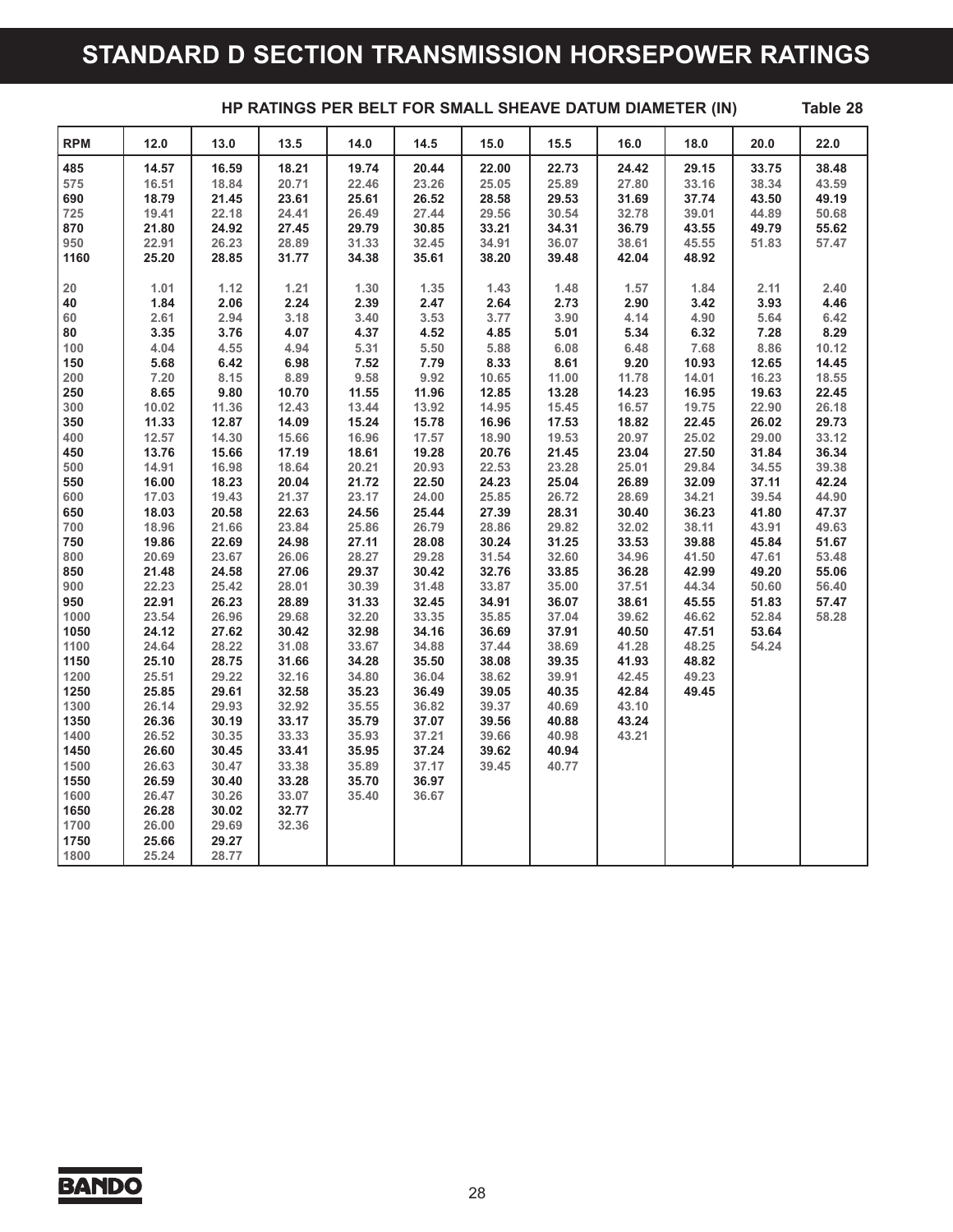### **STANDARD D SECTION TRANSMISSION SPEED RATIO ADDER**

| <b>RPM</b> | $1.00 - 1.01$ | $1.02 - 1.03$ | $1.04 - 1.06$ | $1.07 - 1.08$ | $1.09 - 1.12$ | $1.13 - 1.16$ | $1.17 - 1.22$ | $1.23 - 1.32$ | $1.33 - 1.50$ | $1.51 +$ |
|------------|---------------|---------------|---------------|---------------|---------------|---------------|---------------|---------------|---------------|----------|
| 485        | 0.00          | 0.19          | 0.36          | 0.55          | 0.72          | 0.91          | 1.09          | 1.27          | 1.45          | 1.63     |
| 575        | 0.00          | 0.21          | 0.43          | 0.64          | 0.86          | 1.07          | 1.29          | 1.50          | 1.72          | 1.93     |
| 690        | 0.00          | 0.25          | 0.52          | 0.78          | 1.03          | 1.29          | 1.55          | 1.81          | 2.06          | 2.32     |
| 725        | 0.00          | 0.27          | 0.55          | 0.82          | 1.09          | 1.35          | 1.62          | 1.89          | 2.17          | 2.44     |
| 870        | 0.00          | 0.32          | 0.66          | 0.98          | 1.30          | 1.62          | 1.96          | 2.28          | 2.60          | 2.92     |
| 950        | 0.00          | 0.36          | 0.71          | 1.07          | 1.42          | 1.78          | 2.13          | 2.48          | 2.84          | 3.19     |
| 1160       | 0.00          | 0.43          | 0.87          | 1.30          | 1.73          | 2.17          | 2.60          | 3.03          | 3.47          | 3.90     |
|            |               |               |               |               |               |               |               |               |               |          |
| 20         | 0.00          | 0.01          | 0.01          | 0.03          | 0.03          | 0.04          | 0.04          | 0.05          | 0.05          | 0.07     |
| 40         | 0.00          | 0.01          | 0.03          | 0.04          | 0.05          | 0.08          | 0.09          | 0.11          | 0.12          | 0.13     |
| 60         | 0.00          | 0.03          | 0.04          | 0.07          | 0.09          | 0.11          | 0.13          | 0.16          | 0.17          | 0.20     |
| 80         | 0.00          | 0.03          | 0.05          | 0.09          | 0.12          | 0.15          | 0.17          | 0.21          | 0.24          | 0.27     |
| 100        | 0.00          | 0.04          | 0.08          | 0.11          | 0.15          | 0.19          | 0.23          | 0.27          | 0.29          | 0.34     |
| 150        | 0.00          | 0.05          | 0.11          | 0.17          | 0.23          | 0.28          | 0.34          | 0.39          | 0.44          | 0.51     |
| 200        | 0.00          | 0.08          | 0.15          | 0.23          | 0.29          | 0.38          | 0.44          | 0.52          | 0.60          | 0.67     |
| 250        | 0.00          | 0.09          | 0.19          | 0.28          | 0.38          | 0.47          | 0.56          | 0.66          | 0.75          | 0.84     |
| 300        | 0.00          | 0.11          | 0.23          | 0.34          | 0.44          | 0.56          | 0.67          | 0.79          | 0.90          | 1.01     |
| 350        | 0.00          | 0.13          | 0.27          | 0.39          | 0.52          | 0.66          | 0.79          | 0.91          | 1.05          | 1.18     |
| 400        | 0.00          | 0.15          | 0.29          | 0.46          | 0.60          | 0.75          | 0.90          | 1.05          | 1.19          | 1.34     |
| 450        | 0.00          | 0.17          | 0.34          | 0.51          | 0.67          | 0.84          | 1.01          | 1.18          | 1.34          | 1.51     |
| 500        | 0.00          | 0.19          | 0.38          | 0.56          | 0.75          | 0.94          | 1.13          | 1.31          | 1.50          | 1.69     |
| 550        | 0.00          | 0.20          | 0.42          | 0.62          | 0.82          | 1.03          | 1.23          | 1.43          | 1.65          | 1.85     |
| 600        | 0.00          | 0.23          | 0.46          | 0.67          | 0.90          | 1.13          | 1.34          | 1.57          | 1.80          | 2.02     |
| 650        | 0.00          | 0.24          | 0.48          | 0.72          | 0.98          | 1.22          | 1.46          | 1.70          | 1.94          | 2.18     |
| 700        | 0.00          | 0.27          | 0.52          | 0.79          | 1.05          | 1.31          | 1.57          | 1.84          | 2.09          | 2.36     |
| 750        | 0.00          | 0.28          | 0.56          | 0.84          | 1.13          | 1.41          | 1.69          | 1.96          | 2.24          | 2.52     |
| 800        | 0.00          | 0.29          | 0.60          | 0.90          | 1.19          | 1.50          | 1.80          | 2.09          | 2.40          | 2.69     |
| 850        | 0.00          | 0.32          | 0.63          | 0.95          | 1.27          | 1.59          | 1.90          | 2.22          | 2.55          | 2.85     |
| 900        | 0.00          | 0.34          | 0.67          | 1.01          | 1.34          | 1.69          | 2.02          | 2.36          | 2.69          | 3.03     |
| 950        | 0.00          | 0.36          | 0.71          | 1.07          | 1.42          | 1.78          | 2.13          | 2.48          | 2.84          | 3.19     |
| 1000       | 0.00          | 0.38          | 0.75          | 1.13          | 1.50          | 1.88          | 2.24          | 2.61          | 2.99          | 3.36     |
| 1050       | 0.00          | 0.39          | 0.79          | 1.18          | 1.57          | 1.97          | 2.36          | 2.75          | 3.14          | 3.54     |
| 1100       | 0.00          | 0.42          | 0.82          | 1.23          | 1.65          | 2.05          | 2.47          | 2.88          | 3.30          | 3.70     |
| 1150       | 0.00          | 0.43          | 0.86          | 1.29          | 1.72          | 2.14          | 2.59          | 3.00          | 3.44          | 3.87     |
| 1200       | 0.00          | 0.44          | 0.90          | 1.35          | 1.80          | 2.24          | 2.69          | 3.14          | 3.59          | 4.03     |
| 1250       | 0.00          | 0.47          | 0.94          | 1.41          | 1.86          | 2.33          | 2.80          | 3.27          | 3.74          | 4.21     |
| 1300       | 0.00          | 0.48          | 0.98          | 1.46          | 1.94          | 2.43          | 2.92          | 3.40          | 3.89          | 4.37     |
| 1350       | 0.00          | 0.51          | 1.01          | 1.51          | 2.02          | 2.52          | 3.03          | 3.52          | 4.03          | 4.54     |
| 1400       | 0.00          | 0.52          | 1.05          | 1.57          | 2.09          | 2.61          | 3.14          | 3.66          | 4.19          | 4.70     |
| 1450       | 0.00          | 0.54          | 1.09          | 1.63          | 2.17          | 2.71          | 3.26          | 3.79          | 4.34          | 4.84     |
| 1500       | 0.00          | 0.56          | 1.13          | 1.69          | 2.24          | 2.80          | 3.36          | 3.93          | 4.49          | 5.05     |
| 1550       | 0.00          | 0.58          | 1.17          | 1.74          | 2.32          | 2.89          | 3.48          | 4.05          | 4.64          | 5.21     |
| 1600       | 0.00          | 0.60          | 1.19          | 1.80          | 2.39          | 2.99          | 3.59          | 4.18          | 4.78          | 5.39     |
| 1650       | 0.00          | 0.62          | 1.23          | 1.85          | 2.47          | 3.08          | 3.70          | 4.31          | 4.93          | 5.55     |
| 1700       | 0.00          | 0.63          | 1.27          | 1.92          | 2.55          | 3.18          | 3.82          | 4.45          | 5.08          | 5.72     |
| 1750       | 0.00          | 0.66          | 1.31          | 1.97          | 2.61          | 3.27          | 3.93          | 4.57          | 5.24          | 5.88     |
| 1800       | 0.00          | 0.67          | 1.35          | 2.02          | 2.69          | 3.36          | 4.03          | 4.70          | 5.39          | 6.06     |
|            |               |               |               |               |               |               |               |               |               |          |

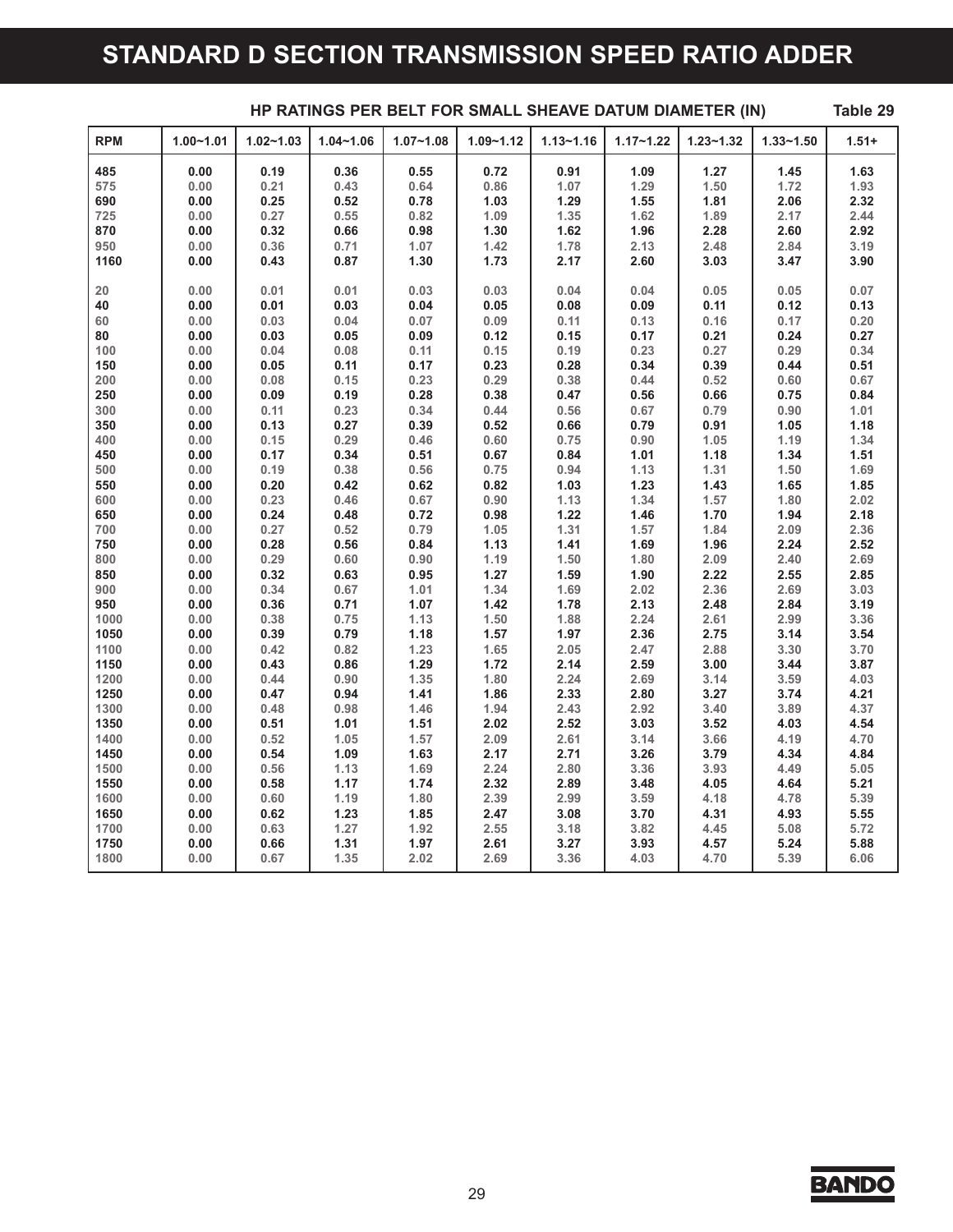### **STANDARD E SECTION TRANSMISSION HORSEPOWER RATINGS**

#### **HP RATINGS PER BELT FOR SMALL SHEAVE DATUM DIAMETER (IN) Table 30**

| <b>RPM</b> | 21.6           | 22.0           | 22.4           | 22.8           | 23.2           | 23.6           | 24.0           |
|------------|----------------|----------------|----------------|----------------|----------------|----------------|----------------|
| 485        | 44.36          | 46.43          | 47.28          | 48.12          | 48.96          | 51.12          | 51.99          |
| 575        | 49.99          | 52.27          | 53.22          | 54.17          | 55.12          | 57.42          | 58.39          |
| 690        | 56.03          | 58.44          | 59.50          | 60.56          | 61.62          | 63.93          | 65.01          |
| 725        | 57.59          | 60.02          | 61.11          | 62.20          | 63.29          | 65.55          | 66.66          |
| 870        | 62.59          | 64.87          | 66.05          | 67.23          | 68.41          | 70.26          | 71.45          |
| 950        | 64.24          | 66.30          | 67.51          | 68.71          | 69.92          | 71.34          | 72.55          |
|            |                |                |                |                |                |                |                |
| 20         | 2.89           | 3.00           | 3.06           | 3.11           | 3.17           | 3.28           | 3.34           |
| 40         | 5.34           | 5.57           | 5.68           | 5.78           | 5.88           | 6.12           | 6.23           |
| 60         | 7.66           | 7.99           | 8.13           | 8.28           | 8.42           | 8.78           | 8.93           |
| 80         | 9.85           | 10.29          | 10.48          | 10.67          | 10.85          | 11.32          | 11.51          |
| 100        | 11.97          | 12.52          | 12.74          | 12.97          | 13.20          | 13.78          | 14.01          |
| 120        | 14.04          | 14.67          | 14.94          | 15.21          | 15.47          | 16.16          | 16.43          |
| 140        | 16.04          | 16.78          | 17.08          | 17.39          | 17.69          | 18.48          | 18.79          |
| 160        | 17.98          | 18.83          | 19.17          | 19.51          | 19.85          | 20.74          | 21.09          |
| 180        | 19.89          | 20.82          | 21.20          | 21.58          | 21.96          | 22.95          | 23.34          |
| 200        | 21.75          | 22.78          | 23.19          | 23.61          | 24.02          | 25.11          | 25.54          |
| 220        | 23.57          | 24.68          | 25.13          | 25.58          | 26.03          | 27.23          | 27.69          |
| 240        | 25.36          | 26.56          | 27.04          | 27.52          | 28.01          | 29.29          | 29.79          |
| 260        | 27.10          | 28.39          | 28.91          | 29.43          | 29.94          | 31.32          | 31.85          |
| 280        | 28.81          | 30.19          | 30.74          | 31.29          | 31.84          | 33.30          | 33.86          |
| 300        | 30.49          | 31.95          | 32.53          | 33.11          | 33.69          | 35.24          | 35.84          |
| 320        | 32.14          | 33.67          | 34.29          | 34.90          | 35.51          | 37.13          | 37.76          |
| 340        | 33.73          | 35.35          | 35.99          | 36.63          | 37.28          | 38.99          | 39.65          |
| 360        | 35.32          | 37.00          | 37.67          | 38.34          | 39.02          | 40.80          | 41.49          |
| 380        | 36.86          | 38.61          | 39.31          | 40.01          | 40.71          | 42.57          | 43.29          |
| 400        | 38.35          | 40.19          | 40.92          | 41.65          | 42.38          | 44.29          | 45.04          |
| 420        | 39.82          | 41.71          | 42.47          | 43.23          | 43.99          | 45.98          | 46.75          |
| 440        | 41.25          | 43.22<br>44.68 | 44.00<br>45.49 | 44.79          | 45.57<br>47.11 | 47.61          | 48.42<br>50.03 |
| 460<br>480 | 42.65<br>44.01 | 46.08          | 46.92          | 46.30<br>47.76 | 48.60          | 49.19<br>50.73 | 51.59          |
| 500        | 45.35          | 47.46          | 48.33          | 49.19          | 50.05          | 52.23          | 53.12          |
| 520        | 46.64          | 48.80          | 49.69          | 50.58          | 51.46          | 53.68          | 54.59          |
| 540        | 47.88          | 50.10          | 51.01          | 51.92          | 52.84          | 55.09          | 56.02          |
| 560        | 49.10          | 51.35          | 52.28          | 53.22          | 54.15          | 56.44          | 57.40          |
| 580        | 50.28          | 52.57          | 53.52          | 54.48          | 55.44          | 57.74          | 58.72          |
| 600        | 51.42          | 52.57          | 53.52          | 54.48          | 55.44          | 58.99          | 59.99          |
| 620        | 52.52          | 53.73          | 54.71          | 55.69          | 56.66          | 60.18          | 61.20          |
| 640        | 53.57          | 54.86          | 55.86          | 56.85          | 57.85          | 61.32          | 62.36          |
| 660        | 54.58          | 55.95          | 56.96          | 57.98          | 59.00          | 62.40          | 63.46          |
| 680        | 55.55          | 56.98          | 58.01          | 59.05          | 60.08          | 63.40          | 64.47          |
| 700        | 56.50          | 57.97          | 59.02          | 60.08          | 61.13          | 64.41          | 65.51          |
| 720        | 57.39          | 59.79          | 60.88          | 61.97          | 63.05          | 65.34          | 66.45          |
| 740        | 58.23          | 60.64          | 61.74          | 62.84          | 63.94          | 66.20          | 67.32          |
| 760        | 59.02          | 61.44          | 62.56          | 63.67          | 64.79          | 66.99          | 68.12          |
| 780        | 59.79          | 62.18          | 63.31          | 64.44          | 65.57          | 67.72          | 68.87          |
| 800        | 60.49          | 62.87          | 64.02          | 65.16          | 66.30          | 68.41          | 69.57          |
| 820        | 61.14          | 63.50          | 64.66          | 65.81          | 66.97          | 69.01          | 70.18          |
| 840        | 61.77          | 64.09          | 65.26          | 66.42          | 67.59          | 69.56          | 70.74          |
| 860        | 62.32          | 64.61          | 65.79          | 66.96          | 68.14          | 70.04          | 71.23          |
| 880        | 62.84          | 65.10          | 66.28          | 67.46          | 68.65          | 70.44          | 71.64          |
| 900        | 63.31          | 65.51          | 66.70          | 67.89          | 69.09          | 70.79          | 71.99          |

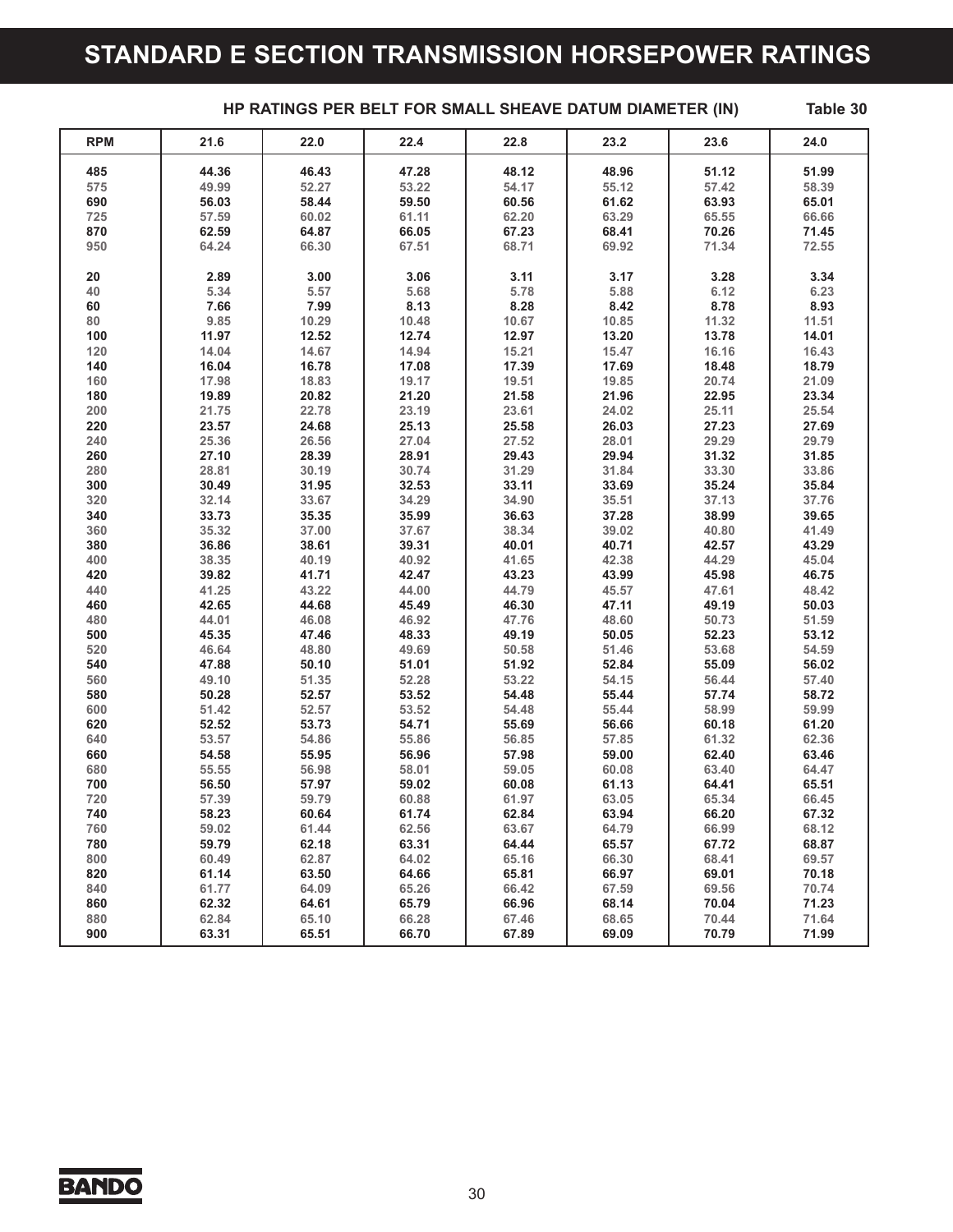### **STANDARD E SECTION TRANSMISSION SPEED RATIO ADDER**

#### **HP RATINGS PER BELT FOR SMALL SHEAVE DATUM DIAMETER (IN) Table 31**

| <b>RPM</b> | $1.00 - 1.01$ | $1.02 - 1.03$ | $1.04 - 1.06$ | $1.07 - 1.08$ | $1.09 - 1.12$ | $1.13 - 1.16$ | $1.17 - 1.22$ | $1.23 - 1.32$ | $1.33 - 1.50$ | $1.51 +$ |
|------------|---------------|---------------|---------------|---------------|---------------|---------------|---------------|---------------|---------------|----------|
| 485        | 0.00          | 0.31          | 0.62          | 0.94          | 1.25          | 1.55          | 1.86          | 2.17          | 2.49          | 2.80     |
| 575        | 0.00          | 0.38          | 0.74          | 1.11          | 1.47          | 1.85          | 2.21          | 2.57          | 2.95          | 3.31     |
| 690        | 0.00          | 0.44          | 0.88          | 1.33          | 1.77          | 2.21          | 2.65          | 3.10          | 3.54          | 3.98     |
| 725        | 0.00          | 0.47          | 0.92          | 1.39          | 1.86          | 2.32          | 2.79          | 3.26          | 3.71          | 4.18     |
| 870        | 0.00          | 0.56          | 1.11          | 1.68          | 2.22          | 2.79          | 3.35          | 3.90          | 4.46          | 5.01     |
| 950        | 0.00          | 0.60          | 1.22          | 1.84          | 2.44          | 3.04          | 3.66          | 4.26          | 4.88          | 5.48     |
| 1160       | 0.00          | 0.75          | 1.49          | 2.24          | 2.97          | 3.71          | 4.46          | 5.20          | 5.95          | 6.69     |
| 20         | 0.00          | 0.01          | 0.03          | 0.04          | 0.05          | 0.07          | 0.08          | 0.09          | 0.11          | 0.12     |
| 40         | 0.00          | 0.03          | 0.05          | 0.08          | 0.11          | 0.13          | 0.15          | 0.17          | 0.20          | 0.23     |
| 60         | 0.00          | 0.04          | 0.08          | 0.12          | 0.15          | 0.19          | 0.23          | 0.27          | 0.31          | 0.35     |
| 80         | 0.00          | 0.05          | 0.11          | 0.15          | 0.20          | 0.25          | 0.31          | 0.36          | 0.42          | 0.46     |
| 100        | 0.00          | 0.07          | 0.13          | 0.19          | 0.25          | 0.32          | 0.39          | 0.44          | 0.51          | 0.58     |
| 120        | 0.00          | 0.08          | 0.15          | 0.23          | 0.31          | 0.39          | 0.46          | 0.54          | 0.62          | 0.70     |
| 140        | 0.00          | 0.09          | 0.17          | 0.27          | 0.36          | 0.44          | 0.54          | 0.63          | 0.72          | 0.80     |
| 160        | 0.00          | 0.11          | 0.20          | 0.31          | 0.42          | 0.51          | 0.62          | 0.72          | 0.82          | 0.92     |
| 180        | 0.00          | 0.12          | 0.23          | 0.35          | 0.46          | 0.58          | 0.70          | 0.80          | 0.92          | 1.03     |
| 200        | 0.00          | 0.13          | 0.25          | 0.39          | 0.51          | 0.64          | 0.76          | 0.90          | 1.03          | 1.15     |
| 220        | 0.00          | 0.15          | 0.28          | 0.43          | 0.56          | 0.71          | 0.84          | 0.99          | 1.13          | 1.27     |
| 240        | 0.00          | 0.15          | 0.31          | 0.46          | 0.62          | 0.76          | 0.92          | 1.07          | 1.23          | 1.38     |
| 260        | 0.00          | 0.16          | 0.34          | 0.50          | 0.67          | 0.83          | 1.01          | 1.17          | 1.34          | 1.50     |
| 280        | 0.00          | 0.17          | 0.36          | 0.54          | 0.72          | 0.90          | 1.07          | 1.26          | 1.43          | 1.61     |
| 300        | 0.00          | 0.19          | 0.39          | 0.58          | 0.76          | 0.96          | 1.15          | 1.34          | 1.54          | 1.73     |
| 320        | 0.00          | 0.20          | 0.42          | 0.62          | 0.82          | 1.03          | 1.23          | 1.43          | 1.63          | 1.85     |
| 340        | 0.00          | 0.21          | 0.44          | 0.66          | 0.87          | 1.09          | 1.31          | 1.53          | 1.74          | 1.96     |
| 360        | 0.00          | 0.23          | 0.47          | 0.70          | 0.92          | 1.15          | 1.38          | 1.61          | 1.85          | 2.08     |
| 380        | 0.00          | 0.24          | 0.48          | 0.74          | 0.98          | 1.22          | 1.46          | 1.70          | 1.94          | 2.20     |
| 400        | 0.00          | 0.25          | 0.51          | 0.76          | 1.02          | 1.29          | 1.54          | 1.80          | 2.05          | 2.30     |
| 420        | 0.00          | 0.27          | 0.54          | 0.80          | 1.07          | 1.34          | 1.62          | 1.89          | 2.16          | 2.43     |
| 440        | 0.00          | 0.28          | 0.56          | 0.84          | 1.13          | 1.41          | 1.69          | 1.97          | 2.25          | 2.53     |
| 460        | 0.00          | 0.29          | 0.59          | 0.88          | 1.18          | 1.47          | 1.77          | 2.06          | 2.36          | 2.65     |
| 480        | 0.00          | 0.31          | 0.62          | 0.92          | 1.23          | 1.54          | 1.85          | 2.16          | 2.47          | 2.77     |
| 500        | 0.00          | 0.32          | 0.64          | 0.96          | 1.29          | 1.61          | 1.93          | 2.24          | 2.56          | 2.88     |
| 520        | 0.00          | 0.34          | 0.67          | 1.01          | 1.33          | 1.66          | 2.00          | 2.33          | 2.67          | 3.00     |
| 540        | 0.00          | 0.35          | 0.70          | 1.05          | 1.38          | 1.73          | 2.08          | 2.43          | 2.77          | 3.11     |
| 560        | 0.00          | 0.36          | 0.72          | 1.07          | 1.43          | 1.80          | 2.16          | 2.51          | 2.87          | 3.23     |
| 580        | 0.00          | 0.38          | 0.75          | 1.11          | 1.49          | 1.86          | 2.24          | 2.60          | 2.97          | 3.35     |
| 600        | 0.00          | 0.39          | 0.76          | 1.15          | 1.54          | 1.93          | 2.30          | 2.69          | 3.08          | 3.46     |
| 620        | 0.00          | 0.40          | 0.79          | 1.19          | 1.59          | 1.98          | 2.39          | 2.77          | 3.18          | 3.58     |
| 640        | 0.00          | 0.42          | 0.82          | 1.23          | 1.63          | 2.05          | 2.47          | 2.87          | 3.28          | 3.69     |
| 660        | 0.00          | 0.43          | 0.84          | 1.27          | 1.69          | 2.12          | 2.55          | 2.96          | 3.39          | 3.81     |
| 680        | 0.00          | 0.44          | 0.87          | 1.31          | 1.74          | 2.18          | 2.61          | 3.04          | 3.48          | 3.93     |
| 700        | 0.00          | 0.44          | 0.90          | 1.35          | 1.80          | 2.24          | 2.69          | 3.14          | 3.59          | 4.03     |
| 720        | 0.00          | 0.46          | 0.92          | 1.38          | 1.85          | 2.30          | 2.77          | 3.23          | 3.70          | 4.15     |
| 740        | 0.00          | 0.47          | 0.95          | 1.42          | 1.90          | 2.37          | 2.84          | 3.32          | 3.79          | 4.26     |
| 760        | 0.00          | 0.48          | 0.98          | 1.46          | 1.94          | 2.44          | 2.92          | 3.40          | 3.90          | 4.38     |
| 780        | 0.00          | 0.50          | 1.01          | 1.50          | 2.00          | 2.51          | 3.00          | 3.50          | 4.01          | 4.50     |
| 800        | 0.00          | 0.51          | 1.03          | 1.54          | 2.05          | 2.56          | 3.08          | 3.59          | 4.10          | 4.61     |
| 820        | 0.00          | 0.52          | 1.06          | 1.58          | 2.10          | 2.63          | 3.15          | 3.67          | 4.21          | 4.73     |
| 840        | 0.00          | 0.54          | 1.07          | 1.62          | 2.16          | 2.69          | 3.23          | 3.77          | 4.30          | 4.84     |
| 860        | 0.00          | 0.55          | 1.10          | 1.66          | 2.20          | 2.76          | 3.31          | 3.86          | 4.41          | 4.96     |
| 880        | 0.00          | 0.56          | 1.13          | 1.69          | 2.25          | 2.83          | 3.39          | 3.94          | 4.52          | 5.08     |
| 900        | 0.00          | 0.58          | 1.15          | 1.73          | 2.30          | 2.88          | 3.46          | 4.03          | 4.61          | 5.19     |

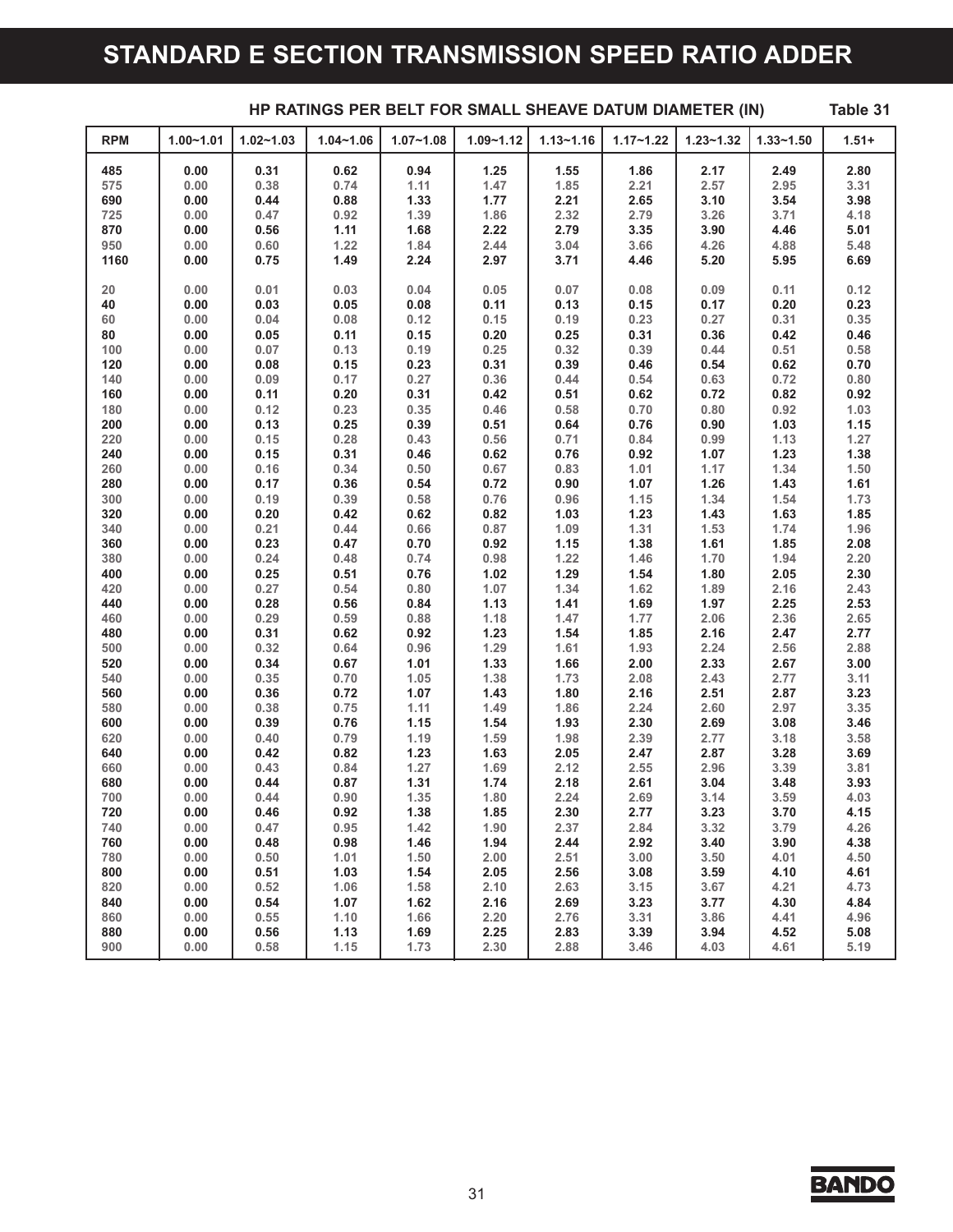### **STANDARD AX SECTION TRANSMISSION HORSEPOWER RATINGS**

|                                                |                                                      |                                                      |                                                      |                                                      |                                                      | HP RATINGS PER BELT FOR SMALL SHEAVE DATUM DIAMETER (IN) |                                                      |                                                      |                                                      |                                                      |                                                      |                                                      |                                                      |                                                      |                                                      |                                                      |                                                      |                                                      | Table 32                                             |
|------------------------------------------------|------------------------------------------------------|------------------------------------------------------|------------------------------------------------------|------------------------------------------------------|------------------------------------------------------|----------------------------------------------------------|------------------------------------------------------|------------------------------------------------------|------------------------------------------------------|------------------------------------------------------|------------------------------------------------------|------------------------------------------------------|------------------------------------------------------|------------------------------------------------------|------------------------------------------------------|------------------------------------------------------|------------------------------------------------------|------------------------------------------------------|------------------------------------------------------|
| <b>RPM</b>                                     | 2.20                                                 | 2.4                                                  | 2.6                                                  | 2.8                                                  | 3.0                                                  | 3.2                                                      | 3.4                                                  | 3.6                                                  | 3.8                                                  | 4.0                                                  | 4.2                                                  | 4.4                                                  | 4.6                                                  | 4.8                                                  | 5.0                                                  | 5.2                                                  | 5.4                                                  | 5.6                                                  | 5.8                                                  |
| 485<br>575<br>690<br>725<br>870<br>950<br>1160 | 0.66<br>0.72<br>0.82<br>0.84<br>0.95<br>1.01<br>1.13 | 0.75<br>0.84<br>0.97<br>0.99<br>1.12<br>1.18<br>1.33 | 0.86<br>0.96<br>1.10<br>1.12<br>1.28<br>1.35<br>1.53 | 0.95<br>1.08<br>1.24<br>1.28<br>1.45<br>1.54<br>1.75 | 1.06<br>1.21<br>1.38<br>1.42<br>1.63<br>1.73<br>1.97 | 1.21<br>1.38<br>1.58<br>1.63<br>1.87<br>1.99<br>2.22     | 1.32<br>1.51<br>1.73<br>1.80<br>2.06<br>2.19<br>2.52 | 1.43<br>1.63<br>1.88<br>1.95<br>2.23<br>2.38<br>2.75 | 1.55<br>1.77<br>1.91<br>2.11<br>2.41<br>2.57<br>2.97 | 1.66<br>1.89<br>2.18<br>2.26<br>2.59<br>2.76<br>3.19 | 1.77<br>2.02<br>2.32<br>2.41<br>2.76<br>2.95<br>3.43 | 1.89<br>2.16<br>2.48<br>2.57<br>2.96<br>3.16<br>3.66 | 2.01<br>2.29<br>2.65<br>2.75<br>3.16<br>3.38<br>3.91 | 2.08<br>2.37<br>2.74<br>2.84<br>3.27<br>3.49<br>4.04 | 2.19<br>2.51<br>2.89<br>3.00<br>3.44<br>3.69<br>4.27 | 2.29<br>2.63<br>3.03<br>3.15<br>3.62<br>3.87<br>4.49 | 2.42<br>2.76<br>3.19<br>3.31<br>3.81<br>4.07<br>4.73 | 2.51<br>2.86<br>3.31<br>3.43<br>3.95<br>4.22<br>4.90 | 2.62<br>3.01<br>3.46<br>3.60<br>4.14<br>4.43<br>5.15 |
| 1425<br>1750<br>2850<br>3450<br>200            | 1.26<br>1.39<br>1.63<br>1.66<br>0.35                 | 1.51<br>1.69<br>2.06<br>2.14<br>0.39                 | 1.74<br>1.95<br>2.43<br>2.56<br>0.44                 | 1.99<br>2.25<br>2.86<br>3.04<br>0.48                 | 2.26<br>2.55<br>3.28<br>3.52<br>0.55                 | 2.63<br>3.00<br>3.93<br>4.26<br>0.61                     | 2.90<br>3.31<br>4.38<br>4.75<br>0.65                 | 3.17<br>3.49<br>4.82<br>5.24<br>0.71                 | 3.43<br>3.93<br>5.24<br>5.70<br>0.76                 | 3.69<br>4.23<br>5.65<br>6.15<br>0.82                 | 3.96<br>4.56<br>6.08<br>6.61<br>0.86                 | 4.23<br>4.88<br>6.50<br>7.06<br>0.92                 | 4.53<br>5.21<br>6.95<br>7.53<br>0.98                 | 4.68<br>5.39<br>7.19<br>7.78<br>1.01                 | 4.96<br>5.70<br>7.58<br>8.18<br>1.06                 | 5.21<br>5.99<br>7.95<br>8.55<br>1.11                 | 5.47<br>6.29<br>8.31<br>8.90<br>1.17                 | 5.68<br>6.52<br>8.62<br>9.23<br>1.21                 | 5.96<br>6.85<br>8.94<br>9.46<br>1.27                 |
| 400<br>600<br>800<br>1000<br>1200              | 0.56<br>0.75<br>0.90<br>1.03<br>1.15                 | 0.65<br>0.87<br>1.06<br>1.23<br>1.36                 | 0.74<br>0.98<br>1.21<br>1.39<br>1.56                 | 0.82<br>1.12<br>1.37<br>1.59<br>1.79                 | 0.92<br>1.25<br>1.52<br>1.78<br>2.01                 | 1.05<br>1.43<br>1.76<br>2.07<br>2.34                     | 1.14<br>1.55<br>1.93<br>2.27<br>2.57                 | 1.24<br>1.69<br>2.10<br>2.46<br>2.82                 | 1.33<br>1.82<br>2.26<br>2.67<br>3.04                 | 1.42<br>1.95<br>2.42<br>2.87<br>3.27                 | 1.52<br>2.09<br>2.60<br>3.07<br>3.51                 | 1.62<br>2.22<br>2.77<br>3.28<br>3.75                 | 1.73<br>2.37<br>2.96<br>3.51<br>4.01                 | 1.79<br>2.45<br>3.06<br>3.63<br>4.14                 | 1.88<br>2.59<br>3.24<br>3.83<br>4.38                 | 1.97<br>2.72<br>3.40<br>4.02<br>4.61                 | 2.06<br>2.85<br>3.57<br>4.23<br>4.84                 | 2.14<br>2.95<br>3.70<br>4.38<br>5.02                 | 2.24<br>3.11<br>3.90<br>4.61<br>5.27                 |
| 1400<br>1600<br>1800<br>2000<br>2200           | 1.25<br>1.33<br>1.41<br>1.47<br>1.53                 | 1.50<br>1.61<br>1.70<br>1.80<br>1.88                 | 1.71<br>1.85<br>1.98<br>2.08<br>2.18                 | 1.98<br>2.13<br>2.29<br>2.42<br>2.55                 | 2.23<br>2.42<br>2.59<br>2.76<br>2.91                 | 2.60<br>2.83<br>3.05<br>3.25<br>3.43                     | 2.86<br>3.13<br>3.38<br>3.61<br>3.81                 | 3.13<br>3.42<br>3.69<br>3.95<br>4.18                 | 3.39<br>3.70<br>4.00<br>4.29<br>4.55                 | 3.65<br>3.99<br>4.32<br>4.62<br>4.90                 | 3.91<br>4.29<br>4.64<br>4.96<br>5.26                 | 4.18<br>4.58<br>4.97<br>5.32<br>5.64                 | 4.48<br>4.89<br>5.32<br>5.68<br>6.03                 | 4.62<br>5.05<br>5.50<br>5.87<br>6.23                 | 4.89<br>5.36<br>5.80<br>6.21<br>6.59                 | 5.15<br>5.64<br>6.11<br>6.53<br>6.93                 | 5.41<br>5.92<br>6.41<br>6.85<br>7.26                 | 5.61<br>6.14<br>6.64<br>7.11<br>7.53                 | 5.88<br>6.46<br>6.98<br>7.45<br>7.88                 |
| 2400<br>2600<br>2800<br>3000<br>3200           | 1.57<br>1.61<br>1.63<br>1.65<br>1.66                 | 1.95<br>2.00<br>2.04<br>2.08<br>2.11                 | 2.26<br>2.35<br>2.40<br>2.46<br>2.51                 | 2.65<br>2.75<br>2.83<br>2.92<br>2.97                 | 3.03<br>3.15<br>3.26<br>3.35<br>3.44                 | 3.61<br>3.76<br>3.91<br>4.03<br>4.14                     | 4.00<br>4.18<br>4.34<br>4.49<br>4.62                 | 4.40<br>4.59<br>4.77<br>4.93<br>5.08                 | 4.78<br>5.00<br>5.19<br>5.36<br>5.53                 | 5.16<br>5.39<br>5.61<br>5.80<br>5.96                 | 5.54<br>5.80<br>6.03<br>6.23<br>6.42                 | 5.94<br>6.20<br>6.45<br>6.67<br>6.86                 | 6.35<br>6.63<br>6.90<br>7.13<br>7.33                 | 6.56<br>6.85<br>7.13<br>7.37<br>7.57                 | 6.93<br>7.24<br>7.52<br>7.76<br>7.98                 | 7.28<br>7.60<br>7.88<br>8.13<br>8.35                 | 7.63<br>7.96<br>8.24<br>8.49<br>8.70                 | 7.91<br>8.25<br>8.55<br>8.81<br>9.03                 | 8.27<br>8.60<br>7.60<br>9.12<br>9.30                 |
| 3400<br>3600<br>3800<br>4000<br>4200           | 1.66<br>1.66<br>1.65<br>1.63<br>1.61                 | 2.14<br>2.15<br>2.15<br>2.15<br>2.14                 | 2.54<br>2.57<br>2.58<br>2.60<br>2.60                 | 3.03<br>3.07<br>3.10<br>3.13<br>3.14                 | 3.51<br>3.57<br>3.61<br>3.65<br>3.68                 | 4.23<br>4.33<br>4.40<br>4.45<br>4.49                     | 4.72<br>4.83<br>4.91<br>4.98<br>5.04                 | 5.21<br>5.32<br>5.42<br>5.49<br>5.54                 | 5.68<br>5.79<br>5.90<br>5.98<br>6.04                 | 6.13<br>6.25<br>6.22<br>6.44<br>6.51                 | 6.58<br>6.72<br>6.82<br>6.92<br>6.97                 | 7.02<br>7.17<br>7.28<br>7.37<br>7.42                 | 7.50<br>7.64<br>7.75<br>7.83<br>7.88                 | 7.75<br>7.89<br>8.00<br>8.09<br>8.14                 | 8.16<br>8.29<br>8.40<br>8.47<br>8.50                 | 8.51<br>8.64<br>8.74<br>8.79<br>8.80                 | 8.86<br>8.98<br>9.06<br>9.08<br>9.06                 | 9.19<br>9.31<br>9.39<br>9.42<br>9.39                 | 9.44<br>9.51<br>9.54<br>9.50                         |
| 4400<br>4600<br>4800<br>5000<br>5200           | 1.57<br>1.53<br>1.49<br>1.43<br>1.37                 | 2.12<br>2.10<br>2.06<br>2.01<br>1.96                 | 2.58<br>2.57<br>2.54<br>2.50<br>2.46                 | 3.14<br>3.13<br>3.12<br>3.09<br>3.04                 | 3.68<br>3.70<br>3.68<br>3.65<br>3.62                 | 4.53<br>4.55<br>4.55<br>4.53<br>4.51                     | 5.06<br>5.09<br>5.09<br>5.08<br>5.05                 | 5.58<br>5.61<br>5.61<br>5.60<br>5.57                 | 6.09<br>6.10<br>6.10<br>6.09<br>6.03                 | 6.55<br>6.56<br>6.56<br>6.53<br>6.48                 | 7.01<br>7.01<br>7.00<br>6.96<br>6.88                 | 7.45<br>0.74<br>7.41<br>7.34<br>7.25                 | 7.89<br>7.87<br>7.81<br>7.73<br>7.60                 | 8.15<br>8.13<br>8.07<br>7.99<br>7.85                 | 8.50<br>8.44<br>8.36<br>8.22                         | 8.78<br>8.70                                         | 8.99                                                 | 9.33                                                 |                                                      |
| 5400<br>5600<br>5800<br>6000<br>6200           | 1.30<br>1.23<br>1.15<br>1.06<br>0.96                 | 1.91<br>1.84<br>1.77<br>1.67<br>1.59                 | 2.40<br>2.33<br>2.26<br>2.18<br>2.08                 | 3.00<br>2.93<br>2.86<br>2.77<br>2.69                 | 3.58<br>3.51<br>3.45<br>3.37<br>3.26                 | 4.47<br>4.40<br>4.33<br>4.23<br>4.14                     | 5.01<br>4.94<br>4.86<br>4.75<br>4.64                 | 5.51<br>5.43<br>5.34<br>5.23<br>5.09                 | 5.98<br>5.88<br>5.77<br>5.64<br>5.49                 | 6.40<br>6.56<br>6.15<br>6.00<br>5.81                 | 6.78<br>6.65<br>6.49                                 | 7.12<br>6.95                                         |                                                      |                                                      |                                                      |                                                      |                                                      |                                                      |                                                      |
| 6400<br>6600<br>6800<br>7000                   | 0.87<br>0.75<br>0.64<br>0.51                         | 1.48<br>1.38<br>1.27<br>1.13                         | 1.98<br>1.87<br>1.74<br>1.62                         | 2.59<br>2.46<br>2.19<br>2.20                         | 3.15<br>3.03<br>2.89<br>2.75                         | 4.02<br>3.88<br>3.72<br>3.55                             | 4.51<br>4.34<br>4.17<br>3.98                         | 4.93<br>4.75<br>4.55<br>4.43                         | 5.30<br>5.09                                         |                                                      |                                                      |                                                      |                                                      |                                                      |                                                      |                                                      |                                                      |                                                      |                                                      |

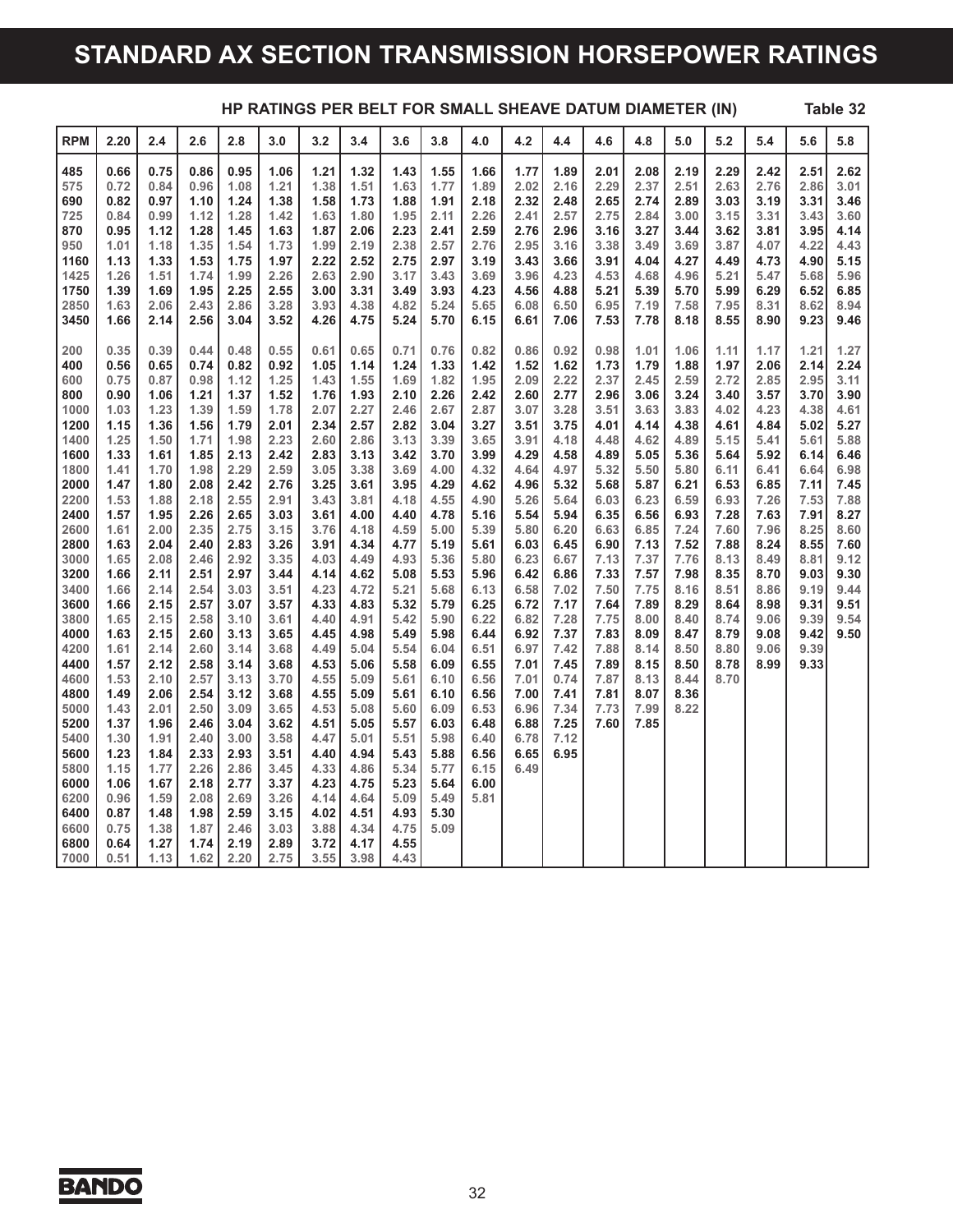### **STANDARD AX SECTION TRANSMISSION SPEED RATIO ADDER**

| <b>RPM</b> | $1.00 - 1.01$ | $1.02 - 1.04$ | $1.05 - 1.07$ | $1.06 - 1.10$ | $1.11 - 1.14$ | $1.15 - 1.20$ | $1.21 - 1.27$ | $1.28 - 1.39$ | $1.40 - 1.64$ | $1.65+$ |
|------------|---------------|---------------|---------------|---------------|---------------|---------------|---------------|---------------|---------------|---------|
| 485        | 0.00          | 0.01          | 0.03          | 0.03          | 0.04          | 0.05          | 0.07          | 0.08          | 0.08          | 0.09    |
| 575        | 0.00          | 0.01          | 0.03          | 0.04          | 0.05          | 0.07          | 0.08          | 0.09          | 0.11          | 0.11    |
| 690        | 0.00          | 0.01          | 0.03          | 0.04          | 0.07          | 0.08          | 0.09          | 0.11          | 0.12          | 0.13    |
| 725        | 0.00          | 0.01          | 0.03          | 0.05          | 0.07          | 0.08          | 0.09          | 0.11          | 0.13          | 0.15    |
| 870        | 0.00          | 0.01          | 0.04          | 0.05          | 0.08          | 0.09          | 0.12          | 0.13          | 0.15          | 0.17    |
| 950        | 0.00          | 0.03          | 0.04          | 0.07          | 0.08          | 0.11          | 0.12          | 0.15          | 0.16          | 0.19    |
| 1160       | 0.00          | 0.03          | 0.05          | 0.08          | 0.11          | 0.13          | 0.15          | 0.17          | 0.20          | 0.23    |
| 1425       | 0.00          | 0.03          | 0.07          | 0.09          | 0.12          | 0.16          | 0.19          | 0.21          | 0.25          | 0.28    |
|            |               |               |               |               | 0.15          |               | 0.23          |               |               | 0.35    |
| 1750       | 0.00<br>0.00  | 0.04          | 0.08<br>0.12  | 0.12          |               | 0.19          |               | 0.27          | 0.31          | 0.56    |
| 2850       |               | 0.07          |               | 0.19          | 0.25          | 0.31          | 0.38          | 0.44          | 0.50          |         |
| 3450       | 0.00          | 0.08          | 0.15          | 0.23          | 0.31          | 0.38          | 0.46          | 0.54          | 0.60          | 0.68    |
| 200        | 0.00          | 0.00          | 0.01          | 0.01          | 0.01          | 0.03          | 0.03          | 0.03          | 0.04          | 0.04    |
| 400        | 0.00          | 0.01          | 0.01          | 0.03          | 0.04          | 0.04          | 0.05          | 0.07          | 0.07          | 0.08    |
| 600        | 0.00          | 0.01          | 0.03          | 0.04          | 0.05          | 0.07          | 0.08          | 0.09          | 0.11          | 0.12    |
| 800        | 0.00          | 0.01          | 0.04          | 0.05          | 0.07          | 0.09          | 0.11          | 0.12          | 0.15          | 0.16    |
| 1000       | 0.00          | 0.03          | 0.04          | 0.07          | 0.09          | 0.11          | 0.13          | 0.15          | 0.17          | 0.20    |
| 1200       | 0.00          | 0.03          | 0.05          | 0.08          | 0.11          | 0.13          | 0.16          | 0.19          | 0.21          | 0.24    |
| 1400       | 0.00          | 0.03          | 0.07          | 0.09          | 0.12          | 0.15          | 0.19          | 0.21          | 0.24          | 0.28    |
| 1600       | 0.00          | 0.04          | 0.07          | 0.11          | 0.13          | 0.17          | 0.21          | 0.24          | 0.28          | 0.32    |
| 1800       | 0.00          | 0.04          | 0.08          | 0.12          | 0.16          | 0.20          | 0.24          | 0.28          | 0.32          | 0.36    |
| 2000       | 0.00          | 0.04          | 0.09          | 0.13          | 0.17          | 0.21          | 0.27          | 0.31          | 0.35          | 0.40    |
| 2200       | 0.00          | 0.05          | 0.09          | 0.15          | 0.19          | 0.24          | 0.29          | 0.34          | 0.39          | 0.43    |
| 2400       | 0.00          | 0.05          | 0.11          | 0.16          | 0.21          | 0.27          | 0.32          | 0.38          | 0.43          | 0.47    |
| 2600       | 0.00          | 0.05          | 0.12          | 0.17          | 0.23          | 0.28          | 0.35          | 0.40          | 0.46          | 0.51    |
| 2800       | 0.00          | 0.07          | 0.12          | 0.19          | 0.24          | 0.31          | 0.38          | 0.43          | 0.50          | 0.55    |
| 3000       | 0.00          | 0.07          | 0.13          | 0.20          | 0.27          | 0.34          | 0.40          | 0.46          | 0.52          | 0.59    |
| 3200       | 0.00          | 0.07          | 0.13          | 0.21          | 0.28          | 0.35          | 0.42          | 0.50          | 0.56          | 0.63    |
| 3400       | 0.00          | 0.08          | 0.15          | 0.23          | 0.29          | 0.38          | 0.44          | 0.52          | 0.60          | 0.67    |
| 3600       | 0.00          | 0.08          | 0.16          | 0.24          | 0.32          | 0.40          | 0.47          | 0.55          | 0.63          | 0.71    |
| 3800       | 0.00          | 0.08          | 0.16          | 0.25          | 0.34          | 0.42          | 0.50          | 0.59          | 0.67          | 0.75    |
| 4000       | 0.00          | 0.09          | 0.17          | 0.27          | 0.35          | 0.44          | 0.52          | 0.62          | 0.71          | 0.79    |
| 4200       | 0.00          | 0.09          | 0.19          | 0.28          | 0.38          | 0.46          | 0.55          | 0.64          | 0.74          | 0.83    |
| 4400       | 0.00          | 0.09          | 0.19          | 0.29          | 0.39          | 0.48          | 0.58          | 0.68          | 0.78          | 0.87    |
| 4600       | 0.00          | 0.11          | 0.20          | 0.31          | 0.40          | 0.51          | 0.60          | 0.71          | 0.80          | 0.91    |
| 4800       | 0.00          | 0.11          | 0.21          | 0.32          | 0.42          | 0.52          | 0.63          | 0.74          | 0.84          | 0.95    |
| 5000       | 0.00          | 0.11          | 0.21          | 0.34          | 0.44          | 0.55          | 0.66          | 0.76          | 0.88          | 0.99    |
| 5200       | 0.00          | 0.12          | 0.23          | 0.35          | 0.46          | 0.58          | 0.68          | 0.80          | 0.91          | 1.03    |
| 5400       | 0.00          | 0.12          | 0.24          | 0.36          | 0.47          | 0.59          | 0.71          | 0.83          | 0.95          | 1.07    |
| 5600       | 0.00          | 0.12          | 0.24          | 0.38          | 0.50          | 0.62          | 0.74          | 0.86          | 0.99          | 1.11    |
| 5800       | 0.00          | 0.13          | 0.25          | 0.39          | 0.51          | 0.64          | 0.76          | 0.90          | 1.02          | 1.15    |
| 6000       | 0.00          | 0.13          | 0.27          | 0.40          | 0.52          | 0.66          | 0.79          | 0.92          | 1.06          | 1.19    |
| 6200       | 0.00          | 0.13          | 0.27          | 0.42          | 0.55          | 0.68          | 0.82          | 0.95          | 1.09          | 1.23    |
| 6400       | 0.00          | 0.15          | 0.28          | 0.43          | 0.56          | 0.71          | 0.84          | 0.98          | 1.13          | 1.26    |
| 6600       | 0.00          | 0.15          | 0.29          | 0.44          | 0.58          | 0.72          | 0.87          | 1.02          | 1.17          | 1.30    |
| 6800       | 0.00          | 0.15          | 0.29          | 0.46          | 0.60          | 0.75          | 0.90          | 1.05          | 1.19          | 1.34    |
| 7000       | 0.00          | 0.15          | 0.31          | 0.46          | 0.62          | 0.76          | 0.92          | 1.07          | 1.23          | 1.38    |

**HP RATINGS PER BELT FOR SMALL SHEAVE DATUM DIAMETER (IN) Table 33**

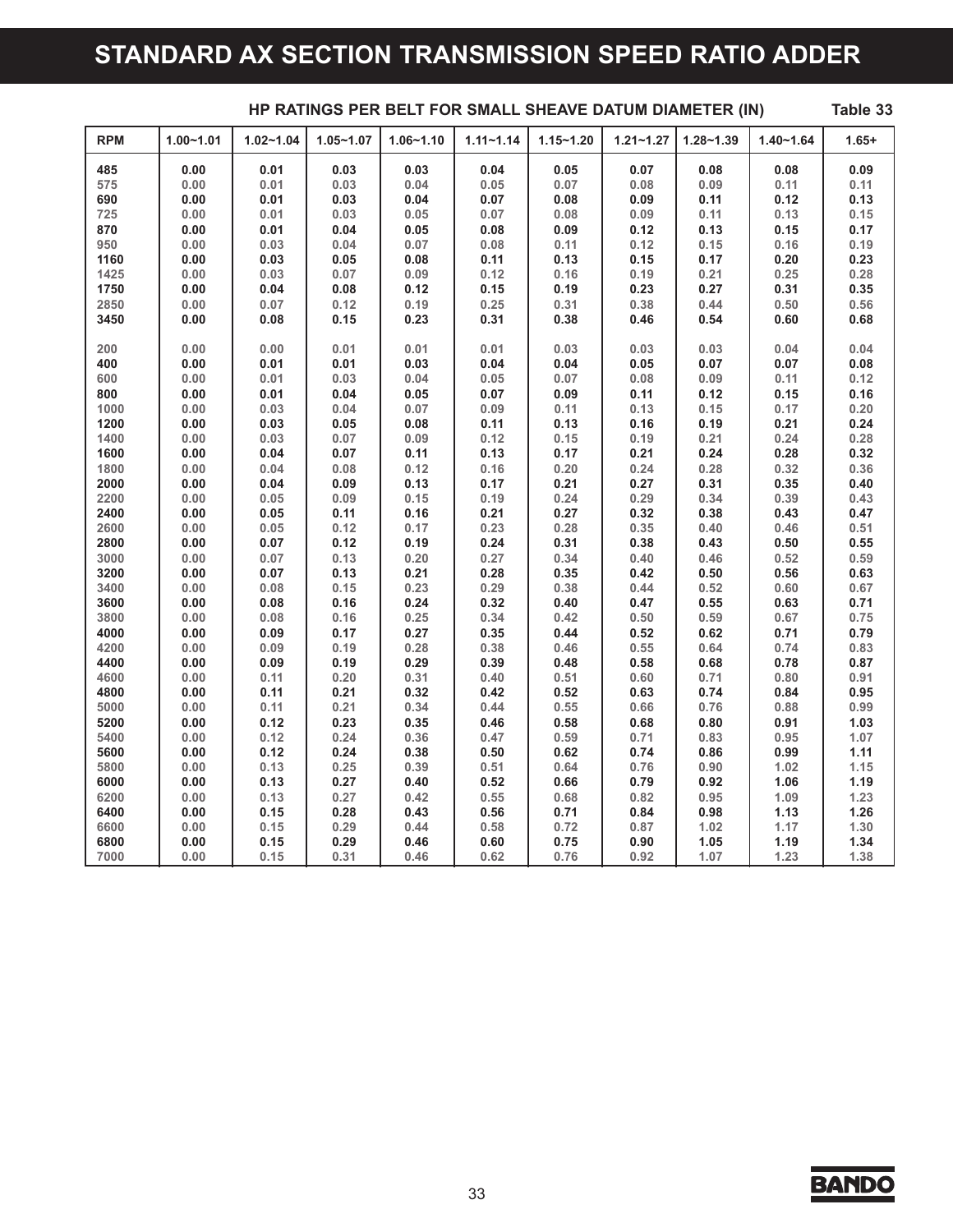### STANDARD BX SECTION TRANSMISSION HORSEPOWER RATINGS

| <b>RPM</b>   | 4              | 4.2            | 4.4                                                                                                                          | 4.6          | 4.8            | 5            | 5.2                  | 5.4            | 5.6            | 5.8            | 6                    | 6.20           | 6.40           | 6.60                       | 6.80         | 7.00           | 7.40           | 8.00           | 8.60           | 9.40           | 11.00          |
|--------------|----------------|----------------|------------------------------------------------------------------------------------------------------------------------------|--------------|----------------|--------------|----------------------|----------------|----------------|----------------|----------------------|----------------|----------------|----------------------------|--------------|----------------|----------------|----------------|----------------|----------------|----------------|
|              |                |                |                                                                                                                              |              |                |              |                      |                |                |                |                      |                |                |                            |              |                |                |                |                |                |                |
| 485          | 2.72           | 2.86           | 2.99                                                                                                                         | 3.13         | 3.27           | 3.40         | 3.54                 | 3.67           | 3.82           | 3.95           | 4.09                 | 4.22           | 4.36           | 4.50                       | 4.63         | 4.77           | 5.48           | 6.03           | 6.64           | 7.26           | 8.51           |
| 575          | 2.92           | 3.07           | 3.21                                                                                                                         | 3.36         | 3.51           | 3.65         | 3.80                 | 3.95           | 4.10           | 4.24           | 4.39                 | 4.54           | 4.68           | 4.83                       | 4.97         | 5.12           | 5.89           | 6.48           | 7.13           | 7.79           | 9.14           |
| 690          | 3.35           | 3.52<br>3.73   | 3.69                                                                                                                         | 3.86         | 4.02           | 4.19         | 4.36<br>4.62         | 4.53           | 4.70           | 4.87<br>5.16   | 5.04                 | 5.20           | 5.37           | 5.54                       | 5.71         | 5.88           | 6.76           | 7.43<br>7.88   | 8.18<br>8.67   | 8.94           | 10.49          |
| 725<br>870   | 3.55<br>4.14   | 4.35           | 3.91<br>4.55                                                                                                                 | 4.09<br>4.76 | 4.26<br>4.97   | 4.44<br>5.17 | 5.38                 | 4.80<br>5.59   | 4.98<br>5.80   | 6.01           | 5.34<br>6.22         | 5.52<br>6.42   | 5.69<br>6.63   | 5.87<br>6.84               | 6.05<br>7.04 | 6.23<br>7.25   | 7.16<br>8.34   | 9.17           | 10.09          | 9.48<br>11.04  | 11.12<br>12.95 |
| 950          | 4.44           | 4.66           | 4.88                                                                                                                         | 5.11         | 5.33           | 5.55         | 5.77                 | 5.99           | 6.22           | 6.45           | 6.67                 | 6.89           | 7.11           | 7.34                       | 7.56         | 7.78           | 8.95           | 9.84           | 10.83          | 11.84          | 13.89          |
| 1160         | 5.26           | 5.53           | 5.79                                                                                                                         | 6.05         | 6.32           | 6.58         | 6.84                 | 7.11           | 7.38           | 7.64           | 7.91                 | 8.17           | 8.43           | 8.70                       | 8.96         | 9.23           | 10.61          | 11.67          | 12.84          | 14.04          | 16.47          |
| 1425         | 6.22           | 6.54           | 6.85                                                                                                                         | 7.16         | 7.47           | 7.78         | 8.09                 | 8.40           | 8.73           | 9.04           | 9.35                 | 9.66           | 9.97           | 10.28                      | 10.59        | 10.91          | 12.54          | 13.80          | 15.18          | 16.60          | 19.47          |
| 1750         | 7.30           | 7.67           | 8.03                                                                                                                         | 8.40         | 8.76           | 9.13         | 9.49                 | 9.86           | 10.24          | 10.60          | 10.97                | 11.33          | 11.70          | 12.06                      | 12.43        | 12.80          | 14.71          | 16.19          | 17.80          | 19.47          | 22.84          |
| 2850         | 9.87           | 10.37          | 10.86                                                                                                                        | 11.36        | 11.85          | 12.34        | 12.84                | 13.33          | 13.84          | 14.34          | 14.83                | 15.32          | 15.82          | 16.31                      | 16.81        | 17.30          | 19.90          | 21.89          | 24.08          | 26.33          | 30.89          |
| 3450         | 10.68          | 11.21          | 11.75                                                                                                                        | 12.28        | 12.81          | 13.35        | 13.88                | 14.42          | 14.97          | 15.50          | 16.04                | 16.57          | 17.11          | 17.34                      | 17.33        | 17.62          | 0.00           | 0.00           | 0.00           | 0.00           | 0.00           |
| 200          | 1.50           | 1.57           | 1.65                                                                                                                         | 1.72         | 1.80           | 1.87         | 1.94                 | 2.02           | 2.10           | 2.17           | 2.25                 | 2.32           | 2.40           | 2.47                       | 2.55         | 2.62           | 3.01           | 3.32           | 3.65           | 3.99           | 4.68           |
| 400          | 2.52           | 2.65           | 2.78                                                                                                                         | 2.90         | 3.03           | 3.16         | 3.28                 | 3.41           | 3.54           | 3.67           | 3.79                 | 3.92           | 4.05           | 4.17                       | 4.30         | 4.42           | 5.09           | 5.60           | 6.16           | 6.73           | 7.90           |
| 500          | 2.81           | 2.95           | 3.09                                                                                                                         | 3.23         | 3.37           | 3.51         | 3.65                 | 3.79           | 3.93           | 4.07           | 4.21                 | 4.35           | 4.49           | 4.63                       | 4.78         | 4.92           | 5.65           | 6.22           | 6.84           | 7.48           | 8.78           |
| 800          | 3.92           | 4.12           | 4.31                                                                                                                         | 4.51         | 4.71           | 4.90         | 5.10                 | 5.29           | 5.50           | 5.69           | 5.89                 | 6.09           | 6.28           | 6.48                       | 6.68         | 6.87           | 7.90           | 8.69           | 9.56           | 10.46          | 12.27          |
| 1000         | 4.67           | 4.91           | 5.14                                                                                                                         | 5.38         | 5.61           | 5.84         | 6.08                 | 6.31           | 6.55           | 6.79           | 7.02                 | 7.25           | 7.49           | 7.72                       | 7.96         | 8.19           | 9.42           | 10.36          | 11.40          | 12.47          | 14.62          |
| 1100         | 5.08           | 5.33           | 5.59                                                                                                                         | 5.84         | 6.10           | 6.35         | 6.60                 | 6.86           | 7.12           | 7.38           | 7.63                 | 7.88           | 8.14           | 8.39                       | 8.65         | 8.90           | 10.24          | 11.26          | 12.39          | 13.55          | 15.89          |
| 1200         | 5.45           | 5.72           | 5.99                                                                                                                         | 6.26         | 6.54           | 6.81         | 7.08                 | 7.35           | 7.64           | 7.91           | 8.18                 | 8.45           | 8.73           | 9.00                       | 9.27         | 9.54           | 10.98          | 12.07          | 13.28          | 14.53          | 17.04          |
| 1300         | 5.78           | 6.07           | 6.36                                                                                                                         | 6.65         | 6.94           | 7.22         | 7.51                 | 7.80           | 8.10           | 8.39           | 8.68                 | 8.97           | 9.26           | 9.55                       | 9.84         | 10.13          | 11.65          | 12.81          | 14.09          | 15.41          | 18.08          |
| 1400         | 6.20           | 6.51           | 6.82                                                                                                                         | 7.13         | 7.44           | 7.75         | 8.06                 | 8.37           | 8.69           | 9.00           | 9.31                 | 9.62           | 9.93           | 10.24                      | 10.55        | 10.86          | 12.49          | 13.74          | 15.12          | 16.53          | 19.39          |
| 1500         | 6.55           | 6.88           | 7.21                                                                                                                         | 7.53         | 7.86           | 8.19         | 8.52                 | 8.84           | 9.18           | 9.51           | 9.84                 | 10.17          | 10.50          | 10.82                      | 11.15        | 11.48          | 13.20          | 14.52          | 15.98          | 17.47          | 20.50          |
| 1600         | 6.89           | 7.24           | 7.58                                                                                                                         | 7.93         | 8.27           | 8.61         | 8.96                 | 9.30           | 9.66           | 10.01          | 10.35                | 10.69          | 11.04          | 11.38 11.73                |              | 12.08          | 13.89          | 15.28          | 16.80          | 18.38          | 21.56          |
| 1700<br>1800 | 7.18<br>7.51   | 7.54<br>7.89   | 7.90<br>8.26                                                                                                                 | 8.25<br>8.64 | 8.61<br>9.01   | 8.97<br>9.39 | 9.33<br>9.76         | 9.69<br>10.14  | 10.06<br>10.53 | 10.42<br>10.90 | 10.78<br>11.28       | 11.14<br>11.66 | 11.50<br>12.03 | 11.86 12.22<br>12.41       | 12.78        | 12.58<br>13.16 | 14.46<br>15.14 | 15.91<br>16.65 | 17.50<br>18.31 | 19.14<br>20.03 | 22.45<br>23.50 |
| 1900         | 7.76           | 8.15           | 8.54                                                                                                                         | 8.93         | 9.32           | 9.70         | 10.09                | 10.48          | 10.88          | 11.27          | 11.66 12.05          |                | 12.44          | 12.83 13.21                |              | 13.60          | 15.65 17.21    |                | 18.93          | 20.71          | 24.29          |
| 2000         | 8.00           | 8.40           | 8.80                                                                                                                         | 9.20         | 9.60           | 10.00        | 10.40                | 10.80          | 11.22          | 11.62          | 12.02 12.42          |                | 12.82          | 13.22                      | 13.62        | 14.02          | 16.13          | 17.74          | 19.52          | 21.34          | 25.04          |
| 2100         | 8.28           | 8.69           | 9.10                                                                                                                         | 9.52         | 9.93           | 10.35        | 10.76                | 11.17          | 11.60          | 12.02          | 12.43                | 12.84          | 13.26          | 13.67                      | 14.09        | 14.50          | 16.68          | 18.35          | 20.18          | 22.07          | 25.89          |
| 2200         | 8.58           | 9.00           | 9.43                                                                                                                         | 9.86         | 10.29          |              | 10.72 11.15          | 11.58          | 12.02          | 12.45          | 12.88 13.31          |                | 13.74          | 14.17 14.60                |              | 15.03          | 17.28          | 19.01          | 20.91          | 22.87          | 26.83          |
| 2300         | 8.80           | 9.24           | 9.68                                                                                                                         | 10.12        | 10.56          | 11.00        | 11.44                | 11.88          | 12.34          | 12.78          | 13.22 13.66          |                | 14.10          | 14.54 14.98                |              | 15.42          | 17.74          | 19.51          | 21.46          | 23.48          | 27.54          |
| 2400         | 9.06           | 9.51           | 9.97                                                                                                                         | 10.42        | 10.87          | 11.33 11.78  |                      | 12.23          | 12.70          | 13.16          | 13.61                | 14.06          | 14.52          | 14.97 15.42                |              | 15.88          | 18.26          | 20.09          | 22.10          | 24.17          | 28.35          |
| 2500         | 9.31           | 9.77           | 10.24                                                                                                                        | 10.70        | 11.17          | 11.64 12.10  |                      | 12.57          | 13.05          | 13.51          |                      | 13.98 14.45    | 14.91          | 15.38 15.84                |              | 16.31          |                | 18.76 20.63    | 22.70          | 24.83          | 29.12          |
| 2600         | 9.53           | 10.01          | 10.49                                                                                                                        | 10.96        | 11.44          |              | 11.92 12.40          | 12.87          | 13.37          | 13.84          |                      | 14.32 14.80    | 15.27          | 15.75 16.23                |              | 16.71          | 19.21          | 21.14          | 23.25          | 25.43          | 29.83          |
| 2700         | 9.69           | 10.18          | 10.66 11.15                                                                                                                  |              | 11.63          | 12.12 12.60  |                      | 13.09          | 13.59          | 14.07          | 14.56 15.05          |                | 15.53          | 16.02 16.50                |              | 16.99          | 19.54          | 21.49          | 23.64          | 25.86          | 30.33          |
| 2800         | 9.86           | 10.35          |                                                                                                                              | 10.85 11.34  | 11.83          | 12.33 12.82  |                      | 13.31          | 13.82          | 14.32          |                      | 14.81 15.30    | 15.80          | 16.29 16.78                |              | 17.28          | 19.87 21.86    |                | 24.04          | 26.30          | 30.85          |
| 2900<br>3000 | 10.05<br>10.25 | 10.55<br>10.76 | 11.05 11.55<br>11.27   11.78                                                                                                 |              | 12.06<br>12.30 | 12.56        | 13.06<br>12.81 13.32 | 13.56          | 14.09          | 14.59<br>14.88 | 15.09                | 15.59          | 16.10<br>16.42 | 16.60 17.10<br>16.93 17.44 |              | 17.61          | 20.25<br>20.65 | 22.27<br>22.71 | 24.50<br>24.99 | 26.80<br>27.33 | 31.43<br>32.06 |
| 3100         | 10.33 10.85    |                | 11.37 11.88                                                                                                                  |              | 12.40          |              | 12.92 13.43          | 13.83<br>13.95 | 14.37<br>14.49 | 15.00          | 15.39<br>15.52 16.04 | 15.90          | 16.55          | 17.07 17.59                |              | 17.96<br>18.11 | 20.82          | 22.91          | 25.20          | 27.56          | 32.33          |
| 3200         | 10.55          | 11.07          | 11.60                                                                                                                        | 12.13        | 12.66          | 13.18 13.71  |                      | 14.24          | 14.79          | 15.31          | 15.84                | 16.37          | 16.90          | 17.42 17.69                |              | 18.24          | 20.83          | 22.89          |                |                |                |
| 3300         |                | 10.66 11.19    | 11.73 12.26                                                                                                                  |              | 12.79          | 13.32        | 13.86                | 14.39          | 14.94          | 15.48          | 16.01                | 16.54          | 17.08          | 17.61 17.72                |              | 18.18          | 20.65          |                |                |                |                |
| 3400         | 10.77          | 11.31          | 11.85 12.39                                                                                                                  |              | 12.93          |              | 13.47   14.01        | 14.54          | 15.10          | 15.64          | 16.18                | 16.72          | 17.26          | 17.63                      | 17.67        | 18.01          |                |                |                |                |                |
| 3500         |                | 10.83 11.37    | 11.92 12.46                                                                                                                  |              | 13.00          |              | 13.54 14.08          | 14.62          | 15.19          | 15.73          | 16.27                | 16.81          | 17.35          | 17.59                      | 17.58        | 17.88          |                |                |                |                |                |
|              |                |                | 3600   10.91   11.45   12.00   12.54   13.09   13.63   14.18   14.72   15.29   15.83   16.38   16.89   17.36   17.40   17.43 |              |                |              |                      |                |                |                |                      |                |                |                            |              |                |                |                |                |                |                |
|              |                |                | 3700   10.94   11.49   12.03   12.58   13.13   13.67   14.22   14.77   15.34   15.88   16.43   16.93   17.31   17.26         |              |                |              |                      |                |                |                |                      |                |                |                            |              |                |                |                |                |                |                |
|              |                |                | 3800  10.99  11.54  12.09   12.64   13.19   13.74   14.29   14.84   15.41   15.96   16.51   16.91                            |              |                |              |                      |                |                |                |                      |                | 17.20          |                            |              |                |                |                |                |                |                |
|              |                |                | 3900 11.03 11.58 12.14 12.69 13.24 13.79 14.34 14.89 15.47 16.02 16.57 16.83                                                 |              |                |              |                      |                |                |                |                      |                |                |                            |              |                |                |                |                |                |                |
|              |                |                | 4000 11.05 11.61 12.18 12.65 13.20 13.75 14.30 14.85 15.42 15.97 16.52                                                       |              |                |              |                      |                |                |                |                      |                |                |                            |              |                |                |                |                |                |                |
|              |                |                | 4100 11.07 11.59 12.16 12.63 13.12 13.70 14.18 14.79 15.38<br>4200 11.06 11.57 12.11 12.59 13.06 13.58 14.06 14.72           |              |                |              |                      |                |                |                |                      |                |                |                            |              |                |                |                |                |                |                |
|              |                |                | 4300 11.01 11.53 12.06 12.55 12.96 13.46 13.88                                                                               |              |                |              |                      |                |                |                |                      |                |                |                            |              |                |                |                |                |                |                |
| 4400         |                |                | 10.90 11.49 12.01 12.49 12.87 13.38                                                                                          |              |                |              |                      |                |                |                |                      |                |                |                            |              |                |                |                |                |                |                |
|              |                |                | 4500 10.79 11.43 11.69 12.32 12.76                                                                                           |              |                |              |                      |                |                |                |                      |                |                |                            |              |                |                |                |                |                |                |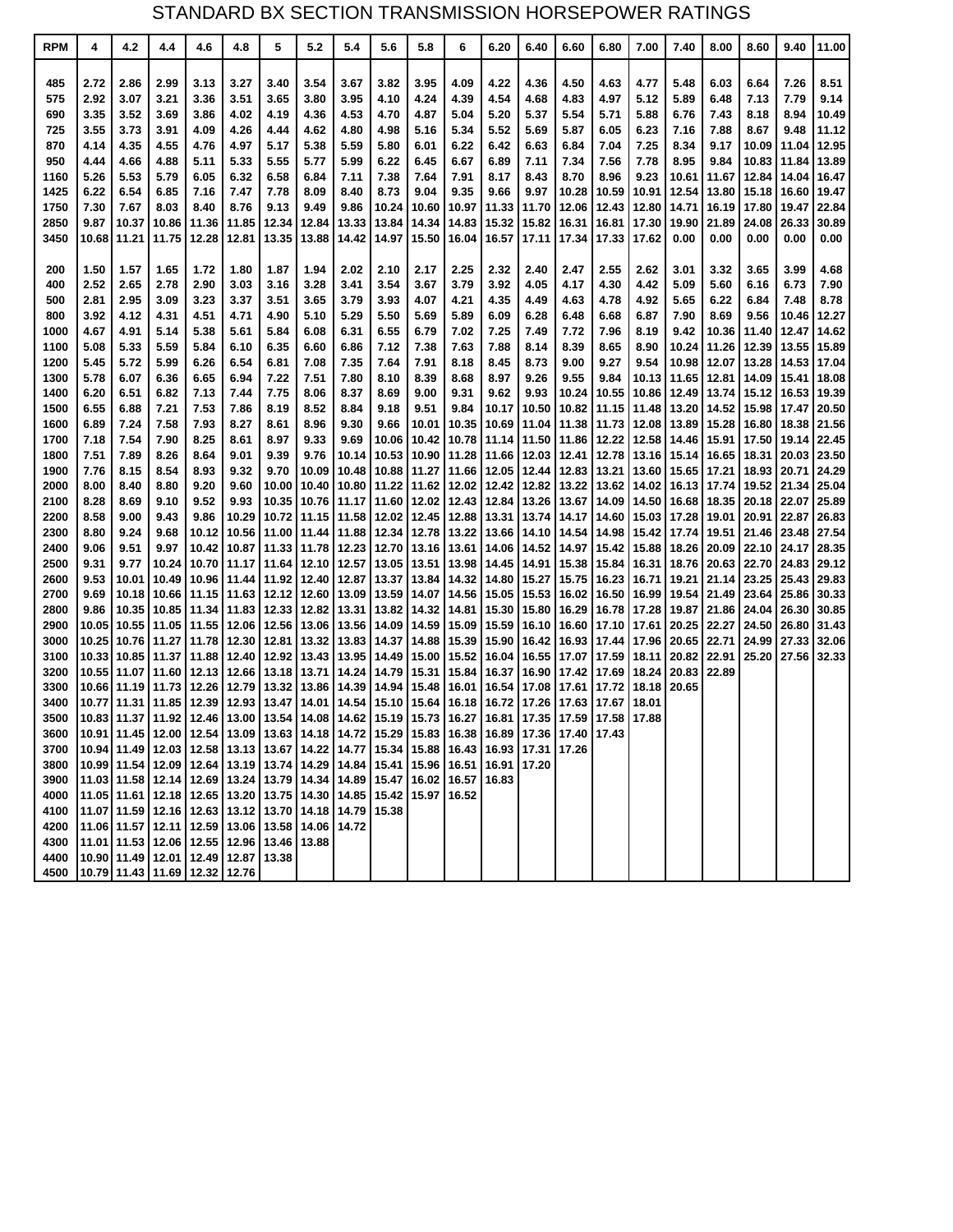### **STANDARD CX SECTION TRANSMISSION HORSEPOWER RATINGS**

| HP RATINGS PER BELT FOR SMALL SHEAVE DATUM DIAMETER (IN) |                |                |                |                |                |                |                |                |                | Table 36       |                |
|----------------------------------------------------------|----------------|----------------|----------------|----------------|----------------|----------------|----------------|----------------|----------------|----------------|----------------|
| <b>RPM</b>                                               | 7.0            | 7.5            | 8.0            | 8.5            | 9.0            | 10.0           | 10.5           | 12.0           | 13.0           | 14.0           | 16.0           |
| 485                                                      | 6.58           | 7.22           | 7.78           | 8.34           | 8.91           | 10.01          | 10.57          | 10.94          | 13.20          | 14.21          | 16.25          |
| 575                                                      | 7.52           | 8.27           | 8.91           | 9.55           | 10.20          | 11.47          | 12.11          | 13.92          | 15.11          | 16.25          | 18.54          |
| 690                                                      | 8.67           | 9.53           | 10.26          | 11.01          | 11.76          | 13.22          | 13.94          | 16.04          | 17.39          | 18.67          | 21.25          |
| 725                                                      | 8.99           | 9.90           | 10.67          | 11.44          | 12.21          | 13.73          | 14.48          | 16.65          | 18.05          | 19.38          | 22.03          |
| 870                                                      | 10.32          | 11.36          | 12.23          | 13.14          | 14.01          | 15.75          | 16.60          | 19.05          | 20.64          | 22.09          | 25.03          |
| 950                                                      | 11.01          | 12.13          | 13.07          | 14.01          | 14.96          | 16.80          | 17.71          | 20.29          | 21.96          | 23.45          | 26.51          |
| 1160                                                     | 12.72          | 14.00          | 15.08          | 16.17          | 17.24          | 19.33          | 20.34          | 23.20          | 25.06          | 26.61          | 29.81          |
| 1425                                                     | 14.63          | 16.09          | 17.33          | 18.56          | 19.76          | 22.06          | 23.15          | 26.21          | 28.21          | 29.61          | 32.64          |
| 1750                                                     | 16.65          | 18.26          | 19.62          | 20.96          | 22.27          | 24.69          | 25.78          | 28.82          | 30.80          | 31.65          |                |
| 2850                                                     | 20.56          | 22.06          | 23.39          | 24.53          |                |                |                |                |                |                |                |
| 3450                                                     | 20.60          |                |                |                |                |                |                |                |                |                |                |
| 100                                                      | 1.80           | 1.96           | 2.10           | 2.25           | 2.39           | 2.68           | 2.83           | 3.26           | 3.54           | 3.81           | 4.36           |
| 200                                                      | 3.21           | 3.51           | 3.77           | 4.04           | 4.31           | 4.84           | 5.10           | 5.87           | 6.38           | 6.88           | 7.87           |
| 300                                                      | 4.47           | 4.91           | 5.27           | 5.65           | 6.04           | 6.79           | 7.15           | 8.23           | 8.93           | 9.64           | 11.04          |
| 400                                                      | 5.64           | 6.20           | 6.66           | 7.14           | 7.62           | 7.22           | 9.06           | 10.42          | 11.32          | 12.19          | 13.94          |
| 500                                                      | 6.75           | 7.41           | 7.97           | 8.55           | 9.13           | 10.26          | 10.84          | 12.47          | 13.54          | 14.56          | 16.64          |
| 600                                                      | 7.77           | 8.55           | 9.21           | 9.87           | 10.54          | 11.85          | 12.51          | 14.40          | 15.62          | 16.79          | 19.16          |
| 700                                                      | 8.75           | 9.63           | 10.38          | 11.13          | 11.88          | 13.37          | 14.10          | 16.21          | 17.57          | 18.87          | 21.49          |
| 800                                                      | 9.69           | 10.66          | 11.50          | 12.33          | 13.17          | 14.80          | 15.60          | 17.92          | 19.41          | 20.81          | 23.62          |
| 900                                                      | 10.59          | 11.66          | 12.55          | 13.47          | 14.37          | 16.15          | 17.02          | 19.52          | 21.14          | 22.61          | 25.60          |
| 1000                                                     | 11.43          | 12.58          | 13.57          | 14.56          | 15.52          | 17.43          | 18.35          | 21.02          | 22.74          | 24.26          | 27.37          |
| 1100                                                     | 12.24          | 13.49          | 14.52          | 15.58          | 16.61          | 18.64          | 19.62          | 22.41          | 24.23          | 25.77          | 28.95          |
| 1200                                                     | 13.03          | 14.33          | 15.44          | 16.55          | 17.64          | 19.77          | 20.80          | 23.71          | 25.60          | 27.13          | 30.33          |
| 1300<br>1400                                             | 13.76<br>14.46 | 15.14<br>15.91 | 16.31<br>17.13 | 17.48<br>18.34 | 18.63<br>19.53 | 20.83<br>21.83 | 21.89<br>22.90 | 24.89<br>25.97 | 26.85<br>27.96 | 28.34<br>29.38 | 31.50<br>32.45 |
| 1500                                                     | 15.13          | 16.63          | 17.90          | 19.16          | 20.39          | 22.74          | 23.83          | 26.92          | 28.94          | 30.25          | 33.16          |
| 1600                                                     | 15.76          | 17.32          | 18.62          | 19.93          | 21.18          | 23.57          | 24.68          | 27.77          | 29.79          | 30.95          |                |
| 1700                                                     | 16.35          | 17.96          | 19.31          | 20.64          | 21.92          | 24.32          | 25.44          | 28.50          | 30.50          | 31.46          |                |
| 1800                                                     | 16.91          | 18.55          | 19.93          | 21.29          | 22.59          | 25.01          | 26.10          | 29.09          | 31.07          |                |                |
| 1900                                                     | 17.45          | 19.11          | 20.52          | 21.89          | 23.20          | 25.61          | 26.67          | 29.57          | 31.47          |                |                |
| 2000                                                     | 17.94          | 19.62          | 21.05          | 22.42          | 23.74          | 26.13          | 27.14          | 29.91          | 31.73          |                |                |
| 2100                                                     | 18.39          | 20.09          | 21.53          | 22.92          | 24.22          | 26.55          | 27.52          | 30.10          |                |                |                |
| 2200                                                     | 18.79          | 20.50          | 21.95          | 23.34          | 24.63          | 26.89          | 27.79          |                |                |                |                |
| 2300                                                     | 19.17          | 20.88          | 22.33          | 23.69          | 24.96          | 27.14          | 27.95          |                |                |                |                |
| 2400                                                     | 19.52          | 21.20          | 22.64          | 23.99          | 25.24          | 27.29          |                |                |                |                |                |
| 2500                                                     | 19.82          | 21.49          | 22.92          | 24.23          | 25.43          | 27.34          |                |                |                |                |                |
| 2600                                                     | 20.08          | 21.71          | 23.12          | 24.40          | 25.54          |                |                |                |                |                |                |
| 2700                                                     | 20.29          | 21.89          | 23.27          | 24.50          | 25.58          |                |                |                |                |                |                |
| 2800                                                     | 20.48          | 22.02          | 23.37          | 24.54          | 25.54          |                |                |                |                |                |                |
| 2900                                                     | 20.62          | 22.09          | 23.39          | 24.50          |                |                |                |                |                |                |                |
| 3000                                                     | 20.72          | 22.12          | 23.37          |                |                |                |                |                |                |                |                |
| 3100                                                     | 20.77          | 22.08          | 23.27          |                |                |                |                |                |                |                |                |
| 3200                                                     | 20.79          | 22.00          |                |                |                |                |                |                |                |                |                |
| 3300                                                     | 20.74          | 21.85          |                |                |                |                |                |                |                |                |                |
| 3400                                                     | 20.66          |                |                |                |                |                |                |                |                |                |                |
| 3500                                                     | 20.53          |                |                |                |                |                |                |                |                |                |                |
| 3600                                                     | 20.35          |                |                |                |                |                |                |                |                |                |                |
| 3700                                                     | 20.13          |                |                |                |                |                |                |                |                |                |                |